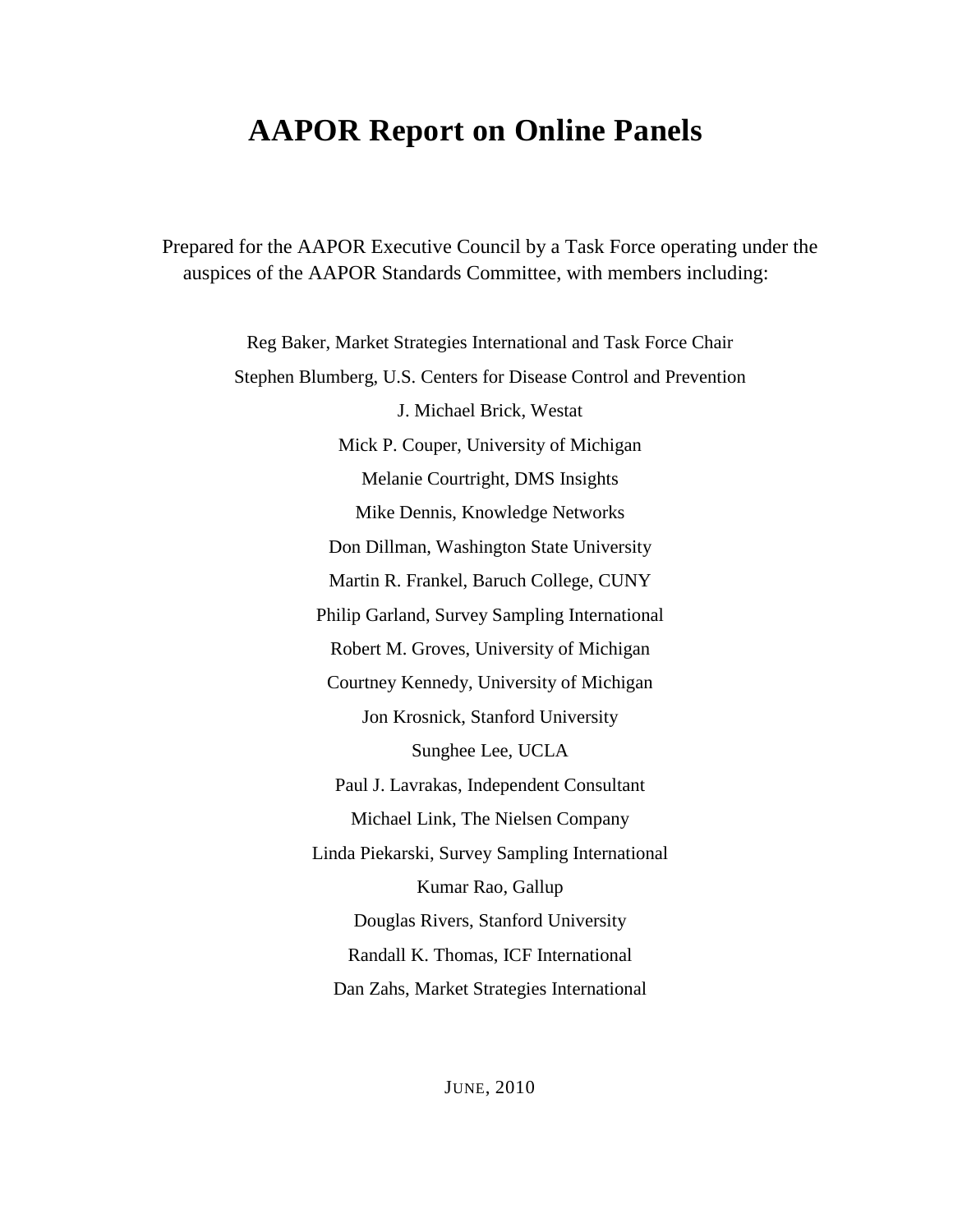## **CONTENTS**

| 1.                                                                                             |                                                                               |  |
|------------------------------------------------------------------------------------------------|-------------------------------------------------------------------------------|--|
| 2.                                                                                             |                                                                               |  |
| 3.                                                                                             |                                                                               |  |
| 4.                                                                                             |                                                                               |  |
| 5.                                                                                             |                                                                               |  |
| 6.                                                                                             |                                                                               |  |
| 7.                                                                                             |                                                                               |  |
| 8.                                                                                             |                                                                               |  |
| 9.                                                                                             |                                                                               |  |
| Appendix A: Portion of the CASRO Code of Standards and Ethics dealing with Internet Research69 |                                                                               |  |
|                                                                                                | Appendix B: ESOMAR 26 Questions to Help Research Buyers of Online Samples  75 |  |
|                                                                                                |                                                                               |  |
|                                                                                                |                                                                               |  |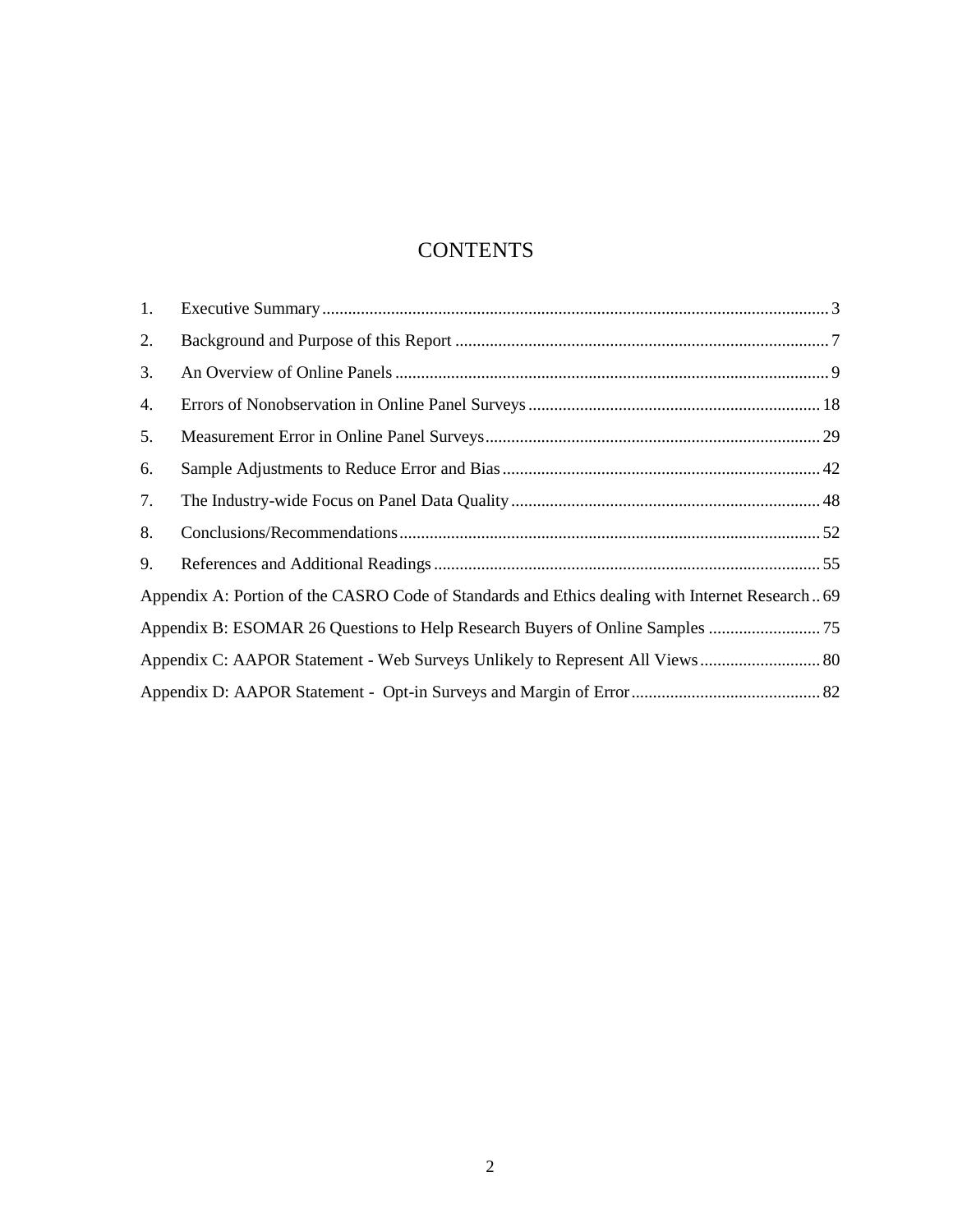## 1. EXECUTIVE SUMMARY

In September, 2008, the AAPOR Executive Council established an Opt-In Online Panel Task Force and charged it with "reviewing the current empirical findings related to opt-in online panels utilized for data collection and developing recommendations for AAPOR members." The Council further specified that the charge did not include development of best practices, but rather would "provide key information" and recommendations about whether and when opt-in panels might be best utilized and how best to judge their quality.‖ The Task Force was formed in October, 2008. This is its report.

## TYPES OF ONLINE PANELS

A key first step was to distinguish among the various kinds of online panels based on their recruitment methods. The vast majority are not constructed using probability-based recruitment. Rather, they use a broad range of methods, most of which are online, to place offers to join in front of prospective panelists. Those offers are generally presented as opportunities to earn money but also emphasize the chance to have a voice in new products and services and the fun of taking surveys. People join by going to the panel company's Web site and providing varying amounts of personal and demographic information that is later used to select panelists for specific surveys.

A few panels recruit their members using traditional probability-based methods such as RDD sampling. In cases where a sampled person may not have Internet access, the panel company might choose to provide access as a benefit of joining. Probability-based panels generally have many fewer members than the nonprobability panels that dominate online research.

A third type of online sample source is generally referred to as *river sampling*. In this approach respondents are recruited directly to specific surveys using methods similar to the way in which nonprobability panels are built. Once a respondent agrees to do a survey he or she answers a few qualification questions and then is routed to a waiting survey. Sometimes, but not always, these respondents are offered the opportunity to join an online panel

Because nonprobability panels account for the largest share of online research and because they represent a substantial departure from traditional methods the report's overriding focus is on nonprobability panels.

#### TOTAL SURVEY ERROR

Early on the Task Force decided to conduct its evaluation from a Total Survey Error perspective. Not surprisingly, coverage error is a major factor when the research goal is to represent the general population. The best estimates of Internet access indicate that roughly one third of the U.S. adult population does not use the Internet on a regular basis. A few probability-based panels try to minimize undercoverage by recruiting via traditional methods (high-quality sample frames and telephone or face-toface contact) and supplying Internet access to panel members who do not already have it. However, the majority of online panels rely almost completely on those who already are online. Thus, all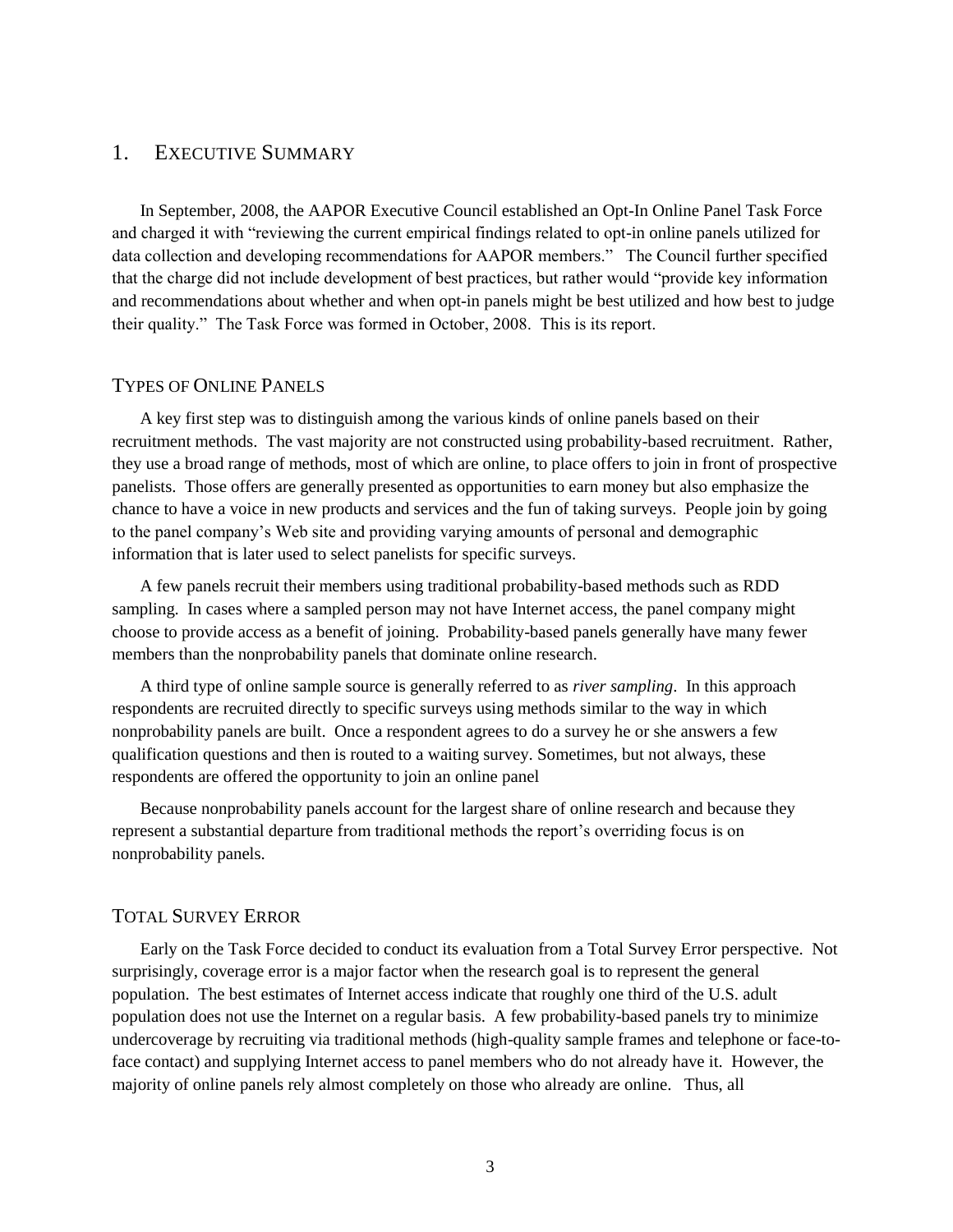nonprobability online panels have inherent and significant coverage error, primarily in the form of undercoverage.

Although there is little hard data to go by, what little we do know suggests that there also is an extremely high level of nonresponse at the various stages of building a nonprobability panel and delivering respondents to individual studies. Panel companies continually display a good deal of creativity in placing offers to join panels across the Internet suggesting that a significant portion of Internet users are exposed to them. Yet, for example, even a relatively large U.S. panel of three million members has only about two percent of adult Internet users enrolled at any given time. Further, the response rates for surveys from nonprobability panels have fallen markedly over the last several years to a point where in many cases they are 10 percent or less. This combination of major undercoverage and high nonresponse presumably results in substantial bias in surveys using nonprobability panels, bias that thus far is not well understood in the literature.

A large number of studies have compared results from surveys using nonprobability panels with those using more traditional methods, most often telephone. These studies almost always find major differences. Those differences are sometimes attributed to the change in mode from interviewer administration to self-administration by computer. In many instances these explanations are conceptually grounded in the survey literature (e.g., social desirability or satisficing) and empirical testing often confirms that survey administration by computer elicits higher reports of socially undesirable behavior and less satisficing than interviewer administration. Unfortunately, the designs of most of these studies make it difficult to determine whether mode of administration or sample bias is greater cause of the differences. In those instances where comparisons to external benchmarks such as Census or administrative records are possible, the results suggest that studies using probability sampling methods continue to be more accurate than those using nonprobability methods.

One special case is electoral polling where studies using nonprobability panels sometimes have yielded results that are as accurate as or more accurate than some surveys using probability samples. However, these studies are especially difficult to evaluate because of the myriad of design choices (likely voter models, handling of item nonresponse, weighting, etc.) pollsters face, the proprietary character of some of those choices, and the idiosyncratic nature of the resulting surveys.

#### ADJUSTMENTS TO REDUCE BIAS

Researchers working with nonprobability panels generally agree that there are significant biases. Some attempt to correct bias through standard demographic weighting. Others use more sophisticated techniques either at the sample design stage or at the post-survey weighting stage. Simple purposive sampling that uses known information about panel members to generate demographically balanced samples is widely practiced, as is standard quota sampling. More sophisticated model-based and sample matching methods are sometimes used. These methods have been successfully used in other disciplines but have yet to be widely adopted by survey researchers.

Arguably the greatest amount of attention has focused on the use of propensity models in poststratification adjustments. These models augment standard demographic weighting with attitudinal or behavioral measures thought to be predictors of bias. A probability-based reference survey typically is used to determine the magnitude of the adjustments. There is a growing literature aimed at evaluating and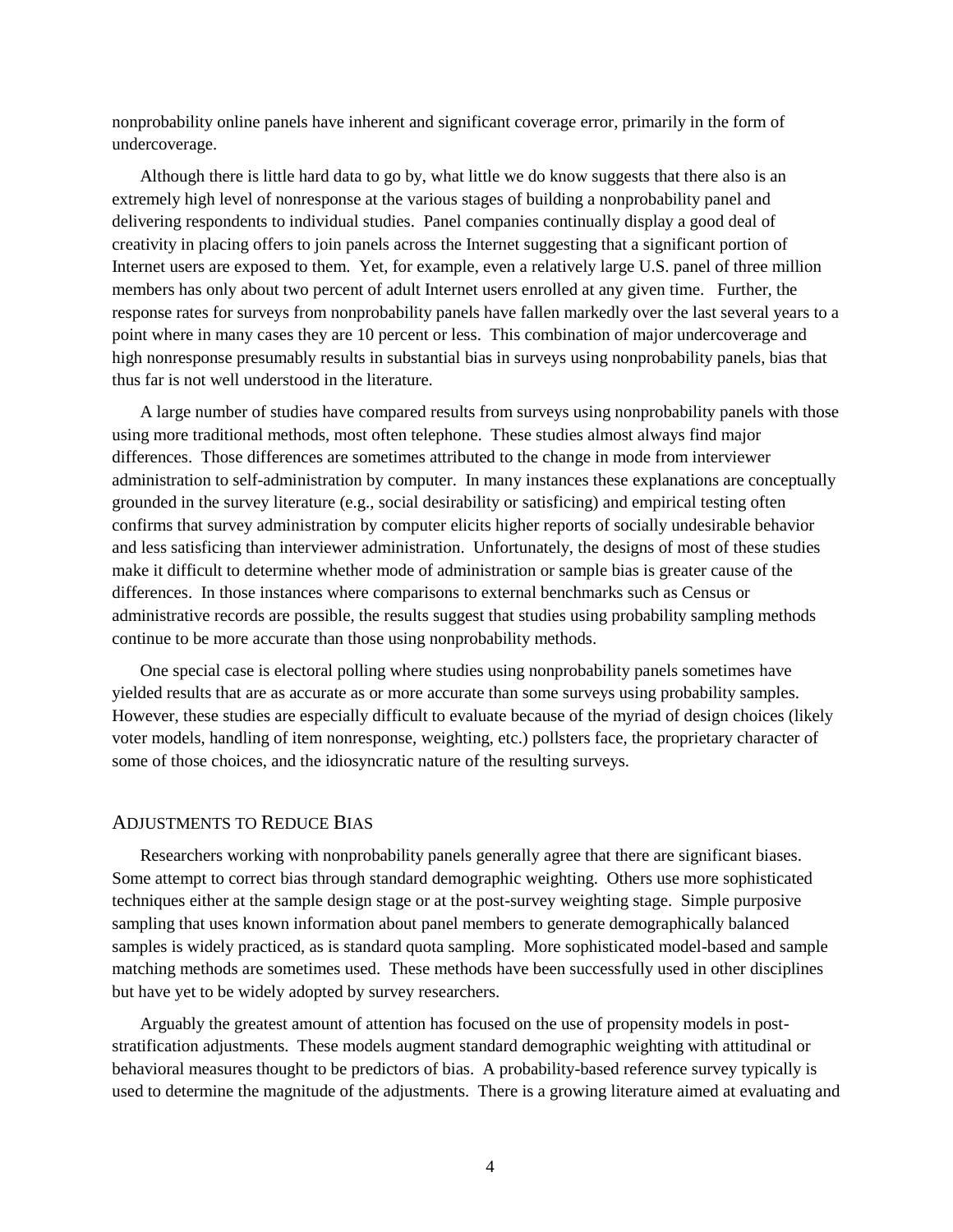refining these measures. That literature suggests that effective use of these techniques continues to face a number of unresolved challenges.

## CONCERNS ABOUT PANEL DATA QUALITY

Over about the last five years, market researchers working extensively with nonprobability online panel sample sources have voiced a number of concerns about panel data quality. These concerns arose out of increasing evidence that some panelists were completing large numbers of surveys, that some were answering screener questions in ways to maximize their chances of qualifying, and that there were sometimes alarming levels of satisficing.

The industry's response has come at three levels. First, industry and professional associations worldwide have stepped up their efforts to promote online data quality through a still evolving set of guidelines and standards. Second, panel companies are actively designing new programs and procedures aimed at validating panelists more carefully and eliminating duplicate members or false identities from their databases. Finally, researchers are doing more research to understand the drivers of panelist behaviors and to design techniques to reduce the impact of those behaviors on survey results.

## **CONCLUSIONS**

The Task Force's review has led us to a number of conclusions and recommendations:

- Researchers should avoid nonprobability online panels when one of the research objectives is to accurately estimate population values.There currently is no generally accepted theoretical basis from which to claim that survey results using samples from nonprobability online panels are projectable to the general population. Thus, claims of "representativeness" should be avoided when using these sample sources.
- The majority of studies comparing results from surveys using nonprobability online panels with those using probability-based methods (most often RDD telephone) often report significantly different results on a wide array of behaviors and attitudes. The degree to which those differences might be due to mode effects versus the nonprobability character of online panels is a matter of ongoing debate. The few studies that have disentangled mode of administration from sample source indicate that nonprobability samples are generally less accurate than probability samples.
- There are times when a nonprobability online panel is an appropriate choice**.** Not all research is intended to produce precise estimates of population values and so there may be survey purposes and topics where the generally lower cost and unique properties of Web data collection is an acceptable alternative to traditional probability-based methods.
- Research aimed at evaluating and testing techniques used in other disciplines to make population inferences from nonprobability samples is interesting and valuable. It should continue.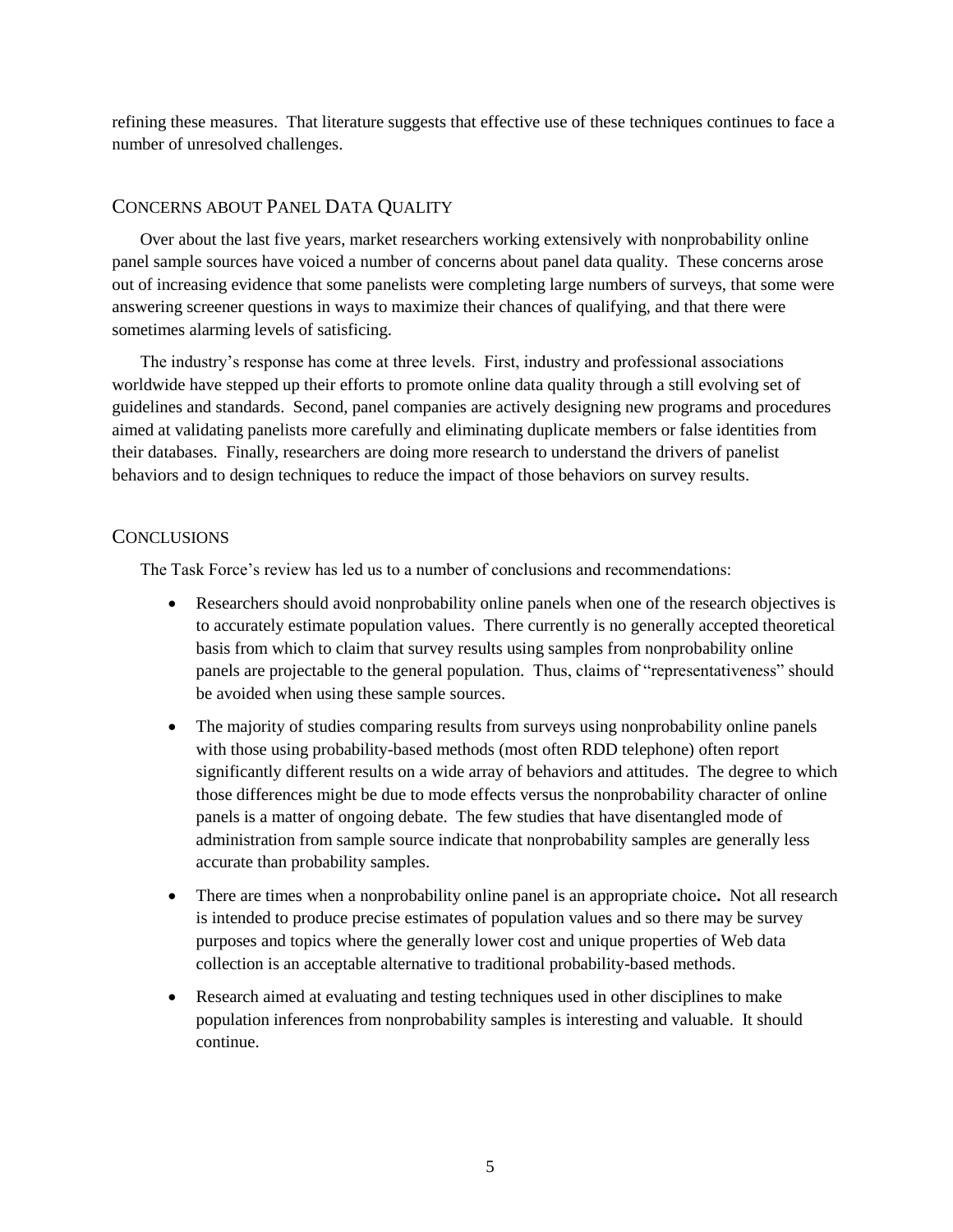- Users of online panels should understand that there are significant differences in the composition and practices of individual panels that can affect survey results. Researchers should choose the panels they use carefully.
- Panel companies can inform the public debate considerably by sharing more about their methods and data describing outcomes at the recruitment, enrollment, and survey-specific stages.
- Full and complete disclosure of how results were obtained is essential. It is the only means by which the quality of research can be judged and results replicated.
- AAPOR should consider producing its own "Guidelines for Internet Research" or incorporate more specific references to online research in its code. Its members and the industry at large also would benefit from a single set of guidelines that describe what AAPOR believes to be appropriate practices when conducting research online across the variety of sample sources now available.
- There are no widely-accepted definitions of outcomes and methods for calculation of rates similar to AAPOR's *Standard Definitions* (2009) that allow us to judge the quality of results from surveys using online panels. AAPOR should consider revising *Standard Definitions* accordingly.
- Research should continue. AAPOR, by virtue of its scientific orientation and the methodological focus of its members is uniquely positioned to encourage research and disseminate its findings. It should do so deliberately.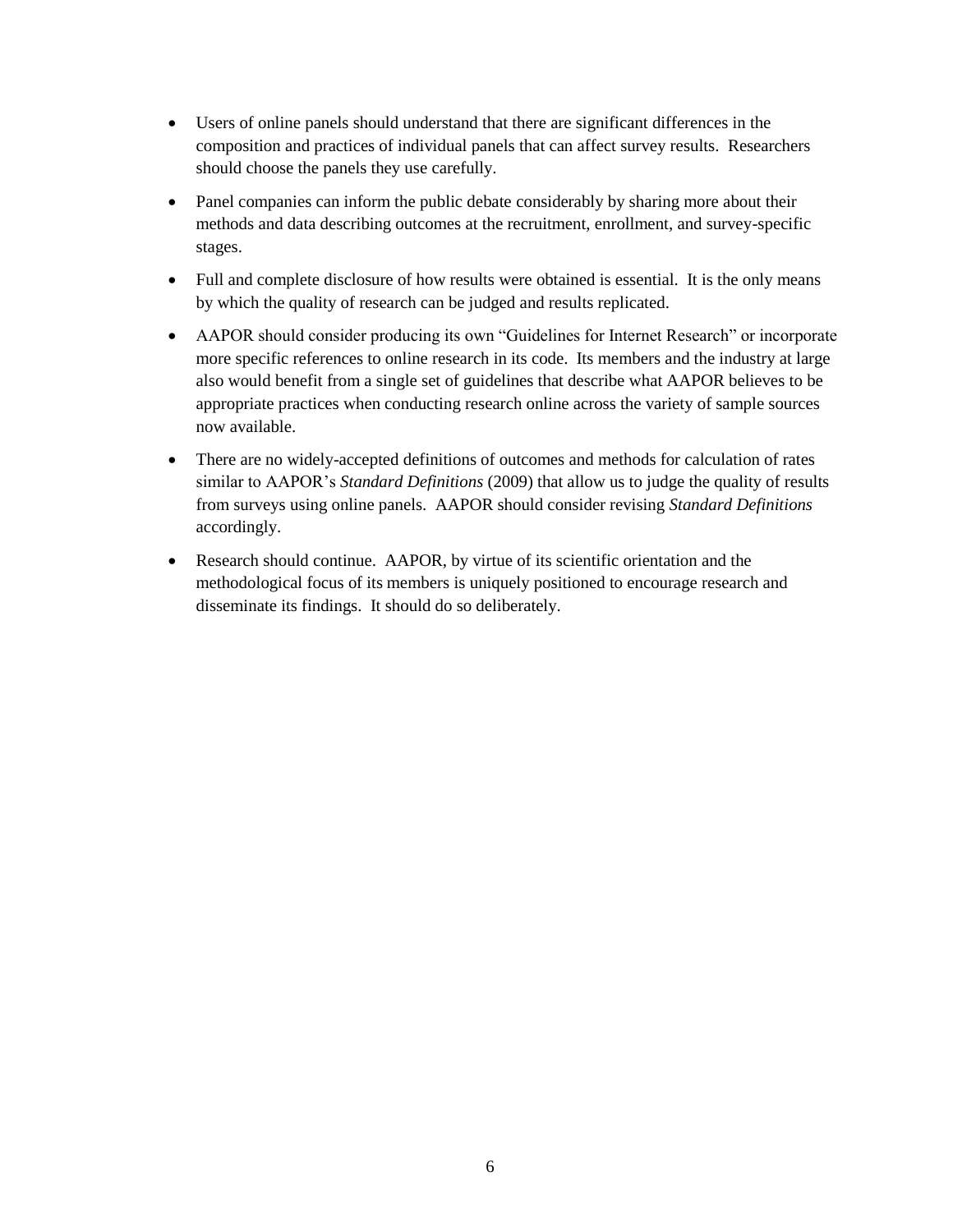## 2. BACKGROUND AND PURPOSE OF THIS REPORT

The dramatic growth of online survey research is one of the most compelling stories of the last decade. Virtually nonexistent just 10 years ago, *Inside Research* (2009) estimates the total spend on online research in 2009 at about \$2 billion, the vast majority of which is supported by online panels. About 85 percent of that research replaces research that previously would have been done with traditional methods, principally by telephone or face-to-face. The vast majority of this research is in market research applications such as product testing, sales tracking, advertising and brand tracking, and customer satisfaction. Political polling has also become a very visible online application, although its overall share of online research is quite small (2 percent or less according to *Inside Research*). The rapid rise of online has been partly due to its generally lower cost and faster survey turnaround time, but also to rapidly escalating costs, increasing nonresponse, and, more recently, concerns about coverage in other modes.

Later in this report we describe the types of online panels being used. We distinguish between two types: (1) those recruited by probability based methods and (2) those taking a nonprobability approach. The former use random sampling methods such as RDD or area probability. They also use traditional methods such as telephone or face-to-face to recruit people to join panels and agree to do future studies. In this report we generally refer to these as *probability-based panels*. A second type of panel mostly relies on a nonprobability approach and uses a wide variety of methods (e.g., Web site banner ads, email, and direct mail) to make people aware of the opportunity in the hope that they elect to join the panel and participate in surveys. We generally refer to these as *nonprobability* or *volunteer online panels*. These sometimes are called *opt-in panels* in the literature, although that is potentially confusing since all panels, regardless of how they are recruited, require that a respondent opt in, that is, agree to participate in future surveys. The term *access panel* is also sometimes used as a way to describe *nonprobability volunteer online panels* although it is not used in this report.

Although both probability and nonprobability panels are discussed in this report, the overwhelming emphasis is on the latter. The approaches that have developed over the last decade to build, use, and maintain these panels are distinctly different from the probability-based methods traditionally used by survey researchers and therefore are most in need of detailed evaluation of those factors that may affect the reliability and validity of their results.

This report also has a U.S. focus. While online panels are now a global phenomenon, U.S. companies have been especially aggressive in developing the techniques for building them and using them for all kinds of research. Over about the last five years the amount of online research with panels has increased markedly in Europe and from time to time in this report we reference some especially useful European studies. Nonetheless, this report is primarily concerned with the pros and cons of online panels in the U.S. setting.

From the beginning, much of the scientific survey community has viewed online research with nonprobability online panels with skepticism. This has been especially true in academia and in organizations doing a substantial amount of government-funded work. The use of representative random samples of a larger population has been an established practice for valid survey research for over 50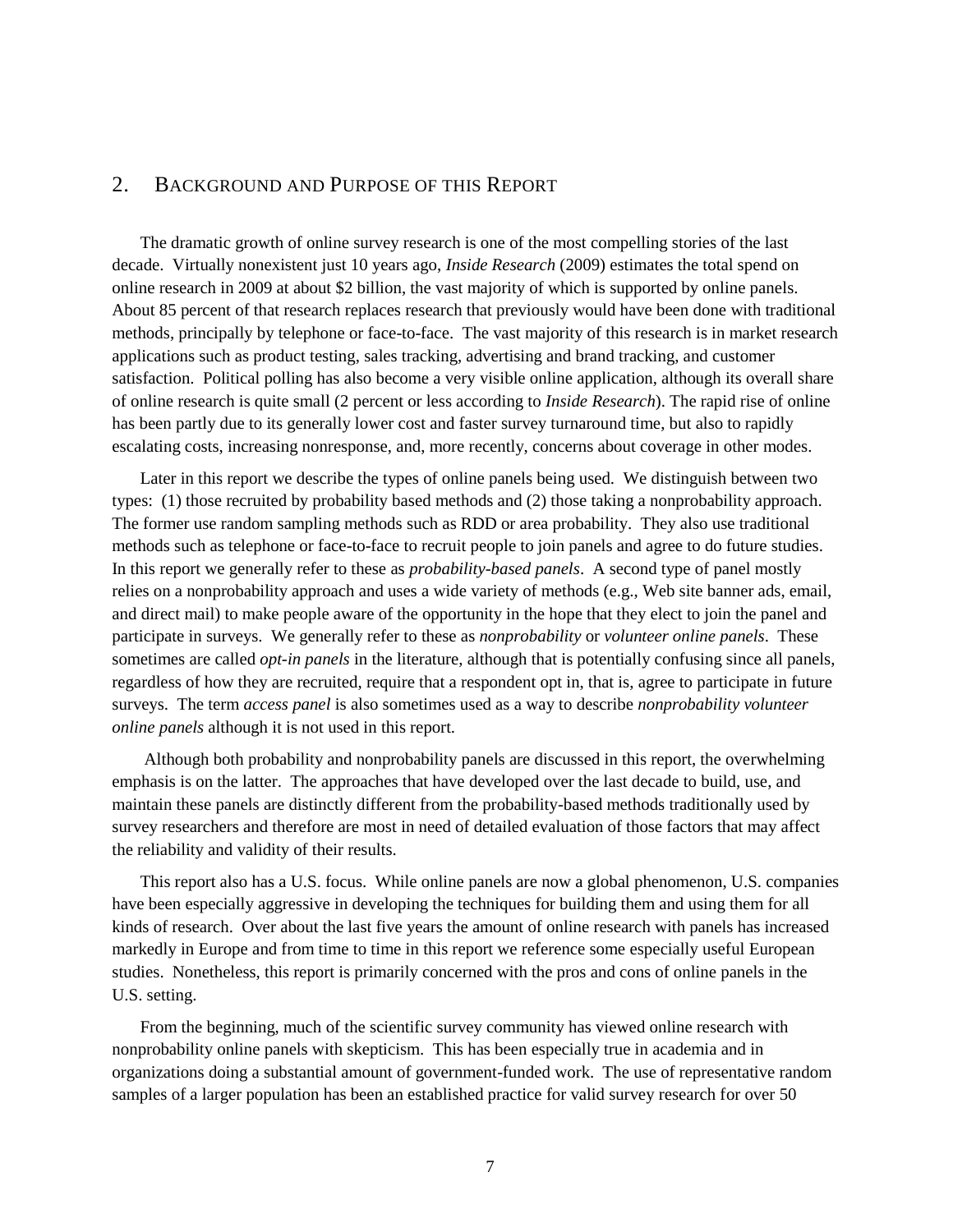years. The nonprobability character of volunteer online panels runs counter to this practice and violates the underlying principles of probability theory. Given this history, the reluctance of many practitioners in academia, government, and even parts of commercial research to embrace online is understandable.

But time marches on and the forces that created the opportunity for online research to gain traction so quickly—increasing nonresponse in traditional methods, rising costs and shrinking budgets, dramatic increases in Internet penetration, the opportunities in questionnaire design on the Web, and the lower cost and shorter cycle times of online surveys—continue to increase the pressure on all segments of the survey industry to adopt online research methods.

This report is a response to that pressure. It has a number of objectives:

- 1. To educate the AAPOR membership about how online panels of all kinds are constructed and managed.
- 2. To evaluate online panels from the traditional Total Survey Error perspective.
- 3. To describe the application of some newer techniques for working with nonprobability samples.
- 4. To review the empirical literature comparing online research using nonprobability volunteer online panels to traditional methods.
- 5. To provide guidance to researchers wishing to understand the tradeoffs involved when choosing between a nonprobability online panel and a traditional probability-based sample.

Finally, even though online research with panels has been adopted on a broad scale, it is by no means a mature methodology. The methods and techniques for creating survey samples online continue to evolve. Panels may prove to be only the first stage of this development. Researchers increasingly look to deeper and more sustainable sources such as expanded river sampling, social networks, and even "offline" sources such as mobile phones. Blending multiple panel sources into a single sample is being practiced on a wider scale.

At the same time, there is arguably more methodological research about online surveys being executed and published today than at any time since its introduction in the mid-1990s. Although there was a good deal of such research done in the commercial sector that work has generally not found its way into peer-reviewed journals. More recently, academic researchers have begun to focus on online surveys and that research is being published.

Despite this activity, a great deal still needs to be done and learned. We hope that this report will introduce the key issues more broadly across the industry and in doing so stimulate additional research.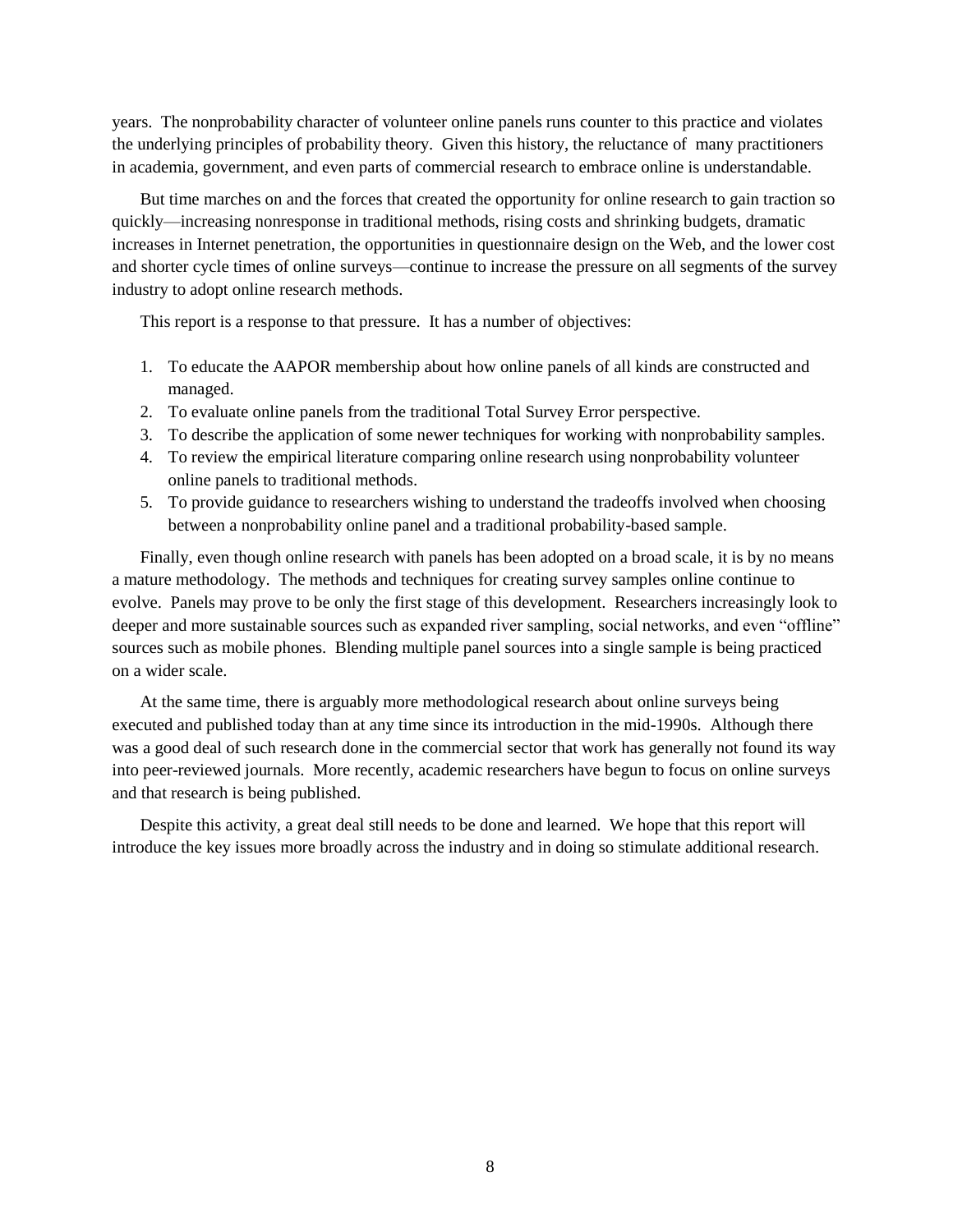## 3. AN OVERVIEW OF ONLINE PANELS

One of the first challenges the researcher encounters in all survey modes is the development of a sample frame for the population of interest. In the case of online, survey researchers face the additional challenge of ensuring that sample members have access to the mode of questionnaire administration, that is, the Internet. For some potential populations of interest, almost all members are online (e.g., software developers, college students, and business executives). But if the research requires a general population sample of the US, not everyone is online. Estimates of Internet use and penetration in the U.S. household population can vary widely. Arguably the most accurate are those collected face-to-face by the Current Population Survey (CPS). The CPS reports that as of October, 2009, 69 percent of U.S. households had an Internet connection while 77 percent had household members who reported that they connected to the Internet from home or some other location such as their workplace (Current Population Survey, 2009). This comports with the most recent data from the Pew Research Center showing that, as of December of 2009, 74 percent of U.S. adults use the Internet either at home or some other location (Rainie, 2010). However, the Pew data also report that only 72 percent of Internet users actually go online at least once a week Further, Internet access tends to be positively associated with income and education and negatively associated with age (younger people are more likely to be online than older people). Some demographic groups are also less likely to be online (e.g., blacks, Hispanics, and undocumented immigrants).

There also is no comprehensive list of those who are online. While virtually all Internet users have an email address, no complete list of these addresses exists. Individuals may have several email addresses or they may share a single address with other family members. Addresses may fall into disuse without being deactivated. In addition, the non-standardized format of e-mail addresses precludes the generation of RDD-like methods for Web surveys.

Even if such a comprehensive list existed there are both legal prohibitions and industry practices that discourage the kind of mass emailing that might be akin to the calling we do for an RDD telephone survey. The CAN-SPAM Act of 2003 established clear guidelines in the U. S. around the use of email addresses in terms of format, content, and process. Internet Service Providers (ISPs) generally take a dim view of mass emails and will sometimes block suspected spammers from sending email to their subscribers. The Council of American Survey Research Organizations (CASRO) has established the standard for its members that all email communications must be "permission-based." Specifically, the CASRO Code of Standards and Ethics for Survey Research (2009) requires that its members only mail to potential respondents with whom the research organization or its client has a pre-existing relationship. Examples include individuals who have previously agreed to receive email communications either from the client or the research organization or customers of the client.

There are many specialized populations for which a full list of email addresses might be available and usable. Some examples include members of an organization (e.g., employees of a company or students at a university), users of a particular Web site, or customers of an online merchant. These circumstances are now relatively common. However, gaining access to representative samples of the general population for online research continues to be problematic.

Online panels have become a popular solution to the sample frame problem for those instances in which there is no usable and complete list of email addresses for the target population. For purposes of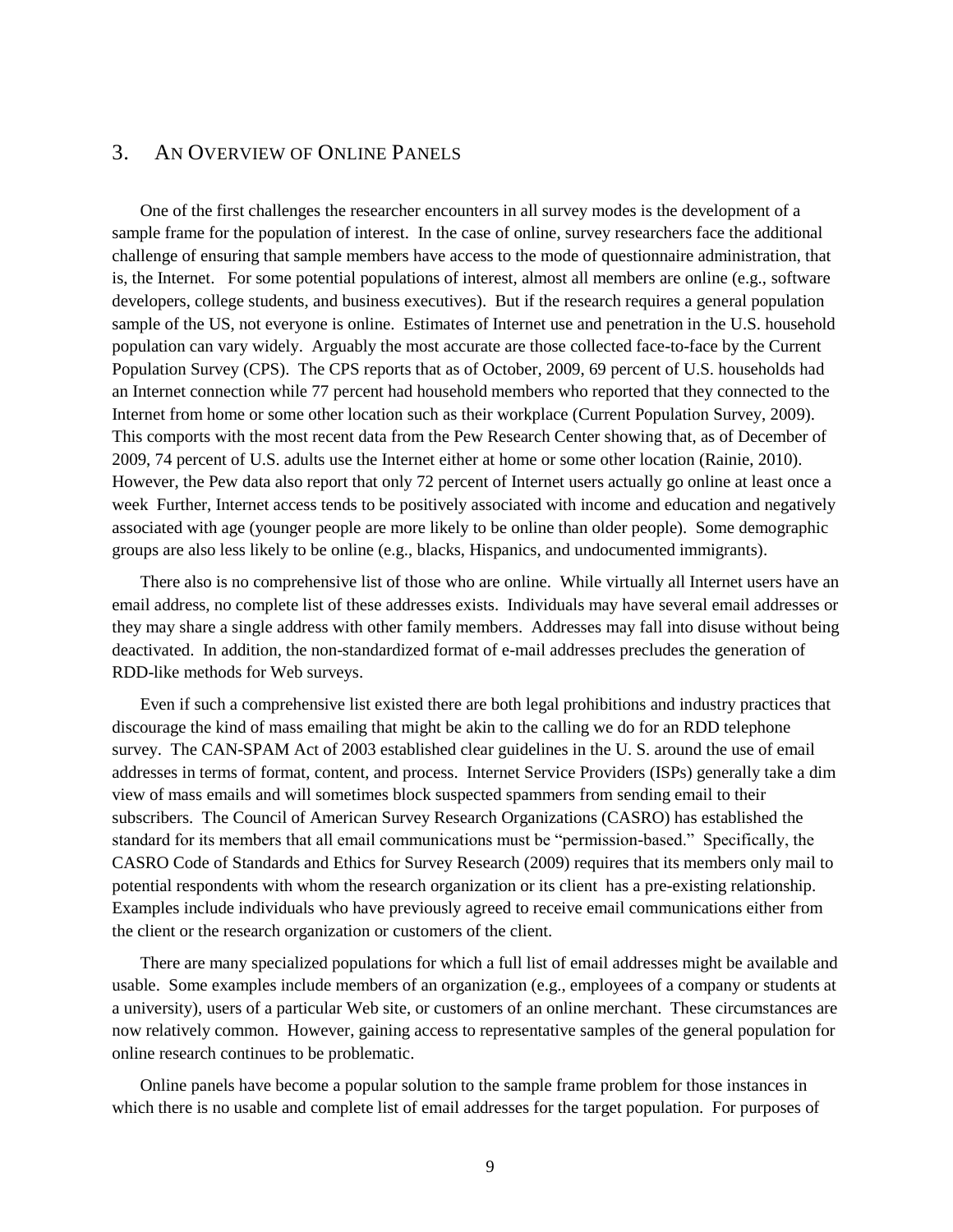this report we use the definition of online panel from ISO 26362: Access Panels in Market, Opinion, and Social Research. It reads: "A sample database of potential respondents who declare that they will cooperate with future [online] data collection if selected‖ (International Organization for Standardization 2009). As noted in Section 2 of this report, we further distinguish between *nonprobability-based panels* and *probability-based panels*. The former are panels constructed through the widespread placement of offers to join for the purpose of participating in future surveys. Anyone seeing the panel offering may choose to join and become a panel member provided they meet requirements specified by the panel builder. Probability-based panels select potential members in advance from a sampling frame of the target population and then attempt to recruit only those sampled individuals to join the panel and participate in future surveys, sometimes providing Internet access to those sampled members without access at the time they are contacted.

Probably the most familiar type of online panel is a *general population panel*. These panels typically include hundreds of thousands to several million members and are used for both general population studies as well as for reaching respondents with low incidence events or characteristics (e.g., owners of luxury vehicles or people suffering from Stage II pancreatic cancer). The panel serves as a frame from which samples are drawn to meet the specific needs of particular studies. The design of these studyspecific samples may vary depending on the survey topic and population of interest.

*Census-balanced* samples are designed to reflect the basic demographics of the U.S. population (and the target proportions could be based on distributions as they occur in the larger population for some combination of sex, age, region of the country, income, education, ethnicity, or other relevant demographic characteristics). Another common example of an online panel is a *specialty panel*. A specialty panel could be a group of people who are selected because they own certain products (e.g., big screen TVs), are a specific demographic group (e.g., Spanish-speaking Hispanics in the U.S.), are in a specific profession (e.g., physicians), engage in certain behaviors (e.g., watch sports), hold certain attitudes or beliefs (e.g., identify as Republicans), or are customers of a particular company (e.g., buy Dr. Pepper).

A *proprietary panel* is a type of specialty panel in which the members of the panel participate in research for a particular company (e.g., a vehicle manufacturer gathers email addresses of high-end vehicle owners who have volunteered to take surveys about vehicles).

*Targeted samples* may select panel members who have characteristics of specific interest to a researcher such as auto owners, specific occupational groups, persons suffering specific diseases, or households with children (often this information has been gathered in prior surveys). In addition, regardless of how the sample is selected, individual surveys may include specific screening criteria to further select for low incidence populations.

In the following sections we describe the most commonly-used approaches to building, managing, and maintaining online panels. While Couper (2000) has offered a comprehensive typology of Internet samples, this report focuses primarily on online panels. Other online sample sources such as customer lists or Web options in mixed-mode surveys are not discussed. Because the vast majority of panels do not rely on probability-based methods for recruitment we discuss those first. We then describe the probability-based model. We conclude with a discussion of *river sampling*. Although this method does not involve panel development per se, it has become an increasingly popular technique for developing online samples.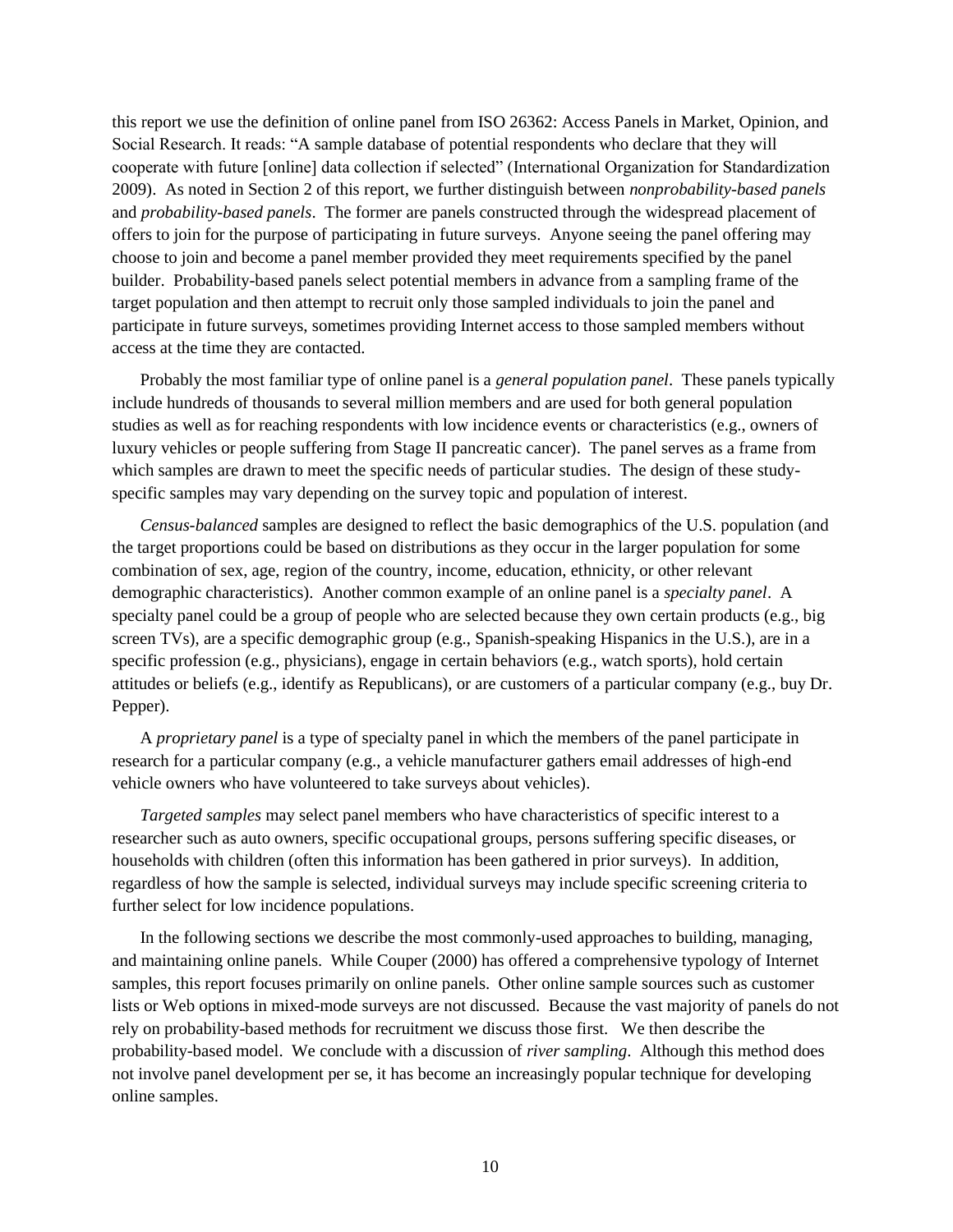#### NONPROBABILITY/VOLUNTEER ONLINE PANELS

The nonprobability volunteer online panel concept has its origins in the earlier mail panels developed by a number of market research companies, including Market Facts (now Synovate), NOP, and NFO. These panels generally had the same nonprobability design as contemporary online panels and were recruited in much the same way only relying on offline sources. While many of these panels originally were built to support syndicated research<sup>1</sup>, they came to be widely used for custom research<sup>2</sup> as well. Their advantages for researchers were much the same as those touted for online panels: (1) lower cost; (2) faster response; and (3) the ability to build targeted samples of people who would be low incidence in a general population sample (Blankenship, Breen, and Dutka, 1998).

Today, companies build and manage their online panels in a number of different ways and draw on a wide variety of sources. There is no generally-accepted best method for building a panel and many companies protect the proprietary specifics of their methods with the belief that this gives them a competitive advantage. There are few published sources (see, for example, Miller, 2006; or Comley, 2007) to turn to and so in this section we also rely on a variety of informal sources, including information obtained in RFPs, technical appendices in research reports, and informal conversations with panel company personnel.

Overall we can generalize to five major areas of activity: (1) recruitment of members; (2) joining procedures and profiling; (3) specific study sampling; (4) incentive programs; and (5) panel maintenance.

*RECRUITMENT OF MEMBERS.*Nonprobability-based panels recruit their members in a variety of ways, but ultimately all involve a voluntary self-selection process on the part of the person wanting to become a member. Panel companies all try to put the invitation to join in front of as many people as possible. The choice of where and how to do this is guided by a combination of cost effectiveness and the desired demographic and behavioral characteristics of recruits. Both online and offline methods may be used. For specialty panel recruitment, this may mean a very selective recruitment campaign (e.g., involving contact with specific organizations or ad buying for specific Web sites, magazines, or TV programs that are targeted to draw people with the characteristics of interest). Regardless of the medium, the recruitment campaign typically appeals to some combination of the following motivations to complete surveys:

- 1. A contingent incentive, either fixed (money or points received for each completed survey that can be redeemed after a certain number of completed surveys) or variable (sweepstakes with the potential to win prizes for each completed survey);
- 2. Self-expression (the importance of expressing/registering one's opinions);
- 3. Fun (the entertainment value of taking surveys);

l

- 4. Social comparison (the opportunity to find out what other people think); and
- 5. Convenience (the ease of joining and participating).

 $<sup>1</sup>$  Also sometimes referred to as "multi-client research," this is a market research product that that focuses on a</sup> specific topic or population but is conducted without a specific client. Instead, the company designs and conducts the research on its own and then sells it to a broad set of clients.

<sup>&</sup>lt;sup>2</sup> Research done on a specific population and topic and sponsored by a client.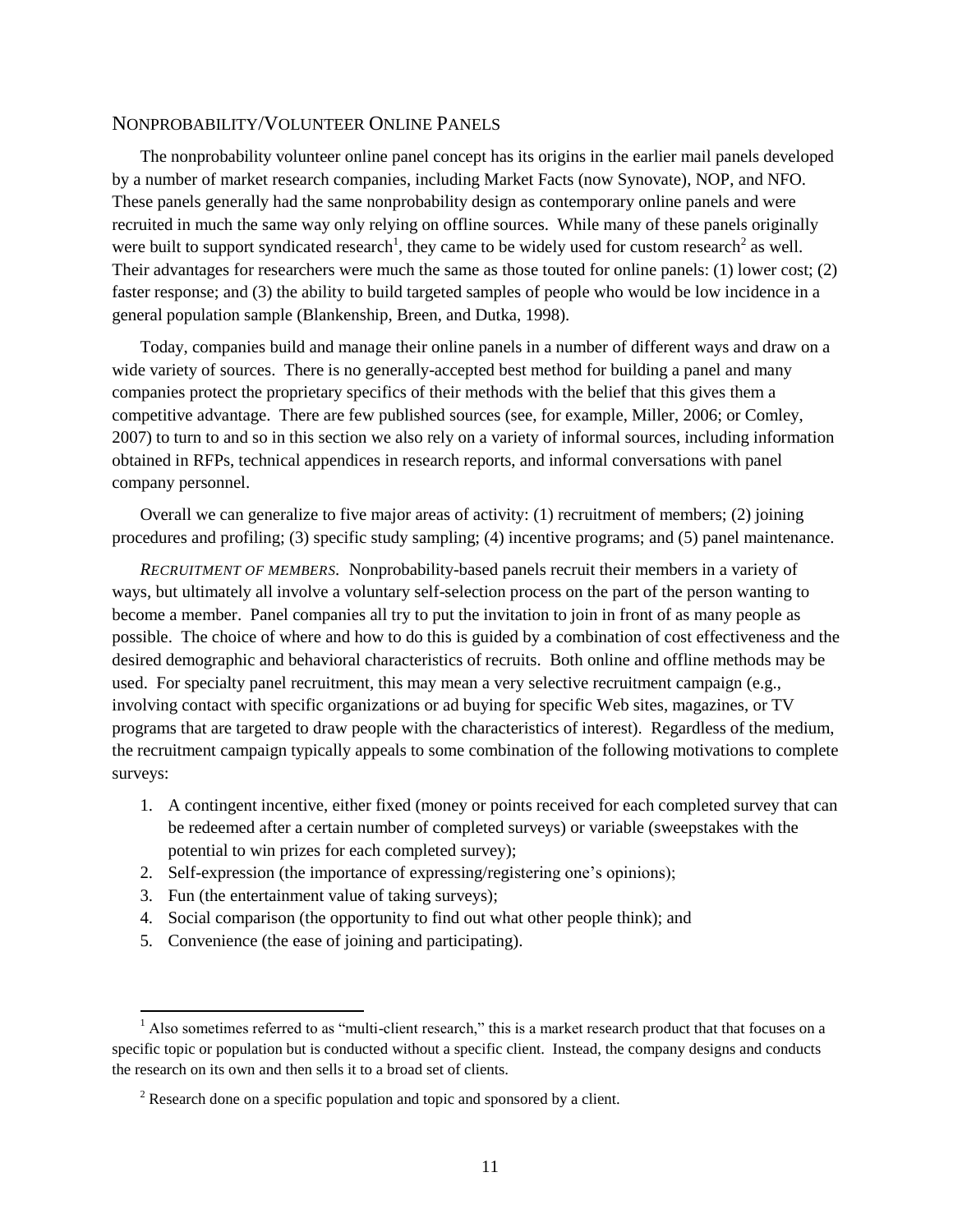Although it is widely assumed that earning incentives is the primary motive for joining a panel, there are a few studies to help us understand which motivations are most prominent. Poynter and Comley (2003) report a mix of respondent motives in their study, with incentives topping the list (59 percent) but significant numbers reporting other factors such as curiosity (42 percent), enjoying doing surveys (40 percent), and wanting to have their views heard (28 percent). In a follow-on study, Comely (2005) used results from an online study of panelist motivation to assign respondents to one of four segments: the "Opinionated" (35 percent) who want to have their views heard and enjoy doing surveys; "Professionals" (30 percent) who do lots of surveys and generally will not respond unless there is an incentive; the ―Incentivized‖ (20 percent) who are attracted by incentives but will sometimes respond when there isn't one; and "Helpers" (15 percent) who enjoy doing surveys and like being part of the online community.

One very popular method for online panel development is through co-registration agreements. Many sites compile email databases of their visitors through a voluntary sign-up process. Portals, e-commerce sites, news sites, special interest sites, and social networks are all examples of sites with a large volume of traffic that the site owner might choose to "monetize" by presenting offers that include those to join a research panel (meaning that the site receives some financial compensation for each person recruited from its site). As a visitor registers with the site, he or she may be offered the opportunity to join other "partner" company databases. The invitation to join additional email lists often asks the user if he or she is interested in receiving special offers or information from partner companies. Panel companies purchase these email address lists from the site owner and contact individuals with offers to join their panel, or users may be taken immediately to the panel company's registration page. A classic example of this approach is the original panel developed by Harris Black International. This panel was initially recruited through a co-registration agreement with the Excite online portal (Black and Terhanian, 1998).

Another commonly used approach is the use of "affiliate hubs." These are sites that offer access to a number of different online merchants. A visitor who buys merchandise or services from a listed merchant through the hub receives points that can then be redeemed for merchandise at the hub. (One example typical of such hubs is [www.mypoints.com.](http://www.mypoints.com/)) Panel companies will sometimes post their offers on these hubs alongside those of various online merchants. Interested visitors can click through from the hub to panel's registration page. In addition, hubs often conduct email campaigns with registered visitors advertising opportunities to earn points. These might include survey initiations in which potential participants are offered incentives in the site's currency.

Panel companies may also recruit online via display ads or banners placed across a variety of sites. The panel company generally will not place these ads directly. Rather, the company buys placements from one of the major online advertising companies who in turn place ads where they expect to get the best return, that is, click-throughs to the panel's registration page.

Still another method relies on search engines. A panel company may buy text ads to appear alongside search engine results with the expectation that some visitors will see the ad and click through to join the panel. These frequently are tied to the use of specific search terms such as "survey" or "market research." Search for "survey research" on search engines like Yahoo, Google, or Bing and you likely will see at least one offer on to join a panel on the advertisement section of the search results page.

Though not used by any reputable company in the U.S., other email recruitment tactics include blasting or spamming methods – sending unsolicited commercial email in mass quantities. Sending these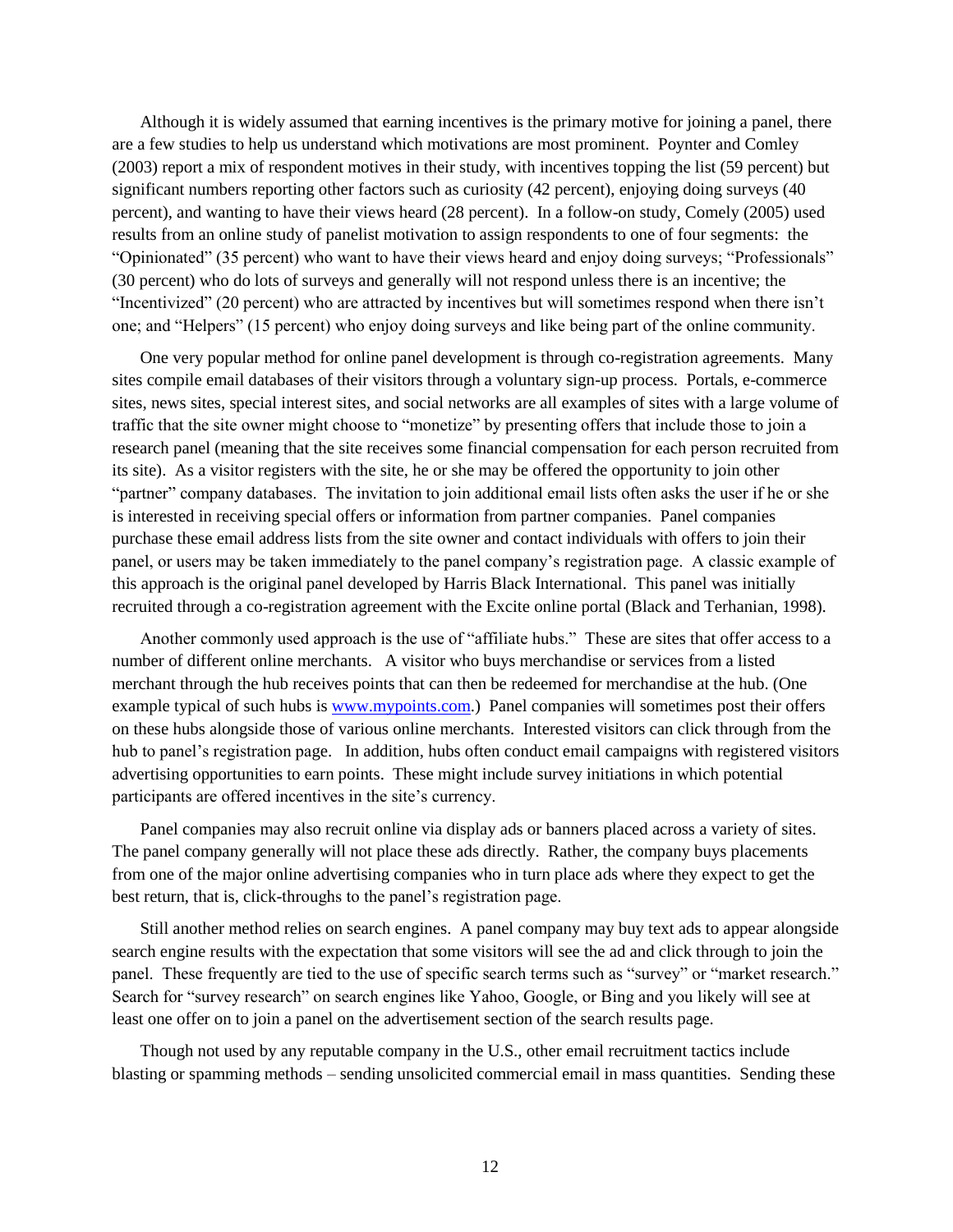requests en masse creates the potential for violation of the CAN-SPAM Act of 2003 and may result in ISP blacklisting, which blocks the sender's email systems from sending out any further emails.

Finally, as has been often done in research in other modes under the names of snowball recruiting or viral recruiting, some panel companies encourage their members to recruit friends and relatives. These programs often offer the member a per-recruit reward for each new member recruited.

There is an equally wide variety of methods for offline recruitment. Many full-service research companies conduct surveys in a variety of modes (including paper-pencil and RDD telephone research as well as online surveys). Sometimes they will field a survey that has as its primary purpose the recruitment of panel members (known as *purposeful recruitment*). Other times, they may field a study that will recruit panel members as a byproduct of their traditional research activities (known as *incidental recruitment*). For example, they might routinely ask a respondent at the end of a RDD telephone survey whether he or she is interested in joining a panel to take future surveys online. Or, a company might borrow a common technique from telemarketers and use an IVR system to autodial numbers and invite people to join a panel. In the event the contacted person is interested, the system asks for a name and email address for future contact that can then be used to send an email invitation to join the panel.

Companies also may include invitations to join a panel in offline marketing or advertising campaigns, such as messaging on cash register receipts, event tickets, monthly account statements, and various other traditional media. Sometimes surveys are conducted for a specific company (with invitations to the survey on cash register receipts), and upon completion of the survey, respondents are offered the opportunity to join a panel (whether general population or specialty panel). Merchants who allow panel companies to do this often get a discount on their research costs for each recruited respondent. Yet another source for panel members occurs with some companies that are so large and feature such diverse products that they convert their databases into panels and develop a supplemental line of business.

No two panels recruit their members with the same mix of techniques. Individual panels set targets for the specific populations and target respondents they feel will represent the most compelling value proposition to research clients and design their recruitment strategies appropriately. However, the variation in recruitment sources and methods by the various companies can lead to differences in research findings, something we address in Section 4 on errors of nonobservation.

Panel companies rarely disclose the success rates from their recruitment strategies. One exception is a study by Alvarez, , and Van Beselaere (2003) based on a project conducted by a team of academics who built an online panel for the Internet Surveys of American Opinion project. Through a co-registration agreement with ValueClick, Inc., an online marketing company with access to a wide variety of Web sites, Internet users who were registering for various services were provided a check box on their registration form to indicate their interest in participating in Web surveys. Some 21,378 Web users (out of an unknown total number of people passing through the targeted registration sites) checked the box. Among this group, 6,789 completed the follow-up profile and were enrolled in the panel (a 32 percent yield).

Alvarez et al. also collected data on the effectiveness of banner ads. Their banner ad was displayed over 17 million times, resulting in 53,285 clicks directing respondents to the panel Web site, and ultimately 3,431 panel members. The percentage yield of panel members per click was 6.4 percent, and the percentage member yield per banner display (a.k.a. impression) was 0.02 percent.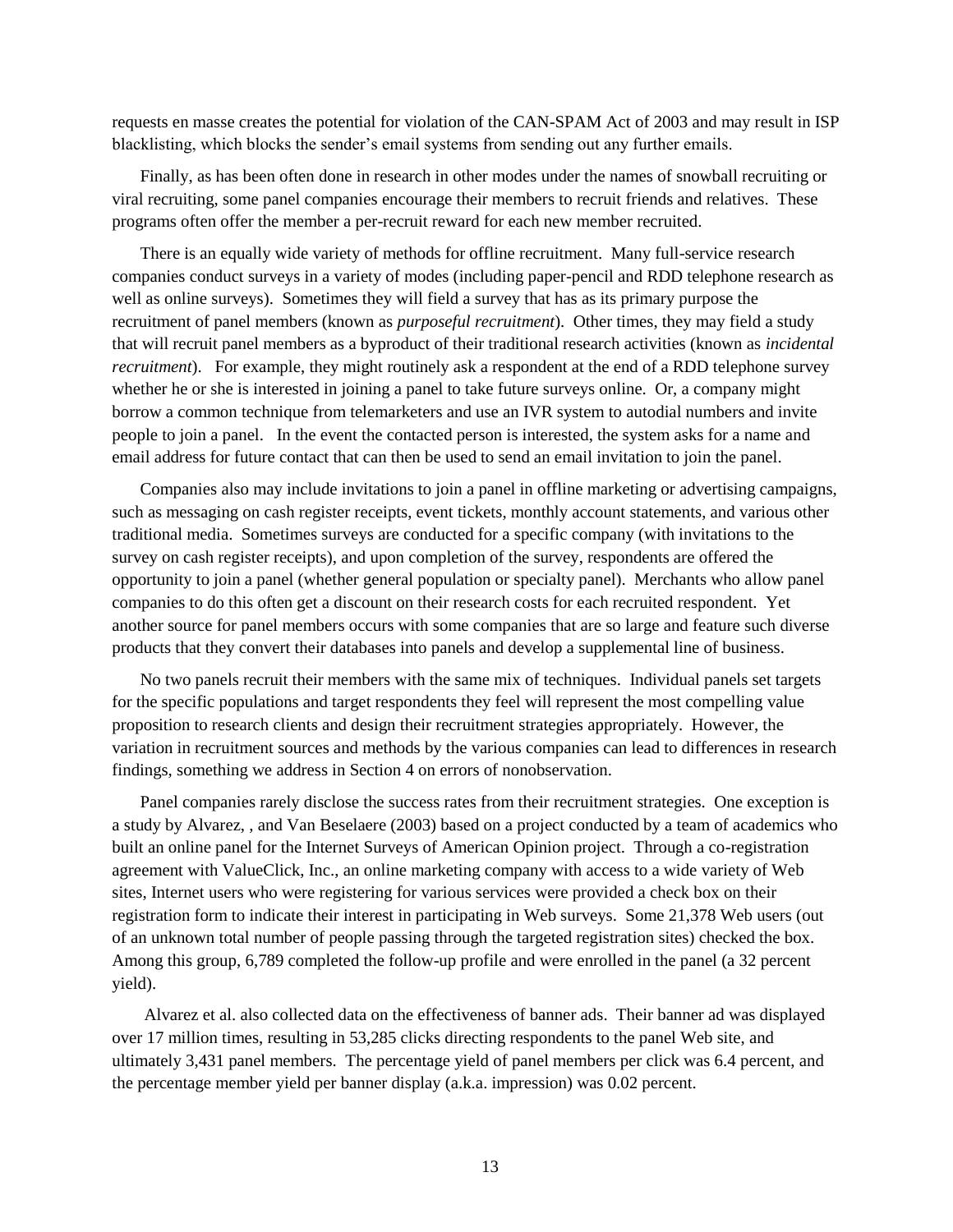*JOINING PROCEDURES AND PROFILING.* Joining a panel is typically a two-step process. At a minimum, most reputable research companies in the U.S. follow what is called a *double opt-in* process whereby a person first indicates his/her interest in joining the panel (either signing up or checking a box on a co-registration site). The panel company then sends an email to the listed address and the person must take a positive action indicating the intent to join the panel. At this second stage of confirmation some panel companies will ask the new member to complete a profiling survey that collects a wide variety of background, demographic, psychographic, attitudinal, experiential, and behavioral data that can be used later to select panelist for specific studies. This double opt-in process is required by ISO 26362 (International Organization for Standardization, 2009) and the industry has come to accept it as defining the difference between a panel and simply a database of email addresses. This international standard was released in 2009 as a supplement to the previously-released ISO 20252 – Market, Opinion, and Social Research (International Organization for Standardization, 2006). ISO 26362 specifies a vocabulary and set of service quality standards for online panels.

Upon agreeing to join, panelists typically are assigned a unique identification number used to track the panelist throughout their lifetime on the panel. Panel companies then assign respondents to their correct geography and demographic groups so that they can provide samples by DMA, MSA, ZIP code, and other geographic identifiers.

As part of this initial recruitment most panel companies now have validation procedures to ensure that individuals are who they say they are and are allowed to join the panel only once. Checks at the joining stage may include: verification against third party databases, e-mail address validity (via format checks and checks against known ISPs), postal address validity (via checks against postal records), "reasonableness" tests done via data mining (appropriate age compared to age of children, income compared to profession, etc.), duplication checks, or digital fingerprint checks to prevent duplication by IP address and ensure correct geographic identification.

Panel companies vary in the type of information they collect in their respondent profiles. A company may try to create a panel database with hundreds of variables so that they can select efficient, targeted samples. Profiles might include shopping habits, product brand ownership, health ailments, occupation, and household roles, to name a few. Companies then price their services based on the incidence of the specific groups of interest to sample buyers. Panel companies typically refresh these profiles on a regular basis, sometimes simply to update and other times to add still more information about panelists. They also may capture screening information from individual surveys and incorporate those data into member profiles.

*SPECIFIC STUDY SAMPLING.* Simple random samples from panels are rare because of the tendency for them to be highly skewed toward certain demographic characteristics (e.g., just as older people are more likely to answer landline phones, younger people are more likely to be online and respond to an email survey invitation). *Purposive sampling* (discussed in more detail in Section 6) is the norm and the sampling specifications used to develop these samples can be very detailed and complex, including not just demographic characteristics but also specific behaviors or even previously-expressed positions for specific attitudes.

Although the empirical evidence is mixed, some researchers believe that having respondents take too many surveys in too short of a time interval can yield results that are less than optimal (Garland, Santus, and Uppal, 2009). To prevent some respondents from "over-participating" and dominating results, some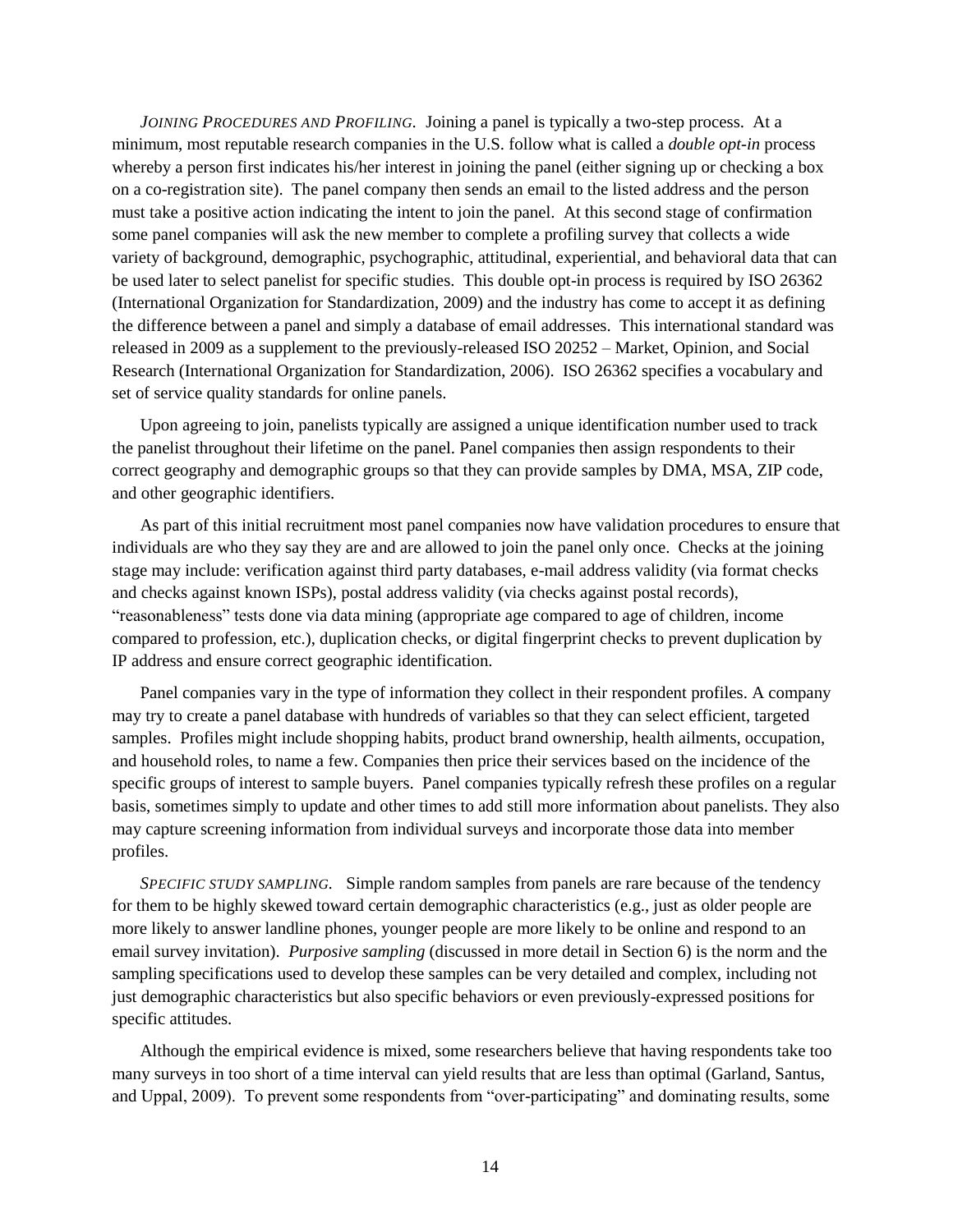panel suppliers include so-called "lockout" criteria that prevent some panel members from being sampled. These lockouts might specify that no one who has completed a survey on the same topic during a specific time frame can be sampled for the current study (e.g. cannot participate in another political survey for three months). Or the panel company may limit the frequency with which a member can be solicited for a survey (e.g., they will not invite any member to a new survey for at least 10 days).

With the sample drawn, the panel company sends an email invitation to the sampled member. The content of these emails varies widely and generally reflects the information the panel company's client wishes to put in front of the respondent to encourage participation. At a minimum the email will include the link to the survey and a description of the incentive. It might also specify a closing date for the survey, the name of the organization conducting or sponsoring the survey, an estimate of the survey length, and even a description of the survey topic.

 *INCENTIVE PROGRAMS.* To combat panel attrition, and to increase the likelihood that panel members will complete a survey, panelists are typically offered compensation of some form. These include cash, points redeemed for various goods (e.g., music downloads, airline miles, etc.), sweepstakes drawings, or instant win games. Incentive programs vary from company to company but the amount of incentive is typically tied to the length or topic of the survey. Large incentives may be used when the expected incidence of qualifiers is low. These incentives are paid contingent on completion, although some panels also pay out partial incentives when a member starts a survey but fails to qualify.

*PANEL MAINTENANCE.*Once people have been recruited to join a panel, the challenge is to keep them active. People who join expect to take surveys. Each panel company has its own definition as to what it deems as an active panelist. However, nearly all of the definitions are based on a calculation that balances the date a person joined and the number of surveys taken in a specified time period. ISO 26362 defines an active member as a panelist who either has participated in at least one survey or updated his/her profile in the last year. As such, the claims of panel size depend greatly on value of the variables in the algorithm used to calculate the status of a member.

Most panel companies have a multi-faceted approach to maintain a clean panel comprised of members whose information is current and who can be contacted successfully to take a survey. These "hygiene" procedures include treatment plans for undeliverable e-mail addresses, "mailbox full" status, syntactically undeliverable email addresses, non-responding panelists, panelists with missing data, panelists who repeatedly provide bad data, and duplicate panelists. In addition, panel companies may expend considerable effort to maintain deliverability of panelist email addresses via white-listing<sup>3</sup> with major ISPs.

Attrition of panel members is a natural process with the levels varying considerably from one panel to the next. As occurs with most joining activities, the greatest attrition most likely occurs among the newest members. Attrition can come from multiple sources – people change email addresses but do not update with the panel company, they can drop out due to long or boring surveys, they switch panels because they may have better rewards or more interesting or shorter surveys, etc. Once a panel has been established, panel recruitment becomes an essential ongoing activity to ensure a sufficient number of respondents are available for ongoing projects.

l

 $3$  An email white list is a list of email addresses from which an individual or an ISP will accept email messages.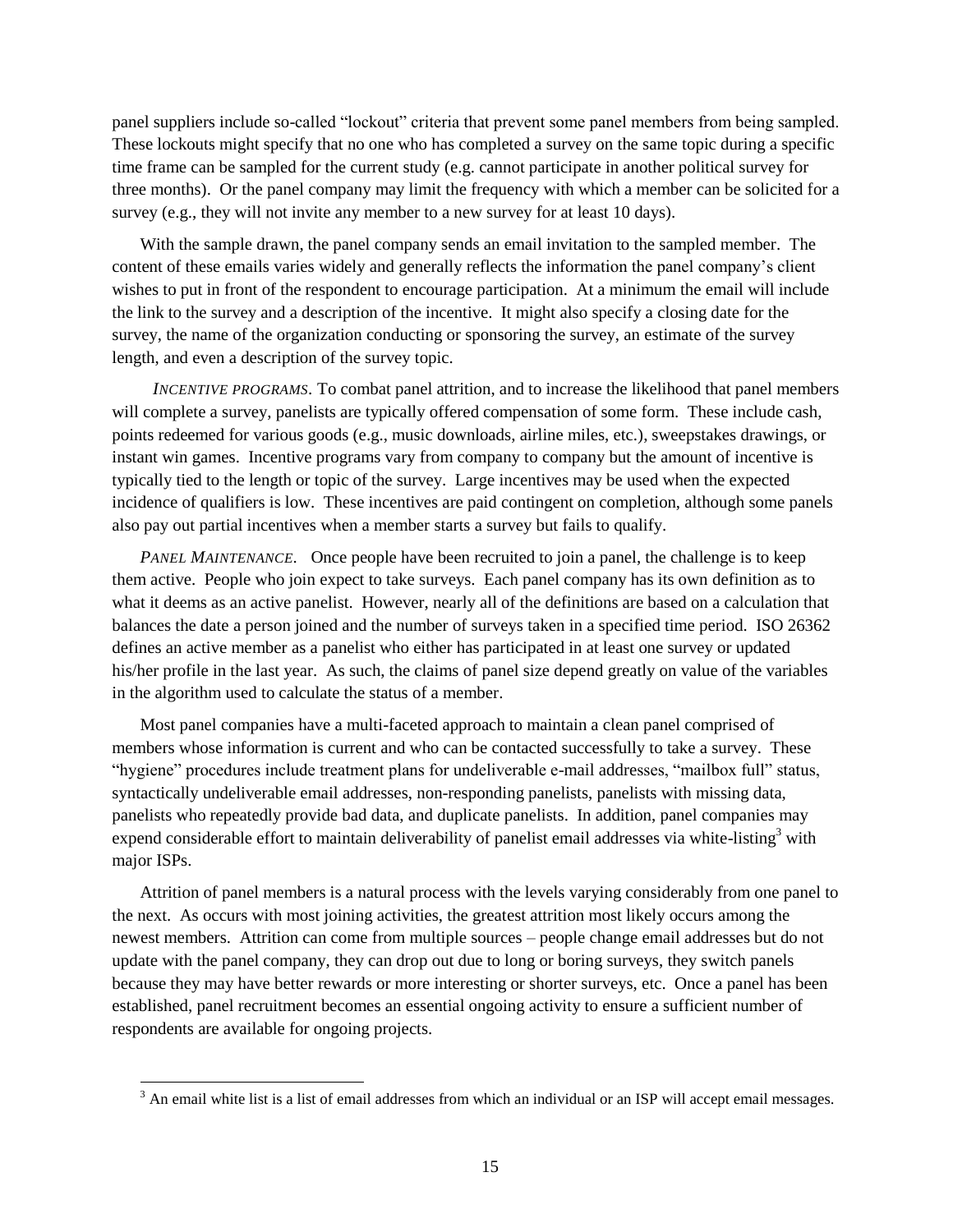In light of attrition and underutilized panelists, firms attempt to reengage people who appear to be reluctant to participate in surveys and those who have left the panel altogether. But there appears to be nothing in the research literature reporting the effectiveness of such approaches.

#### PROBABILITY-BASED RECRUITMENT

Despite the early emergence of the Dutch Telepanel in 1986 (Saris 1998), online panels that recruit using traditional probability-based methods have been slow to appear and are fewer in number than volunteer panels, although they are now gaining in prevalence. These panels follow roughly the same process as that described for volunteer panels with the exception that the initial contact with a potential member is based on a probability design such as RDD or area probability. To account for the fact that not everyone in the sample may have Internet access, some of these panels provide the necessary computer hardware and Internet access or may conduct surveys with the panels using a mix of modes (Web, telephone, mail, IVR, etc.). In one study of the four stages of the recruitment process (recruitment, joining, study selection, participation), Hoogendoorn and Daalmans (2009) report that there is differential non-response and engagement at each stage for a probability panel associated with a number of demographic variables, including age and income. The effects of this self-selection on population estimates for survey measures in subsequent surveys remain unexplored.

Aside from the key differences in sampling and provision of Internet access to those who are not already online, probability-based panels are built and maintained in much the same way as nonprobability panels (Callegaro and DiSogra, 2008). Once contacted, a respondent can indicate his/her willingness to join the panel in a number of ways – by agreeing in the telephone interview, calling a toll-free number, completing and returning the mail solicitation, or going to the registration page of the panel's Web site. Once registered, the panelist is asked to complete an online profile questionnaire much like those used by panel companies generally. Sampling methods and incentive structure vary depending on individual study requirements. As with any panel, attrition creates the need for ongoing recruitment and rebalancing. In addition, because the cost of acquisition of panel members is higher than it is for nonprobability panels, probability panels may require completion of a minimum number of surveys on a regular basis to remain in the panel.

The combination of the cost of recruitment and the requirement of some panels to provide Internet access for those who are not already online generally translates to these panels being more expensive to build and maintain than those that use nonprobability methods. As a consequence, their members may number in the tens of thousands rather than the millions often claimed by volunteer panels. Studies executed with these panels tend toward smaller sample sizes, although, depending on the target respondent, studies with large sample sizes are possible. It also can be difficult to get large sample sizes for low-incidence populations or smaller geographic areas unless the panel was designed with these criteria in mind. Nonetheless, probability-based panels are attractive to researchers who require general population samples and a basis in probability theory to ensure their representativeness.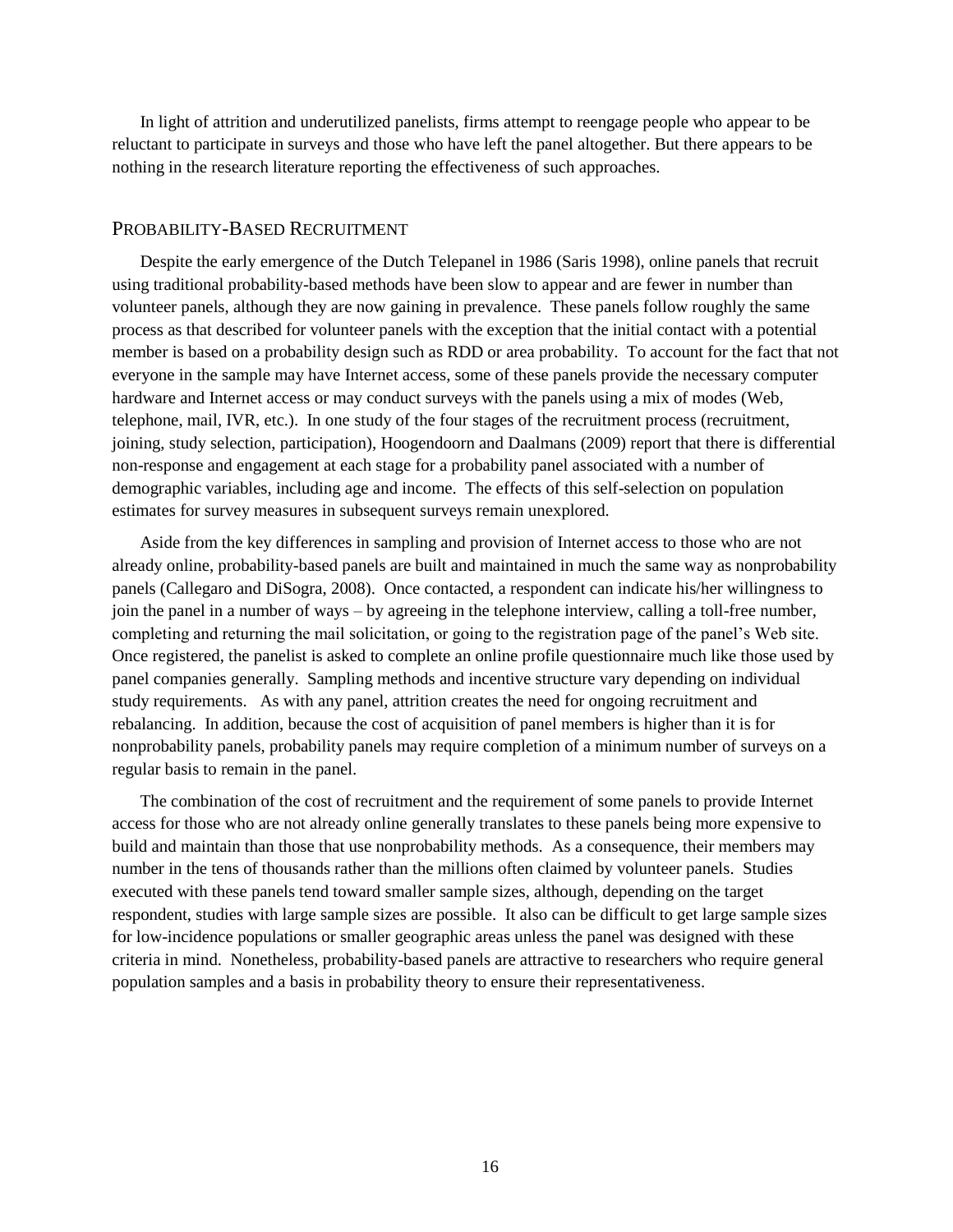#### RIVER SAMPLING

l

River sampling is an online sampling method that recruits respondents when they are online and may or may not involve panel construction. Sometimes referred to as *intercept interviewing* or *real-time sampling*, river sampling most often will present a survey invitation to a site visitor while he/she is engaged in some other online activity.<sup>4</sup> In the vast majority of river sampling applications, the target population is much broader than visitors to a single site and determining how many and on which Web sites to place the invitation is a complex task. Knowledge about each site's audience and the response patterns of their visitors is a key piece of information needed for effective recruiting. Companies that do river sampling seldom have access to the full range of sites they need or the detailed demographic information on those sites' visitors, and so they work through intermediaries. Companies such as Digitas and DoubleClick serve up advertising across the Internet and also will serve up survey invitations. ISPs such as AOL or Comcast might also be used.

Once the sites are selected, promotions and messages of various types are randomly placed within those sites. The invitation may appear in many forms, including within a page via a randomized banner, an *n*-th user pop-up, or pop-under page. In many cases, these messages are designed to recruit respondents for a number of active surveys rather than a single survey. Visitors who click through are asked to complete a short profile survey that collects basic demographics and any behaviorial data that may be needed to qualify the respondent for one or more of the active surveys. Once qualified, the respondent is assigned to one of the open surveys via a process sometimes referred to as *routing*.

Upon completion of the survey respondents are generally, but not always, rewarded for their participation. River sampling incentives are the same as those offered to online panel members. They include cash, PayPal reimbursements, online merchant gift codes and redeemable points, frequent flyer miles, and deposits to credit card accounts.

There are some indications that river sampling may be on the rise as researchers seek larger and more diverse sample pools and less-frequently surveyed respondents than those provided by online panels.

<sup>&</sup>lt;sup>4</sup> Many Web sites use pop-up questionnaires to survey visitors to ask them about their own Web site (e.g., are the features easy to access, did they obtain the information they were looking for, etc.) and these surveys are known as *Web site evaluations*. Distinct from Web site evaluations, the invitations to a river sample direct the visitor away from the originating Web site to a survey that is not about the Web site or Web site company.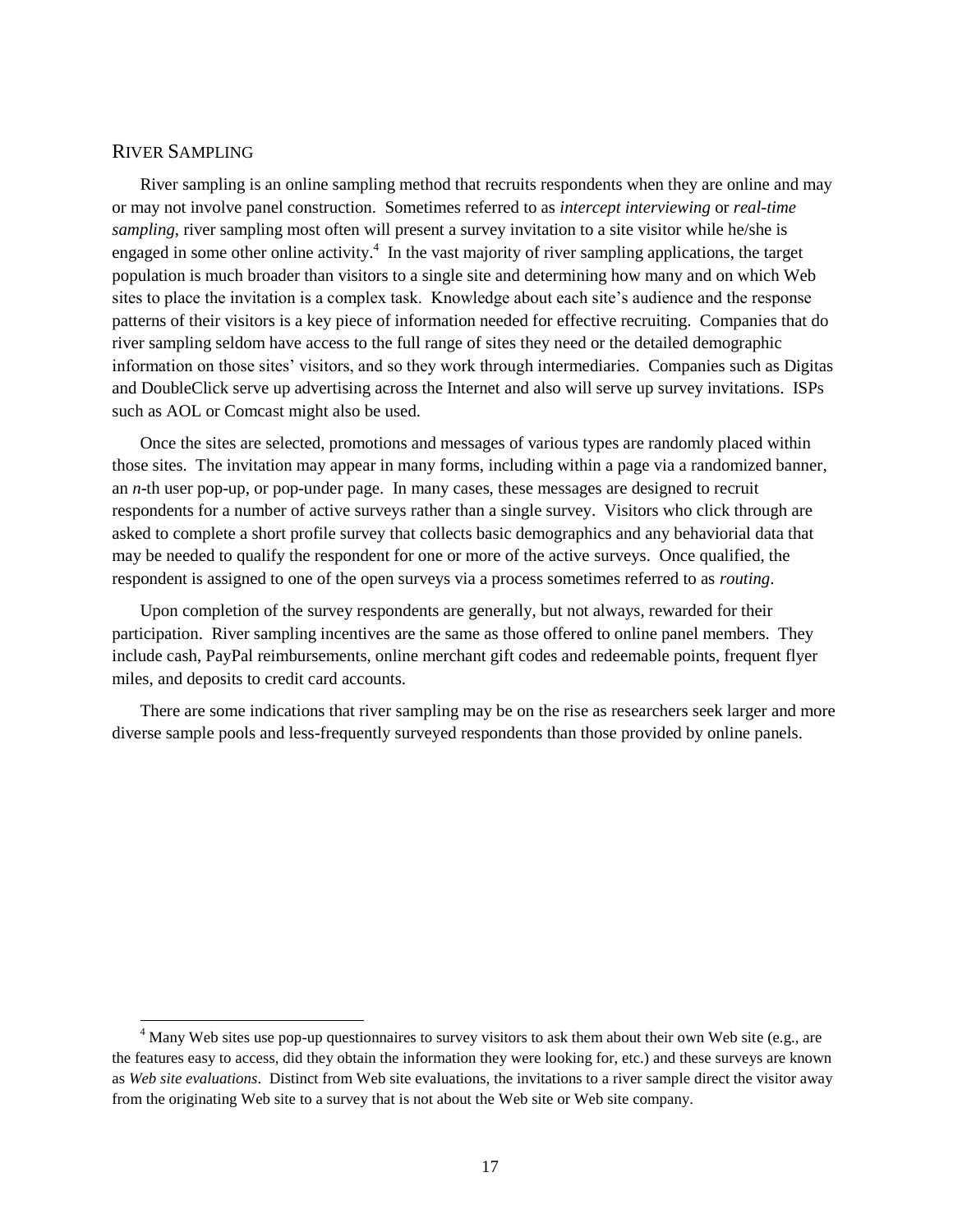## 4. ERRORS OF NONOBSERVATION IN ONLINE PANEL SURVEYS

Any estimate of interest, whether a mean, a proportion, or a regression coefficient, is affected by sample-to-sample variations. These variations lead to some amount of imprecision (variance) in estimating the true parameters and this type of error is known as sampling error. In addition to sampling error, error of estimates (bias and variance) can result from the exclusion relevant types of respondents, a type of error known as nonobservation. Two types of nonobservation error, coverage and nonresponse, affect all modes of surveys, regardless of sample source, but have the potential to be more severe with online panels than with other types of surveys.

## BASIC CONCEPTS REGARDING COVERAGE ISSUES IN ONLINE PANELS

The *target population* is the group of elements which the survey investigator wants to describe using the sample statistics. There are three important features of most target populations for sample surveys:

- Target populations are finite in size (i.e., at least theoretically, they can be counted).
- They have some time restrictions (i.e., they exist within a specified time frame).
- They are observable (i.e., they can be accessed).

For any survey, clearly specifying these aspects of target populations is desirable for clarity of the survey's purpose and for "replicability" of the survey. With regard to surveys using online panels, one potential target population is the full set of persons living in housing units in the United States during a specific time period. This target population would resemble that often chosen when other survey methods are used, such as RDD. In RDD, the target population might be altered to a smaller subset – those having access to a telephone (or more restrictively, access to a landline telephone). In Web surveys, the target population might be restricted to those having access to the Internet in their homes, at work, or at school.

A *housing unit* is a house, an apartment, a mobile home, a group of rooms, or a single room that is occupied (or if vacant, is intended for occupancy) as separate living quarters. Separate living quarters are those in which the occupants live and eat separately from any other people in the building and have direct access from the outside of the building or through a common hall. The occupants may be a single family, one person living alone, two or more families living together, or any other group of related or unrelated persons who share living arrangements. Not all people in the United States at any moment are adults; not all adults reside in housing units (e.g., some live in dormitories, prisons, long-term care medical facilities, or military barracks; still others are homeless). Online panels might choose a target population that includes those in such institutions.

Since the population changes over time, the time of the survey also defines the target population. Since many household surveys are conducted over a period of several days, weeks, or even months, and since the population is changing daily as persons move in and out of U.S. households, the target population of many household surveys is the set of persons in the household population during the survey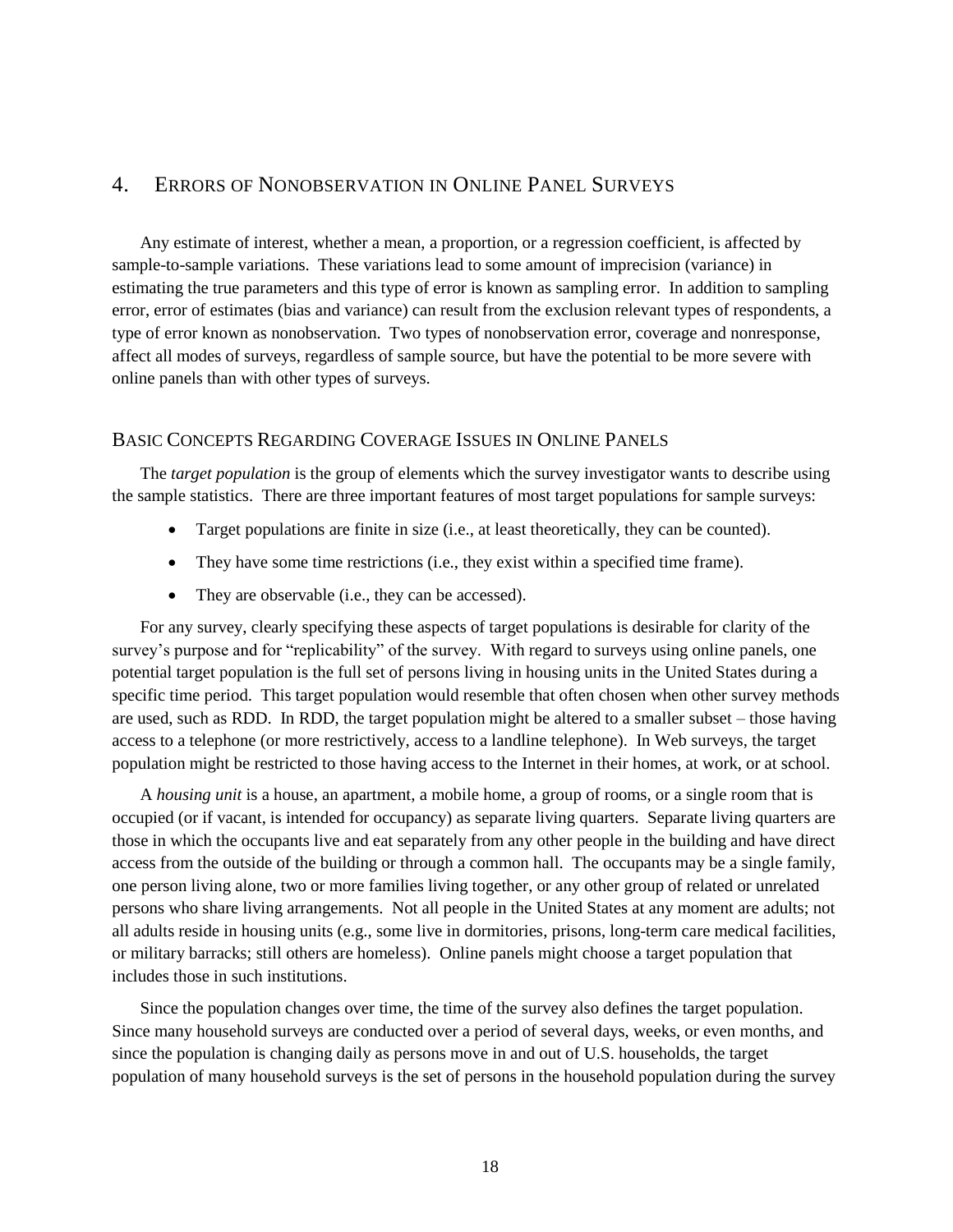period. In practice, the members of households typically are "fixed" at the time of first contact in many surveys.

A *sampling frame* is a set of materials used to identify the elements of the target population. Sampling frames are lists or procedures intended to identify all elements of a target population. The frames may be maps of areas in which elements can be found, time periods during which target events would occur, or records in filing cabinets, among others. Sampling frames, at their simplest, consist of a list of population elements. As previously noted in Section 3, a sampling frame consisting of all Internet users or containing all possible U.S. email addresses does not exist.

All sampling frames have various features, each of which can affect the quality of sample survey estimates based on them: (1) undercoverage; (2) multiple mappings; and (3) duplication. *Coverage error* arises when such features produce systematic under- or over-estimation of target population parameters, or act to inflate the standard errors of estimates.

*Undercoverage* is the weakness of sampling frames prompting the greatest possibility of coverage error. It threatens to produce errors of nonobservation in survey statistics from failure to include parts of the target population in any survey using the frame. By definition, online panels seeking to represent the total U.S. population suffer from undercoverage because non-Internet users are not members. This is akin to the problem posed by cell-phone-only households for landline-only telephone surveys: Persons with only cell phones are not members of the landline frame (AAPOR, 2008).

*Multiple mappings* of frame to population (clustering) or population to frame (duplication) are problems in sample selection. For example, a telephone directory lists telephone households in order by surname, given name, and address. When sampling adults from this frame, an immediately obvious problem is the clustering of eligible persons that occurs. Clustering means that multiple elements (e.g., people) of the target population are represented by the same frame element (e.g., telephone number). A residential telephone listing in the directory may have a single adult or two or more adults living there. The same is true of email addresses which can be shared by persons (e.g., smithfamily257@comcast.net). And so there can be ambiguity about which person connected to that address is being asked to participate. However, many online panels, as a matter of policy, insist that each member have his or her own email address, unshared with another person.

*Duplication* means that a single target population element (e.g., a person) is associated with multiple frame elements (e.g., multiple telephone numbers – business, cell, home, etc.). The problem that arises with this kind of frame problem is similar to that encountered with clustering. Target population elements with multiple frame units have higher chances of selection and will be overrepresented in the sample, relative to the population. If there is a correlation between duplication and the survey variables of interest, then the estimates of the survey measures will be biased. In survey measure estimation, the problem is that both the presence of duplication and the correlation between duplication and survey variables are often unknown. In the case of online panels, different email addresses may be held by the same person. While panel companies attempt to enforce a one email/one member rule at the joining stage, the effectiveness of those measures is unclear. In addition, it is not unusual for a member of one panel to also be a member of other panels. Surveys that draw on multiple panels therefore run the risk of sampling the same person multiple times. A recent study by The Advertising Research Foundation that conducted the same survey across 17 different panel companies found a duplication rate of 40 percent or 16 percent, depending on how it is measured (Walker, Pettit, and Rubinson, 2009). In general, the more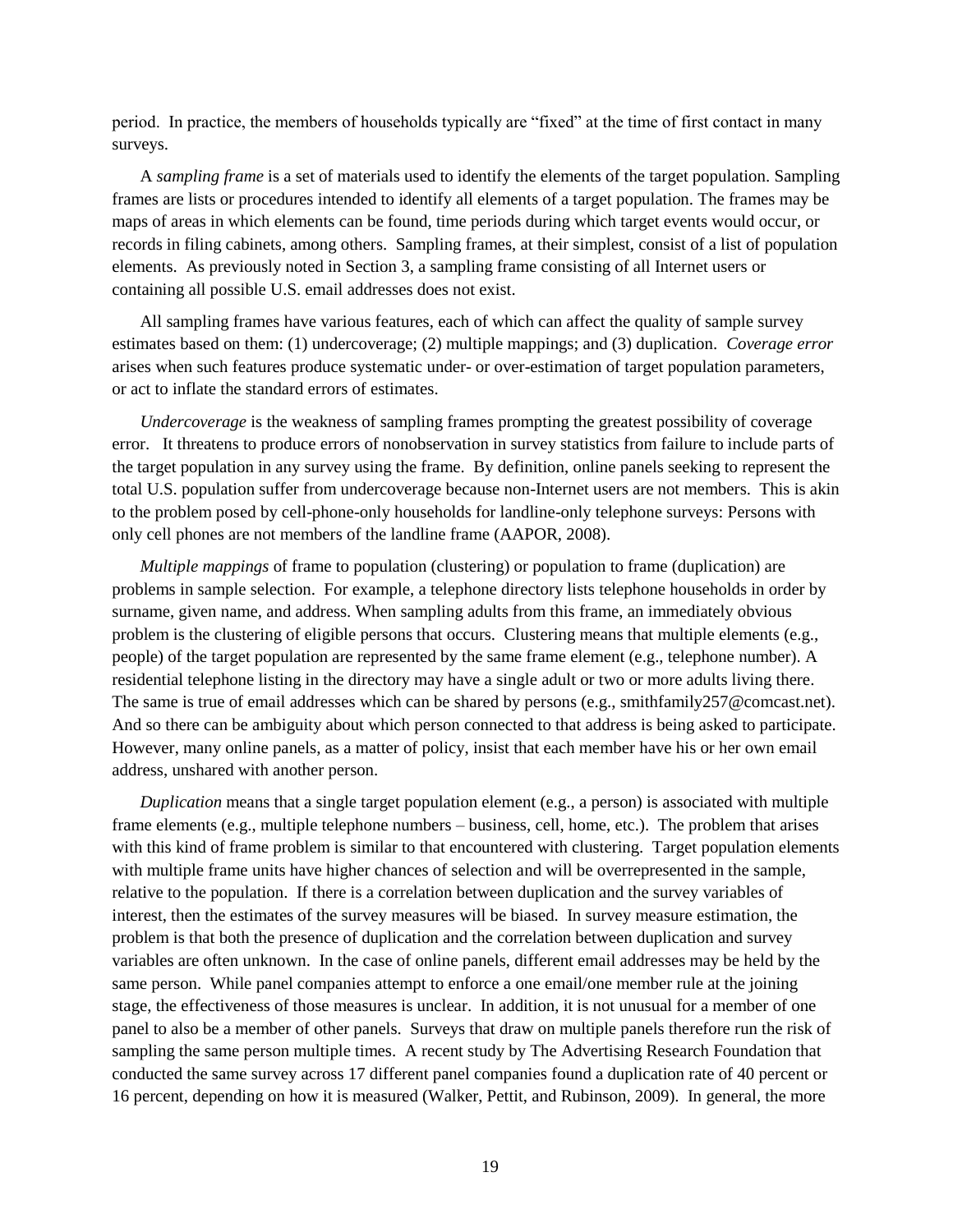that large samples from different panels are combined for a given study, the greater the risk of respondent duplication.

#### ONLINE PANEL SURVEYS, FRAMES, AND COVERAGE ISSUES

Now we can apply more specifically the general notions of target populations, sampling frames, and coverage issues to online panel surveys. As previously noted, there is no full and complete list of email addresses that can be used as a sampling frame for general population Web surveys. Even if such a frame existed, it would fail to cover a significant portion of the U.S. adult population, a common target population of interest to commercial and social researchers. It would have duplication problems because a person can have more than one email address. It would have clustering problems because more than one person can share an email address.

As described in Section 3, volunteer panels do not attempt to build a complete sampling frame of email addresses connected to persons. Their approach differs from classic sampling in a number of ways.

First, often the entire notion of a sample frame is skipped. Instead, the panel company focuses on the recruitment and sampling steps. Persons with Internet access are solicited in a wide variety of ways to acquire as diverse and large a group as possible.

Second, a common evaluative criterion of a volunteer panel is not full coverage of the household population but the collection of a set of persons with sufficient diversity on attributes related to the type of surveys the panel supports. For a panel built to support research on household products, this might include diversity on income, household size, ethnic sub-cultural identity, age, and various other lifestyle attributes. For a panel focused on public opinion, the diversity of interest might be income, age, gender, ethnicity, party identification, and social engagement. The only way to evaluate whether the panel has the desired diversity is to compare the assembly of volunteers to the full target population. To do this most thoroughly would require census data on all variables, and an assessment of means, variances, and covariances for all combinations of variables. Even then, there is no statistical theory that would offer assurance that some other variable not assessed would have the desired diversity.

Third, within the constraints of lockout periods, online panels can repeatedly sample from the same set of assembled willing survey participants and will send survey solicitations to a member as long as the member responds. There generally is little attention to systematically reflecting dynamic change in the full population of person-level email addresses. To date, the practice of systematically rotating the sample so that new entrants to the target population are properly represented is seldom used.

In short, without a universal frame of email addresses with known links to individual population elements, some panel practices will ignore the frame development step. Without a well-defined sampling frame, the coverage error of resulting estimates is unknowable.

One might argue that lists built using volunteers could be said to be frames and are sometimes used as such. However, the nature of these frames versus probability sample frames is quite different. The goal is usually to make inferences, not to the artificial population of panel members, but to the broader population of U.S. households or adults.

Further, defining coverage for panels is not quite as straightforward as defining coverage for other modes such as telephone or face-to-face frames. Every adult in a household with a telephone is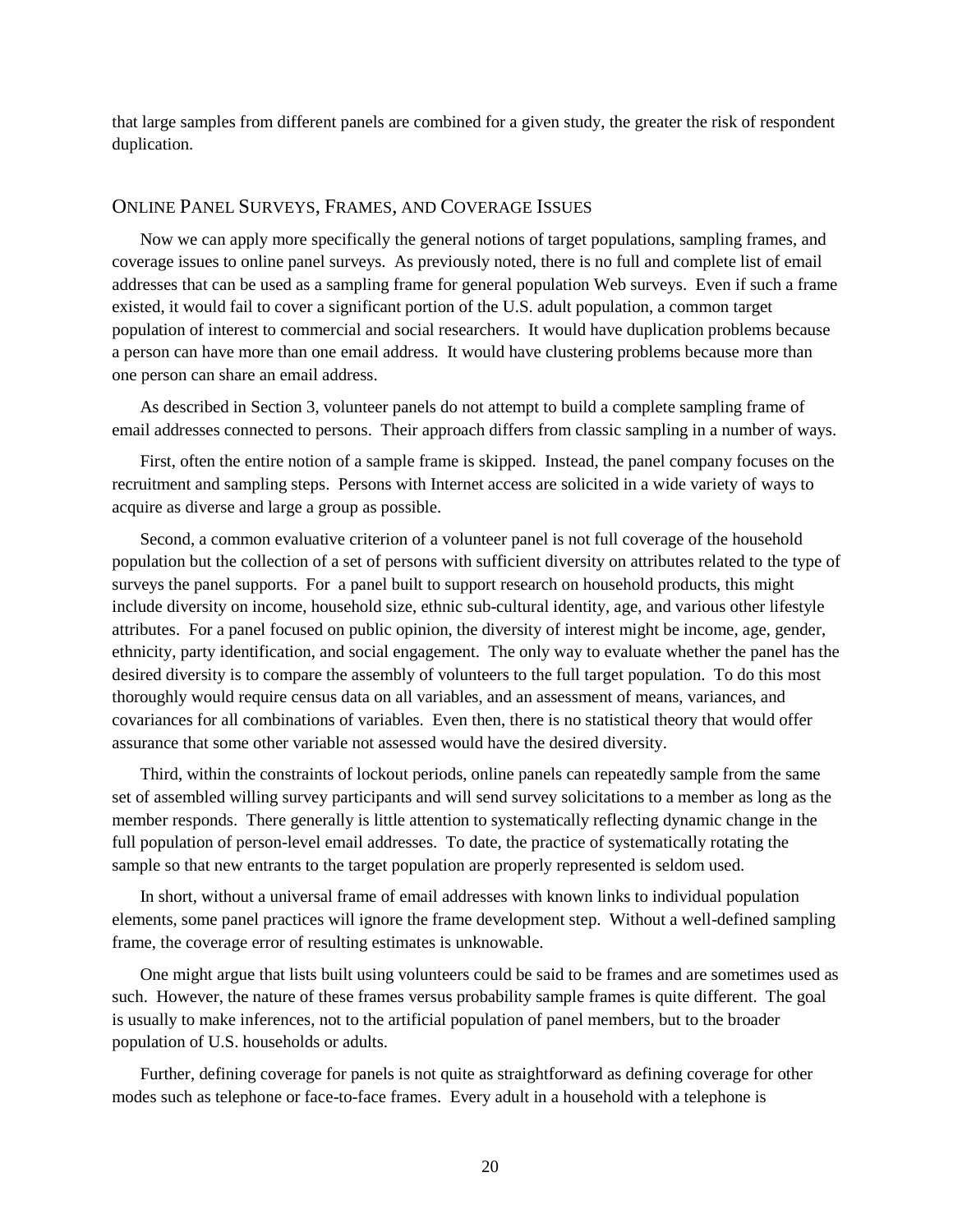considered to be covered by the frame, as is every adult in an occupied dwelling unit selected for an area probability sample. Although people may have access to the Internet, either at home or at some other location, not everyone in a household may actually use the Internet.

In a household with Internet access and at least one user, non-users in the household could be considered as covered since the user can either answer for the other adults or bring another adult to the computer in the same way as the person who answers the telephone or is interviewed in person has the opportunity to engage other members of the household in the interview process. Individuals who only have Internet access at a location other than at home may or may not be considered as being covered. For example, an individual's access at work may be limited by corporate policy to business-related activities.

As we noted in the previous section, estimates of access to the Internet can vary widely. Mediamark Research and Intelligence (MRI) in their in-person *Survey of the American ConsumerTM* (Piekarski et al, 2008) estimated that in 2008 approximately 85 percent of the adult population of the continental U.S. has *some* Internet access. This is considerably higher than the previously-cited 77 percent reported by the 2009 CPS and the 74 percent reported by Pew. The demographics of those without Internet access in some cases differ significantly from those with access and these differences may persist even if statistical adjustments are made. Adults without Internet access are more than twice as likely to be over the age of 65 as the general adult population. Those without Internet access are also more likely to be a member of a minority group, have incomes less than \$25,000, have a high school education or less, be unemployed or retired, not own their home, live in rural counties, or in the South Census Region.

Since participating in an online survey or belonging to an online panel is probably limited to those individuals who actually use the Internet, it is reasonable to assume that *coverage* really means using the Internet. The MRI, CPS, and Pew estimates are all lower than the household (88 percent) and population (89 percent) telephone coverage estimates from 1970 that led to the acceptability of using telephone surveys in place of in-person surveys. $5$ 

The foregoing discussion has focused on the interplay of sample frames and coverage issues within the context of the recruiting practices commonly employed for volunteer panels. Of course, email addresses are not the only form of sampling frame for Web surveys. As described in Section 3, people are sometimes recruited by telephone or mail and asked to join an online panel. In such a design, the coverage issues are those that pertain to the sampling frame used (e.g., RDD). Panels recruited in this manner often try to ameliorate the coverage problems deriving from not everyone contacted having Internet access either by providing the needed equipment and access or by conducting surveys with this subgroup using offline methods (telephone or mail). The extent to which providing Internet access might change the behaviors and attitudes of panel members remains unknown.

#### UNIT NONRESPONSE AND NONRESPONSE ERROR

l

<sup>&</sup>lt;sup>5</sup> We note that due to the emergence of cell-only households landline coverage has dropped significantly in recent years and is now less than 80 percent and may soon approach or even be less than household Internet penetration. However, it also is becoming common practice to include cell phone samples in telephone studies that aim to represent the full population.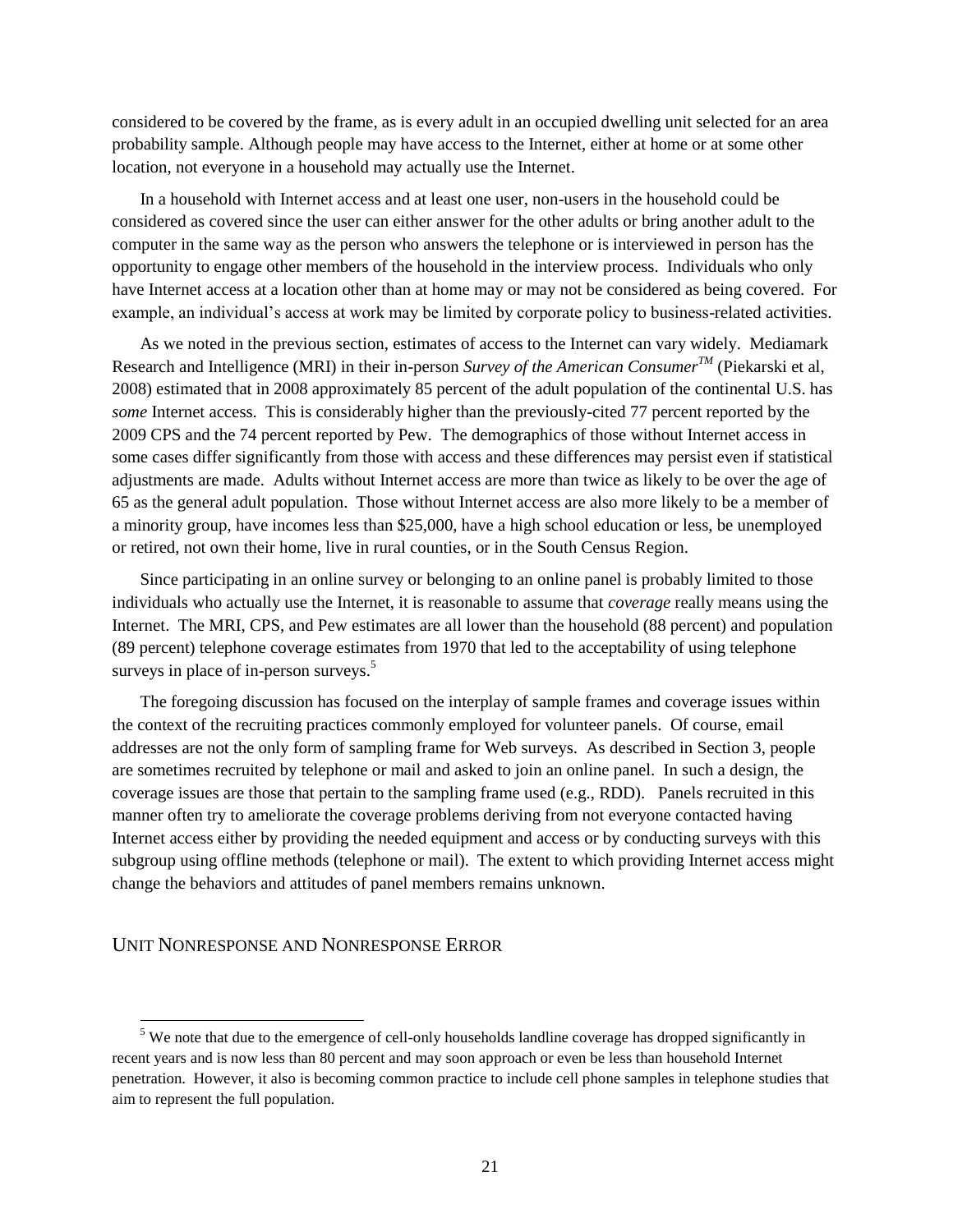*Unit nonresponse*, in contrast to coverage of the target population, concerns the failure to measure a unit in a sample. Unit nonresponse occurs when a person selected for a sample does not respond to the survey. This is distinguished from *item nonresponse*, which occurs when a respondent skips a question within a survey – either intentionally or unintentionally. In our treatment of nonresponse in this section we are referring to unit nonresponse. In traditional survey designs, this is a nonobservation error that arises after the sampling step from a sampling frame that covers a given target population. Unlike online panels that are established using probability sampling methods, volunteer panels are not established using probabilistic sampling techniques. This in turn affects various aspects of how nonresponse and nonresponse bias in such panels are conceptualized and measured, and what strategies are effective in trying to reduce these problems.

There are four stages in the development, use, and management of volunteer panels where nonresponse can become an issue: (1) recruitment; (2) joining and profiling; (3) specific study sampling; and (4) panel maintenance.

*RECRUITMENT STAGE.* As described in Section 3, none of the means by which nonprobability online panel members are recruited allow those who are establishing and managing the panel to know with any certainty from what base (i.e., target population) their volunteer members come. Because of this, there is no way of knowing anything precise about the size or nature of the nonresponse that occurs at the recruitment stage. However, the size of the nonresponse is very likely to be considerable. Similarly, the nature of the nonresponse may not be random with respect to variables of interest to health, social science, consumer and general marketing researchers. The latter follows from the known demographics of those who enroll as members, and their differences from the general population. The motives that lead some who are exposed to invitations to join online panels often reflect attitudinal and personality differences between them and others in the general population (e.g., Bosnjak, Tuten, and Wittman 2005). Psychographic variables (attitudes and personality measures of individuals) are starting to be used by online panel companies in their efforts to create panels and samples that are potentially more representative of the larger population.

Empirical evaluations of online panels abroad and in the U.S. leave no doubt that those who choose to join online panels differ in important and nonignorable ways from those who do not. For example, researchers directing the Dutch online panel comparison study (Vonk, van Ossenbruggen, and Willems, 2006) report that ethnic minorities and immigrant groups are systematically underrepresented in Dutch panels. They also found that, relative to the general population, online panels contained disproportionately more voters, more Socialist Party supporters, more heavy Internet users, and fewer church-goers.

Similarly, researchers in the U.S. have documented that online panels are disproportionately comprised of whites, more active Internet users, and those with higher levels of educational attainment (Couper, 2000; Dever et al., 2008; Chang and Krosnick, 2009; and Malhotra and Krosnick, 2007). In other words, the membership of a panel generally reflects the demographic bias in Internet use. Attitudinal and behavioral differences similar to those reported by Vonk et al. also exist for Internet users in the U.S. based on an analysis of the online population conducted by Piekarski, et al. (2008) using data from the MRI in-person *Survey of the American ConsumerTM*. After standard demographic weighting, U.S. Internet users (any use) who reported being online five or more times per day were found to be considerably more involved in civic and political activities than the general U.S. population. The researchers also found that frequent users in the U.S. placed less importance on religion, traditional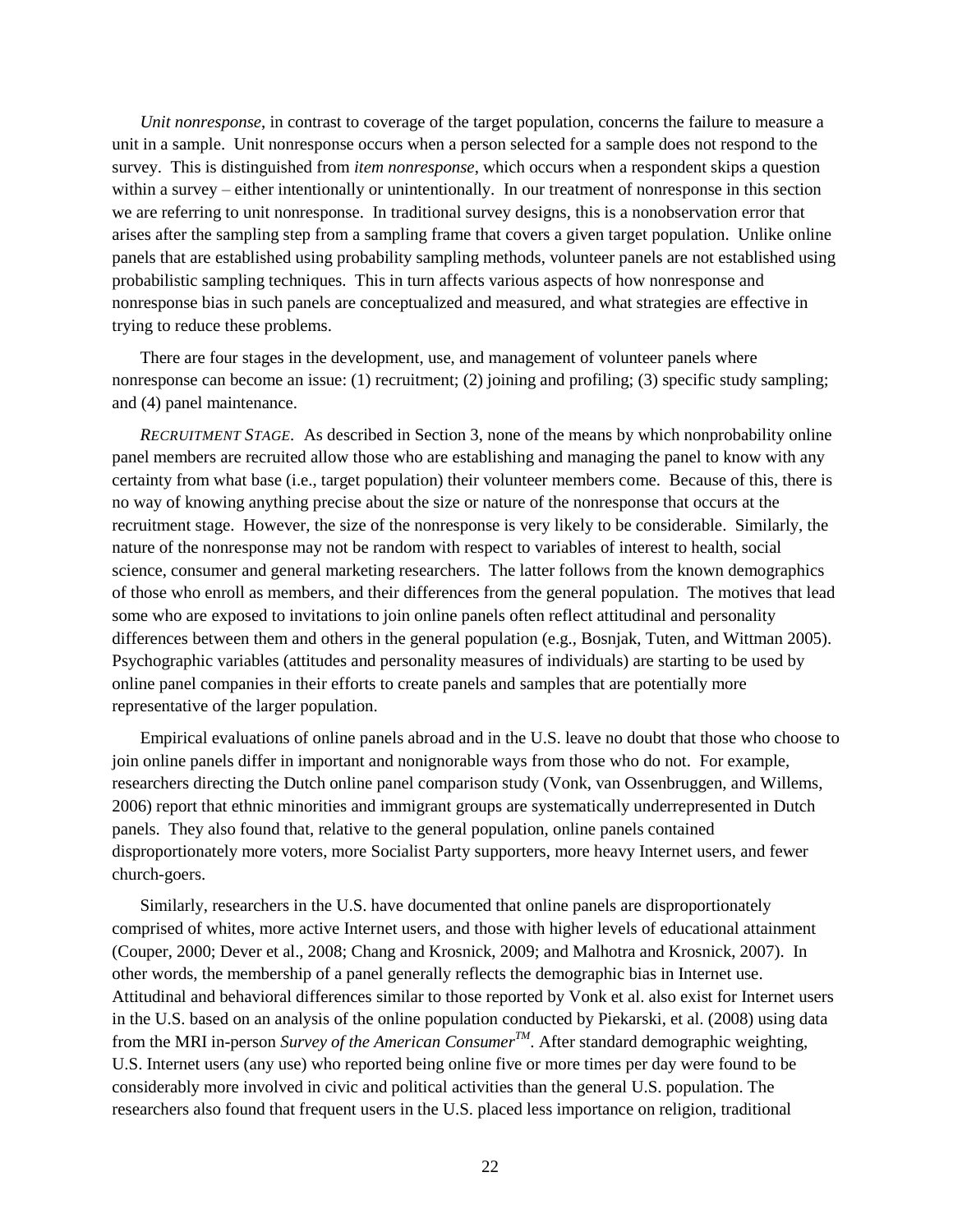gender roles and more importance on environmental issues. In this study, panel members reported even greater differences from the general population for these activities when the unweighted data were examined.

If online panel members belonging to under-represented groups are similar to group members who are not in the panel, then the risk of bias is diminished under an appropriate adjustment procedure. However, there is evidence to suggest that such within-group homogeneity may be a poor assumption. In the Dutch online panel comparison study, some 62 percent of respondents were members of multiple panels. The mean number of memberships for all respondents was 2.7 panels. Frequent participation in online surveys does not necessarily mean that an individual will be less representative of a certain group than he or she would otherwise be, but panel members clearly differed on this activity. Vonk et al. (2006) concluded that "panels comprise a specific group of respondents that differ on relevant criteria from the national population. The representative power of online panels is more limited than assumed so far." Based on their analyses, the Dutch panels also had a number of differences between them, much like the house effects we have seen in RDD telephone samples (Converse and Traugott, 1986).

*JOINING AND PROFILING STAGES.* As described in Section 3, many panels require individuals wishing to enroll first to indicate their willingness join by clicking through to the panel company's registration page and entering some personal information, typically their email address and key demographics (minimally age to ensure "age of consent"). Then he or she typically is sent an email to which the volunteer must respond to indicate that he/she in fact did sign up for the panel. This two-step process constitutes the "double opt-in" the vast majority of online panels require before someone is officially recognized as a member and available for specific studies. Potential members who initially enroll may choose not to complete the profiling questionnaire. Alvarez et al. (2003) report that just over 6 percent of those who clicked through a banner ad to the panel registration page eventually completed all the steps required to become a panel member. Those building and managing online panels can learn something about this nonresponse by comparing the limited data about the prospective panel member gathered at the recruitment stage between those who complete the profiling stage versus those who do not. However, very little has been reported.

*SPECIFIC STUDY STAGE.* Once a person has joined the panel, he or she likely will be selected as one of the sampled panel members invited to participate in specific surveys. There are several reasons why a sampled member may not end up participating fully or at all in a specific survey. These include:

- Refusal due to any number of reasons such as lack of interest, survey length, or a heavy volume of survey invitations;
- Failure to qualify due either to not meeting the study's eligibility criteria or not completing within the survey's defined field period;
- Technical problems that prevent either delivery of the survey invitation or access to and completion of the online questionnaire.

Those building and managing online panels can learn a great deal about nonresponse at this stage by using the extensive data about their panel members gathered at the initial recruitment and profiling stages, or from information gleaned from any previous surveys the members may have completed as panel members. Analyses can compare those sampled members who complete the specific survey questionnaire with those panel members who were sampled for the specific survey but did not complete the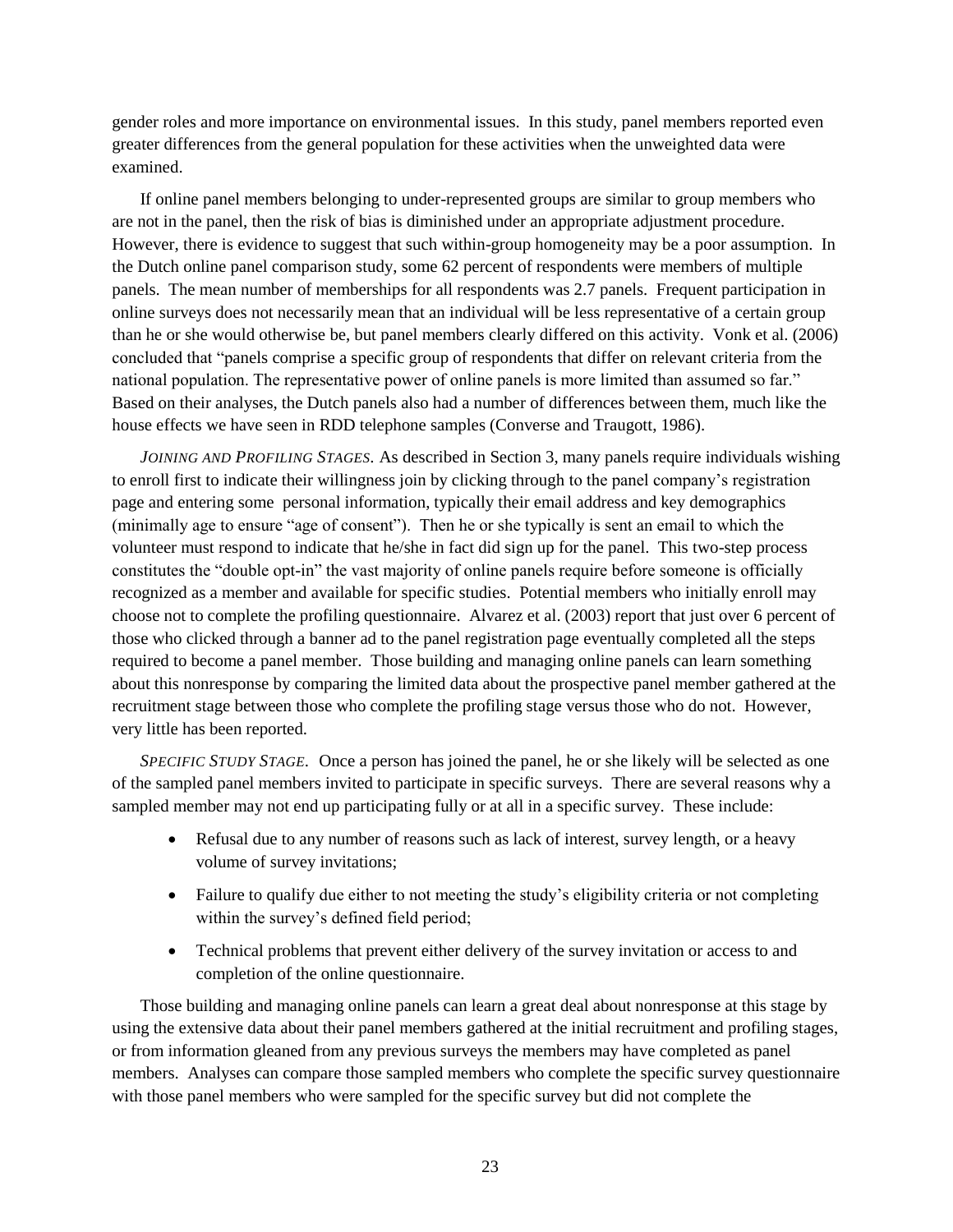questionnaire. It is not unusual to find that response rates vary across subgroups that are of analytic interest, particularly demographic groups. For telephone, mail, and face-to-face surveys, nonresponse has often been reported to be higher among those less educated, older, less affluent, or male (Dillman, 1978; Suchman and McCandless, 1940; Wardle, Robb, and Johnson, 2002). The pattern for nonprobability panels may be somewhat different – in one study, nonresponse was higher among panel members who were elderly, racial or ethnic minorities, unmarried, less educated, or highly affluent (Knapton and Myers, 2005). Gender was found to be unrelated to nonresponse in the online panel they studied. Different panels can vary substantially in their composition and in their recruitment and maintenance strategies, so the results from this one study may not generalize to other panels. Despite a great deal of data being available to investigate this issue, little has yet been publically reported.

Some panel companies attempt to address differential nonresponse at the sampling stage, i.e., before data collection even begins. In theory, one can achieve a final responding sample that is balanced on the characteristics of interest by disproportionately sampling panel members belonging to historically low response rate groups at higher rates. For example, Hispanic panel members might be sampled for a specific survey at a higher rate than other members in anticipation of disproportionately more Hispanics not responding. Granted, this sampling approach is possible outside of the online panel context, but it requires certain information (e.g., demographics) about units on the frame – information that is also often available in other survey designs (certain telephone exchanges and blocks of numbers may have a high density of Hispanics or blacks, or be more likely to be higher or lower income households; demographics have often been linked with zip codes so they can be used extensively in sampling). Bethlehem and Stoop (2007) note that this practice of *preemptive differential nonresponse adjustment* is becoming more challenging as Web survey response rates decline. Control over the final composition can only be achieved by taking into account differential response propensities of many different groups, using information about response behavior from previous, similar surveys. *However, even when balance is achieved on the desired dimensions, there is no guarantee that nonresponse error has been eliminated or even reduced.* The success of the technique relies on the assumption that nonresponding panel members within specific groups are similar to respondents within the same specific groups on the measures of interest.

*PANEL MAINTENANCE AND PANEL ATTRITION.* As mentioned earlier, excessive attrition can be a problem for replicating results within a panel. There are two types of panel attrition: *forced* and *normal*. Some panels may set a fixed length of time (e.g., 24 months, 100 surveys) during which a person can remain a panel member, but many do not. Forced attrition occurs within panels that have a maximum duration of elapsed time or a threshold number of surveys for which any one member can remain in the panel. After that criterion has been reached the member is removed (dropped) from the panel. Whether that person is eligible to rejoin the panel after some passage of time differs from panel to panel. Forced turnover is not a form of nonresponse. Rather, it is one of the criteria that determines who remains eligible for continued panel membership.

In contrast, so-called "normal" or unforced turnover is a form of nonresponse, in that people who are panel members and who have not reached the end of their eligibility leave the panel even though panel management might ideally like them to remain active members. The panel company may drop a member because he or she is not participating in enough surveys, may be continually providing data of questionable quality or engaging in some other forms of response that the panel's users find objectionable. Panel members also may choose to opt out on their own for any number of reasons.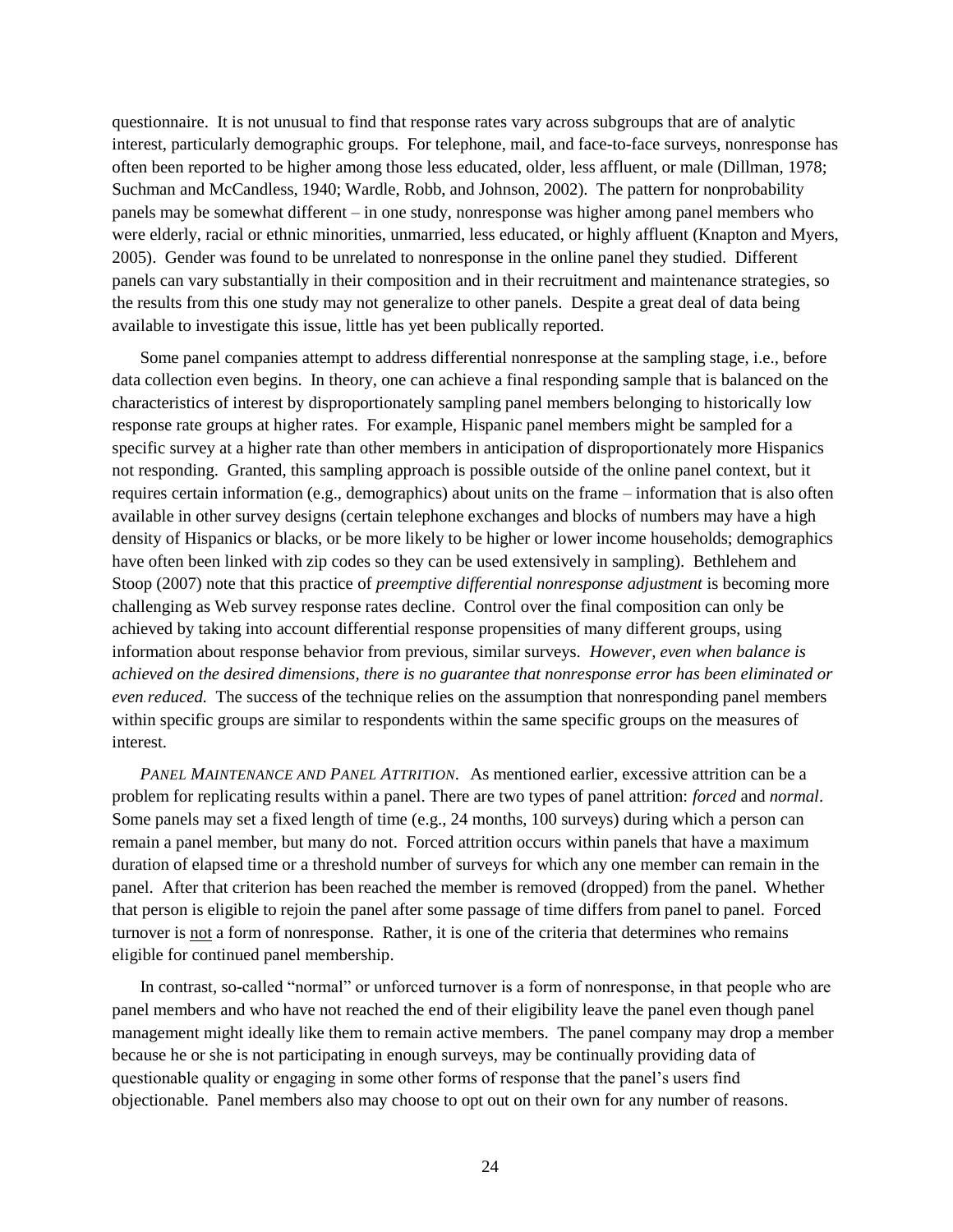Many approaches could be used by those who strive to maintain panel membership among those members eligible to continue such membership. But there appears to be nothing reported in the research literature reporting the effectiveness of such possible approaches to reduce panel attrition or whether reducing attrition is desirable (obviously low attrition reduces new panel member acquisition costs which can make panel costs lower, but attrition that is too low may create its own difficulties, e.g., panel conditioning).

Those managing nonprobability panels can learn a great deal about attrition-related nonresponse by using the extensive data about their members gathered at the recruitment and profiling stages along with a host of other information that can be gleaned from past surveys the member may have completed. Analyses comparing those sampled members who do not drop out during their eligibility with those who do drop out due to reasons of normal turnover might lead to a clearer understanding of the reasons for the high rates of attrition. We are aware of no published accounts to verify that this is being done or what might be being learned.

#### RESPONSE METRICS

Callegaro and DiSogra (2008) point out that there currently are no widely-accepted metrics that can be used to accurately quantify or otherwise characterize the nonresponse that occurs at the recruitment stage for nonprobability online panels. This is because the base (denominator) against which the number of people who joined the panel (numerator) can be compared is often unknown. Furthermore, recruitment for many nonprobability online panels is a constant, ongoing endeavor. Thus, the concept of a recruitment response rate has a "moving target" aspect to it that precludes any standardization of its calculation. Although only sparsely documented in the literature, we believe that nonresponse at this stage is very high. At the profiling stage, a "profile rate" can be calculated which is similar to AAPOR's Response Rate 6 (AAPOR RR6). The numerator is comprised of the number of those who completed profile questionnaires and possibly those who partially completed profile questionnaires. The denominator is comprised of the number of all people who initially enrolled in the panel, regardless of whether they started or completed the profiling questionnaire. The profiling rate is also an ever-changing number, since persons often are constantly coming into the panel over time. Thus, one could envision a profile rate being computed for set periods of time; e.g., a seven-day period, for many consecutive weeks. These rates could then be plotted to inform the panel managers how the profile rate is changing over time.

Thinking about the study-specific stage (where panel members are selected for participation in a specific study), Callegaro and DiSogra (2008) recommend several different rates that can be calculated:

- *Absorption rate* (Lozar, Manfreda, and Vehovar; 2002), which is the rate at which emails invitations sent by the panel managers to the panel membership actually reach the panel members. This is a function of the number of network-error undeliverable emails that are returned and the number of bounce-back undeliverable emails;
- *Completion rate*, which essentially is the AAPOR RR6 formula mentioned above, but limited to those panel members who are sampled for the specific survey;
- *Break-off rate*, which is the portion of specific survey questionnaires that were begun but never completed during the field period;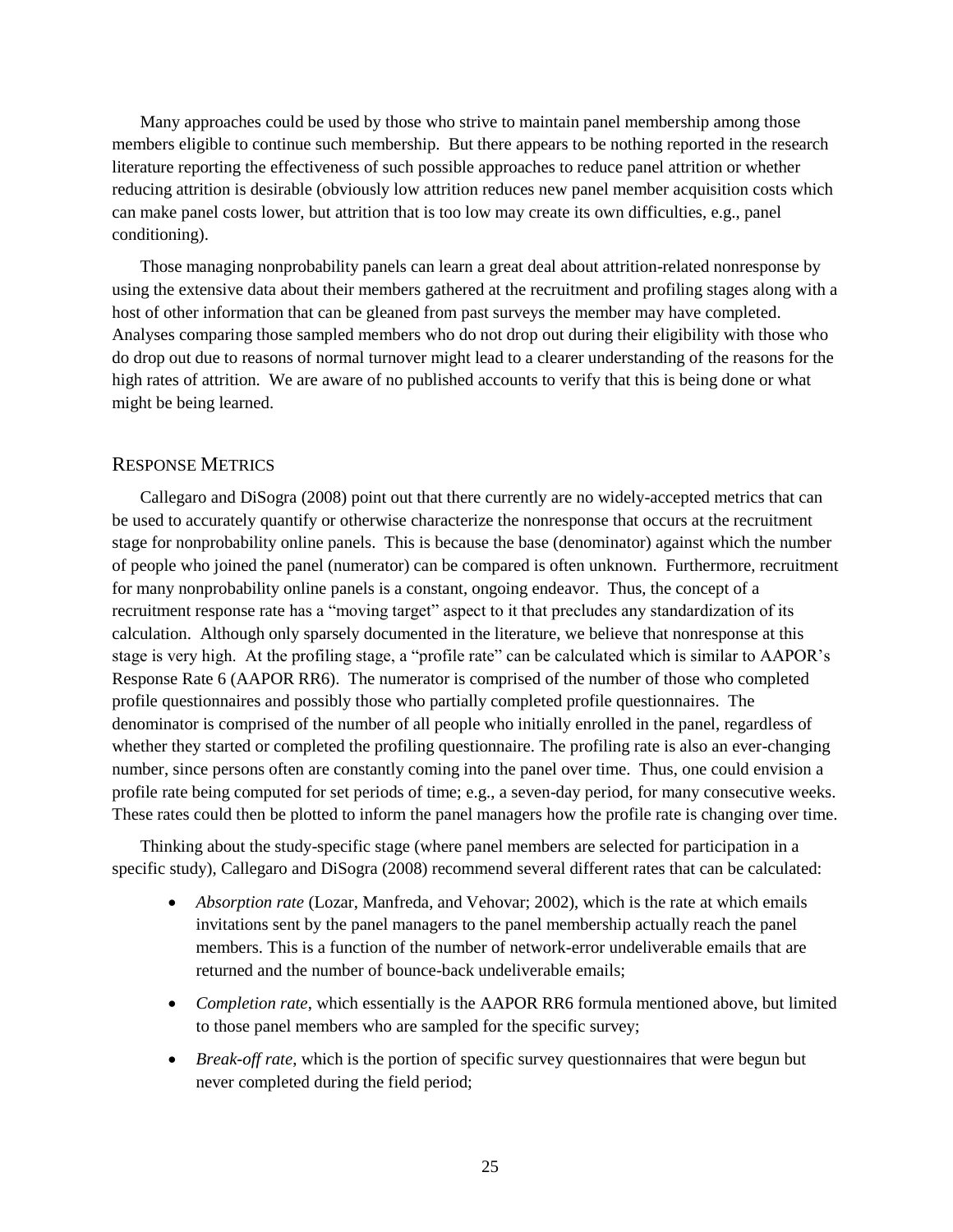- *Screening completion rate* (Ezzati-Rice, Frankel, Hoaglin, Loft, Coronado, et al., 2000), which is the proportion of those panel members invited to participate in a specific survey, but who are deemed eligible or ineligible for the full questionnaire through a series of studyspecific screening questions that they answer at the beginning of the questionnaire;
- *Eligibility rate*, which is the number of sampled panel members for a specific study that completed the screening and were found qualified compared to that same number plus the number who completed the screening and were found to be ineligible.

Finally, in terms of metrics that address panel maintenance, Callegaro and DiSogra (2008) suggest that the computation of the *attrition rate* be defined as "the percentage of [panel] members who drop out of the panel in a defined time period" (also see Clinton, 2001; and Sayles and Arens, 2007).

Of note, Bethlehem and Stoop (2007) point out that use of the term "response rate" in the context of a nonprobability panel survey can be misleading. Response rates can be boosted by pre-selecting the most cooperative panel members. This can invalidate comparisons with response rates from samples used with a different survey design. ISO 26362 (2009) recommends the use of the term *participation rate* rather than response rate because of the historical association of response rate with probability samples. The participation rate is defined as "the number of respondents who have provided a usable response divided by the total number of initial personal invitations requesting participation."

#### COVERAGE ERRORS VERSUS NONRESPONSE BIAS

Errors of nonobservation are generally classified into either coverage or unit nonresponse errors (distinguished from item nonresponse errors). The section above on coverage errors notes that for most online panels there is no knowable target population or sampling frame that is well-defined. Without a sampling frame there can be no assessment of whether the frame covers the target population well—that is, whether those eligible for the sampling step are in some sense a microcosm of the full target population. Given the absence of a sampling frame in online panels, the conceptual difference between coverage error and nonresponse error also gets blurred, making it extremely difficult to ascribe errors in estimates to either source.

As discussed above, there are several mechanisms that can lead to unit nonresponse in online panel surveys. In this section we comment on the implications of nonresponse for survey quality, specifically the accuracy of survey estimates. Nonresponse may or may not result in biased estimates depending on (1) how likely a typical sample member is to participate (i.e*.*, the average response likelihood, also known as response propensity) and (2) the relationship between the survey measure and response behavior (Bethlehem, 2002; Lessler and Kalsbeek, 1992).

The first factor, average response propensity, is a continuing and increasingly serious problem for all survey modes and samples, and online panels appear to be no exception. As occurs even with RDD samples, response rates in online panel surveys can vary dramatically, depending on the nature of the sample, the topic, the incentives, and other factors. Although response rate alone may be a poor indicator of error (Curtin, Presser, and Singer, 2005; Groves, 2006; Keeter, Miller, Kohut, Groves, and Presser, 2000; Merkle and Edelman, 2002), low response rates typically signal an increased concern for the possibility of nonresponse bias.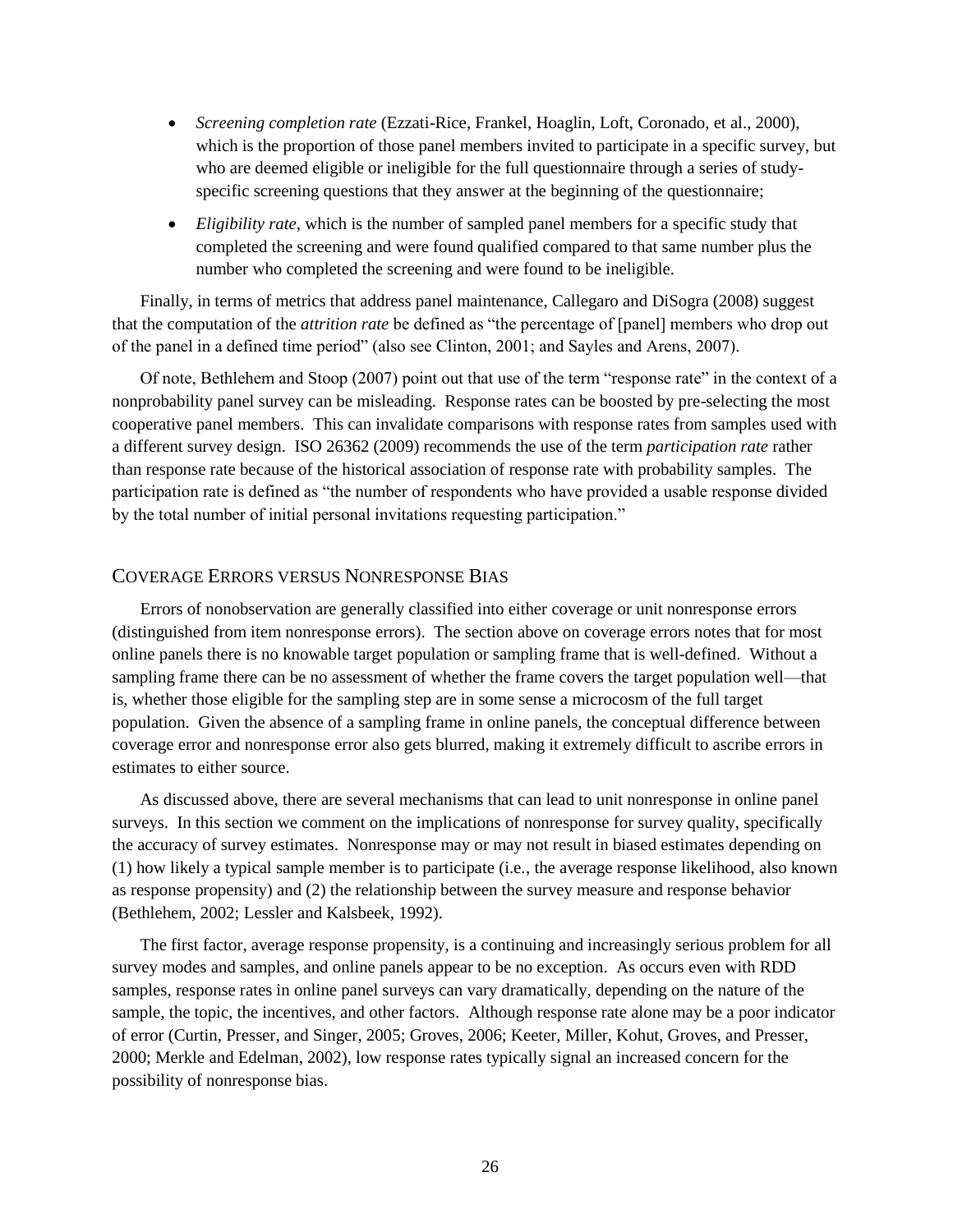Research in the U.S. demonstrated only a weak association between response rate and nonresponse bias (Groves, 2006; Keeter, Kennedy, Dimock, Best, and Craighill, 2006). Additional research in the Netherlands has replicated these findings in online panels. One Dutch online panel comparison study (Vonk, van Ossenbruggen, and Willems, 2006) featured a common survey fielded independently by 19 different panels in the Netherlands. The study-specific response rates ranged from 18 percent to 77 percent, with an overall completion rate of 50 percent. The investigators found no meaningful differences between point estimates from the surveys with low response rates and those with high response rates. Similar results are reported by Yeager, Krosnick, Chang, Javitz, Levindusky, Simpser, and Wang (2009), although there was considerable variation between panels in terms of which estimates were closer to the "true" value. In other words, some panels were not reliably more accurate than others.

The second factor that is a concern with any survey, no matter what the mode or sample source, is the relationship between the survey measure (responses on the questionnaire, e.g., attitude ratings) and response behavior. This relationship has two critical properties from the researcher's perspective. First, it is specific to each survey measure. That is, the likelihood of participating may be strongly associated with one factor (e.g., level of interest in the survey topic) and only weakly related or unrelated with a different factor (e.g., product satisfaction, purchase likelihood, presidential approval). The other important property is that it is generally very difficult, if not impossible, to measure the extent of this relationship since it requires knowledge of each sample member's value on the survey measure, but typically these values would be known only for those who responded to the specific survey. Because unit nonresponse may be very high with a nonprobability panel, the relationship between response behavior and survey measures may be incalculable. However, since a good deal is known about panel members there is at least the opportunity to characterize the differences between responders and nonresponders to a given survey. As far as we can tell, this type of analysis is seldom done.

One potential reason for nonresponse bias is differential interest in the topic influencing participation decisions in online surveys. Early on, some believed that online panel surveys would be immune from this effect because the decision to participate in panels is general and response rates on individual surveys were high (Bethlehem and Stoop, 2007). However, as response rates declined, concern increased that advertising the survey topic in invitations may induce bias (and ethical guidelines concerning respondent treatment indicate that generally respondents should be informed about the topic of the survey, the length of the survey, and the incentives for the survey).

Unexpectedly, a recent experiment on this topic suggests that topic interest may have little if any effect on participation decisions. Tourangeau and his colleagues (2009) conducted a repeated measures experiment on topic-induced nonresponse bias using a pooled sample from two different online panels. They found that membership in multiple panels and a high individual participation rate were strong predictors of response in a follow-up survey but interest in the topic was not a significant predictor. Additional empirically rigorous studies of this sort are needed to confirm this null effect pertaining to topic interest, but the only available evidence suggests that general online survey taking behavior may be more influential in participation decisions than are attitudes about the survey topic.

*NONRESPONSE BIAS AT THE RECRUITMENT STAGE.* Given that we currently have little empirical evidence about nonresponders at the panel recruitment stage, the only chance to estimate potential effects from non-cooperation on bias at this stage is from what can be surmised about how those who joined the panel are likely to differ along key variables of interest compared to those who did not choose to join. Whether selective sampling and/or weighting can "correct" for such bias is addressed in Section 6.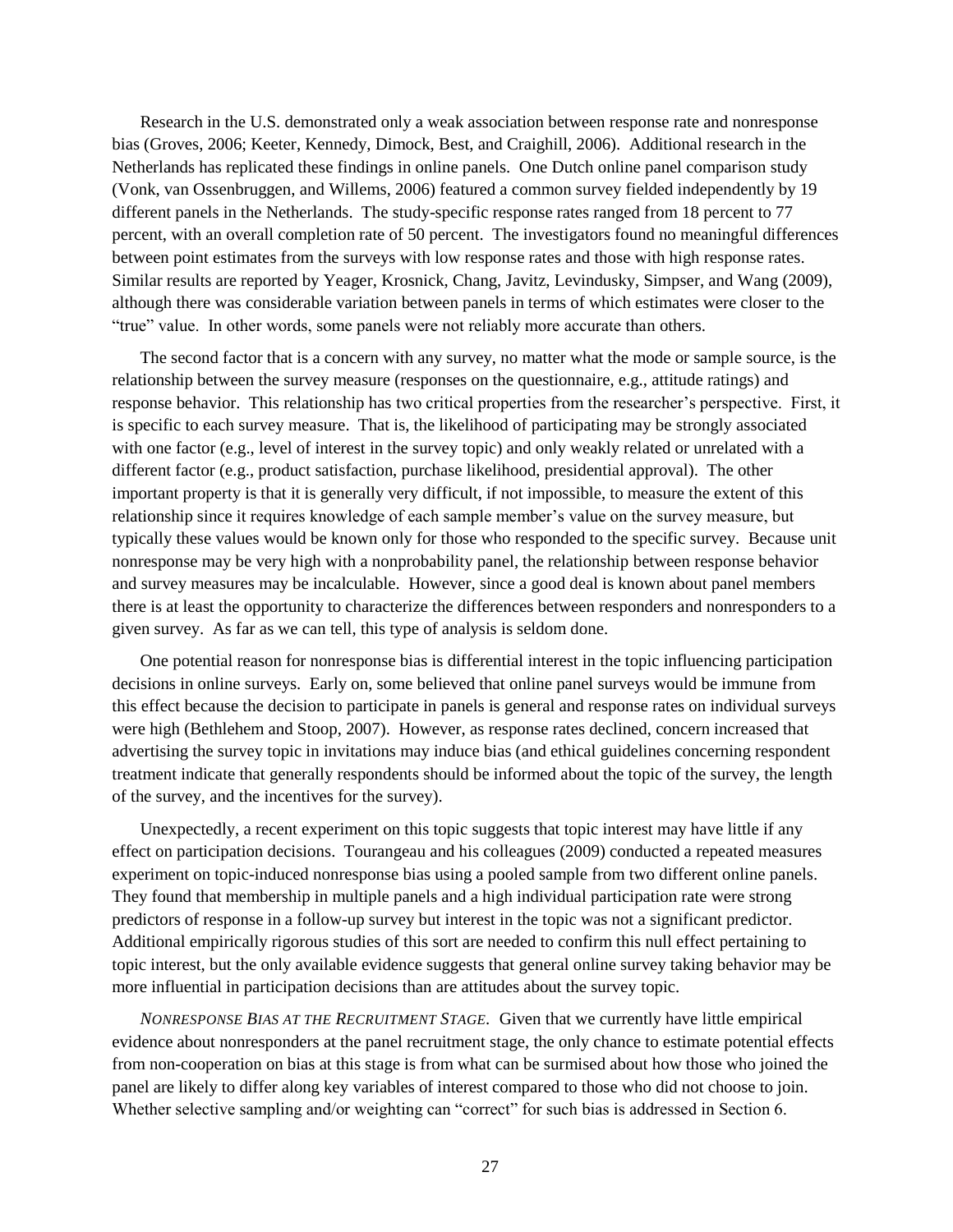*DIFFERENCES BETWEEN ONLINE PANEL RESPONDERS AND NONRESPONDERS IN SPECIFIC STUDIES.* In contrast to the lack of information we have about nonresponders at the panel recruitment stage, those managing online panels often have large amounts data they can use to study possible nonresponse bias that may exist on key variables in specific surveys of their members. We remind the reader of the framework used in this report: The sampling frame for a specific study is the database of online panel members, not a theoretical list of all persons who use the Internet. This is important for understanding our definition of nonresponse error and how it differs from coverage error. *Coverage error* refers to error resulting from the failure of the sampling frame (the panel) to adequately include all members of the target population. *Nonresponse error* arises because not all persons sampled for a study actually complete the questionnaire*.*

The low response rates sometimes observed in specific studies using nonprobability panels may signal a general risk of nonresponse bias but, ultimately, this error operates at the level of the individual survey question. We believe it is the researcher's responsibility to assess the threat to key survey measures from nonresponse using the extensive data they have available about nonresponders, knowledge of the survey subject matter and what has been documented about nonresponse bias in the literature.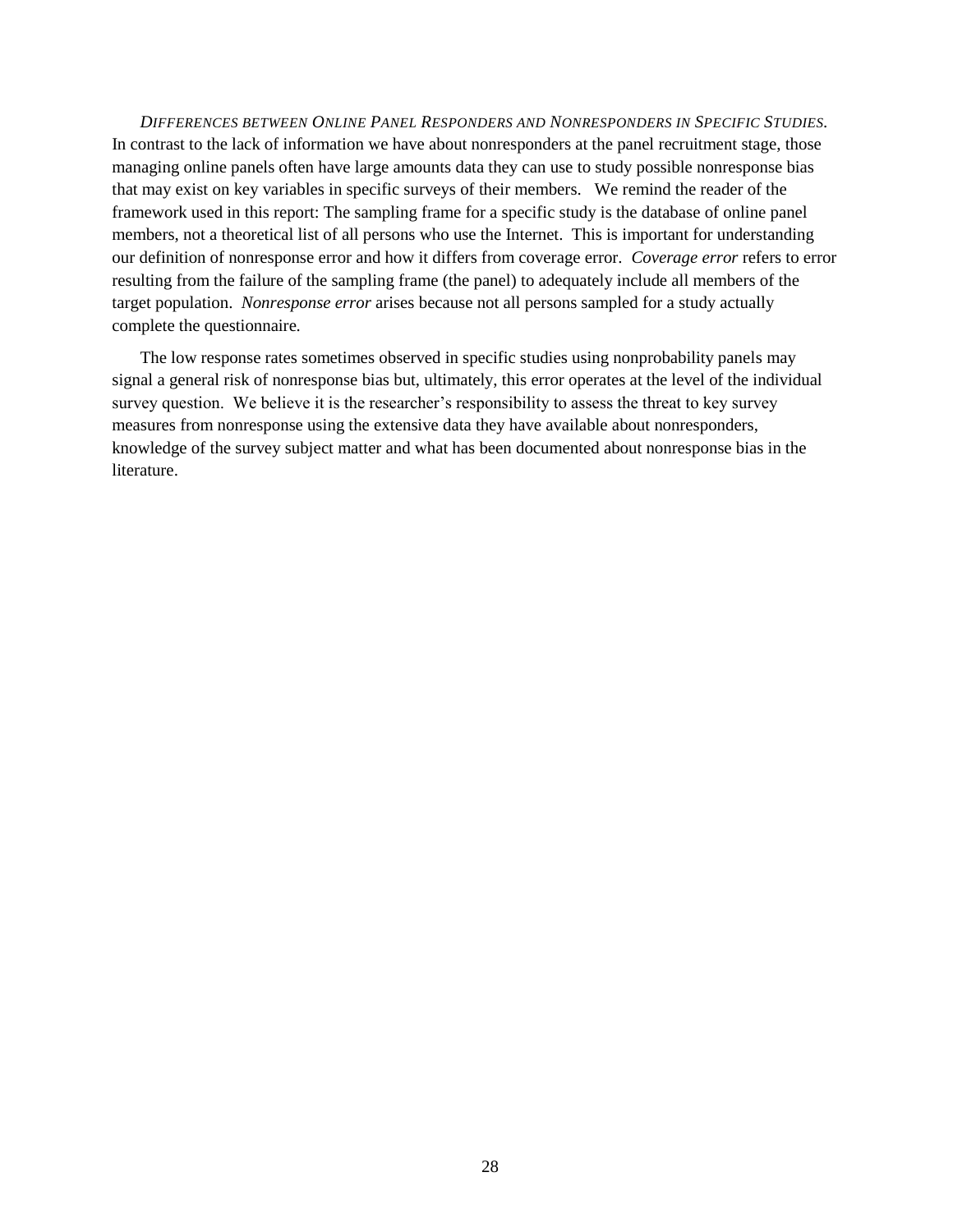## 5. MEASUREMENT ERROR IN ONLINE PANEL SURVEYS

A primary interest in social science research is to understand how and why people think, feel, and act in the ways they do. Much of the information that we use to help us describe and explain people's behavior comes from surveys. One way we gather this information is to ask people about the occurrence of events or experiences using nominal classification (Stevens, 1946; 1951), often in the form of "did the event occur?" or "which event(s) occurred?" We also ask respondents to evaluate their experiences along some underlying quality or dimension of judgment using ordinal, interval, or ratio scales. As an example, when we ask a person to indicate his/her attitude toward a governmental policy, we assume that the attitude can be represented along some dimension of judgment (e.g., ‗Very bad' to ‗Very good'). In the process, there are a number of sources for potential errors that can influence the accuracy of these kinds of measurements.

*Measurement error* is commonly defined as the difference between an observed response and the underlying true response. There are two major types of measurement error: random and systematic. *Random error* occurs when an individual selects responses other than his/her true response without any systematic direction in the choices made. With random error, a person is just as likely to select a response higher on the continuum as select a lower response than his/her true position. *Systematic measurement error* (also known as "bias") occurs when respondents select responses that are more often in one direction than another and these responses are not their true responses. Random error tends to increase the dispersion of observed values around the average (most often the mean) but does not generally affect the average value when there is a sufficiently large sample. Systematic error may or may not increase the dispersion of values around the average, but will generally shift the measure of central tendency in one direction or another. In general, systematic error is of greater concern to the researcher than is random error.

There are a number of potential causes of measurement error. They include: how the concepts are measured (the questions and responses used – typically referred to as questionnaire design effects), the mode of interview, the respondents, and the interviewers.

#### QUESTIONNAIRE DESIGN EFFECTS

The influence of questionnaire design on measurement error has received attention in a number of publications (e.g., Dillman, Smyth, and Christian, 2009; Galesic and Bosnjak, 2009; Lugtigheid and Rathod, 2005; Krosnick, 1999; Groves, 1989; Tourangeau, 1984) and the design of Web questionnaires has introduced a new set of challenges and potential problems. Much of the literature specific to Web along with its implications for survey design has been conveniently summarized in Couper (2008). That literature has demonstrated a wide range of response effects due to questionnaire and presentation effects in Web surveys. However, there is no empirical evidence to tie those effects to sample source (RDDrecruited, nonprobability recruited, river, etc.). Although researchers doing research by Web should familiarize themselves with the research on questionnaire design effects those findings are beyond the scope of this report. The primary concern in this section is the possibility of measurement error arising either out of mode of administration or the respondents themselves.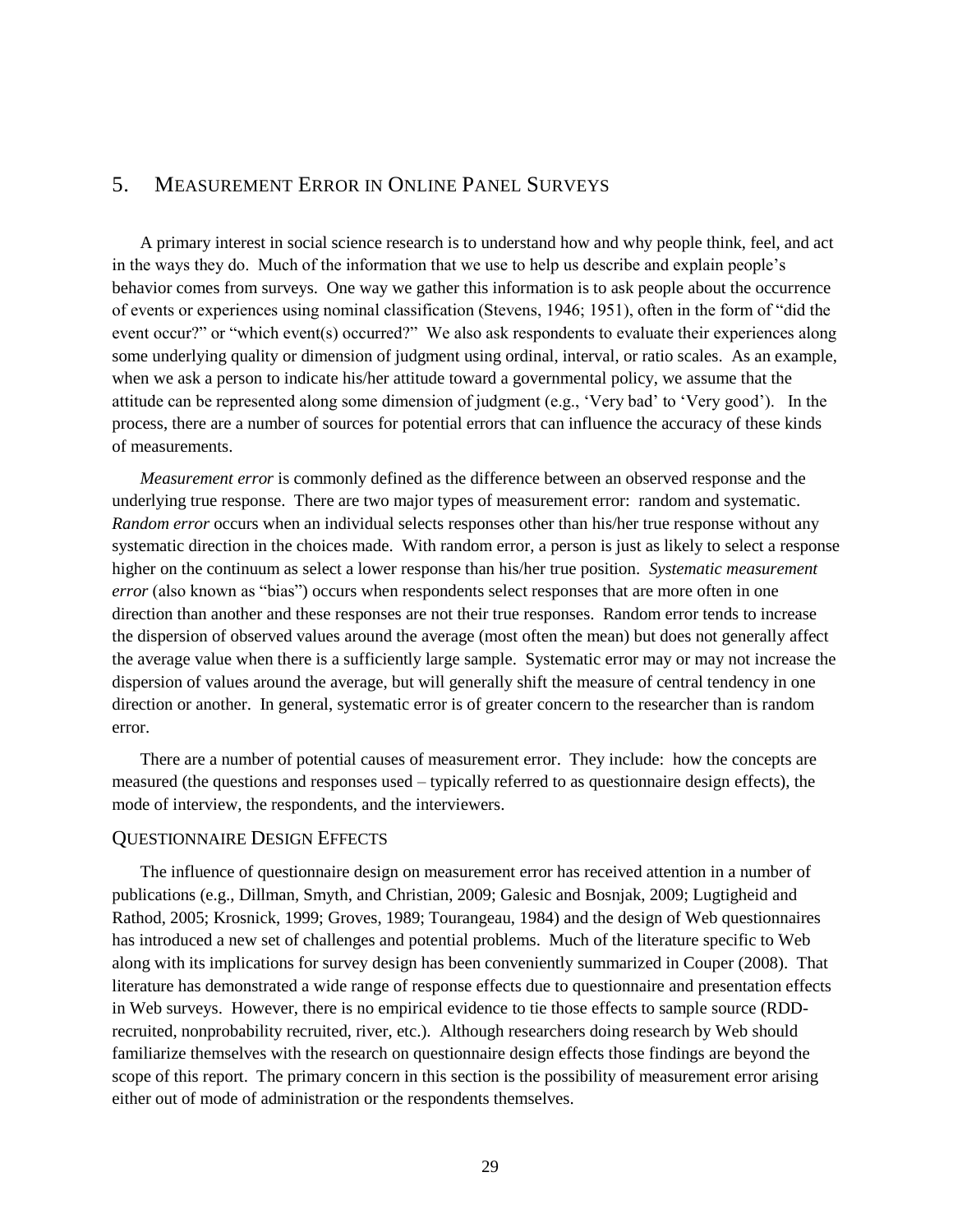#### MODE EFFECTS

 $\overline{\phantom{a}}$ 

The methodologies employed by online panels involve two shifts away from the most popular methodologies preceding them: (1) the move from interview-administered questionnaires to selfcompletion questionnaires on computers and (2) in the case of online volunteer panels, the move from probability samples to non-probability samples. A substantial body of research has explored the impact of the first shift, assessing whether computer self-completion yields different results than face-to-face or telephone interviewing. Other studies have considered whether computer self-completion yields different results with nonprobability samples than with probability samples. Some studies combined the two shifts, examining whether computer self-completion by non-probability samples yields different results than face-to-face or telephone interviewing of probability samples.

This section reviews this research. In doing so it considers whether computer self-completion might increase or decrease the accuracy of reports that respondents provide when answering survey questions and how results from non-probability samples compare to those from probability samples in terms of their accuracy in measuring population values.<sup>6</sup> We note that a number of these studies have focused on preelection polls and forecasting. We view these as a special case and discuss them last.

*THE SHIFT FROM INTERVIEWER ADMINISTRATION TO SELF-ADMINISTRATION BY COMPUTER.* In a study by Burn and Thomas (2008) the same respondents answered a set of attitudinal questions both online and by telephone, counter-balancing the order of the modes. The researchers observed notable differences in the distributions of responses to the questions, suggesting that mode alone can affect answers (and perhaps answer accuracy). However, in a similar study by Hasley (1995), equivalent answers were obtained in both modes. So differences between modes may occur sometimes and not others, depending on the nature of the questions and response formats.

Researchers have explored two specific hypotheses about the possible impact of shifting from one mode (interviewer administration) to another (computer self-administration). They are *social desirability* response bias and *satisficing*.

The *social desirability* hypothesis proposes that in the presence of an interviewer, some respondents may be reluctant to admit embarrassing attributes about themselves and/or may be motivated to exaggerate the extent to which they possess admirable attributes. The risk of having an interviewer frown or sigh when a respondent says he/she cheated an income tax return, or inadvertently convey a sign of approval when hearing that the respondent gave money to charity may be the source of such intentional misreporting. An even more subtle influence could be characteristics of the interviewer. For example, consider a situation in which an interviewer asks a respondent whether he/she thinks that the federal government should do more to ensure that women are paid as much as men are for doing the same work. If a female interviewer asks the question, respondents might feel some pressure to answer affirmatively, because saying so would indicate support for government effort to help a social group to which the interviewer belongs. But if asked the same question by a male interviewer the respondent might feel no pressure to answer affirmatively and perhaps even the reverse. Thus, the social desirability hypothesis states that respondents may be more honest and accurate when reporting confidentially on a computer than when providing reports orally to an interviewer.

<sup>&</sup>lt;sup>6</sup> We do not review an additional large literature that has compared paper-and-pencil self-completion to other modes of data collection (e.g., interviewer administration, computer self-completion).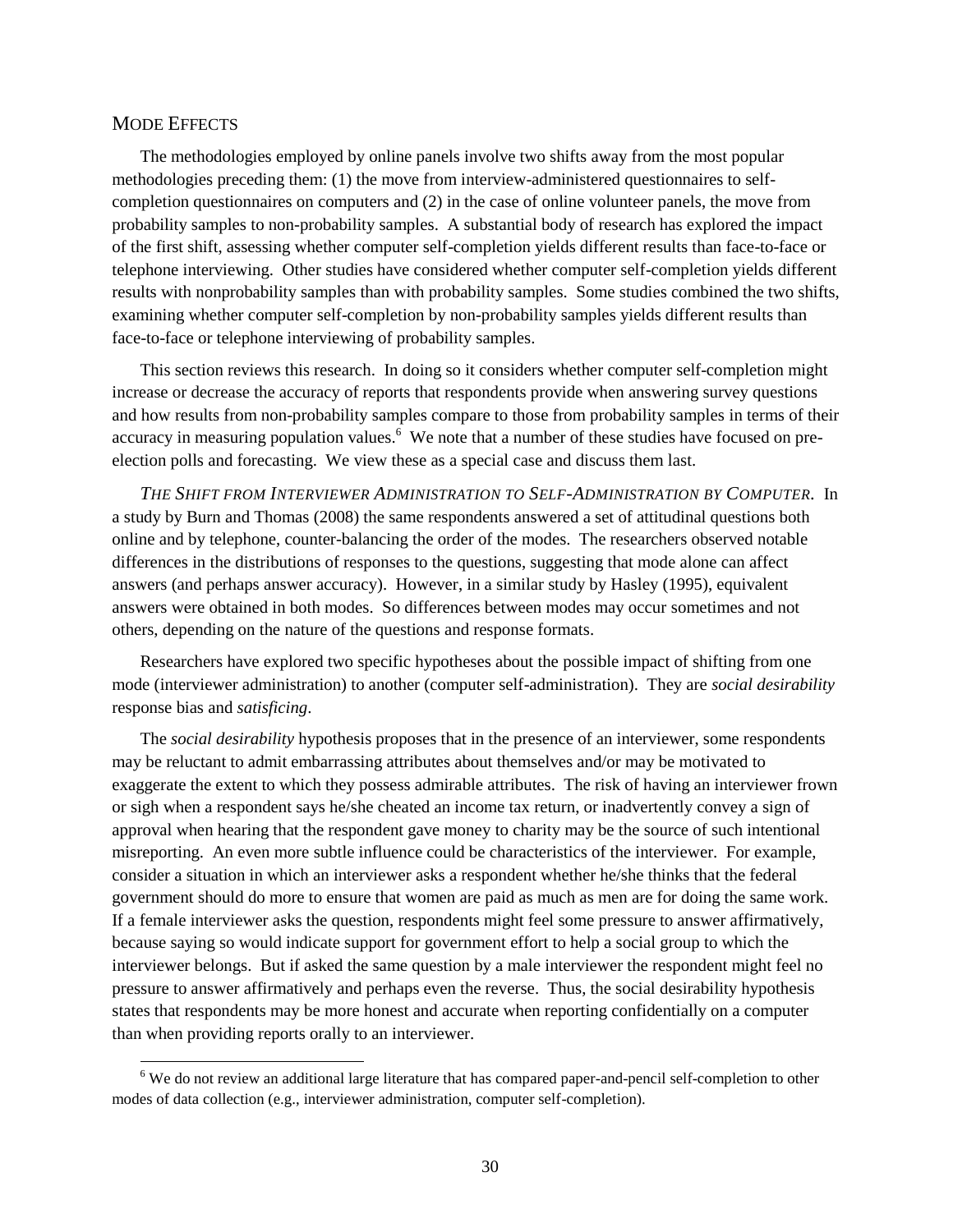A number of studies have explored the idea that computer self-completion yields more honest reporting of embarrassing attributes or behaviors and less exaggeration of admirable ones. For the most part, this research finds considerable evidence in support of the social desirability hypothesis. However, many of these studies simply demonstrate differences in rates of reporting socially desirable or undesirable attributes, without providing any direct tests of the notion that the differences were due to intentional misreporting inspired by social desirability pressures.

For example, Link and Mokdad (2004, 2005) conducted an experiment in which participants were randomly assigned to complete a questionnaire by telephone or via the Internet. After weighting to yield demographic equivalence of the two samples, the Internet respondents reported higher rates of diabetes, high blood pressure, obesity, and binge drinking, and lower rates of efforts to prevent contracting sexually transmitted diseases when compared to those interviewed by telephone. This is consistent with the social desirability hypothesis, assuming that all of these conditions are subject to social desirability pressures. The telephone respondents also reported more smoking than did the Internet respondents, which might seem to be an indication of more honesty on the telephone. However, other studies suggest that adults' reports of smoking are not necessarily subject to social desirability pressures (see Aguinis, Pierce, and Quigley, 1993; Fendrich, Mackesy-Amiti, Johnson, Hubbell, and Wislar, 2005; Patrick, Cheadle, Thompson, Diehr, Koepsell, and Kinne, 1994)

Mode comparison studies generally have used one of three different designs. A first set of studies (Chang and Krosnick, 2010; Rogers, Willis, Al-Tayyib, Villarroel, Turner, Ganapathi, et al., 2005) have been designed as true experiments. Their designs called for respondents to be recruited and then immediately assigned to a mode, either self-completion by computer or oral interview, making the two groups equivalent in every way, as in all true experiments. A second set of studies (Newman, Des Jarlais, Turner, Gribble, Cooley, and Paone, 2002; Des Jarlais, Paone, Milliken, Turner, Miller, Gribble, Shi, Hagan, and Friedman, 1999; Riley, Chaisson, Robnett, Vertefeuille, Strathdee, and Vlahov, 2001) randomly assigned mode at the sampling stage, that is, prior to recruitment. Because assignment to mode was done before respondent contact was initiated, the response rates in the two modes differed, introducing the potential for confounds in the mode comparisons. In a final series of studies, (Cooley, Rogers, Turner, Al-Tayyib, Willis, and Ganapathi, 2001; Metzger, Koblin, Turner, Navaline, Valenti, Holte, Gross, Sheon, Miller, Cooley, Seage, and HIVNET Vaccine Preparedness Study Protocol Team, 2000; Waruru, Nduati, and Tylleskar, 2005; Ghanem, Hutton, Zenilman, Zimba, and Erbelding, 2005) respondents answered questions both in face-to-face interviews and on computers. All of these studies, regardless of design, found higher reports of socially stigmatized attitudes and behaviors in selfadministered computer-based interviews than in face-to-face interviews.

This body of research is consistent with the notion that self-administration by computer elicits more honesty, although there is no direct evidence of the accuracy of those reports (one notable exception being Kreuter, Presser, and Tourangeau, 2008). They are assumed to be accurate because the attitudes and behaviors are assumed to be stigmatized.

The *satisficing* hypothesis focuses on the cognitive effort that respondents devote to generating their answers to survey questions. The foundational notion here is that providing accurate answers to such questions usually requires that respondents carefully interpret the intended meaning of a question, thoroughly search their memories for all relevant information with which to generate an answer, integrate that information into a summary judgment in a balanced way, and report that judgment accurately. But some respondents may choose to shortcut this process, generating answers more superficially and less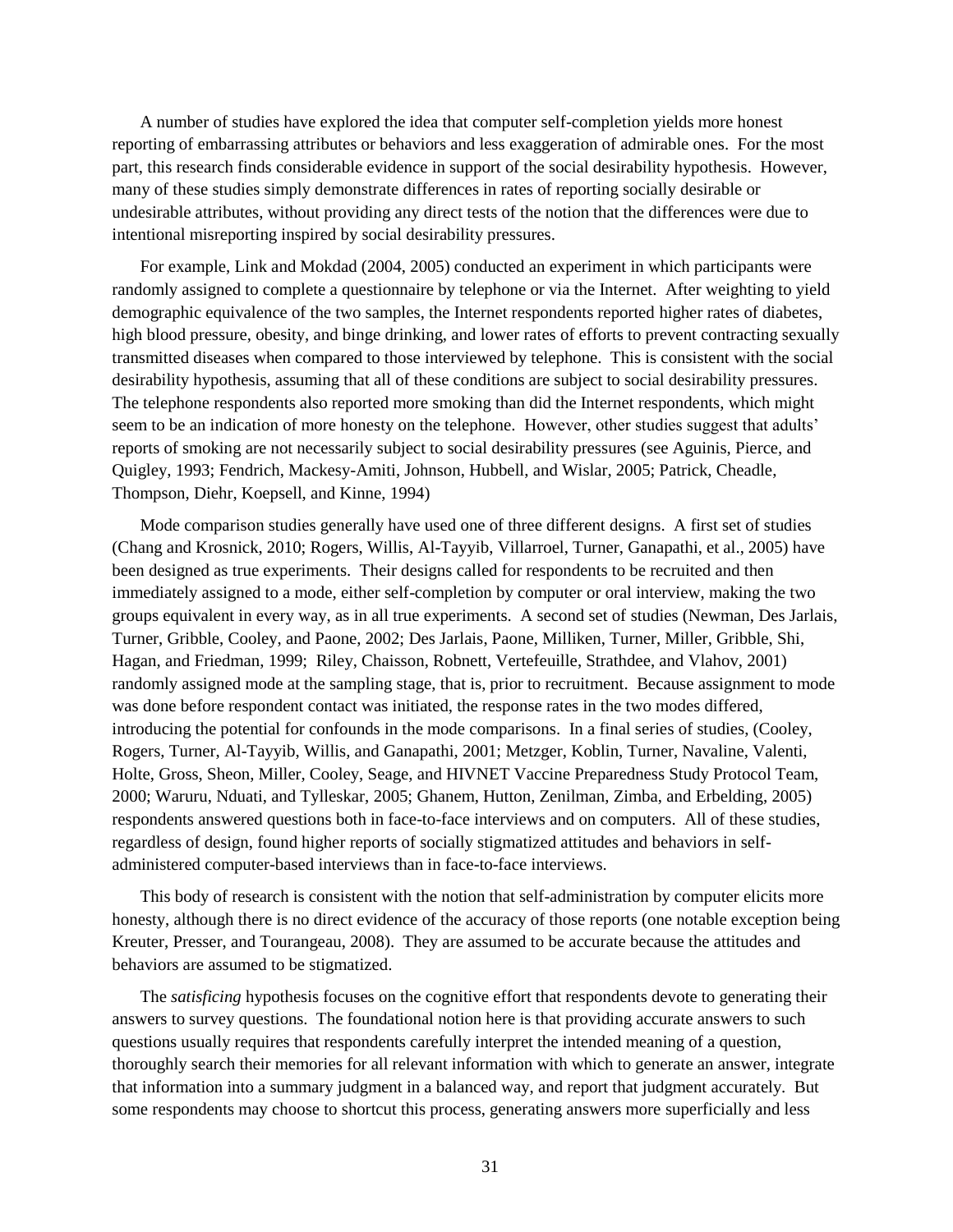accurately than they might otherwise (Krosnick, 1991; 1999). Some specific respondent behaviors generally associated with satisficing include response non-differentiation ("straightlining"), random responding, responding more quickly than would be expected given the nature of the questions and responses ("speeding"), response order effects, or item non-response (elevated use of non-substantive response options such as "don't know" or simply skipping items).

Some have argued that replacing an interviewer with a computer for self-administration has the potential to increase the likelihood of satisficing due to the ease of responding (simply clicking responses without supervision). If interviewers are professional and diligent and model their engagement in the process effectively for respondents, this may be contagious and may inspire respondents to be more effortful than they would be without such modeling. Likewise, the presence of an interviewer may create a sense of accountability in respondents, who may feel that they could be asked at any time to justify their answers to questions. Elimination of accountability may allow respondents to rush through a selfadministered questionnaire without reading the questions carefully or thinking thoroughly when generating answers. Such accountability is believed to inspire more diligent cognitive effort and more accurate answering of questions.

Although much of the literature on satisficing has often focused on the characteristics of respondents (e.g., male, lower cognitive skills, younger), the demands of the survey task also can induce higher levels of satisficing. Computer-based questionnaires often feature extensive grid response formats (items in rows, responses in columns) and may ask more responses than what might occur in other modes. In addition, some researchers leverage the interactive nature of online to design response tasks and formats (such as slider bars and complex conjoint designs) that may be unfamiliar to respondents or increase respondent burden.

It is also possible that removing interviewers may improve the quality of the reports that respondents provide. As we noted at the outset of this section, interviewers themselves can sometimes be a source of measurement error. For example, if interviewers model only a superficial engagement in the interviewing process and suggest by their non-verbal (and even verbal) behavior that they want to get the interview over with as quickly as possible, this approach may also be contagious and may inspire more satisficing by respondents. When allowed to read and think about questions at their own pace during computer selfcompletion, respondents may generate more accurate answers. Further, while some have proposed that selection of neutral responses or the use of non-substantive response options reflect lower task involvement, it may be that such choices are more accurate reflections of people's opinions. People may feel compelled to form an attitude in the presence of an interviewer but not so when taking a selfadministered questionnaire (Fazio, Lenn, and Effrein, 1984). Selection of these non-substantive responses might also be more detectable in an online survey when it is made an explicit response rather than an implicit response as it often occurs in interviewer administered surveys.

Chang and Krosnick (2010) conducted a true experiment, randomly assigning respondents to complete a questionnaire either on a computer or to be interviewed orally by an interviewer. They found that respondents assigned to the computer condition manifested less non-differentiation and were less susceptible to a response order effects.

Other studies not using true random assignment yielded more mixed evidence. Consistent with the satisficing hypothesis, Chatt and Dennis (2003) observed more non-differentiation in telephone interviews than in questionnaires completed online. Fricker, Galesic, Tourangeau, and Yan (2005) found less item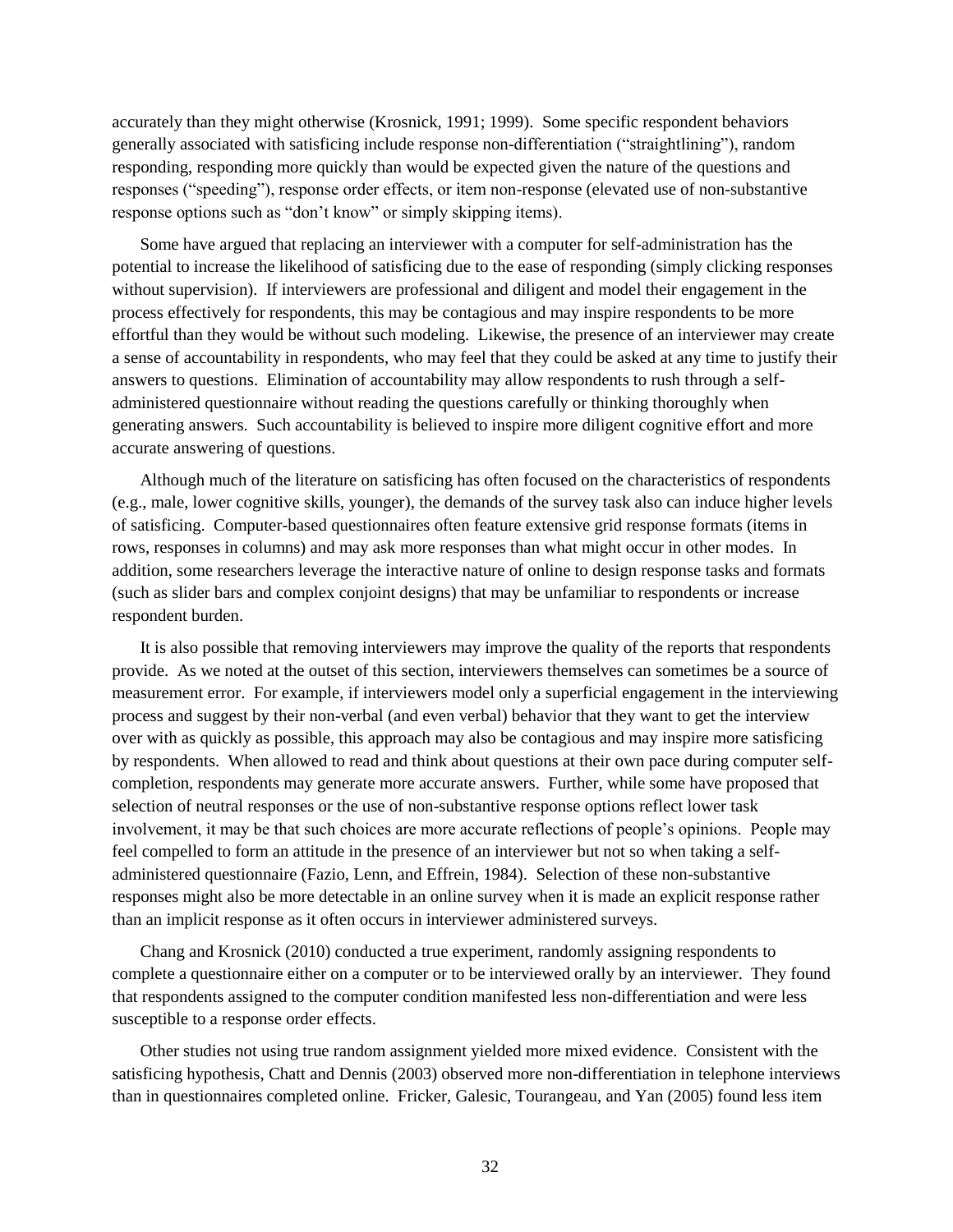non-response among people who completed a survey via computer than among people interviewed by telephone.

On the other hand, Heerwegh and Loosveldt (2008) found more non-differentiation and more "don't know" responses in computer-mediated interviews than in face-to-face interviews. Fricker, Galesic, Tourangeau, and Yan (2005) found more non-differentiation in data collected by computers than in data collected by telephone and no difference in rates of acquiescence. Miller (2000; see also Burke, 2000) found equivalent non-differentiation in computer-mediated interviews and telephone interviews. And Lindhjem and Navrud (2008) found equal rates of "don't know" responses in computer and face-to-face interviewing. Because the response rates in these studies differed considerably by mode (e.g., in Miller's, 2000, study, the response rate for the Internet completion was one-quarter the response rate for the telephone surveys), it is difficult to know what to make of differences or lack of differences between the modes.

Speed of survey completion is another potential indicator of satisficing. If we assume that rapid completion reflects less cognitive effort then most research reinforces the argument that administration by computer is more prone to satisficing. In a true experiment done in a lab, Chang and Krosnick (2010) found that computer administration was completed more quickly than oral interviewing. In a field study that was not a true experiment, Miller (2000; see also Burke, 2000) described a similar finding. A telephone survey lasted 19 minutes on average, as compared to 13 minutes on average for a comparable computer-mediated survey. In a similar comparison, Heerwegh and Loosveldt (2008) reported that a computer-mediated survey lasted 32 minutes on average, compared to 48 minutes for a comparable faceto-face survey. Only one study, by Christian, Dillman, and Smyth (2008) found the opposite: Their telephone interviews lasted 12 minutes, whereas their computer self-completion questionnaire took 21 minutes on average.

Alternatively, one could argue that speed of completion, in and of itself, compared to completion in other modes is not necessarily an indication that quality suffers in self-administration modes. Perhaps respondents answer a set of questions in a visual self-administered mode more quickly than in an aural format primarily because people can read and process visual information more quickly than they can hear and process spoken language.

*Primacy* and *recency* effects are also linked to satisficing. *Primacy* is the tendency for respondents to select answers offered at the beginning of a list. *Recency* is the tendency for respondents to select answers from among the last options offered. Nearly all published primacy effects have involved visual presentation, whereas nearly all published recency effects have involved oral presentation (see, e.g., Krosnick and Alwin, 1987). Therefore, we would expect computer administration and oral administration to yield opposite response order effects, producing different distributions of responses. Chang and Krosnick (2010) reported just such a finding, although the computer mode was less susceptible to this effect than was oral administration, consistent with the idea that the latter is more susceptible to satisficing.

As the foregoing discussion shows, the research record relative to the propensity for respondents to satisfice across survey modes is conflicted. True experiments show reduced satisficing in computer responses than in telephone or face-to-face interviews. Other studies have not always found this pattern, but those studies were not true experiments and involved considerable confounds with mode. Therefore, it seems reasonable to conclude that the limited available body of evidence supports the notion that there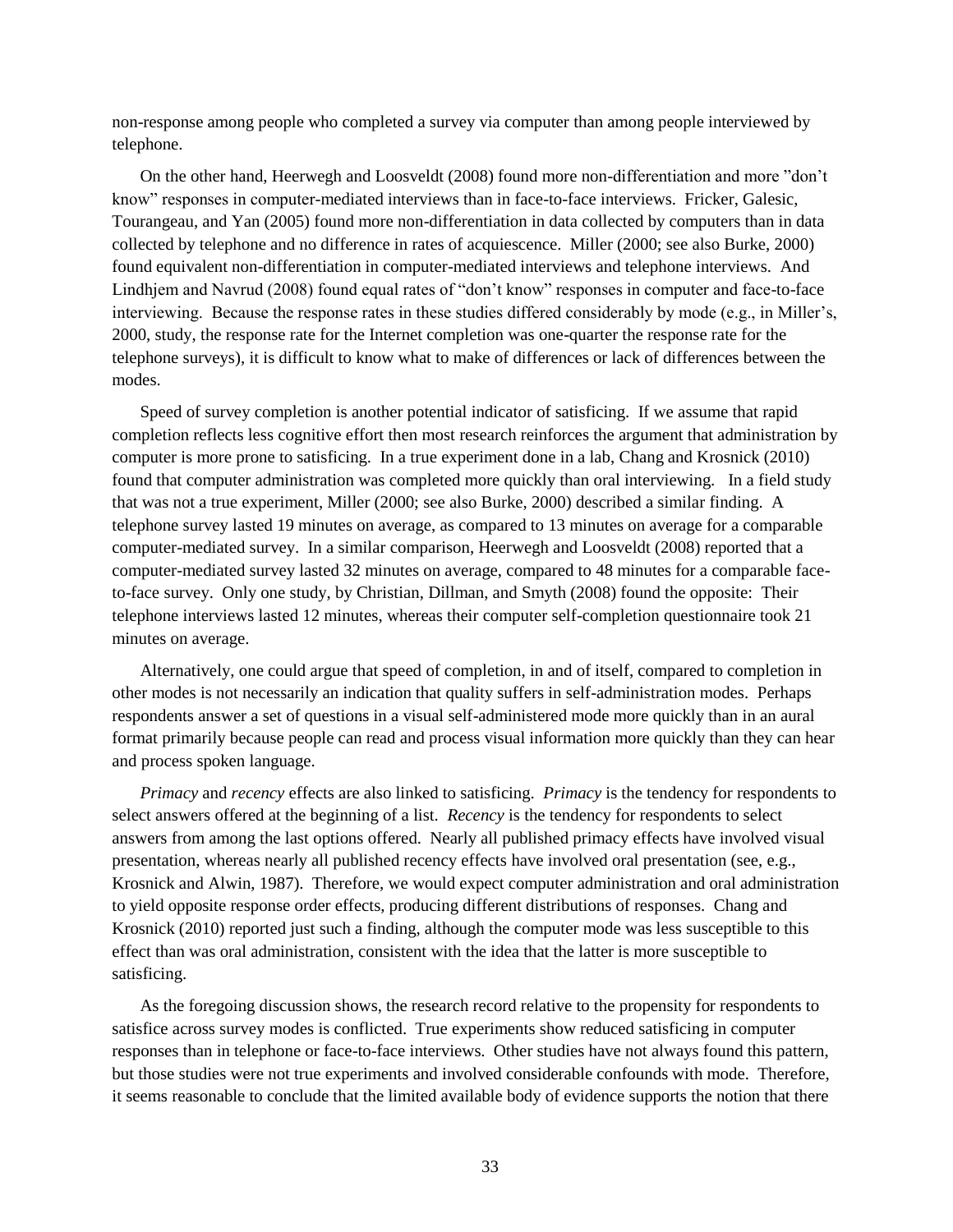tends to be less satisficing in self-administration by computer than in interviewer administration.

Another way to explore whether interviewer-administered and computer-administered questionnaires differ in their accuracy is to examine *concurrent and predictive validity*, that is, the ability of measures to predict other measures to which they should be related on theoretical grounds. In their experiment, Chang and Krosnick (2010) found higher concurrent or predictive validity for computer-administered questionnaires than for interviewer-administered questionnaires. However, among non-experimental studies, some found the same pattern (Miller, 2000; see also Burke, 2000), whereas others found equivalent predictive validity for the two modes (Lindhjem and Navrud, 2008).

Finally, some studies have assessed validity by comparing results with nonsurvey measurements of the same phenomena. In one such study Bender, Bartlett, Rand, Turner, Wamboldt, and Zhang (2007) randomly assigned respondents to report on their use of medications either via computer or in a face-toface interview. The accuracy of their answers was assessed by comparing them to data in electronic records of their medication consumption. The data from the face-to-face interviews proved more accurate than the data from the self-administered by computer method.

Overall, the research reported here generally suggests higher data quality for computer administration than for oral administration. Computer administration yields more reports of socially undesirable attitudes and behaviors than does oral interviewing, but no evidence that directly demonstrates that the computer reports are more accurate. Indeed, in one study, computer administration compromised accuracy. Research focused on the prevalence of satisficing across modes also suggests that satisficing is less common on computers than in oral interviewing, but more true experiments are needed to confirm this finding. Thus, it seems too early to reach any firm conclusions about the inherent superiority or equivalence of one mode vis-a-vis the other in terms of data accuracy.

*THE SHIFT FROM INTERVIEWER ADMINISTRATION WITH PROBABILITY SAMPLES TO COMPUTER SELF-COMPLETION WITH NON-PROBABILITY SAMPLES.* A large number of studies have examined survey results when the same questionnaire was administered by interviewers to probability samples and online to nonprobability samples (Taylor, Krane, and Thomas, 2005; Crete and Stephenson, 2008; Braunsberger, Wybenga, and Gates, 2007; Klein, Thomas, and Sutter, 2007; Thomas, Krane, Taylor, & Terhanian, 2008; Baker, Zahs, and Popa, 2004; Schillewaert and Meulemeester, 2005; Roster, Rogers, Albaum, and Klein, 2004; Loosveldt and Sonck, 2008; Miller, 2000; Burke, 2000; Niemi, Portney, and King, 2008; Schonlau, Zapert, Simon, Sanstad, Marvus, Adams, Spranca, Kan, Turner, and Berry, 2004; Malhotra and Krosnick, 2007; Sanders, Clarke, Stewart, and Whiteley, 2007; Berrens, Bohara, Jenkins-Smith, Silva, and Weimer, 2003; Sparrow, 2006, Cooke, Watkins, and Moy, 2007; Elmore-Yalch, Busby, and Britton, 2008). Only one of these studies yielded consistently equivalent findings across methods, and many found differences in the distributions of answers to both demographic and substantive questions. Further, these differences generally were not substantially reduced by weighting.

Once again, *social desirability* is sometimes cited as a potential cause for some of the differences. A series of studies comparing side-by-side probability sample interviewer-administered surveys with nonprobability online panel surveys found that the latter yielded higher reports of:

- Opposition to government help for blacks among white respondents (Chang and Krosnick, 2009);
- Chronic medical problems (Baker, Zahs, and Popa, 2004);
- Motivation to lose weight to improve one's appearance (Baker, Zahs, and Popa, 2004);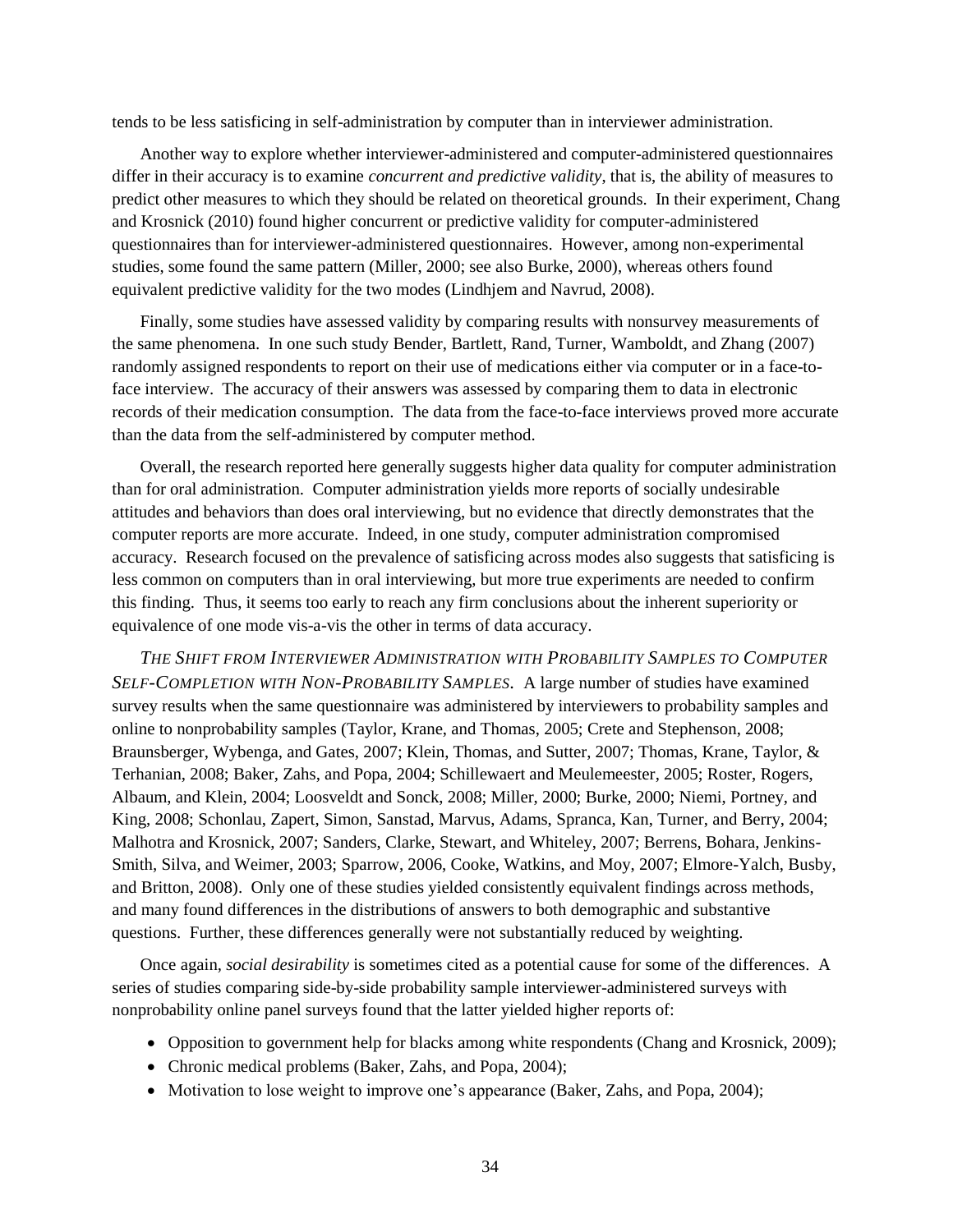- Feeling sexually attracted to someone of the same sex (Taylor, Krane, and Thomas, 2005);
- Driving over the speed limit (Taylor, Krane, and Thomas, 2005);
- Gambling (Taylor, Krane, and Thomas, 2005);
- Cigarette smoking (Baker, Zahs, and Popa, 2004; Klein, Thomas, and Sutter, 2007);
- Being diagnosed with depression (Taylor, Krane, and Thomas, 2005);
- Consuming beer, wine, or spirits (Taylor, Krane, and Thomas, 2005).

Conversely, compared to interviewer-administered surveys using probability-based samples, online surveys using nonprobability panels have documented fewer reports of:

- Excellent health (Baker, Zahs, and Popa, 2004; Schonlau, Zapert, Simon, Sanstad, Marcus, Adams, Spranca, Kan, Turner, and Berry, 2004; Yeager, Krosnick, Chang, Javitz, Levendusky, Simpser, and Wang, 2009);
- Having medical insurance coverage (Baker, Zahs, and Popa, 2004);
- Being motivated to lose weight for health reasons (Baker, Zahs, and Popa, 2004);
- Expending effort to lose weight (Baker, Zahs, and Popa, 2004);
- Giving money to charity regularly (Taylor, Krane, and Thomas, 2005);
- Doing volunteer work (Taylor, Krane, and Thomas, 2005)l
- Exercising regularly (Taylor, Krane, and Thomas, 2005);
- Going to a church, mosque, or synagogue most weeks (Taylor, Krane, and Thomas, 2005);
- Believing in God (Taylor, Krane, and Thomas, 2005);
- Cleaning one's teeth more than twice a day (Taylor, Krane, and Thomas, 2005).

It is easy to imagine how all the above attributes might be tinged with social desirability implications and that self-administered computer reporting might have been more honest than reports made to interviewers. An alternative explanation may be that the people who join online panels are more likely to truly have socially undesirable attributes and to report that accurately. And computer self-completion of questionnaires could lead to more accidental misreading and mistyping, yielding inaccurate reports of socially undesirable attributes. More direct testing is required to demonstrate whether higher rates of reporting socially undesirable attributes in Internet surveys is due to increased accuracy and not due to alternative explanations.

Thus, the bulk of this evidence can again be viewed as consistent with the notion that online surveys with nonprobability panels elicit more honest reports, but no solid body of evidence documents whether this is so because the respondents genuinely possess these attributes at higher rates or because the data collection mode elicits more honesty than interviewer-based methods.

As with computer administration generally, some researchers have pointed to *satisficing* as a potential cause of the differences observed in comparisons of results from Web surveys using nonprobability online panels with those from probability samples by interviewers. To test this proposition Chang and Krosnick (2009) administered the same questionnaire via RDD telephone and a Web survey using a nonprobability online panel. They found that the online survey yielded less nondifferentiation, which is consistent with the claim that Web surveys elicit less satisficing.

Market research practitioners often use the term "inattentives" to describe respondents suspected of satisficing (Baker and Downes-LeGuin, 2007). In his study of 20 nonprobability panels, Miller (2008) found an average incidence of nine percent inattentives (or, as he refers to them, "mental cheaters") in a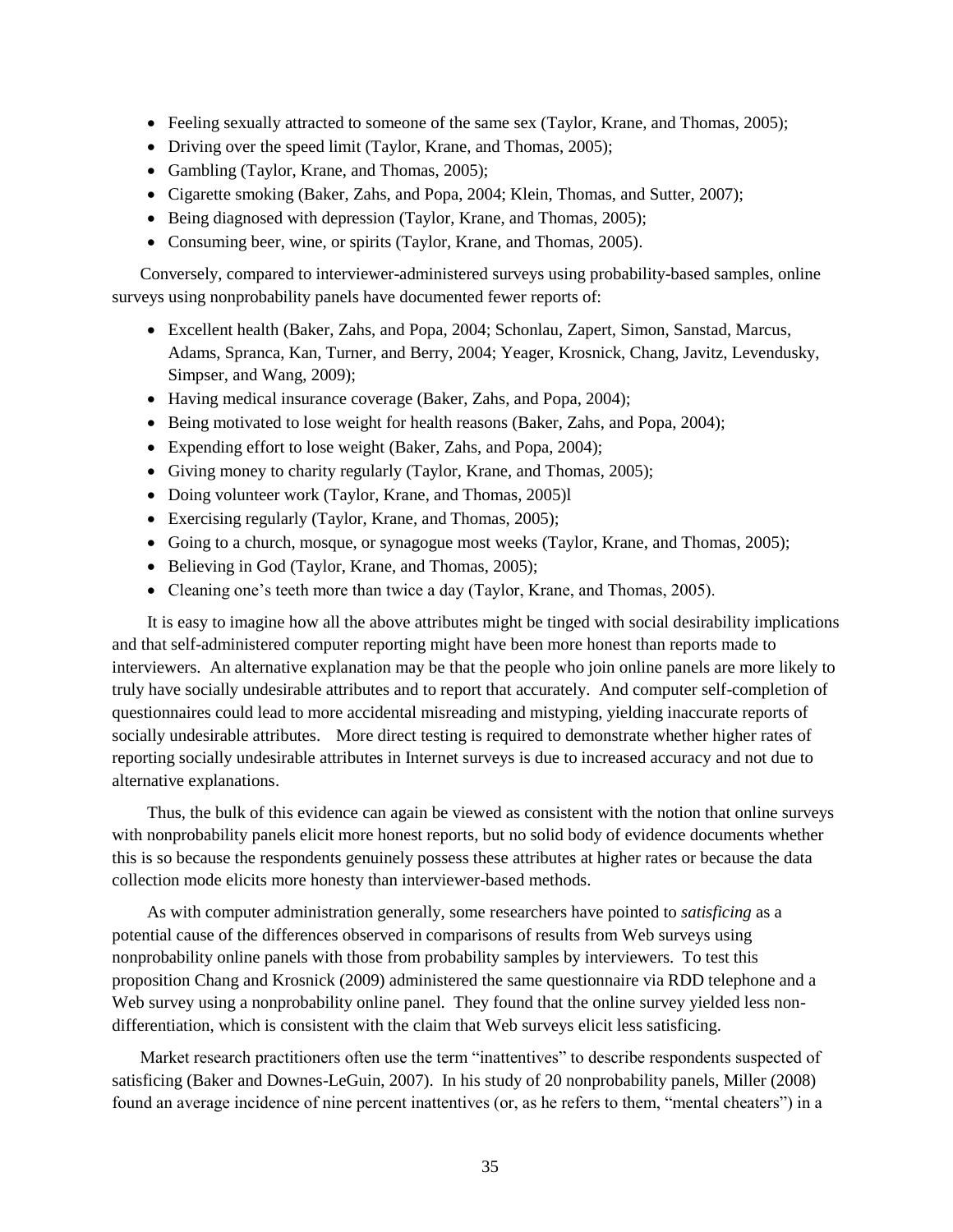20-minute customer experience survey. The maximum incidence for a panel was 16 percent and the minimum 4 percent. He also fielded the same survey online to a sample of actual customers provided by his client and the incidence of inattentives in that sample was essentially zero. These results suggest that volunteer panelists may be more likely to satisfice than online respondents in general.

Thus far in this section we have considered research that might help us understand more clearly why results from nonprobability online panels might different from those obtained by interviewers from probability samples. Much of this research has compared results from the two methods and simply noted differences but without looking specifically at the issue of accuracy. Another common technique for evaluating the accuracy of results from these different methods has been to compare results with external benchmarks established through non-survey means such as Census data, election outcomes, or industry sales data. In comparisons of nonprobability online panel surveys with RDD telephone and face-to-face probability sample studies, a number of researchers have found the latter two modes to yield more accurate measurements when compared to external benchmarks in terms of voter registration (Niemi, Portney, and King, 2008; though see Berrens, Bohara, Jenkins-Smith, Silva, and Weimer, 2003), turnout (Malhotra and Krosnick, 2007; Sanders, Clarke, Stewart, and Whiteley, 2007), vote choice (Malhotra and Krosnick, 2007; though see Sanders, Clarke, Stewart, and Whiteley, 2007), and demographics (Crete and Stephenson, 2008; Malhotra and Krosnick, 2007; Yeager et al., 2009). Braunsberger, Wybenga, and Gates (2007) reported the opposite finding: greater accuracy online than in a telephone survey.<sup>7</sup> Krosnick, Nie, and Rivers (2005) found that while a single telephone RDD sample was off an average of 4.5 percent from benchmarks, six different nonprobability online panels were off an average of five percent to 12 percent, depending on the nonprobability sample supplier. In an extension of this same research, Yeager et al. (2009) found that the probability sample surveys (whether by telephone or Web) were consistently more accurate than the nonprobability sample surveys even after post-stratification by demographics. Results from a much larger study by the Advertising Research Foundation (ARF) using 17 panels have shown even greater divergence, although release of those results is only in the preliminary phase (Walker and Pettit, 2009).

Findings such as those showing substantial differences among nonprobability online panel suppliers inevitably lead to more questions about the overall accuracy of the methodology. If different firms independently conduct the same survey with nonprobability online samples simultaneously and the various sets of results closely resemble one another then researchers might take some comfort in the accuracy of the results. But disagreement would signal the likelihood of inaccuracy in some if not most such surveys. A number of studies in addition to those cited in the previous paragraph have arranged for the same survey to be conducted at the same time with multiple nonprobability panel firms (e.g., Almore-Yalch, Busby, and Britton, 2008; Baim, Galin, Frankel, Becker, and Agresti, 2009; Ossenbruggen, Vonk, and Williams, 2006). All of these studies found considerable variation from firm-to-firm in the results obtained with the same questionnaire, raising questions about the accuracy of the method.<sup>8</sup>

 $\overline{\phantom{a}}$ 

<sup>&</sup>lt;sup>7</sup> Braunsberger et al. (2007) did not state whether their telephone survey involved pure random digit dialing – they said it involved "a random sampling procedure" from a list "purchased from a major provider of such lists" (p. 761). And Braunsberger et al. (2007) did not describe the source of their validation data.

 $8$  A series of studies at first appeared to be relevant to the issues addressed in this literature review, but closer inspection revealed that their data collections were designed in ways that prevented them from clearly addressing the issues of interest here (Boyle, Freeland, & Mulvany, 2005; Schillewaert & Meulemeester, 2005; Gibson & McAllister, 2008; Jackman, 2005; Stirton & Robertson, 2005; Kuran & McCaffery, 2004, 2008; Elo, 2010; Potoglou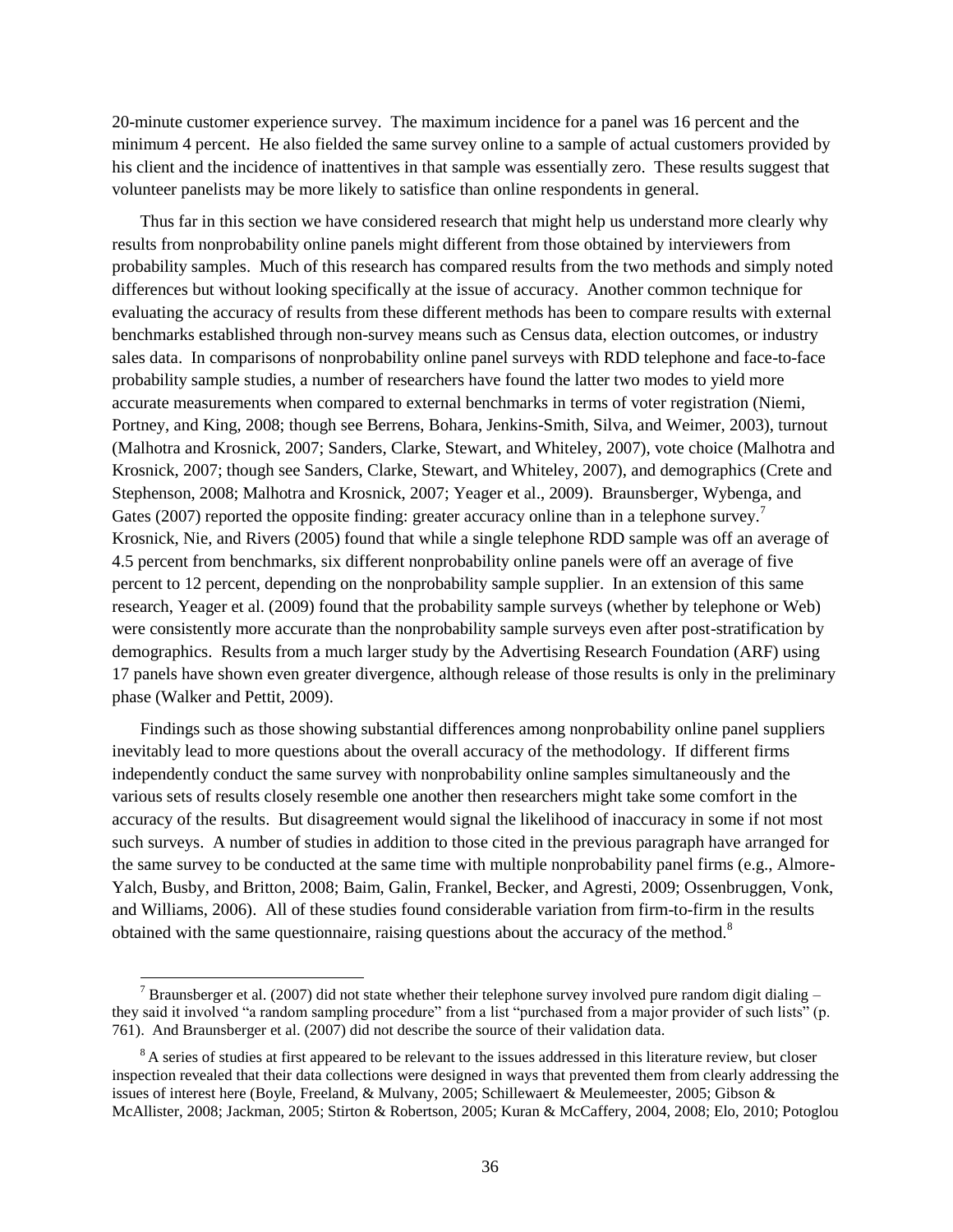Finally, a handful of studies have looked at concurrent validity across method. These studies administered the same questionnaire via RDD telephone interviews and via Web and nonprobability online panels and found evidence of greater concurrent validity and less measurement error in the Internet data (Berrens, Bohara, Jenkins-Smith, Silva, and Weimer, 2003; Chang and Krosnick, 2009; Malhotra and Krosnick, 2007; Thomas, Krane, Taylor, & Terhanian, 2008). Others found no differences in predictive validity (Sanders, Clarke, Stewart, and Whiteley, 2007; Crete and Stephenson, 2008).

In sum, the existing body of evidence shows that online surveys with nonprobability panels elicit systematically different results than probability sample surveys on a wide variety of attitudes and behaviors. Mode effects are one frequently-cited cause for those differences, premised on research showing that self-administration by computer is often more accurate than interviewer administration. But while computer administration offers some clear advantages, the literature to date also seems to show that the widespread use of nonprobability sampling in Web surveys is the more significant factor in the overall accuracy of surveys using this method. The limited available evidence on validity suggests that while volunteer panelists may describe themselves more accurately than do probability sample respondents, the aggregated results from online surveys with nonprobability panels are generally less accurate than those using probability samples.

Although the majority of Web surveys being done worldwide are with nonprobability samples, a small number are being done with probability samples. Studies that have compared these results from these latter surveys to RDD telephone surveys have sometimes found equivalent predictive validity (Berrens, Bohara, Jenkins-Smith, Silva, and Weimer, 2003) and rates of satisficing (Smith and Dennis, 2005) and sometimes found higher concurrent and predictive validity and less measurement error, satisficing, and social desirability bias in the Internet surveys, as well as greater demographic representativeness (Chang and Krosnick, 2009; Yeager et al., 2009) and greater accuracy in aggregate measurements of behaviors and attitudes (Yeager et al., 2009).

*THE SPECIAL CASE OF PRE-ELECTION POLLS*. Pre-election polls are perhaps the most visible context in which probability sample and non-probability sample surveys compete and can be evaluated against an objective benchmark – specifically, an election outcome. However, as tempting as it is to compare the accuracy of final polls across modes of data collection, one special aspect of this context limits the usefulness of such comparisons. Analysts working this area must make numerous decisions about how to identify likely voters, how to handle respondents who decline to answer vote choice questions, how to weight data, how to order candidate names on questionnaires, and more, so that differences between polls in their accuracy may reflect differences in these decisions rather than differences in the inherent accuracy of the data collection method. The leading pollsters rarely reveal the details of how they make these decisions for each poll, so it is impossible to take them fully into account.

A number of publications have compared the accuracy of final pre-election polls forecasting election outcomes (Abate, 1998; Snell et al, 1999; Harris Interactive, 2004, 2008; Stirton and Robertson, 2005; Taylor, Bremer, Overmeyer, Sigeel, and Terhanian, 2001; Twyman, 2008; Vavreck and Rivers, 2008). In general, these publications document excellent accuracy of online nonprobability sample polls (with some notable exceptions), some instances of better accuracy in probability sample polls, and some instances of lower accuracy than probability sample polls.

l

<sup>&</sup>amp; Kanaroglou, 2008; Duffy, Terhanian, Bremer, & Smith, 2005; Sparrow & Curtice, 2004; Marta-Pedroso, Freitas, & Domingos, 2007)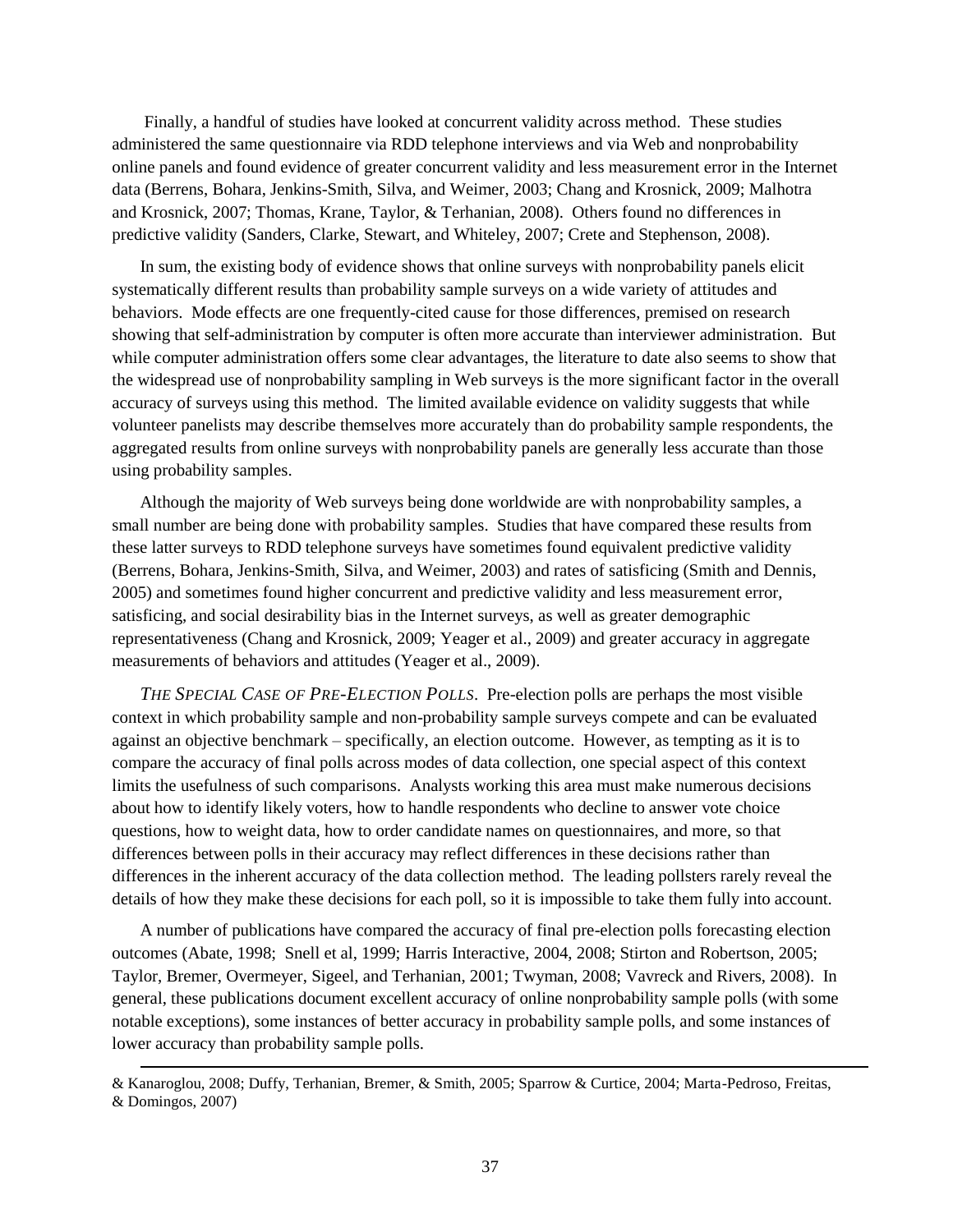#### RESPONDENT EFFECTS

l

No matter how we recruit respondents for our surveys, respondents will vary from each other in terms of their cognitive capabilities, motivations to participate, panel-specific experiences, topic interest and experience, and survey satisficing behaviors. These respondent-level factors can influence the extent of measurement error on an item-by-item basis and over the entire survey as well. While demographic variables may influence respondent effects, other factors likely have greater influence.

*COGNITIVE CAPABILITIES.* People who enjoy participating in surveys may have higher cognitive capabilities or a higher need for cognition (Cacioppo and Petty, 1982). If respondents join a panel or participate in a survey based on their cognitive capabilities or needs then it can lead to differences in results compared to samples selected independent of cognitive capabilities or needs. For example, in a self-administered survey, people are required to read and understand the questions and responses. The attrition rate of those who have lower education or lower cognitive capabilities is often higher in a paper-and-pencil or Web survey. Further, if the content of the survey is related to cognitive capabilities of the respondents (e.g., attitudes toward reading newspapers or books), then there may also be significant measurement error. A number of studies have indicated that people who belong to volunteer online panels are more likely to have higher levels of education than those in the general population (Malhotra and Krosnick, 2007). To the extent that this is related to their responses on surveys, such differences may either reduce or increase measurement error depending on the survey topic or target population.

*MOTIVATION TO PARTICIPATE.* Respondents also can vary in both the types of motivation to participate and in the strength of that motivation. For example, offering five dollars to a respondent to participate in a survey might be more enticing to those who make less money. Others might be more altruistic or curious and like participating in research more than others. Still others may want to participate in order to find out how their opinions compare with those of other people. There may be some people who are more than willing to participate in surveys about political issues but not consumer issues, so topical motivation can vary between respondents. Participation in a survey or in a panel may not be motivated by a single motive but by multiple motives that vary in strength and across time and topics. To the extent that motivation affects who participates and who does not, results may be biased and less likely to reflect the population of interest. While this potentially biasing effect of motivation occurs with other survey methods,<sup>9</sup> it may apply even more to online surveys with nonprobability panels where people have self-selected into the panel to begin with and then can pick and choose the surveys to which they wish to respond. This is especially true when people are made aware of the nature and extent of incentives and even the survey topic prior to their participation by way of the survey invitation.

The use of incentives, in particular, whether to induce respondents to join a panel, to maintain their membership in a panel, or take a particular survey may lead to measurement error (Jäckle and Lynn, 2008). Respondents may over-report behaviors or ownership of products in order to obtain more rewards for participation in more surveys. Conversely, if they have experienced exceptionally long and boring

 $9^9$  For example, people who answer the phone and are willing to complete an interview may be substantially different (e.g., older, more likely to be at home, poorer, more altruistic, more likely to be female, etc.) than those who do not.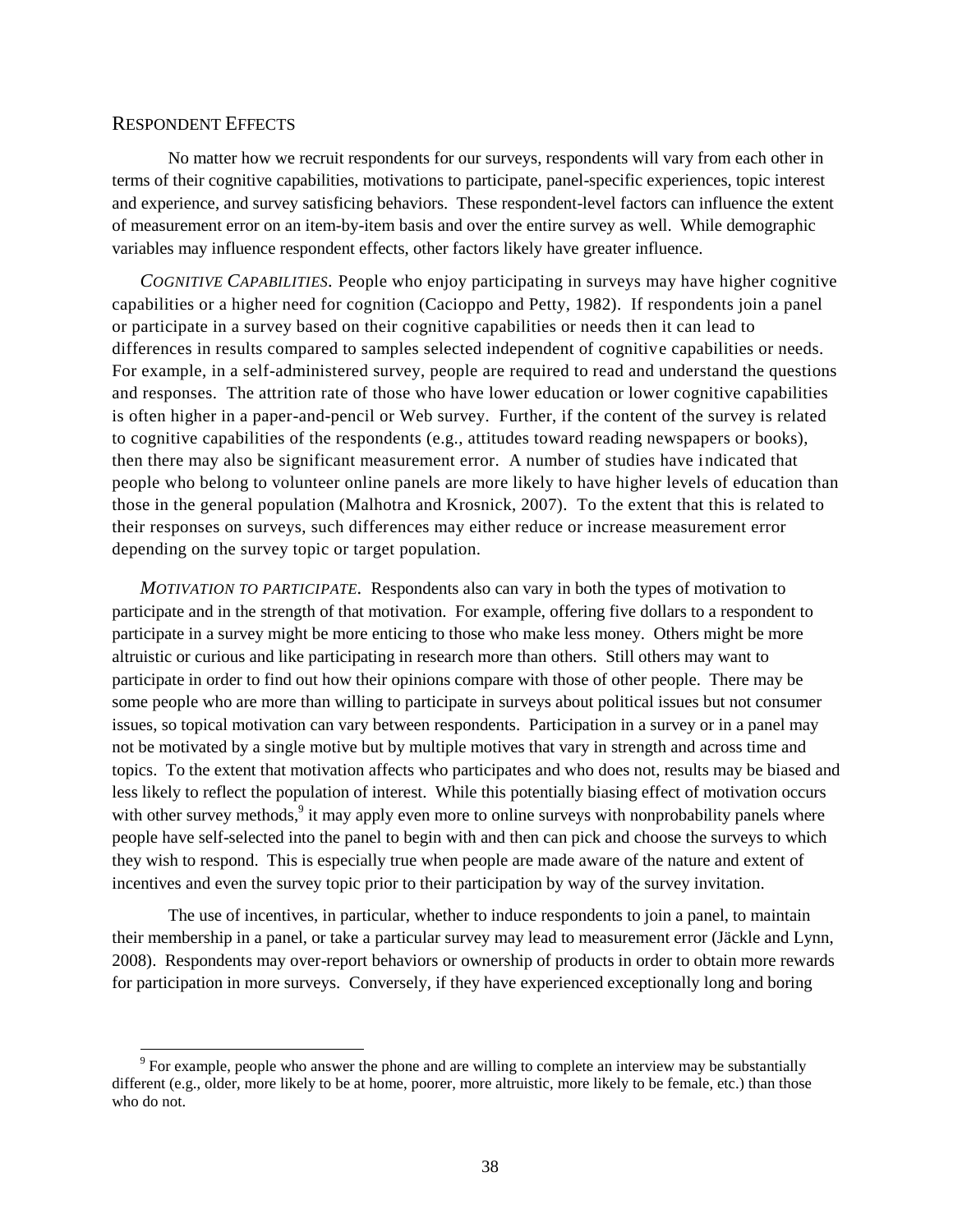surveys resulting from their reports of behaviors or ownership of products, they may under-report these things in subsequent surveys.

One type of respondent behavior observed with nonprobability online panels is false qualifying. In the language of online research these respondents are often referred to as "fraudulents" or "gamers" (Baker and Downes-LeGuin, 2007). These are individuals who assume false identities or simply misrepresent their qualifications either at the time of panel registration or in the qualifying questions of individual surveys. Their primary motive is assumed to be incentive maximization. They tend to be seasoned survey takers who can recognize filter questions and answer them in ways that they believe will increase their likelihood of qualifying for the survey. One classic behavior is selection of all options in multiple response qualifying questions; another is overstating purchase authority or span of control in a business-to-business (B2B) survey. Downes-Le Guin, Mechling, and Baker (2006) describe a number of first hand experiences with fraudulent panelists. For example, they describe a study in which the target respondents were both home and business decision makers to represent potential purchasers of a new model of printer. The study was multinational with a mix of sample sources including a U.S. customer list provided by the client, a U.S. commercial panel, a European commercial panel, and an Asian phone sample that was recruited to do the survey online. One multiple response qualifying question asked about the ownership of ten home technology products. About 14 percent of the U.S. panelists reported owning all 10 products, including the Segway Human Transporter, an expensive device known to have a very low incidence (less than 0.1 percent) of ownership among consumers. This response pattern was virtually nonexistent in the other sample sources.

The above examples are within the range of fraudulent reporting reported by Miller (2008). He found an average of about five percent fraudulent respondents across the 20 panels he studied with a maximum of 11 percent on one panel and a minimum of just 2 percent on four others. Miller also points out that while about five percent of panelists are likely to be fraudulent on a high incidence study that number can grow significantly—to as much as 40 percent—on a low incidence study where a very large number of panelist respondents are screened.

*PANEL CONDITIONING.* The experience of repeatedly taking surveys may lead to some respondents experiencing changes in attitudes or even behaviors as a consequence of survey participation. For example, completing a series of surveys about electoral politics might cause a respondent to pay closer attention to news stories on the topic, to become better informed and even to express different attitudes on subsequent surveys. Respondents who frequently do surveys about various kinds of products may become aware of new brands and report that awareness in future surveys. This type of change in respondent behavior or attitudes due to repeated survey completion is known as *panel conditioning*.

Concerns about panel conditioning arise because of the widespread belief that members of online panels complete substantially more surveys than, say, RDD telephone respondents. For example, Miller (2008), in his comparison study of 20 U.S. online panels, found an average of 33 percent of respondents reported taking 10 or more online surveys in the previous 30 days. Over half of the respondents on three of the panels he studied fell into this hyperactive group. One way for panelists to maximize their survey opportunities is by joining multiple panels. A recent study of 17 panels involving almost 700,000 panelists by ARF analyzed multi-panel membership and found either a 40 percent or 16 percent overlap in respondents, depending on how one measures it (Walker and Pettit, 2009). Baker and Downes-LeGuin (2007) report that in general population surveys rates of multi-panel membership (based on self reports)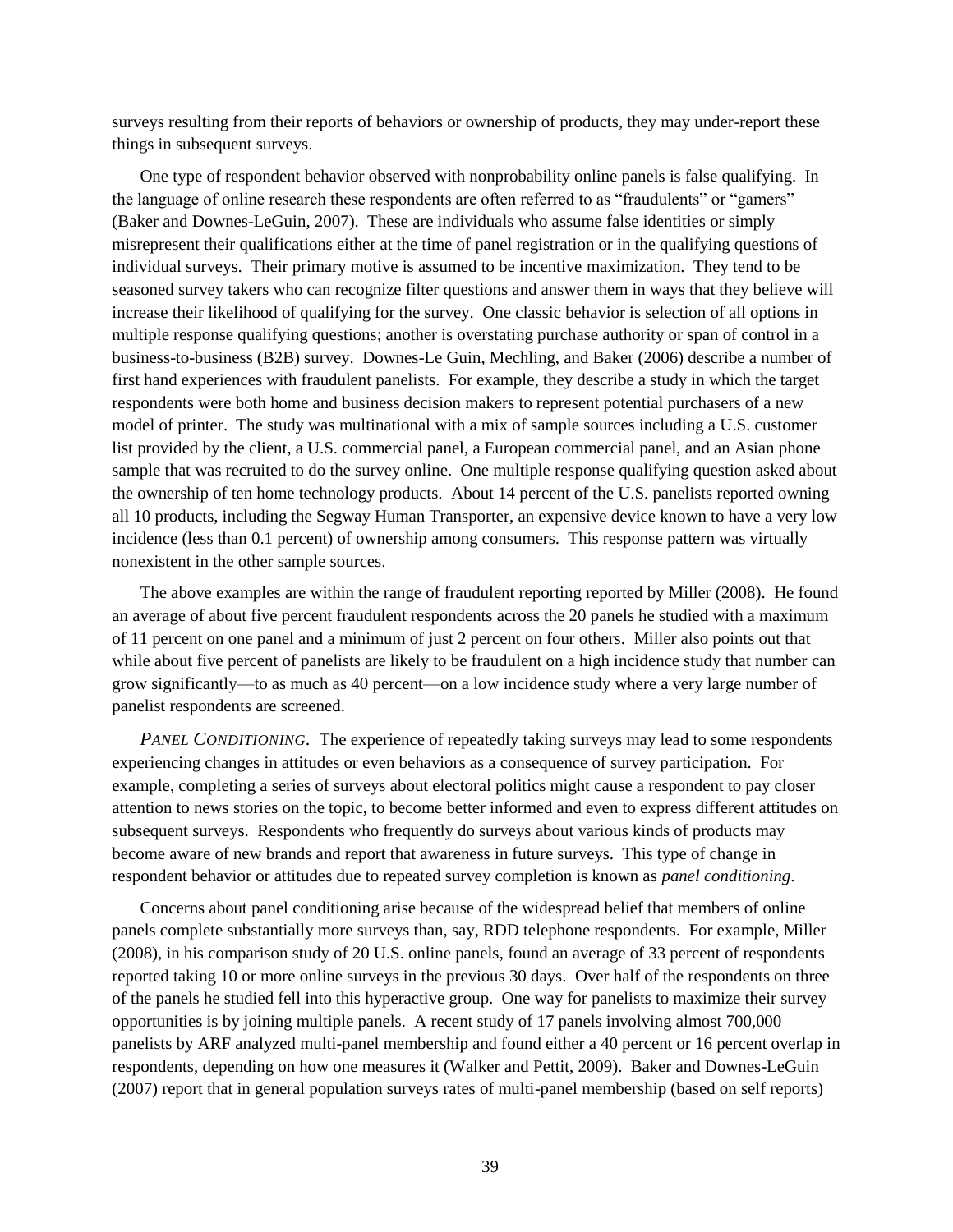of around 30 percent are not unusual. By way of comparison, they report that on surveys of physicians rates of multipanel membership may be 50 percent or higher, depending on specialty. General population surveys of respondents with few qualifying questions often show the lowest levels of hyperactivity, while surveys targeting lower incidence or frequently surveyed respondents can be substantially higher.

Whether this translates into measurable conditioning effects is still unclear. Coen, Lorch, and Piekarski (2005) found important differences in measures such as likelihood to purchase based on previous survey taking history with more experienced respondents generally being less positive than new panel members. Nancarrow and Cartwright (2007) found a similar pattern, although they also found that purchase intention or brand awareness was less affected when time between surveys was sufficiently long. Other research has found that differences in responses due to panel conditioning can be controlled when survey topics are varied from study to study within a panel (Dennis, 2001; Nukulkij, Hadfield, Subias, and Lewis, 2007).

On the other hand, a number of studies of consumer spending (Bailar, 1989; Silberstein and Jacobs, 1989), medical care expenditures (Corder and Horvitz, 1989), and news media consumption (Clinton, 2001) have found few differences attributable to panel conditioning. Studies focused on attitudes (rather than behaviors) across a wide variety subjects (Bartels, 2006; Sturgis, Allum, and Brunton-Smith, 2008; Veroff, Hatchett, and Douvan, 1992; Waterton and Lievesley, 1989; Wilson, Kraft, and Dunn, 1989) also have reported few differences.

Completing a large number of surveys might also cause respondents to approach survey tasks differently than those with no previous survey taking experience. It might lead to "bad" respondent behavior, including both weak and strong satisficing (Krosnick, 1999). Or the experience of completing many surveys might also lead to more efficient survey and accurate survey completion (Chang and Krosnick, 2009; Waterton and Lievesley, 1989 Schlackman, 1984). Conversely, Toeppel, Das, and van Soest (2008) compared the answering behavior of more experienced panel members with those less experienced and found few differences.

*TOPIC INTEREST AND EXPERIENCE*. Respondent experience with a topic can influence reactions to the questions about the topic. For example, if a company wants to measure people's feelings and thoughts about the company, they often invite people from all backgrounds to the survey. If, however, invitations or the survey itself screens respondents on the basis of their experience with the company, the resulting responses will generally tend to be more positive than if all respondents familiar with the company were asked to respond. Among the people who have not purchased in the past 30 days we are more likely to find people who have had negative experiences or who feel less positively toward the company. Therefore, the results from the sample will not give as accurate a picture of the company's reputation as it exists in the general population.

People who join online panels that complete consumer-based surveys may have greater consumer orientation, either through self-selection at the outset or through attrition. If this tendency exists and remains uncorrected, surveys using that panel might yield substantially different results concerning consumer attitudes and product demand among the general population.

While self-selection occurs in both RDD-recruited and nonprobability panels (as it does even for single-occasion randomly-selected samples), self-selection is more likely to be a stronger factor for respondents in nonprobability panels since there is strong self-selection at the first stage of an invitation to join the panel and at the single study stage where the survey topic is sometimes revealed. Stronger self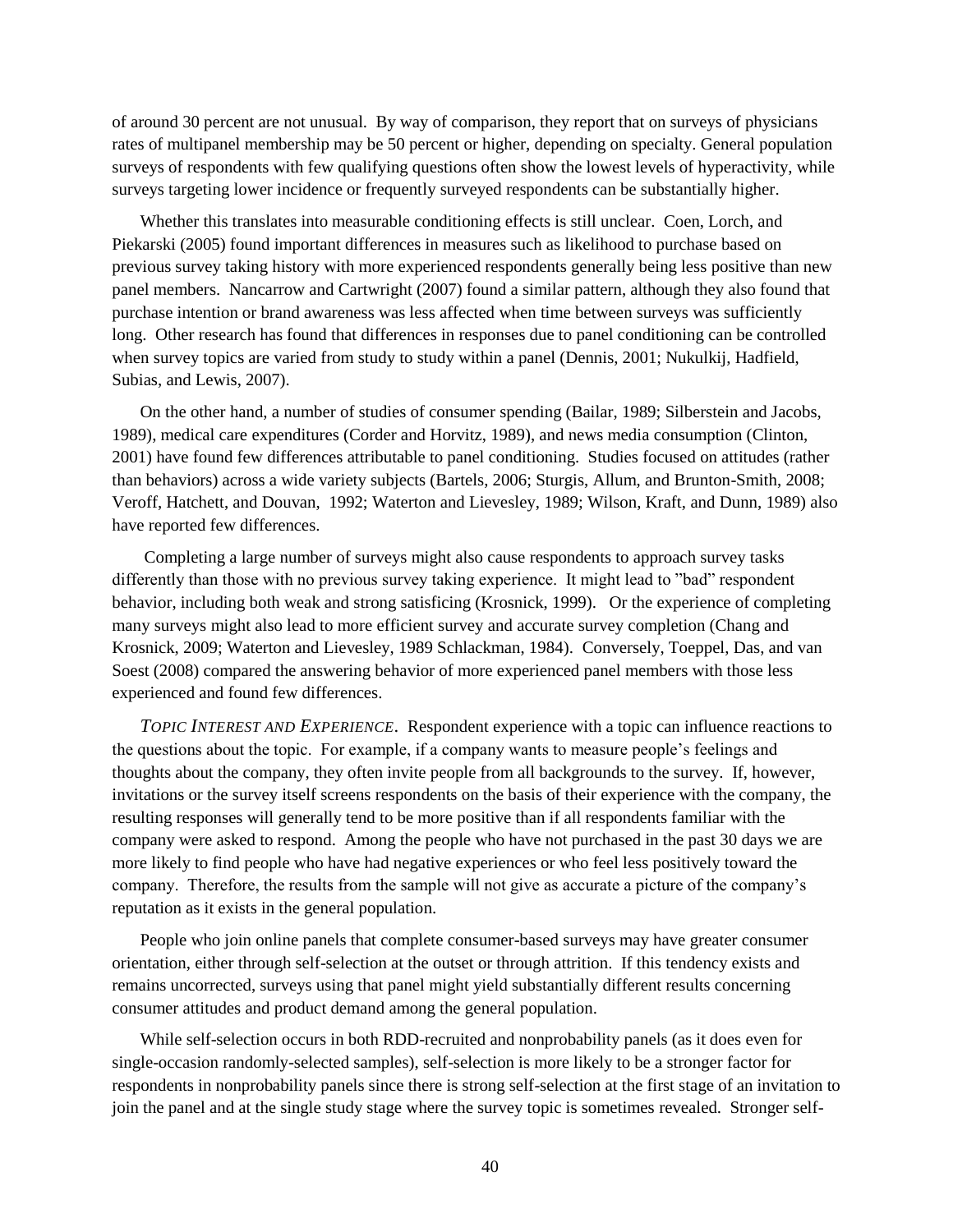selection factors can also yield respondents with a higher likelihood to be significantly different from all possible respondents in the larger population of interest. People who join panels voluntarily can differ from a target population in a number of ways (e.g., they may have less concern about their privacy, be more interested in expressing their opinions, be more technologically interested or experienced, be more involved in the community or political issues). For a specific study sample, this may be especially true when the topic of the survey is related to how the sample differs from the target population. For example, results from a survey assessing people's concerns about privacy may be significantly different in a volunteer panel than in the target population (Couper, Singer, Conrad, and Groves, 2008). For nonprobability online panels, attitudes toward technology may be more positive than the general population since respondents who are typically recruited from those who already have a computer and spend a good deal of time online. As a consequence, a survey concerning government policies toward improving computing infrastructure in the country may yield more positive responses in a Web nonprobability panel than in a sample drawn at random from the general population (Duffy et al., 2005). Chang and Krosnick (2009) and Malhotra and Krosnick (2007) found that in surveys using nonprobability panels, respondents were more interested in the topic of the survey (politics) than were respondents in face-to-face and telephone probability sample surveys.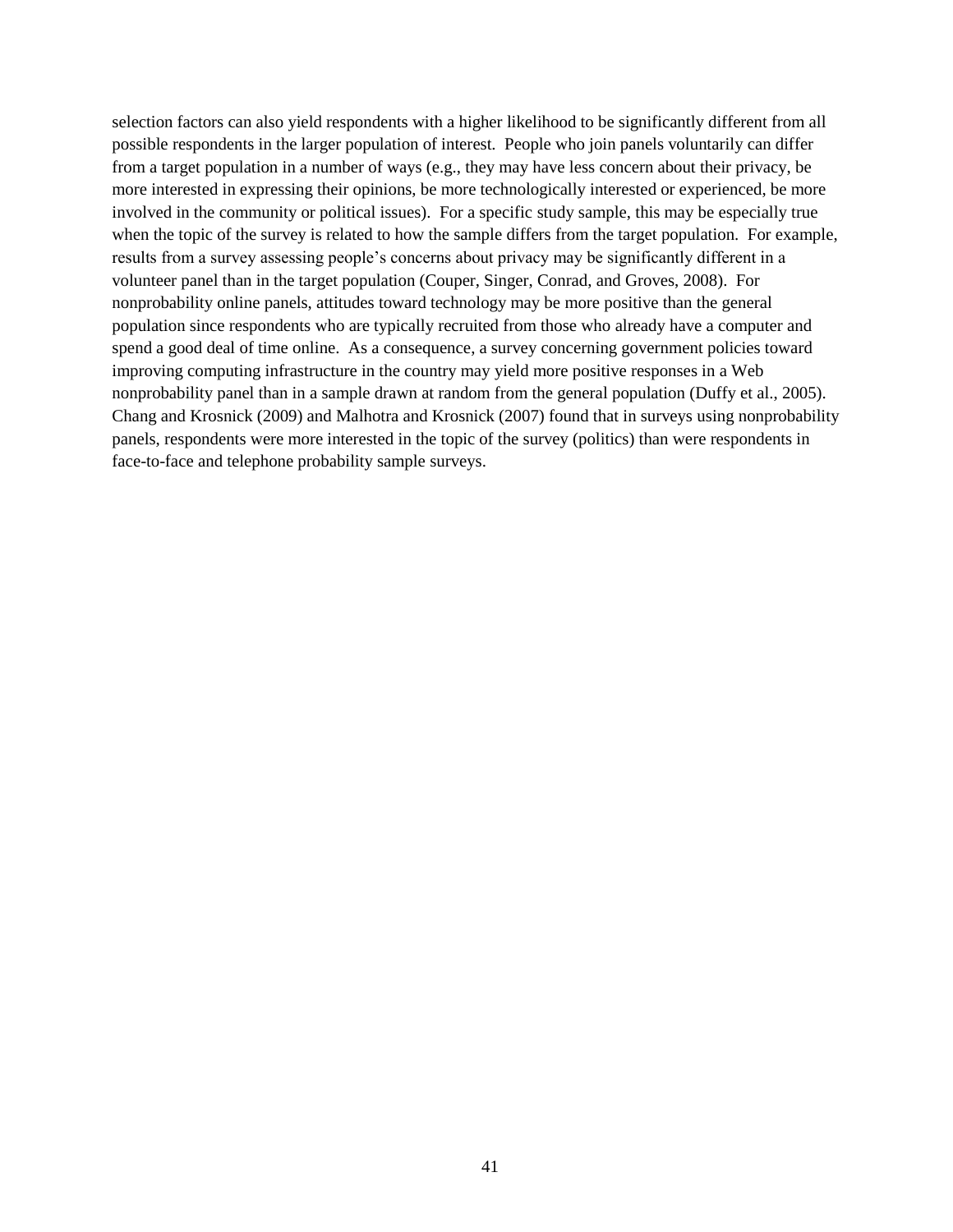# 6. SAMPLE ADJUSTMENTS TO REDUCE ERROR AND BIAS

While there may be considerable controversy surrounding the merits and proper use of nonprobability online panels, one thing virtually everyone agrees to is that the panels themselves are not representative of the general population. This section describes three techniques sometimes used to attempt to correct for this deficiency with the goal of making these results projectable to the general population.

## PURPOSIVE SAMPLING

*Purposive sampling* is a non-random selection technique that has as its goal a sample that is representative of a defined target population. Anders Kiaer generally is credited for first advancing this sampling technique at the end of the  $19<sup>th</sup>$  century with what he called "the representative method." Kiaer argued that if a sample is representative of a population for which some characteristics are known then that sample also will be representative of other survey variables (Bethlehem and Stoop, 2007). Kish (1965) used the term *judgment sampling* to convey the notion that the technique relies on the judgments of experts about the specific characteristics needed in a sample for it to represent the population of interest. It presumes that an expert can make choices about the relationship between the topic of interest and the key characteristics that influence responses and their desired distributions based on knowledge gained in previous studies.

The most common form of purposive sampling is *quota sampling*. This technique has been widely used for many years in market and opinion research as a means to protect against nonresponse in key population subgroups and to reduce costs. Quotas typically are defined by a small set of demographic variables (age, gender, and region are common) and other variables thought to influence the measures of interest.

Purposive sampling is widely used by online panel companies to offer samples that correct for known biases in the panel itself. In the most common form of purposive sampling, the panel company provides a "census-balanced sample" meaning samples that are drawn to conform to the overall population demographics (typically age, gender, and perhaps, race) as measured by the U.S. Census. Individual researchers may request that the sample be stratified by other characteristics or they may implement quotas at the data collection stage to ensure the achieved sample meets their requirements.

More aggressive forms of purposive sampling use a wider set of both attitudinal and behavioral measures in sample selection. One advantage of panels is that the panel company often knows a good deal about individual members via profiling and past survey completions, and this information can be used in purposive selection. For example, Kellner (2008) describes the construction of samples for political polls in the UK that are drawn to ensure not just a demographic balance but also "the right proportions of past Labour, Conservative, and Liberal Democrat voters and also the right number of readers of each national newspaper."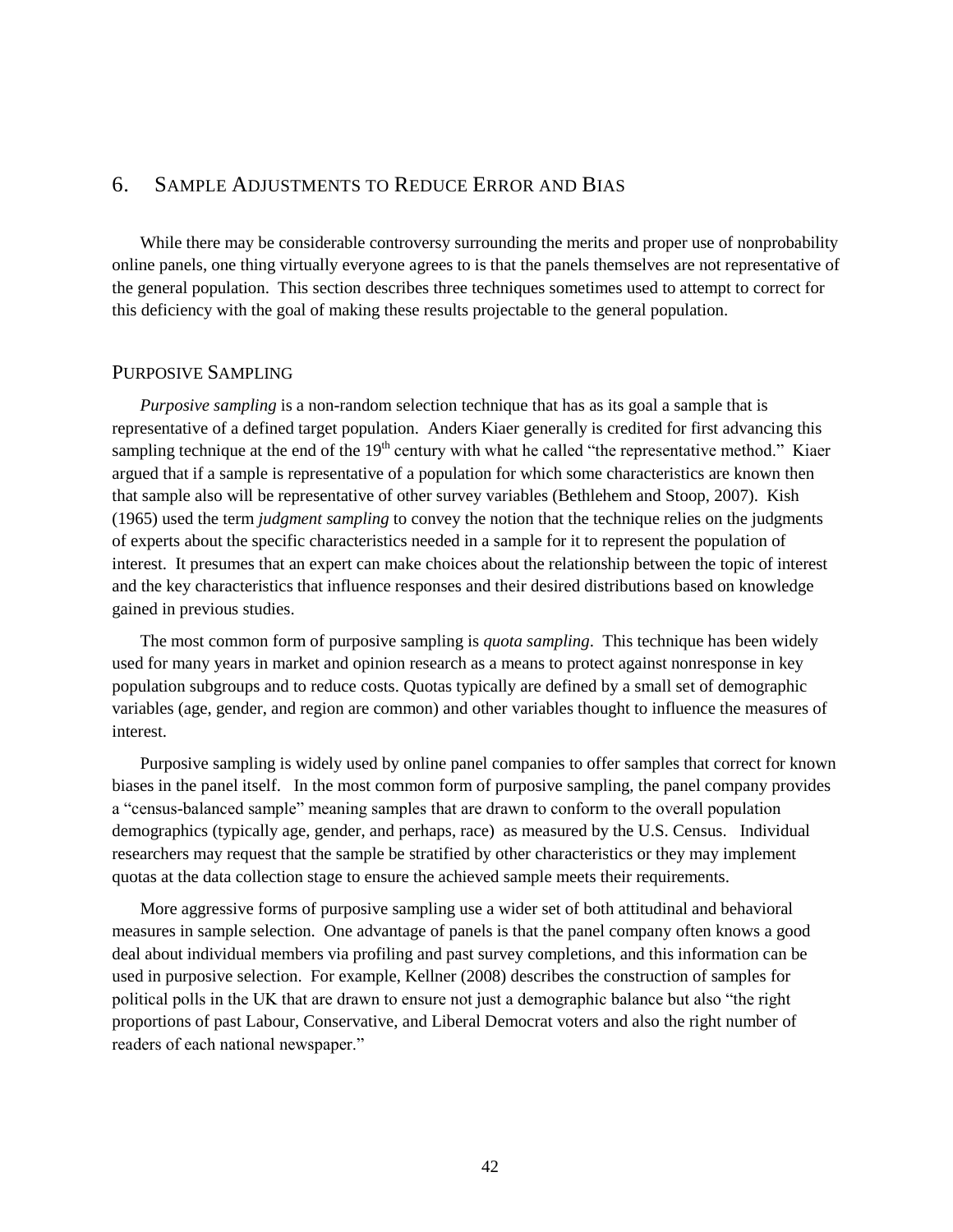The use of purposive sampling and quotas, especially when demographic controls are used to set the quotas, is the basis on which results from online panel surveys are sometimes characterized as being "representative."

The merits of purposive or quota sampling versus random probability sampling have been debated for decades and will not be reprised here. However, worthy of note is the criticism that purposive sampling relies on the judgment of an expert and so to a large degree the quality of the sample in the end depends on the soundness of that judgment. Where nonprobability online panels are concerned, there appears to be no research that focuses specifically on the reliability and validity of the purposive sampling aspects of online panels when comparing results with those from other methods.

#### MODEL-BASED METHODS

Probability sampling has a rich tradition, a strong empirical basis, and a well-established theoretical foundation, but it is by no means the only statistical approach to making inferences. Many sciences, especially the physical sciences, have rarely used probability sampling methods and yet they have made countless important discoveries using statistical data. These studies typically have relied on statistical models and assumptions and might be called model-based.

In the survey realm, small area estimation methods (Rao, 2003) have been developed to produce estimates for areas for which there are few or no observations. Prediction-based methods and Bayesian methods that either do not require probability sampling or ignore the sampling weights at the analysis stage have also been proposed (Valliant et al., 2001).

Epidemiological studies (Woodward, 2004) may be closely related to the types of studies that employ probability sampling methods. These studies often use some form of matching and adjustment methods to support inferences rather than relying on probability samples of the full target population (Rubin, 2006). An example is a case-control study in which controls (people without a specific disease) are matched to cases (people with the disease) to make inferences about the factors that might cause the disease.

Some online panels use approaches that are related to these methods. The most common approach of online panels has been to use propensity or other models to make inferences to the target population. At least one online panel (Rivers, 2007) has adopted a sample matching method for sampling and propensity modeling to make inferences in a manner closely related to the methods used in epidemiological studies.

Online panels are relatively new, and these ideas are still developing. Clearly, more theory and empirical evidence is needed to determine whether these approaches may provide valid inferences that meet the goals of the users of the data. Major hurdles that face nonprobability online panels are related to the validity and reproducibility of the inferences from these sample sources. To continue the epidemiological analogy, (external) validity refers to the ability to generalize the results from the study beyond the study subjects to the population while reproducibility (internal validity) refers the ability to derive consistent findings within the observation mechanism. Since many users of nonprobability online panels expect the results to be reproducible and to generalize to the general population, the ability of these panels to meet these requirements is a key to their utility.

In many respects the challenges for nonprobability panels are more difficult than those faced in epidemiological studies. All panels, even those that are based on probability samples, are limited in their ability to make inferences to dynamic populations. Changes in the population and attrition in the panel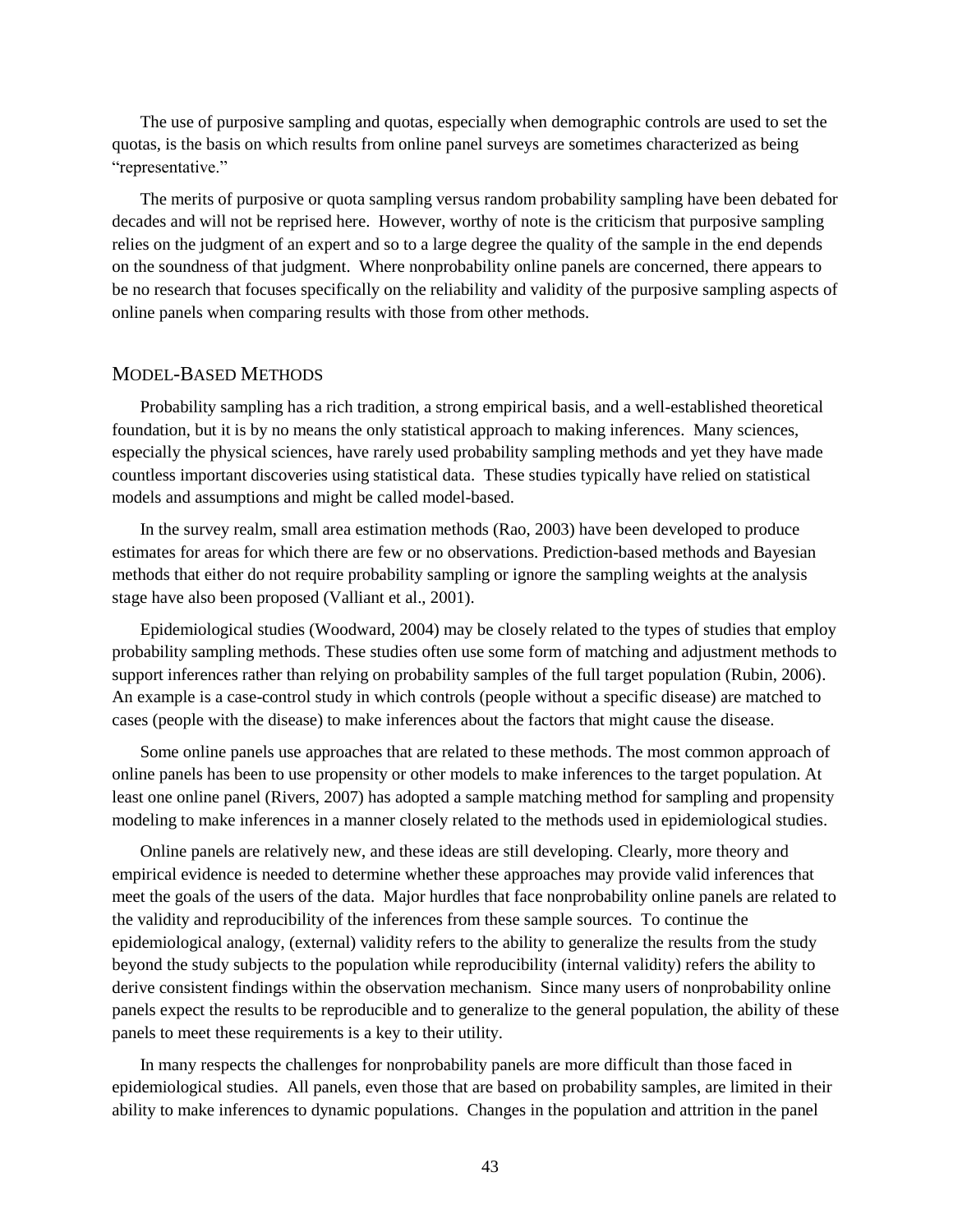may affect the estimates. In addition, online panels are required to produce a wide variety of estimates, as opposed to modeling a very specific outcome such as the incidence of a particular disease in most epidemiological studies. The multi-purpose nature of the requirement significantly complicates the modeling and the matching for the panel.

## POST-SURVEY ADJUSTMENT

Without a traditional frame, the burden of post-survey adjustment for online nonprobability panels is much greater than in surveys with random samples from fully-defined frames. The gap between the respondents and the sample (that arises from nonresponse) is addressed through weighting procedures that construct estimates that give less weight to those respondents from groups with high response rates and more weight to those respondents from groups with low response rates. The gap between the sample and the sampling frame with probability samples is handled through very strong probability theory principles. The gap between the sampling frame and the target population is handled by using full target population counts from censuses or other sources, in an attempt to repair omissions from the frame.

Although a researcher working with a sample from an online volunteer panel may have counts or estimates for the full target population, there is no well-defined frame from which the respondents emerge. For that reason, post-survey adjustments to results from online panels take on the burden of moving directly from the respondents to the full target population.

*WEIGHTING TECHNIQUES.*For all surveys, regardless of mode or sample source, there is a chance that the achieved sample or set of respondents may differ from the target population of interest in nonignorable ways. This may be due to study design choices (e.g., the choice of the frame; analysis goals that require over-sampling) or to factors not easily controlled (e.g., the coverage of any given frame, nonresponse to the survey). Weights are often used to adjust survey data to help mitigate these compositional differences.

Compositional differences are an indication of possible bias. If people differ in their responses based upon some set of underlying characteristics and the people are not represented in their true proportions based upon these characteristics, estimates obtained will be biased or not representative of the population as a whole.

There are three main reasons why people might not be represented in their proper proportions in the survey and weighting adjustments may be needed to compensate for this over- or underrepresentation. First, weights may be needed to compensate for differences in selection probabilities of individual cases. Second, weights can help compensate for subgroup differences in response rates. Even if the sample selected is representative of the target population differences in response rate can compromise representation without adequate adjustments.

For either of the above situations, weighting adjustments can be made by using information from the sample frame itself. However, even if these types of weights are used, the sample of respondents may still fluctuate from known population characteristics, which leads to another type of weighting adjustment.

The third type of weight involves comparing the sample characteristics to an external source of data that is deemed to have high degree of accuracy. For surveys of individuals or households this information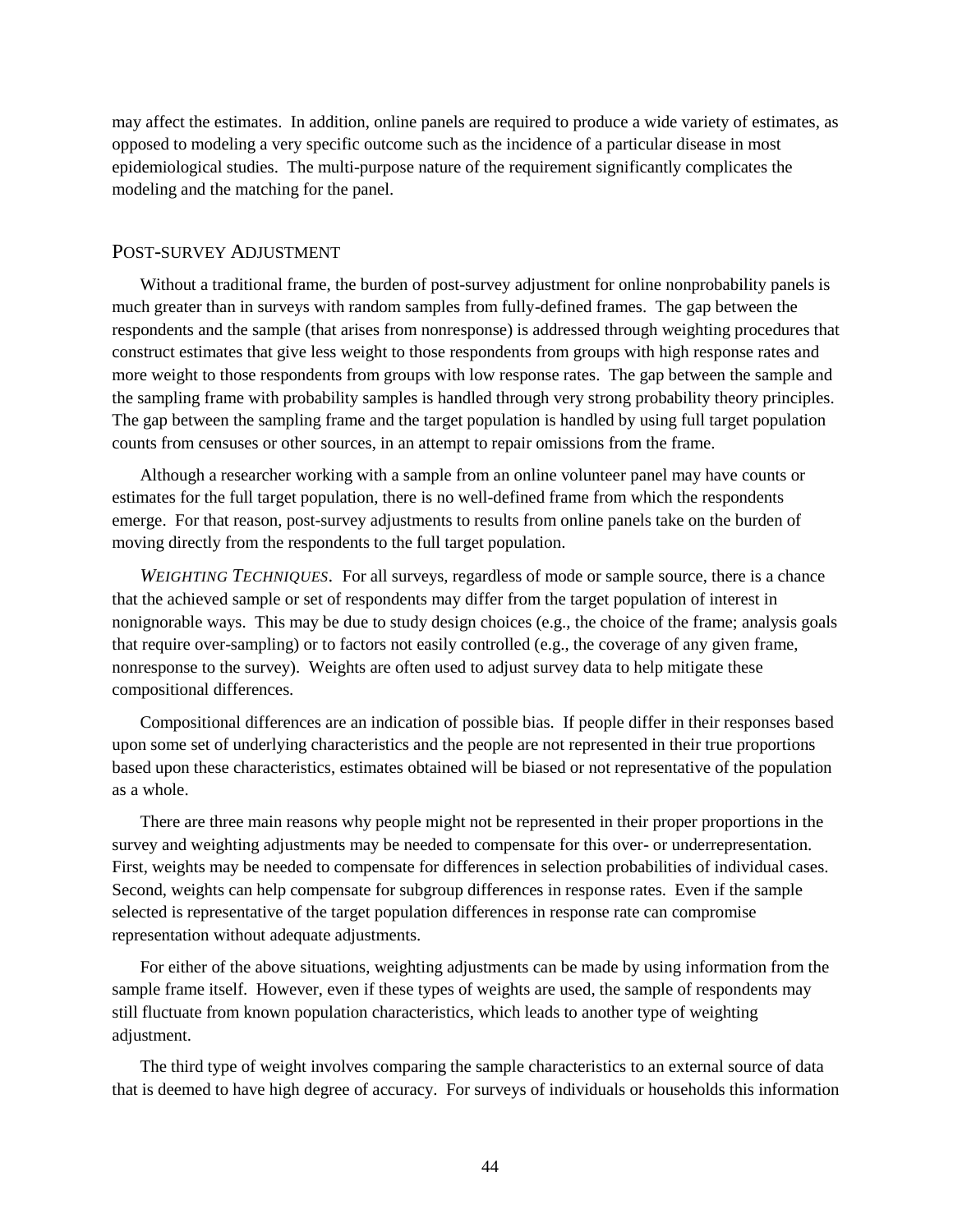often comes from sources such as the U.S. Census Bureau. This type of weighting adjustment is commonly referred to as a *post-stratification adjustment* and it differs from the first two types of weighting procedure in that it utilizes information external to the sample frame.

Online panels can have an underlying frame that is a probability based or nonprobability based frame. If the frame is probability based, all of the weighting methods mentioned above might apply and weights could be constructed accordingly.

Things are a bit different for a frame that is not probability based. Although cases may be selected at different rates from within the panel, knowing these probabilities tell us nothing about the true probabilities that would occur in the target population. The same basic problem holds true for sub-group response rates. Although sub-group response rates can often be measured for online panels, as with selection probabilities, it is difficult to tie them to the target population. For these reasons, weights for nonprobability panels typically rely solely upon post-stratification adjustments to external population targets.

The most common techniques to make an online panel more closely mirror the population at large occur either at the sample selection stage or after all data has been collected. At the selection stage, panel administrators may use purposive sampling techniques to draw samples that match the target population on key demographic measures. Panel administrators also may account and adjust for variation in response rates (based upon previous studies) related to these characteristics. The researchers may place further controls on the make-up of the sample through the use of quotas. Thus, a sample selected from this panel and fielded will yield a set of respondents that more closely matches the target population than a purely "random" sample from the online panel.

After data collection, post-stratification can be done by a weighting adjustment. Post-stratification can take different forms, the two most common of which are: (1) *cell-based weighting* where one variable or a set of variables is used to divide the sample into mutually exclusive categories or cells, with adjustments being made so that the sample proportions in each cell match the population proportions; or (2) *marginal-based weighting* whereby the sample is matched to the marginal distribution of each variable in a manner such that all the marginal distributions for the different categories will match the targets. For example, assume a survey uses three variables in the weighting adjustment: age (18-40 years old, 41-64 years old, and 65 years old or older), sex (male and. female) and race/ethnicity (Hispanic, non-Hispanic white, non-Hispanic black, and non-Hispanic other race). Cell-based weighting will use 24 (3\*2\*4) cross-classified categories, where the weighted sample total of each category (e.g., the total number of Hispanic 41-64 year old males) will be projected the known target population total. By contrast, marginal-based weighting, which is known by several names including iterative proportional fitting, raking, and rim weighing, will make adjustments to match the respective marginal proportions for each category of each variable (e.g., Hispanic). Post-stratification relies on the assumption that people with similar characteristics on the variables used for weighing will have similar response characteristics for other items of interest. Thus, if samples can be put into their proper proportions, the estimates obtained from them will be more accurate (Berinsky, 2006). Work done by Dever, Rafferty, and Valliant (2008) however suggests that post-stratification based on standard demographic variables alone will likely fail to adequately adjust for all the differences between those with and without Internet access at home, but with the inclusion of sufficient variables they found that statistical adjustments alone could eliminate any coverage bias. However, their study did not address the additional differences associated with belonging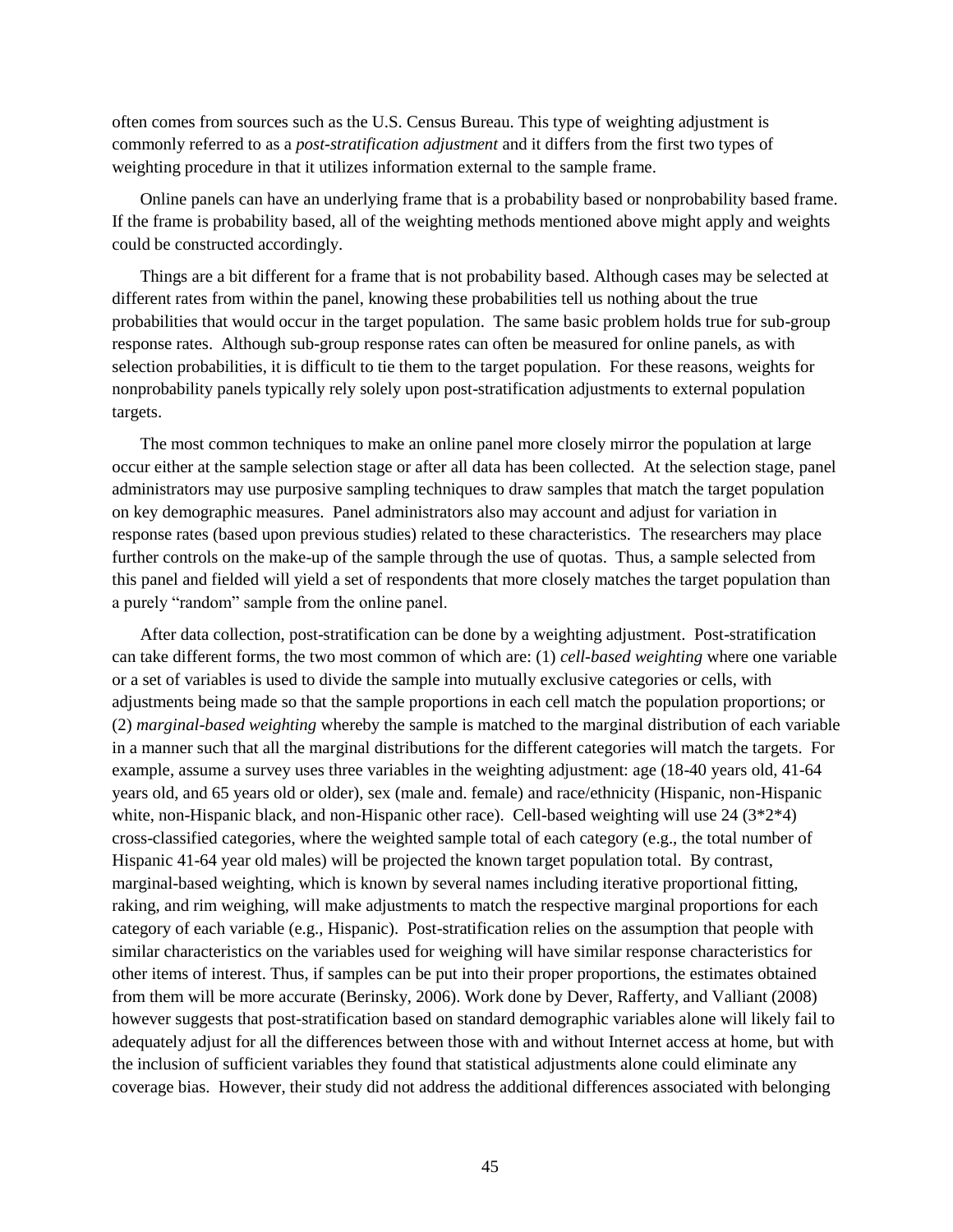to a nonprobability panel. A study by Schonlau and colleagues (2009) casts doubt on using only a small set of variables in the adjustment.

*PROPENSITY WEIGHTING***.** Weighting based on *propensity score adjustment* is another technique that is used in an attempt to make online panels selected as nonprobability samples more representative of the population. Propensity score adjustment was first introduced as a post-hoc approach to alleviate the confounding effects of the selection mechanism in observational studies by achieving a balance of covariates between comparison groups (Rosenbaum and Rubin, 1983). It is widely used in biostatistical applications involving quasi-experimental designs in an attempt to equate non-equivalent groups. It has its origin as a statistical solution to the selection problem (Caliendo and Kopeinig, 2008). It has been adopted in survey statistics mainly for weighting adjustment of telephone, mail, and face-to-face surveys (Lepkowski et al., 1989, Czajka et al, 1992, Iannacchione et al, 1991, Smith et al., 2001, Göksel, et al, 1991, Garren and Chang, 2002, Duncan and Stasny, 2001, Lee and Valliant, 2009) but not necessarily for sample selection bias issues.

Propensity score weighting was first introduced for use in online panels by Harris Interactive (Taylor, 2000, Terhanian and Bremer, 2000) and further examined by Lee and her colleagues (Lee, 2004, 2006; Lee and Valliant, 2009), Schonlau and his colleagues (Schonlau et al. 2004), Loosveldt and Sonck (2008), and others. Its purpose is to use propensity score models to reduce or eliminate the selection biases in samples from nonprobability panels by aligning the distributions of certain characteristics (covariates) within the panel to those of the target population.

Propensity score weighting differs from the traditional weighting techniques in two respects. First, it is based on explicitly specified models. Second, it requires the use of a supplemental or reference survey that is probability-based. The reference survey is assumed to be conducted parallel to the online survey with the same target population and survey period. Better coverage and sampling properties and higher response rates than the online survey are also expected for a reference survey. Furthermore, it is assumed that there are measurement error differences between the reference survey and the online survey. For instance, the reference survey may be conducted using traditional survey modes, such as RDD telephone in Harris Interactive's case (Terhanian and Bremer, 2000). The reference survey must include a set of variables that are also collected in the online surveys. These variables are used as covariates in propensity models. The hope is to use the strength of the reference survey to reduce selection biases in the online panel survey estimates. Schonlau, van Soest, and Kapteyn (2007) give an example of this.

By using data combining both reference and online panel surveys, a model (typically logistic regression) is built to predict whether a sample case is from the reference or the online survey. The covariates in the model can include items similar to the ones used in post-stratification, but other items are usually included that more closely relate to the likelihood of being on an online panel. Furthermore, propensity weighting can utilize not only demographic characteristics, but attitudinal characteristics as well. For example, people's opinions about current events can be used as these might relate a person's likelihood of choosing to be on an online panel. Because the technique requires a reference survey, items can be used that often don't exist from traditional population summaries, like the decennial census.

Once the model is developed, each case can then be assigned a predicted propensity score of being from the reference sample (a predicted propensity of being from the online sample could also be used). First, the combined sample cases are divided into equal sized groups based upon their propensity scores. (One might also consider using only reference sample cases for this division.) Ideally, all units in a given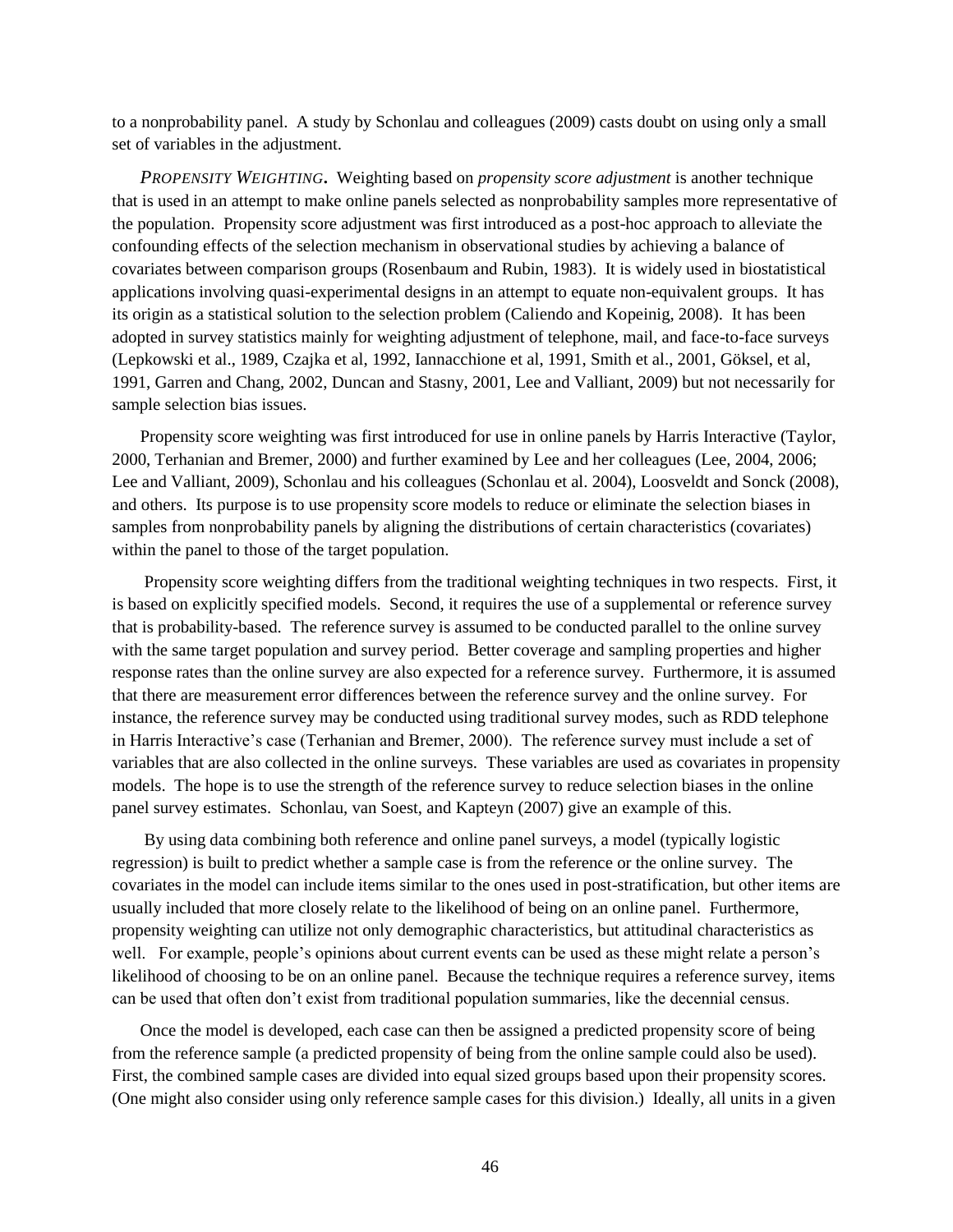subclass will have about the same propensity score or, at least, the range of scores in each class is fairly narrow. Based on the distribution of the proportions of reference sample cases across divided groups, the online sample is then assigned adjustment factors that can be applied to weights reflecting their selection probabilities.

Propensity score methods can be used alone or along with other methods, such as post-stratification. Lee and Valliant (2009) showed that weights that combine propensity score and calibration adjustments with general regression estimators were more effective than weighting by propensity score adjustments alone for online panel survey estimates that have a sample selection bias.

Propensity weighting still suffers from some of the same problems as more traditional weighting approaches and adds a few as well. The reference survey needs to be high quality. To reduce cost one reference study is often used to adjust a whole set of surveys. The selection of items to be used for the model is critical and can be depend on the topic for the survey. The reference study is often done with a different mode of administration, such as a telephone survey. This can complicate the modeling process if there are mode effects on responses, though items can be selected or designed to function equivalently in different modes. Moreover, the bias reduction from propensity score adjustment comes at the cost of increased variance in the estimates, therefore, decreasing the effective sample sizes and estimate precision (Lee, 2006). When the propensity score model is not effective, it can increase variance without decreasing bias, increasing the overall error in survey estimates. Additionally, the current practice for propensity score adjustment for nonprobability online panels is to treat the reference survey as though it were not subject to sampling errors, although typically reference surveys have small sample sizes. If the sampling error of the reference survey estimates is not taken into account, the precision of the online panel survey estimates using propensity score adjustment will be overstated (Bethlehem, 2009).

While propensity score adjustment can be applied to reduce biases, there is no simple approach for deriving variance estimates. As discussed previously, because online panels samples do not follow the randomization theory, the variance estimates cannot be interpreted as repeated sampling variances. Rather, they should be considered as reflecting the variance with respect to an underlying structural model that describes the volunteering mechanism and the dependence of a survey variable on the covariates used in adjustment. Lee and Valliant (2009) showed that näively using variance estimators derived from probability sampling may lead to a serious underestimation of the variance, erroneously causing Type 1 error. Also, when propensity score weighting is not effective in reducing bias, estimated variances are likely to have poor properties, regardless of variance estimators.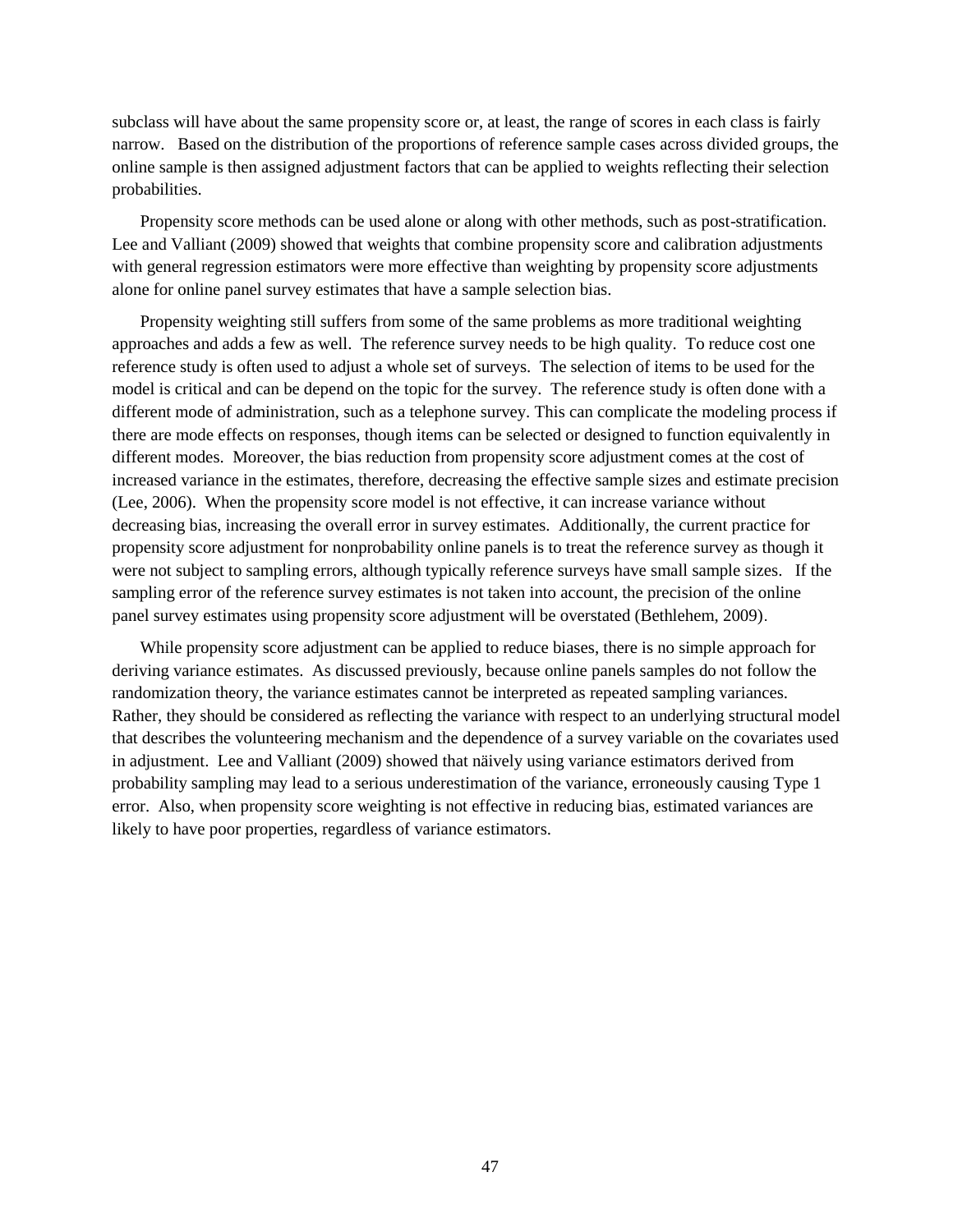# 7. THE INDUSTRY-WIDE FOCUS ON PANEL DATA QUALITY

Over the last four or five years there has been a growing emphasis in the market research sector on online panel data quality (Baker, 2008). A handful of high profile cases in which online survey results did not replicate despite use of the same questionnaire and the same panel caused deep concern among some major client companies in the market research industry. One of the most compelling examples came from Kim Dedeker, Vice President for Global Consumer and Market Knowledge at Procter and Gamble when she announced at the 2006 Research Industry Summit on Respondent Cooperation, "Two surveys a week apart by the same online supplier yielded different recommendations … I never thought I was trading data quality for cost savings." At the same time, researchers working with panels on an ongoing basis began uncovering some of the troubling behaviors among panel respondents described in Section 5 (Downes-LeGuin, Mechling, and Baker, 2006). As a consequence, industry trade associations, professional organizations, panel companies, and individual researchers have all focused on the data quality issue and created differing responses to deal with it.

## INITIATIVES BY PROFESSIONAL AND INDUSTRY TRADE ASSOCIATIONS

All associations in the survey research industry share a common goal of encouraging practices that promote quality research and the credibility of results in the eye of consumers of that research, whether clients or the public at large. Virtually every association both nationally and worldwide has incorporated some principles for conducting online research into their codes and guidelines. Space limitations make it impossible to describe them all here and so we note just four that seem representative.

The Council of American Survey Research Organization (CASRO) was the first US-based association to modify its "Code of Standards and Ethics for Survey Research" to include provisions specific to online research. A section on Internet research generally was added in 2002, and was revised in 2007 to include specific clauses relative to online panels. The portion of the CASRO code related to Internet research and panels is reproduced in Appendix A.

One of the most comprehensive code revisions has come from ESOMAR. Originally the European Association for Opinion and Market Research, the organization has taken on a global mission and now views itself as "the world association for enabling better research into markets, consumers, and societies." In 2005 ESOMAR developed a comprehensive guideline titled, "Conducting Market and Opinion Research Using the Internet." and incorporated it into their "International Code on Market and Social Research." As part of that effort ESOMAR developed their "25 Questions to Help Research Buyers." This document was subsequently revised and published in 2008 as "26 Questions to Help Research Buyers of Online Samples." Questions are grouped into seven categories:

- Company profile;
- Sources used to construct the panel;
- Recruitment methods;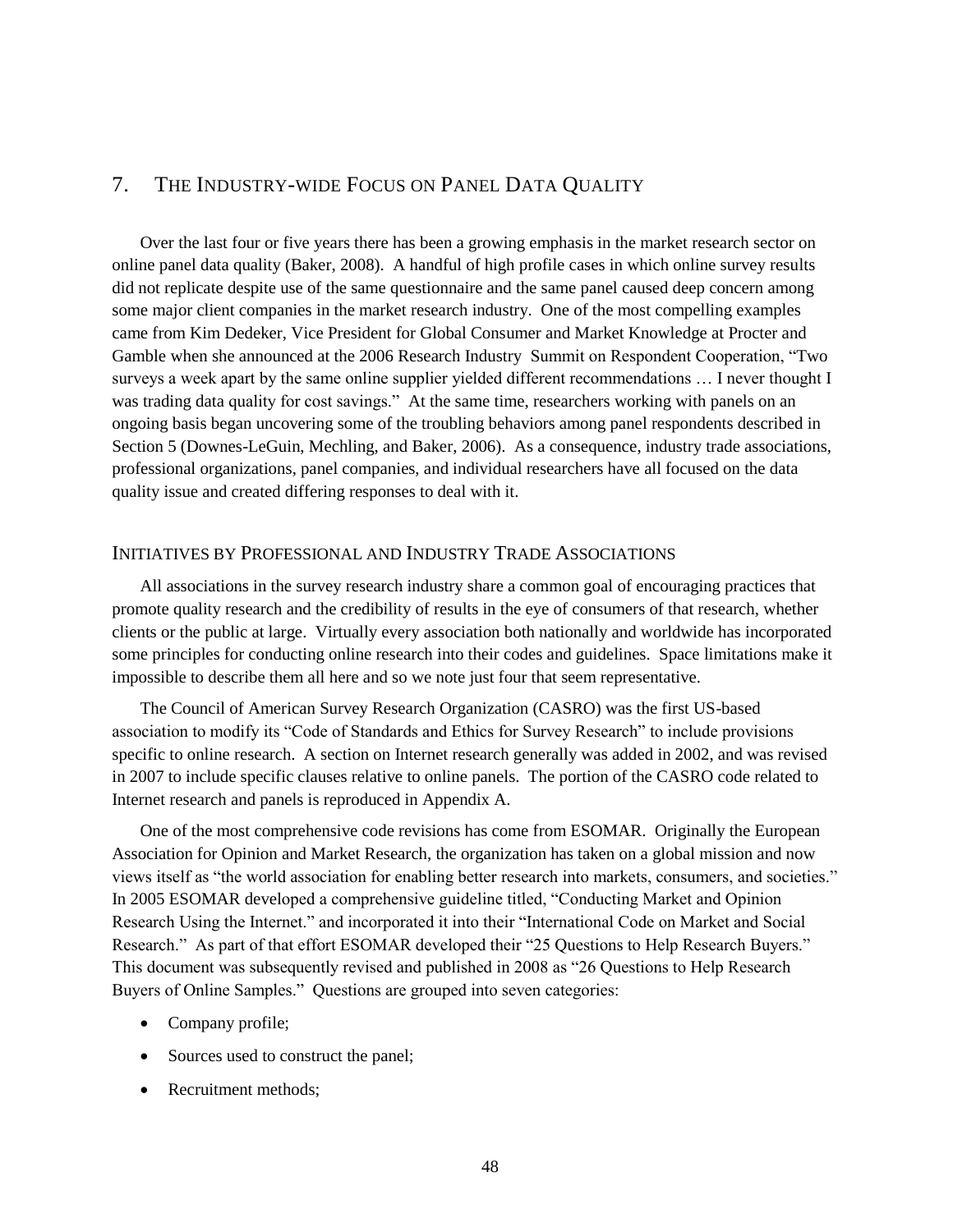- Panel and sample management practices;
- Legal compliance;
- Partnership and multiple panel partnership;
- Data quality and validation.

The document specifies the questions a researcher should ask of a potential online panel sample provider along with a brief description of why the question is important. It is reproduced in Appendix B.

The ISO Technical Committee that developed ISO 20252 – Market, Opinion and Social Research also developed and subsequently deployed in 2009 an international standard for online panels, ISO 26362 – Access Panels in Market, Opinion, and Social Research (International Organization for Standardization, 2009). Like the main 20252 standard, ISO 26362 requires that panel companies develop, document, and maintain standard procedures in all phases of their operations and that they willingly share those procedures with clients upon request. The standard also defines key terms and concepts in an attempt to create a common vocabulary for online panels. It further details the specific kinds of information that a researcher is expected to disclose or otherwise make available to a client at the conclusion of every research project.

Finally, in 2008 the Advertising Research Foundation (ARF) established the Online Research Quality Council which in turn designed and executed The Foundations of Quality research project. The goal of the project has been to provide a factual basis for a new set of normative behaviors governing the use of online panels in market research. With data collection complete and analysis ongoing the ARF has turned to implementation via a number of test initiatives under the auspices of their Quality Enhancement Process (QeP). It is still too early to tell what impact the ARF initiative will have.

AAPOR has yet to incorporate specific elements related to Internet or online research into its code. However, it has posted statements on representativeness and margin of error calculation on its Web site. These are reproduced in Appendix C and D.

#### PANEL DATA CLEANING

Both panel companies and the researchers who conduct online research with nonprobability panels have developed a variety of elaborate and technically sophisticated procedures to remove "bad respondents." The goal of these procedures, in the words of one major panel company (MarketTools, 2009), is to deliver respondents who are "real, unique, and engaged." To be more specific, this means taking whatever steps are necessary to ensure that all panelists are who they say they are, that the same panelist participates in the same survey only once, and that the panelist puts forth a reasonable effort in survey completion.

*ELIMINATING FRAUDULENTS.* Assuming a false identity or multiple identities on the same panel is one form of fraud or misrepresentation. Validating the identities of all panelists is a responsibility that typically resides with the panel company. Most companies do this at the enrollment stage and a prospective member is not available for surveys until their identity has been verified. The specific checks vary from panel to panel but generally involve verifying information provided at the enrollment stage (e.g., name, address, telephone number, email address) against third-party databases. When identity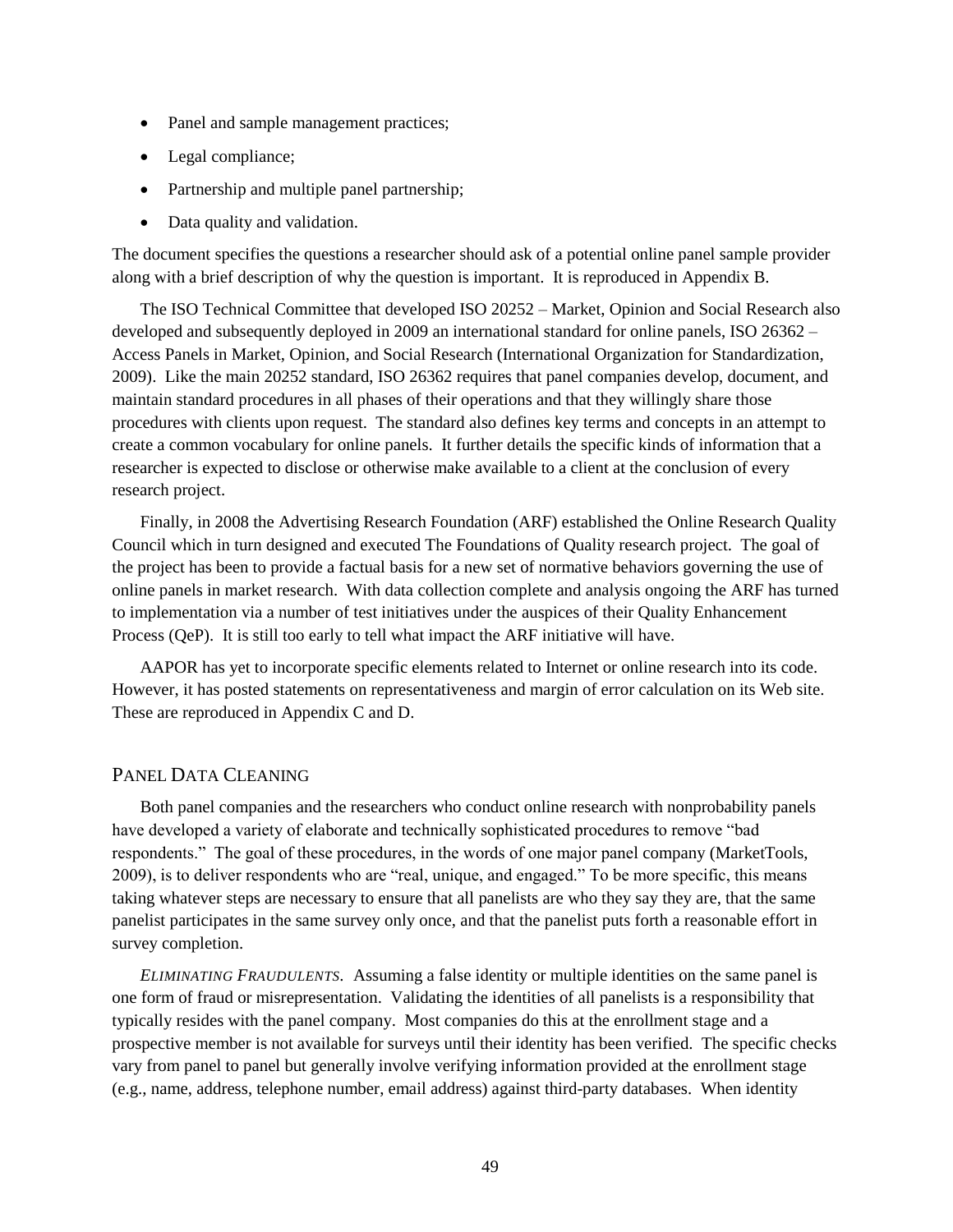cannot be verified, the panelist is rejected. The specific checks done vary from one panel company to the next, but all reputable companies will supply details on their validation procedures if asked.

A second form of fraudulent behavior consists of lying in the survey's qualifying questions as a way to ensure participation. Experienced panel respondents understand that the first questions in a survey typically are used to screen respondents and so they may engage in behaviors that maximize their chances of qualifying. Market research surveys, for example, may be targeted at people who own or use certain products and those surveys often ask about product usage in a multiple response format. As described earlier, fraudulent respondents sometimes will select all products in the list in an attempt to qualify for the survey. Examining the full set of responses for respondents who choose all options in a multiple response qualifier is one technique for identifying fraudulent respondents. Surveys may also qualify people based on their having engaged in certain types of activities, the frequency with which they engage, or the number of certain products owned. When qualifying criteria such as these are collected over a series of questions the researcher can perform consistency checks among items or simply perform reasonableness tests to identify potential fraudulent respondents.

Increasingly researchers are designing questionnaires in ways to make it easier to find respondents who may be lying to qualify. For example, they may include false brands, nonexistent products, or low incidence behaviors in multiple choice questions. They might construct qualifying questions in ways that make it easier to spot inconsistencies in answers.

*IDENTIFYING DUPLICATE RESPONDENTS.* While validation checks performed at the join stage can prevent the same individual from joining the same panel multiple times, much of the responsibility for ensuring that the same individual does not participate in the same survey more than once rests with the researcher. It is reasonable to expect that a panel company has taken the necessary steps to eliminate multiple identities for the same individual and a researcher should confirm that prior to engaging the panel company. However, no panel company can be expected to know with certainty whether a member of their panel is also a member of another panel. In those instances where the researcher feels is necessary or wise to use sample from multiple panels on the same study the researcher must also have a strategy for identifying and removing potential duplicate respondents.

The most common technique for identifying duplicate respondents is *digital fingerprinting*. Specific applications of this technique vary, but they all involve the capture of technical information about a respondent's IP address, browser, software settings and hardware configuration to construct a unique ID for that computer. (See Morgan (2008) for an example of a digital fingerprinting implementation.) Duplicate IDs in the same sample signal that the same computer was used to complete more than one survey and so a possible duplicate exists. False positives are possible (e.g., two persons in the same household), and so it is wise to review the entire survey for expected duplicates prior to deleting any data.

To be effective, digital fingerprinting must be implemented on a survey–by-survey basis. Many survey organizations have their own strategies and there are several companies who specialize in these services.

*MEASURING ENGAGEMENT.* Perhaps the most controversial set of techniques are those used to identify satisficing respondents. Four are commonly used:

1. Researchers often look at the full distribution of survey completion times to identify respondents with especially short times;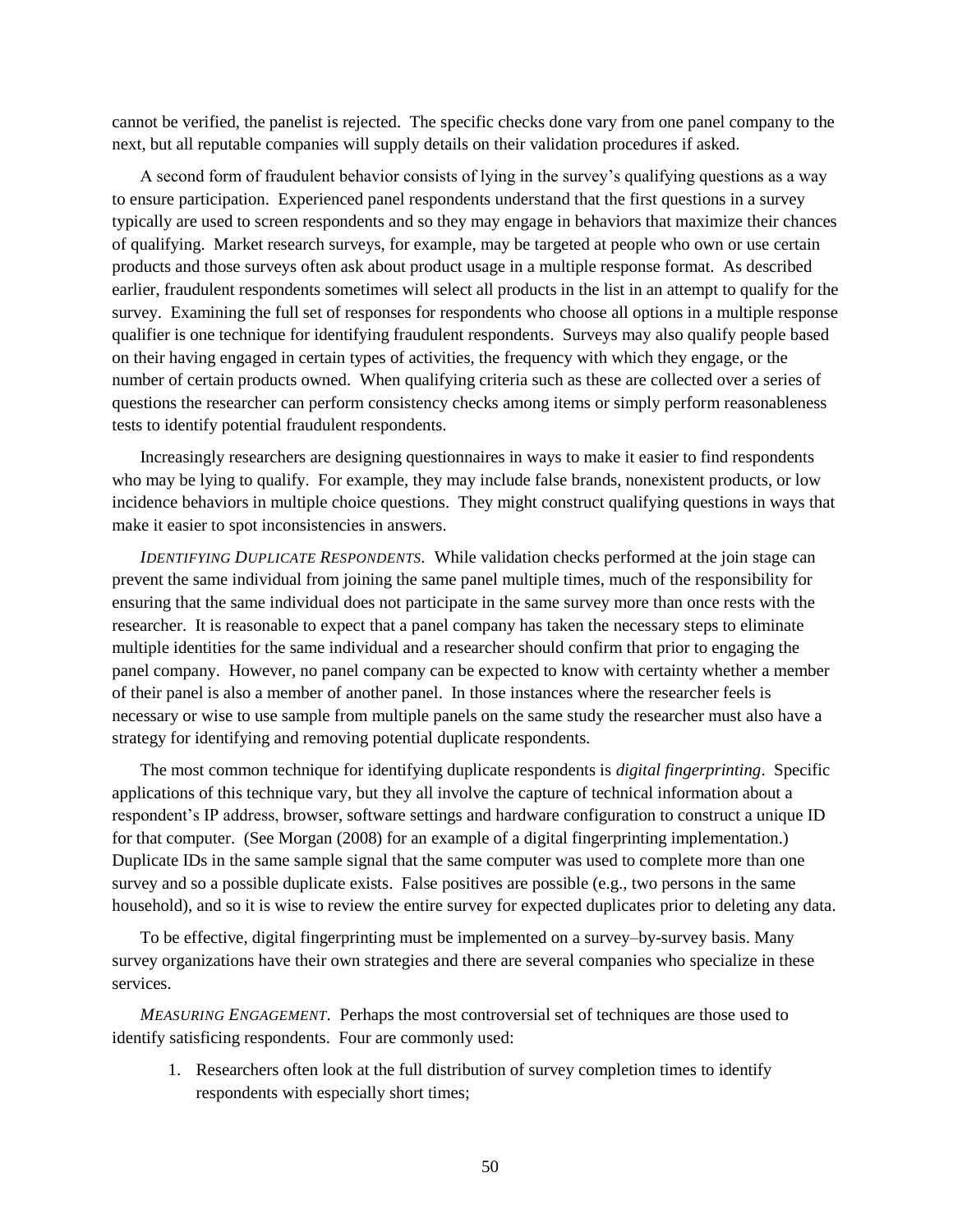- 2. Grid or matrix style questions are a common feature of online questionnaires and respondent behavior in those questionnaires is another oft-used signal of potential satisficing. ―Straightlining‖ answers in a grid by selecting the same response for all items in a grid or otherwise showing low differentiation in the response pattern can be an indicator of satisficing (though it could also indicate a poorly designed questionnaire). Similarly, random selection of response options can be a signal although this is somewhat more difficult to detect (high standard deviation around the average value selected by a respondent may or may not signal random responding). Trap questions in grids that reverse polarity are another technique (though this may reflect questions that are more difficult to read and respond to).;
- 3. Excessive selection of non-substantive responses such as "don't know" or "decline to answer" are still another potential indicator of inattentiveness (though they could also reflect greater honesty).;
- 4. Finally, examination of responses to open-ended questions can sometimes identify problematic respondents. Key things to look for are gibberish or answers that appear to be copied and then repeatedly pasted in question after question.

*PUTTING IT ALL TOGETHER*. There is no widely accepted industry standard for editing and cleaning panel data. Which, if any, of these techniques is used for a given study is left to the judgment of individual researchers. Similarly, how the resulting data are interpreted and the action taken against specific cases varies widely. Failure on a specific item such as a duplication check or fraudulent detection sequence may be enough to cause a researcher to delete a completed survey from the dataset. Others may use a scoring system where a case must fail on multiple tests before it is eliminated. This is especially true with attempts to identify inattentive responses. Unfortunately, there is nothing in the research literature to help us understand how significantly any of these respondent behaviors affect estimates.

This editing process may strike researchers accustomed to working with probability samples as a strange way to ensure data quality. Eliminating respondents because of their response patterns is not typically done with these kinds of samples. On the other hand, interviewers are trained to recognize some of the behaviors and take steps to correct them during the course of the interview.

We know of no research that shows the effect these kinds of edits either on the representativeness of these online surveys or their estimates. Nonetheless, these negative respondent behaviors are widely believed to be detrimental to data quality.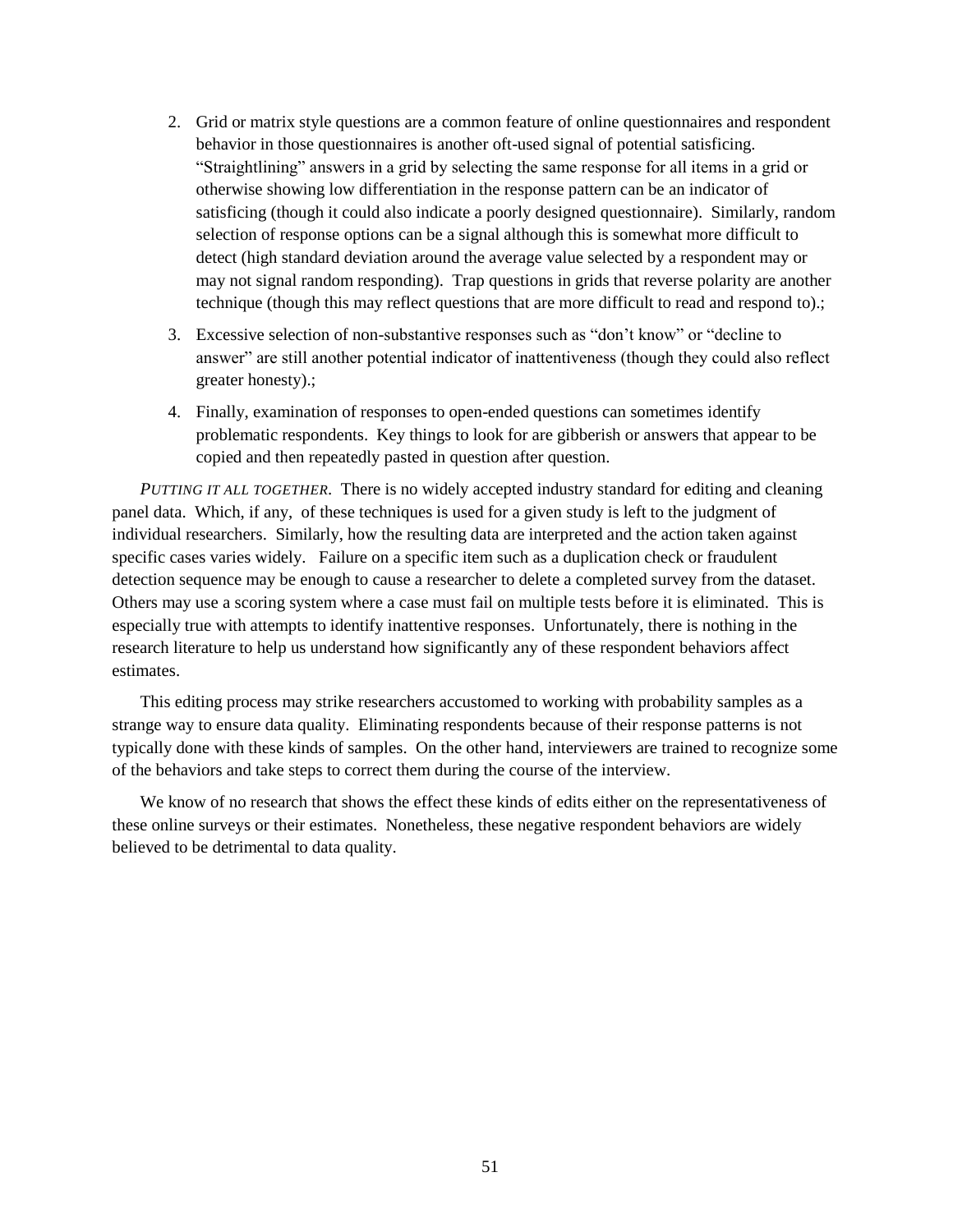# 8. CONCLUSIONS/RECOMMENDATIONS

We believe that the foregoing review, while not exhaustive of the literature, is at least comprehensive in terms of the major issues researchers face with online panels. But research is ongoing and both the panel paradigm itself and the methods for developing online samples more generally continue to evolve. On the one hand, the conclusions that follow flow naturally from the state of the science as we understand it today. Yet they also are necessarily tentative as that science continues to evolve.

**Researchers should avoid nonprobability online panels when one of the research objectives is to accurately estimate population values.** There currently is no generally accepted theoretical basis from which to claim that survey results using samples from nonprobability online panels are projectable to the general population. Thus, claims of "representativeness" should be avoided when using these sample sources. Further, empirical research to date comparing the accuracy of surveys using nonprobability online panels with that of probability-based methods finds that the former are generally less accurate when compared to benchmark data from the Census or administrative records. From a total survey error perspective, the principal source of error in estimates from these types of sample sources is a combination of the lack of Internet access in roughly one in three U.S. households and the self-selection bias inherent in the panel recruitment processes.

**Although mode effects may account for some of the differences observed in comparative studies, the use of nonprobability sampling in surveys with online panels is likely the more significant factor in the overall accuracy of surveys using this method.** The majority of studies comparing results from surveys using nonprobability online panels with those using probability-based methods (most often RDD telephone) report significantly different results on a wide array of behaviors and attitudes. Explanations for those differences sometimes point to classic measurement error phenomena such as social desirability response bias and satisficing. And indeed, the literature confirms that in many cases self administration by computer results in higher reports of socially undesirable behavior and less satisficing than in interviewer administered modes. Unfortunately, many of these studies confound mode with sample source, making it difficult to separate the impact of mode of administration from sample source. A few studies have attempted to disentangle these influences by comparing survey results from different modes to external benchmarks such as the Census or administrative data. These studies generally find that surveys using nonprobability online panels are less accurate than those using probability methods. Thus, we conclude that while measurement error may explain some of the divergence in results across methods the greater source of error is likely to be the undercoverage and self selection bias inherent in nonprobability online panels.

**There are times when a nonprobability online panel is an appropriate choice.** To quote Mitofsky (1989), ―…different surveys have different purposes. Defining standard methodological practices when the purpose of the survey is unknown does not seem practical. Some surveys are conducted under circumstances that make probability methods infeasible if not impossible. These special circumstances require caution against unjustified or unwarranted conclusions, but frequently legitimate conclusions are possible and sometimes those conclusions are important.‖ The quality expert J. M. Juran (1992) expressed this concept more generally when he coined the term "fitness for use" and argued that any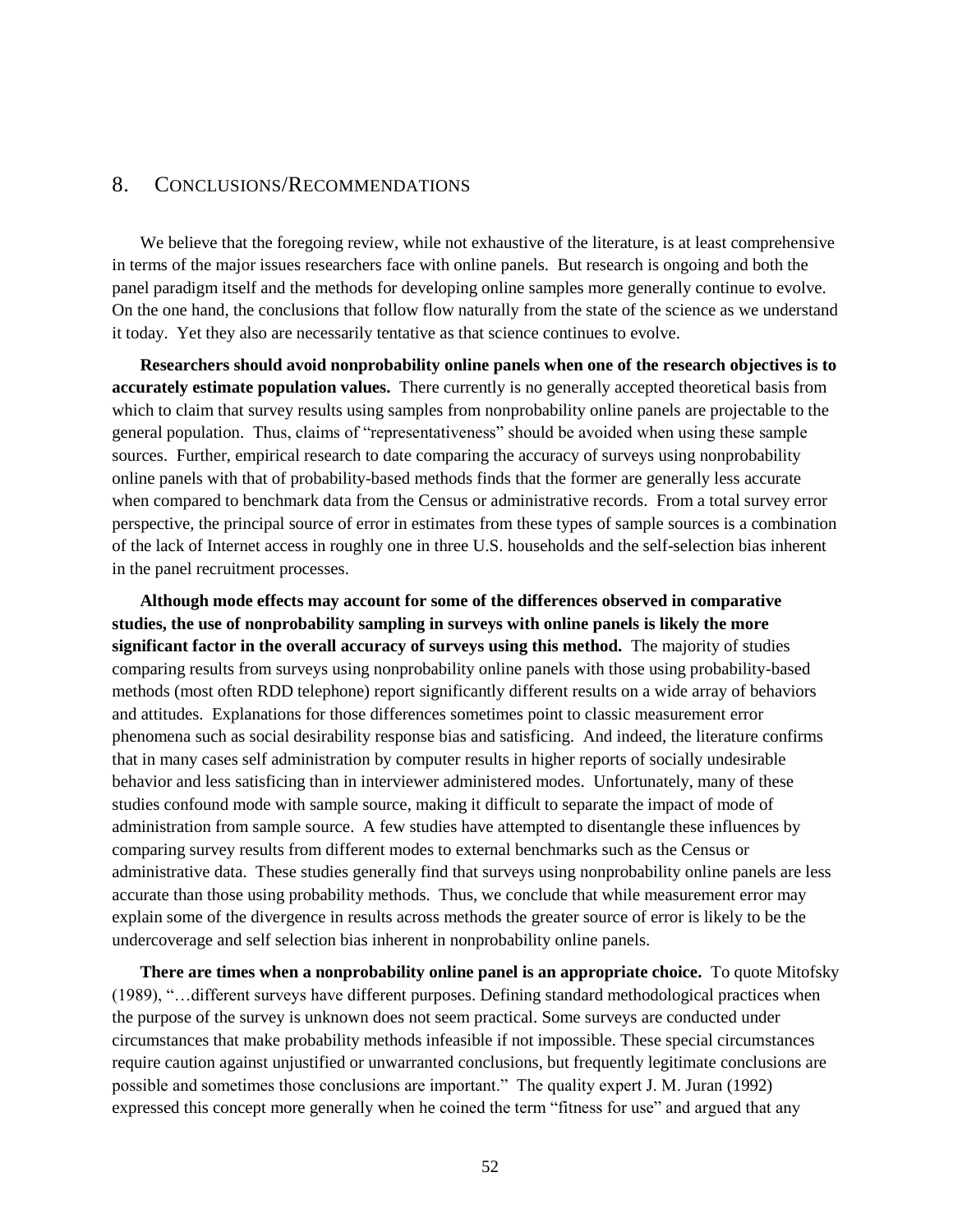definition of quality must include discussion of how a product will be used, who will use it, how much it will cost to produce it, and how much it will cost to use it. Not all survey research is intended to produce precise estimates of population values. For example, a good deal of research is focused on improving our understanding of how personal characteristics interact with other survey variables such as attitudes, behaviors and intentions. Nonprobability online panels also have proven to be a valuable resource for methodological research of all kinds. Market researchers have found these sample sources to be very useful in testing the receptivity of different types of consumers to product concepts and features. Under these and similar circumstances, especially when budget is limited and/or time is short, a nonprobability online panel can be an appropriate choice. However, researchers also should carefully consider any biases that might result due to the possible correlation of survey topic with the likelihood of Internet access, the propensity to join an online panel, or to respond to and complete the survey and qualify their conclusions appropriately.

**Research aimed at evaluating and testing techniques used in other disciplines to make population inferences from nonprobability samples is interesting but inconclusive.** Model-based sampling and sample management have been shown to work in other disciplines but have yet to be tested and applied more broadly. While some have advocated the use of propensity weighting in post-survey adjustment to represent the intended population, the effectiveness of these different approaches has yet to be demonstrated consistently and on a broad scale. Nonetheless, this research is important and should continue.

**Users of online panels should understand that there are significant differences in the composition and practices of individual panels that can affect survey results.** It is important to choose a panel sample supplier carefully. One obvious difference among panels that is likely to have a major impact on the accuracy of survey results is method of recruitment. Panels using probability-based methods such as RDD telephone or addressed-based mail sampling are likely to be more accurate than those using nonprobability-based methods, assuming all other aspects of survey design are held constant. Other panel management practices such as recruitment source, incentive programs, and maintenance practices also can have major impacts on survey results. Arguably the best guidance available on this topic is the ESOMAR publication, *26 Questions to Help Research Buyers of Online Samples*, included as Appendix B to this report. Many panel companies have already answered these questions on their Web sites, although words and practices sometimes do not agree. Seeking references from other researchers may also be helpful.

**Panel companies can inform the public debate considerably by sharing more about their methods and data describing outcomes at the recruitment, join, and survey-specific stages.** Despite the large volume of research that relies on these sample sources we know relatively little about the specifics of undercoverage or nonresponse bias. Such information is critical to fit-for-purpose design decisions and attempts to correct bias in survey results.

**Disclosure is critical.** O'Muircheartaigh (1997) proposed that error be defined as "work purporting to do what it does not do.‖ Much of the controversy surrounding use of online panels is rooted in claims that may or may not be justified given the methods used. Full disclosure of the research methods used is a bedrock scientific principle and a requirement for survey research long-championed by AAPOR. Disclosure is the only means by which the quality of research can be judged and results replicated. Full and complete disclosure of how results were obtained is a requirement for all survey research regardless of methodology. The disclosure standards included in the *AAPOR Code of Professional Ethics and*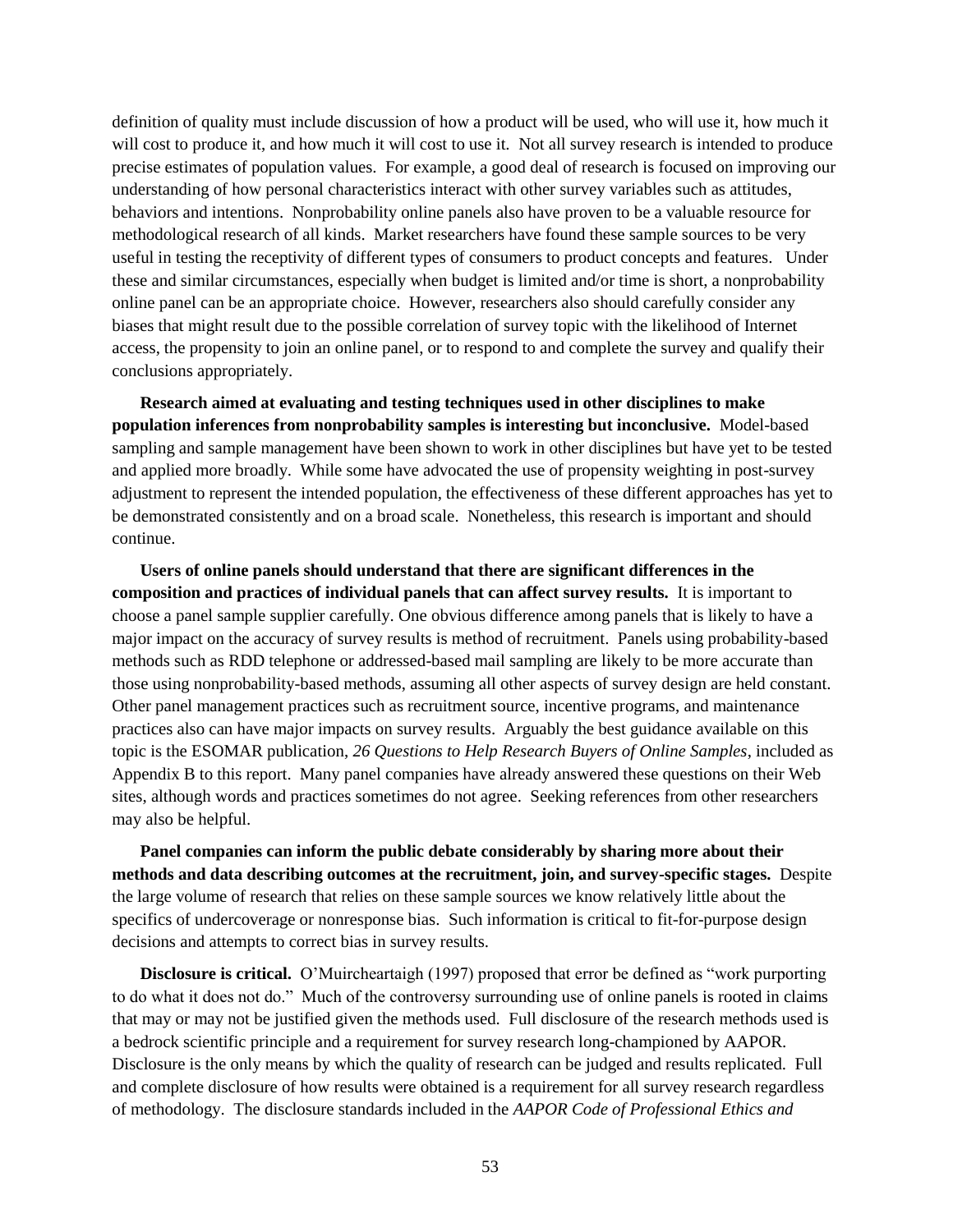*Practice* are an excellent starting. Researchers also may wish to review the disclosure standards required in ISO 20252 and, especially, ISO 26362. Of particular interest is the calculation of a within-panel "participation rate" in place of a response rate, the latter being discouraged by the ISO standards except when probability samples are used. The participation rate is defined as "the number of respondents who have provided a usable response divided by the total number of initial personal invitations requesting participation."<sup>10</sup>

**AAPOR should consider producing its own "Guidelines for Internet Research" or incorporate more specific references to online research in its code.** AAPOR has issued a number of statements on topics such as representativeness of Web surveys and appropriateness of margin of error calculation with nonprobability samples. These documents are included as Appendix C and D respectively. AAPOR should consider whether these statements represent its current views and revise as appropriate. Its members and the industry at large also would benefit from a single set of guidelines that describe what AAPOR believes to be appropriate practices when conducting research online across the variety of sample sources now available.

**Better metrics are needed.** There are no widely-accepted definitions of outcomes and methods for calculation of rates similar to AAPOR's *Standard Definitions* (2009) that allow us to judge the quality of results from surveys using online panels. For example, while the term "response rate" is often used with nonprobability panels the method of calculation varies and it is not at all clear how analogous those methods are to those described in *Standard Definitions*. Although various industry bodies are active in this area we are still short of consensus. AAPOR may wish to take a leadership position here much as it has with metrics for traditional survey methods. One obvious action would be to expand *Standard Definitions* to include both probability and nonprobability panels.

**Research should continue.** Events of the last few years have shown that despite the widespread use of online panels there still is a great deal about them that is not known with confidence. There continues to be considerable controversy surrounding their use. The forces that have driven the industry to use online panels will only intensify going forward, especially as the role of the Internet in people's lives continues to expand. AAPOR, by virtue of its scientific orientation and the methodological focus of its members is uniquely positioned to encourage research and disseminate its findings. It should do so deliberately.

l

 $10$  We should note that while response rate is a measure of survey quality participation rate is not. It is a measure of panel efficiency.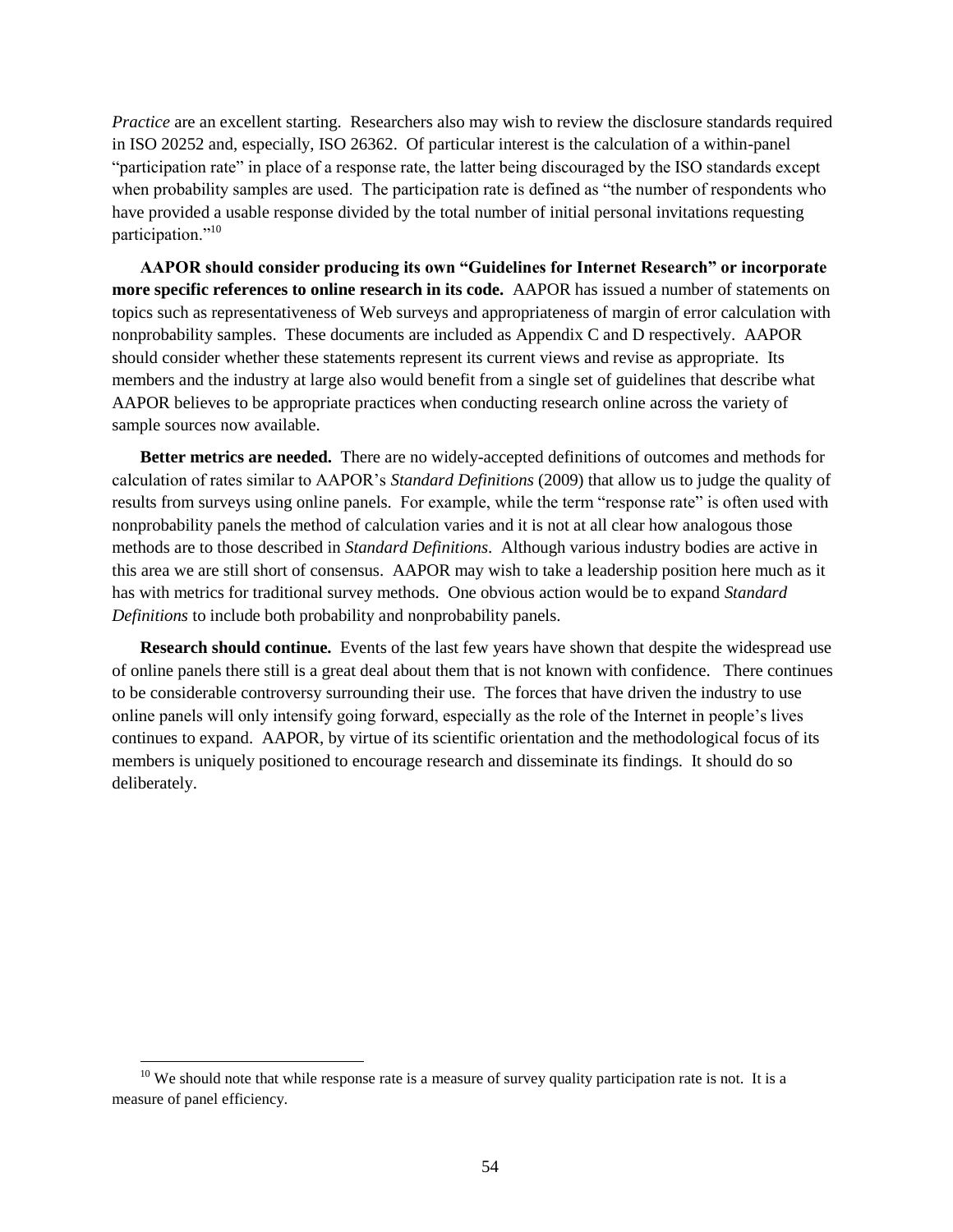## 9. REFERENCES AND ADDITIONAL READINGS

AAPOR (2009). *Standard Definitions: Final Dispositions of Case Codes and Outcomes for Surveys*.

- AAPOR (2008). *Guidelines and Considerations for Survey Researchers When Planning and Conducting RDD and Other Telephone Surveys in the U.S. With Respondents Reached via Cell Phone Numbers*.
- Abate, T. (1998). "Accuracy of On-line Surveys May Make Phone Polls Obsolete." *The San Francisco Chronicle*, D1.
- Aguinis, H., Pierce, C.A., & Quigley, B.M. (1993). "Conditions under which a bogus pipeline procedure enhances the validity of self-reported cigarette smoking: A meta-analytic review.‖ *Journal of Applied Social Psychology* 23: 352-373.
- Alvarez, R.M., Sherman, R., & VanBeselaere, C. (2003). "Subject acquisition for Web-based surveys," *Political Analysis*, 11, 1, 23-43.
- Bailar, B.A. (1989). "Information Needs, Surveys, and Measurement Errors," in Daniel Kasprzyk et al. (eds), *Panel Surveys*. New York: John Wiley.
- Baim, J., Galin, M., Frankel, M. R., Becker, R., & Agresti, J. (2009). Sample surveys based on Internet panels: 8 years of learning. New York, NY: Mediamark.
- Baker, R. (2008). "A Web of Worries," *Research World*, 8-11.
- Baker, R. & Downes-LeGuin, T. (2007). "Separating the Wheat from the Chaff: Ensuring Data Quality in Internet Panel Samples." in *The Challenges of a Changing Word; Proceedings of the Fifth International Conference of the Association of Survey Computing.* Berkeley, UK: ASC.
- Baker, R., Zahs, D., & Popa, G. (2004). "Health surveys in the 21<sup>st</sup> century: Telephone vs. web" in *Cohen SB, Lepkowski JM, eds., Eighth Conference on Health Survey Research Methods*, 143-148. Hyattsville, MD: National Center for Health Statistics.
- Bandilla, W., Bosnjak, M. & Altdorfer, P. (2003). "Survey Administration Effects?: A Comparison of Web and Traditional Written Self-Administered Surveys Using the ISSP Environment Module." *Social Science Computer Review* 21: 235-243
- Bartels, L. M. (2006). "Three Virtues of Panel Data for the Analysis of Campaign Effects." Capturing Campaign Effects, ed. Henry E. Brady and Richard Johnston. Ann Arbor, MI: University of Michigan Press.
- Bender B, Bartlett SJ, Rand CS, Turner CF, Wamboldt FS, & Zhang L. (2007) "Impact of Reporting Mode on Accuracy of Child and Parent Report of Adherence with Asthma Controller Medication." *Pediatrics,* 120: 471-477.
- Berinsky, A.J. (2006). "American Public Opinion in the 1930s and 1940s: The Analysis of Quotacontrolled Sample Survey Data." *Public Opinion Quarterly* 70:499-529.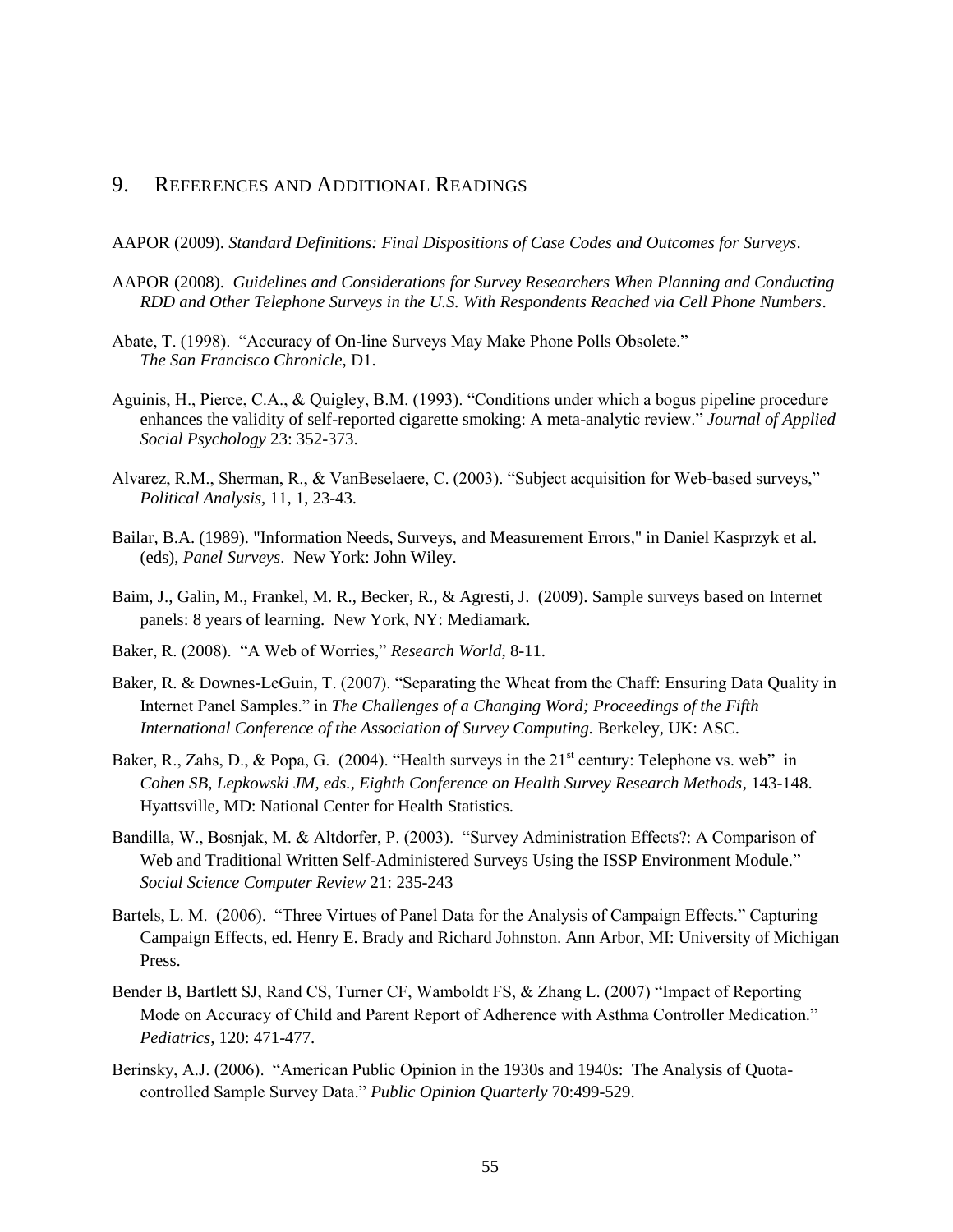- Berrens, R. P., Bohara, A. K., Jenkins-Smith, H., Silva, C., & Weimer, David L. (2003). "The Advent of Internet Surveys for Political Research: A Comparison of Telephone and Internet Samples." Political *Analysis* 11:1-22.
- Bethlehem, J. (2009). *Applied Survey Methods: A Statistical Perspective*. New York: Wiley.
- Bethlehem, J. (2008a). "Can we make official statistics with self-selection web surveys?" in *Statistics Canada's International Symposium Series*. Catalogue Number 11-522-X.Bethlehem, J. (2008b). "How accurate are self-selection web surveys?" Discussion paper 08014, Statistics Netherlands. The Hague: Statistics Netherlands.
- Bethlehem, J. & Stoop, I. (2007), "Online Panels A Theft of a Paradigm?" in *The Challenges of a Changing Word; Proceedings of the Fifth International Conference of the Association of Survey Computing.* Berkeley, UK: ASC.
- Bethlehem, J. (2002). "Weighting nonresponse adjustments based on auxiliary information," in Groves, R.M., Dillman, D.A., Eltinge, J.L. and Little, R.J.A. (eds.), *Survey Nonresponse*. New York:Wiley.
- Biemer, P.P. (2001). Nonresponse bias and measurement bias in a comparison of face to face and telephone interviewing. *Journal of Official Statistics*, 17, 295-320.
- Biemer, P. P., Groves, R. M., Lyberg, L. E., Mathiowetz, N. A., and Sudman, S. (Eds.) (1991). *Measurement errors in surveys.* New York: John Wiley and Sons.
- Biemer, P., & Lyberg, L.E. (2003). *Introduction to Survey Quality*. Wiley Series in Survey Methodology. Hoboken, NJ: John Wiley and Sons, Inc.
- Black, G. S., & Terhanian, G. (1998). "Using the Internet for Election Forecasting." *The Polling Report* October 26.
- Blankenship, A.B., Breen, G., & Dutka, A. (1998). *State of the Art Marketing Research*. Second edition, Chicago, IL: American Marketing Association.
- Blumberg, S.J. & Luke, J.V. (2008). "Wireless substitution: Early release of estimates from the National Health Interview Survey, July to December 2007." National Center for Health Statistics. Available from: http://www.cdc.gov/nchs/nhis.htm. May 13, 2008.
- Birnbaum, M. H. (2004). "Human Research and Data Collection via the Internet." Annual Review of *Psychology* 55:803-822.
- Bowling, A. (2005). Mode of questionnaire administration can have serious effects on data quality. Journal of Public Health, 27, 281-291.
- Boyle, J.M., Freeman, G. & Mulvany, L. "Internet Panel Samples: A Weighted Comparison of Two National Taxpayer Surveys." Paper presented at the 2005 Federal Committee on Statistical Methodology Research Conference.
- Braunsberger, K., Wybenga, H., & Gates, R. (2007). "A comparison of reliability between telephone and web-based surveys.‖ *Journal of Business Research* 60, 758-764.
- Burke. (2000). "Internet vs. telephone data collection: Does method matter?" Burke White Paper 2(4).
- Burn, M., & Thomas, J. (2008). "Do we really need proper research any more? The importance and impact of quality standards for online access panels." ICM White Paper. London, UK: ICM Research.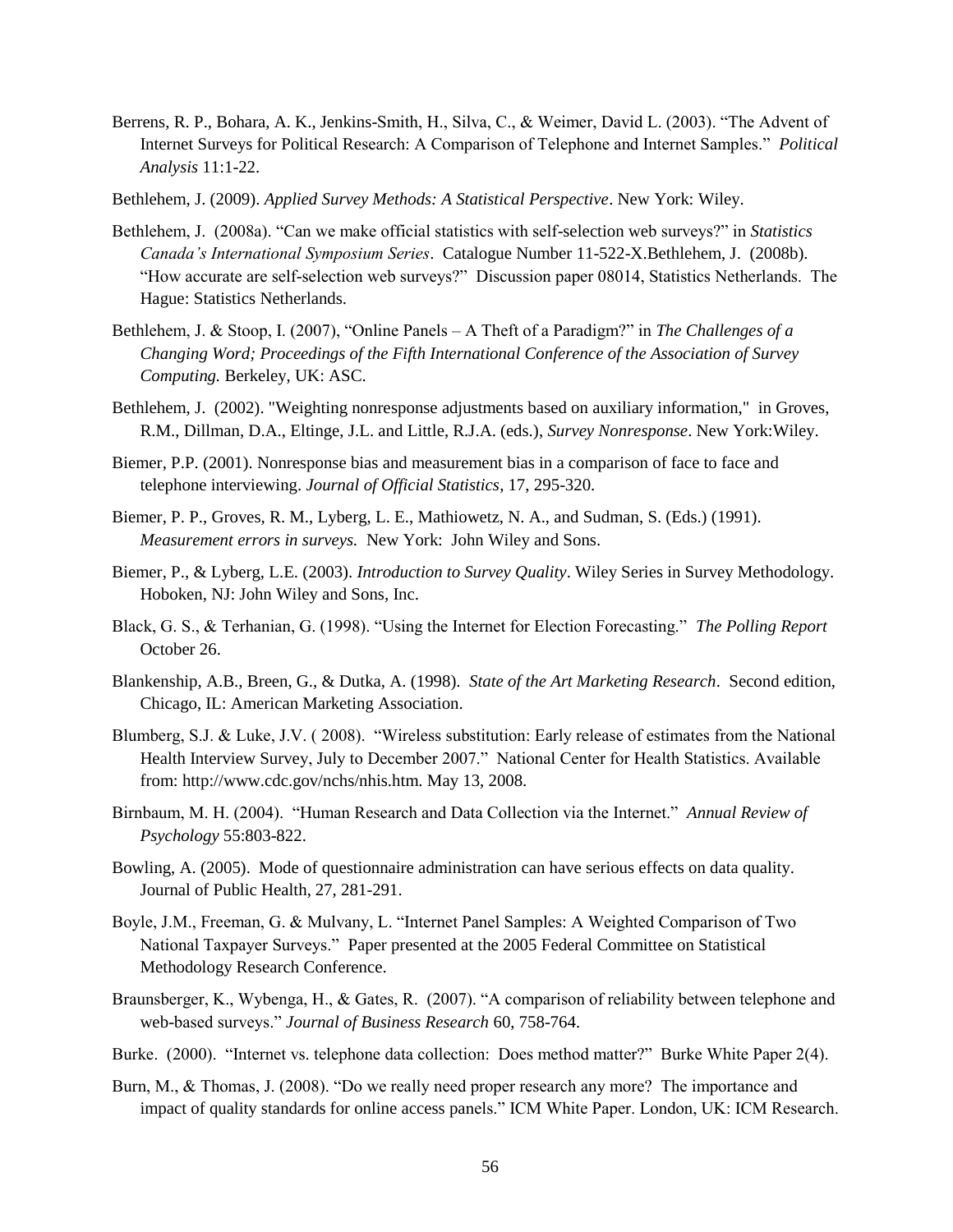- Cacioppo, J, T. & Petty, R. (1982). "The Need for Cognition." *Journal of Personality and Social Psychology* 42:116-131.
- Caliendo, M. & Kopeinig, S. (2008), "Some Practical Guidance for the Implementation of Propensity Score Matching." *Journal of Economic Surveys* 22: 31-72
- Callegaro, M., & Disogra, C., (2008). "Computing Response Metrics for Online Panels." *Public Opinion Quarterly*, 72(5): 1008-32.
- CAN-SPAM. http://www.ftc.gov/bcp/edu/pubs/business/ecommerce/bus61.shtm
- Cartwright, T.,  $\&$  Nancarrow, E. (2006). "The effect of conditioning when re-interviewing: A pan-European study," Panel Research 2006: ESOMAR World Research Conference. Amsterdam: ESOMAR.
- CASRO. (2009). [http://www.casro.org/codeofstandards.cfm.](http://www.casro.org/codeofstandards.cfm)
- Chang, L.C. & Krosnick, J.A. (2001). "National Surveys via RDD Telephone Interviewing vs. the Internet: Comparing Sample Representativeness and Response Quality." Paper presented at the 56<sup>th</sup> Annual Conference of the American Association for Public Opinion Research, Montreal.
- Chang, L., & Krosnick, J.A. (2010). "Comparing oral interviewing with self-administered computerized questionnaires: An experiment." *Public Opinion Quarterly*.
- Chang, L., & Krosnick, J.A. (2009). "National surveys via RDD telephone interviewing versus the internet: Comparing sample representativeness and response quality." Public Opinion Quarterly.
- Chatt, C., & Dennis, J. M. (2003). "Data collection mode effects controlling for sample origins in a panel survey: Telephone versus internet." Paper presented at the 2003 Annual Meeting of the Midwest Chapter of the American Association for Public Opinion Research, Chicago, IL.
- Christian, L. M., Dillman, D. & Smyth, J.D. (2006). "The Effects of Mode and Format on Answers to Scalar Questions in Telephone and Web Surveys." Paper presented at the 2nd International Conference on Telephone Survey Methodology, Miami, Florida.
- Christian, L. M., Dillman, D. A., and Smyth, J. D. (2008). "The effects of mode and format on answers to scalar questions in telephone and web surveys." In *J. M. Lepkowski et al. (Eds.). Advances in telephone survey methodology*. New York: John Wiley and Sons, 250-275.
- Clinton, J.D. (2001). "Panel Bias from Attrition and Conditioning: A Case Study of the Knowledge Networks Panel." Stanford.
- Coen, T., Lorch, J. & Piekarski, L. (2005). "The Effects of Survey Frequency on Panelists' Responses." Worldwide Panel Research: Developments and Progress. Amsterdam: ESOMAR.
- Comly, P. (2007). "Online Market Resarch." In *Market Research Handbook*, ed. ESOMAR, pp. 401-20, Hoboken, NJ: Wiley.
- Comly, P. (2005). "Understanding the Online Panelist." Worldwide Panel Research: Developments and Progress. Amsterdam: ESOMAR.
- Converse, P, E., & Traugott, M.W. (1986). "Assessing the Accuracy of Polls and Surveys." *Science* 234: 1094-1098.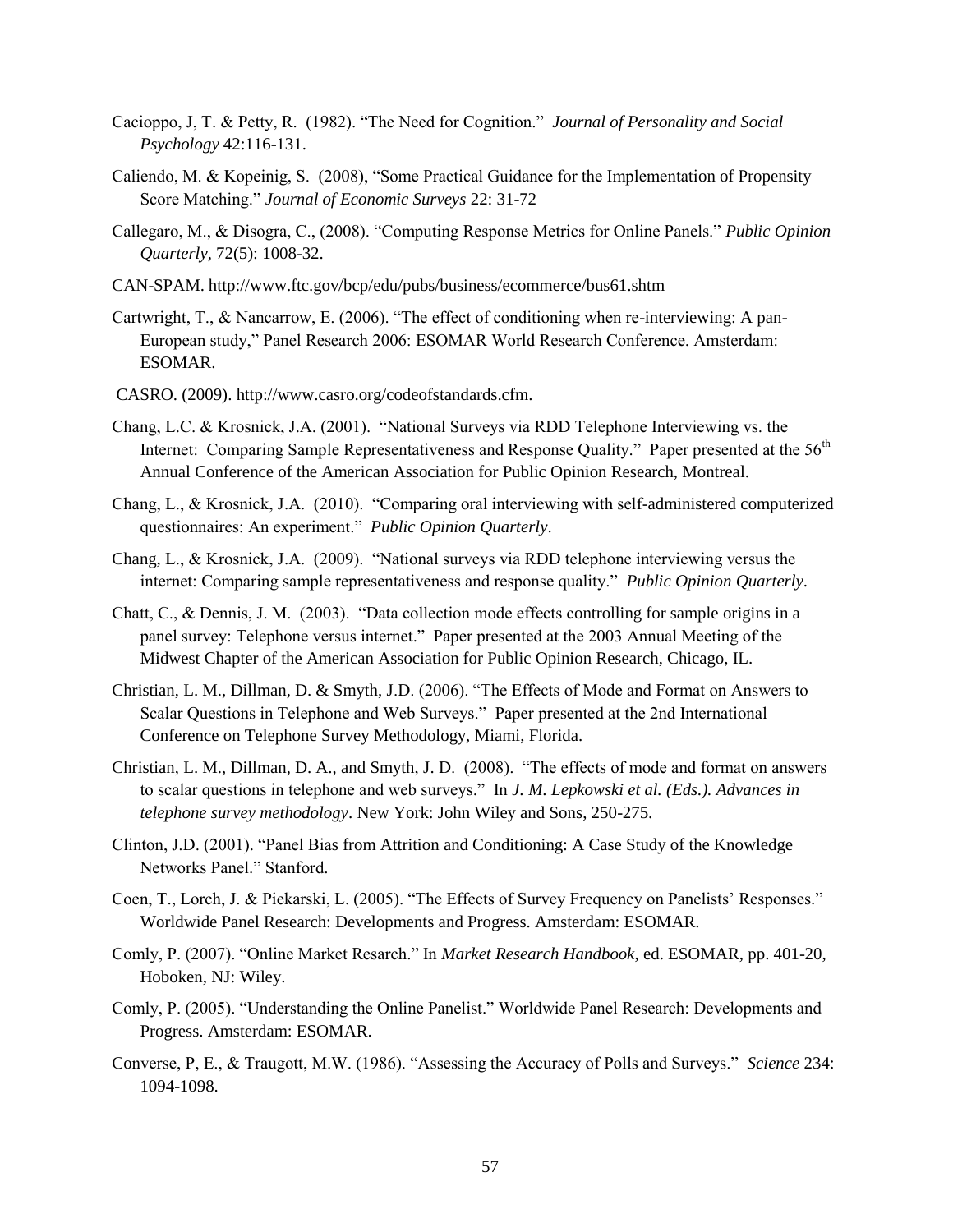- Cooke, M., Watkins, N., & Moy, C. (2007). "A hybrid online and offline approach to market measurement studies.‖ *International Journal of Market Research*, 52, 29-48.
- Cooley, P.C., Rogers, S.M., Turner, C.F., Al-Tayyib, A.A., Willis, G., & Ganapathi, L. (2001). "Using touch screen audio-CASI to obtain data on sensitive topics.‖ *Computers in Human Behavior*, 17: 285- 293.
- Corder, Larry S. and Daniel G. Horvitz. (1989). "Panel Effects in the National Medical Care Utilization and Expenditure Survey," in Daniel Kasprzyk and others (eds), *Panel Surveys*. New York: Wiley.
- Couper, M. P. (2008). *Designing Effective Web Surveys.* New York: Cambridge University Press.
- Couper, M. P. (2000). "Web Surveys: A Review of Issues and Approaches." *Public Opinion Quarterly* 64:464-494.
- Couper, M. P., Traugott, M.W., & Lamias, M.J. (2001). "Web Survey Design and Administration." *Public Opinion Quarterly* 65:230-253.
- Couper, M.P., Singer, E., Conrad, F., & Groves, R. (2008). "Risk of Disclosure, Perceptions of Risk, and Concerns about Privacy and Confidentiality as Factors in Survey Participation.‖ *Journal of Official Statistics* 24: 255-275.
- Crete, J., & Stephenson, L. B. (2008). "Internet and telephone survey methodology: An evaluation of mode effects." Paper presented at the annual meeting of the MPSA, Chicago, IL.
- Curtin, R., Presser, S., & Singer, E. (2005). "Changes in Telephone Survey Nonresponse over the Past Quarter Century." Public Opinion Quarterly 69:87-98.
- Czajka, J.L., Hirabayashi, S.M., Little, R.J.A., and Rubin, D.B. (1992). "Projecting from Advance Data Using Propensity Modeling: An Application to Income and Tax Statistics," Journal of Business and *Economic Statistics*, 10(2), 117-132.
- Dever, Jill A., Rafferty, Ann, & Valliant, Richard. (2008). "Internet Surveys: Can Statistical Adjustments Eliminate Coverage Bias?‖ *Survey Research Methods* 2: 47-62.
- De Leeuw, Edith D. (2005). "To Mix or Not to Mix Data Collection Modes in Surveys." *Journal of Official Statistics* 21:233-255.
- Dennis, J.M. (2001). "Are Internet Panels Creating Professional Respondents? A Study of Panel Effects." *Marketing Research* 13 (2): 484-488.
- Denscombe, Martyn. (2006). "Web Questionnaires and the Mode Effect." *Social Science Computer Review* 24: 246-254.
- Des Jarlais DC, Paone D, Milliken J, Turner CF, Miller H, Gribble J, Shi Q, & Hagan H, Friedman. (1999). "Audio-computer interviewing to measure risk behaviour for HIV among injecting drug users: a quasi-randomised trial." *Lancet*, 353(9165): 1657-61.
- Dillman, D. (1978). *Mail and Telephone Surveys: The Total Design Method*. New York: Wiley.
- Dillman, Don A. & Leah Melani Christian. (2005). "Survey Mode as a Source of Instability in Responses Across Surveys.‖ *Field Methods* 17:30-52.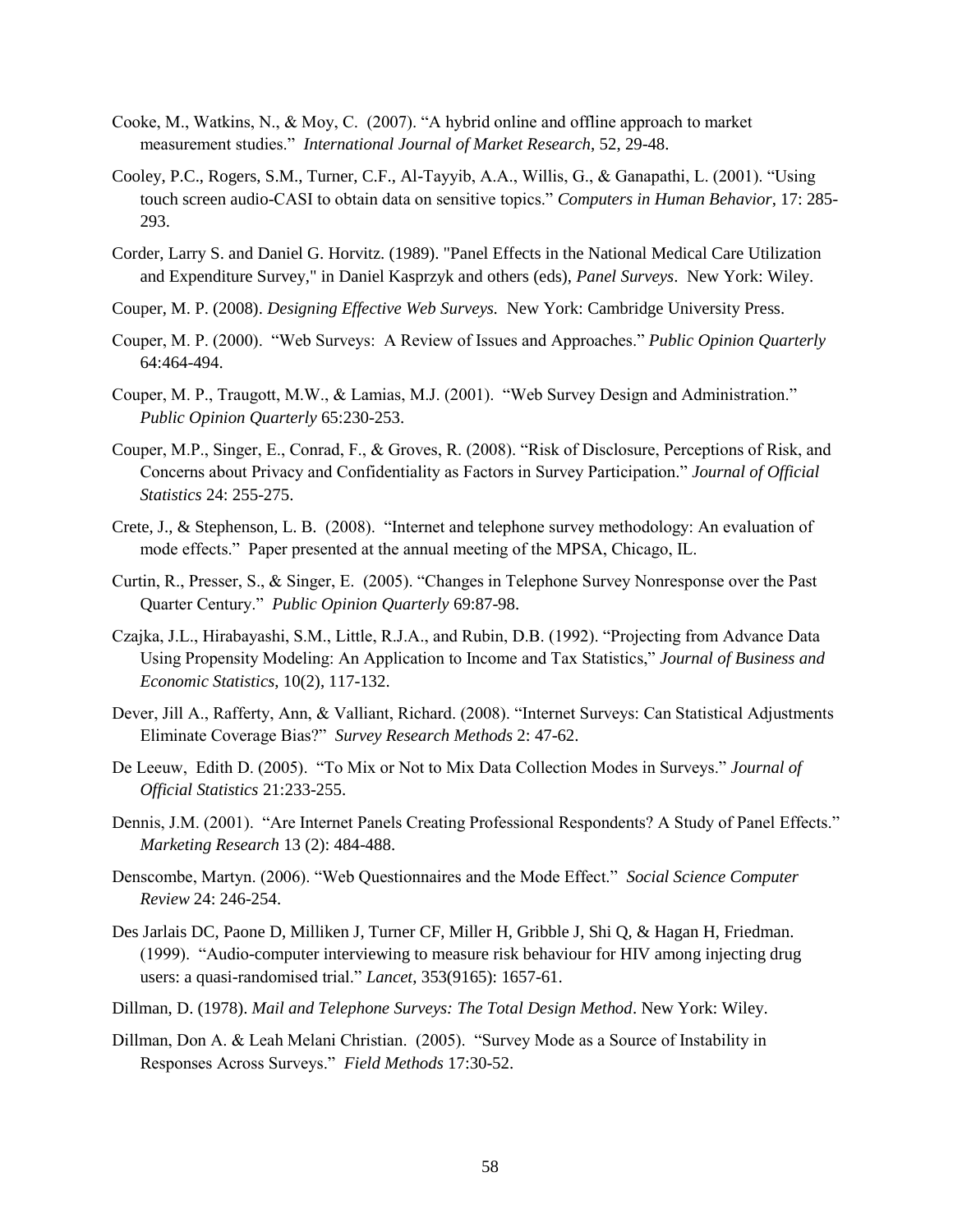- Dillman, Don A., Smyth, Jolene D., & Christian, Leah Melani. (2009). *Internet, Mail, and Mixed-Mode Surveys: The Tailored Design Method (3rd Ed.),* Hoboken, NJ: Wiley.
- DMS Research. (2009). "The Devil Is in the Data". *Quirks Marketing Research Review April 2009.http://www.quirks.com/search/articles.aspx?search=DMS+Research&searched=39711685.*
- Downes-Leguin, T., Meckling, J., & Baker, R. (2006). "Great results from ambiguous sources: Cleaning Internet panel data.‖ *Panel Research 2006: ESOMAR World Research Conference.* Amsterdam: ESOMAR.
- Duffy, Bobby, Smith, Kate, Terhanian, George, & Bremer, John. (2005). "Comparing Data from Online and Face-to-Face Surveys.‖ *International Journal of Market Research* 47:615-639.
- Duncan, K.B., and Stasny, E.A. (2001). "Using Propensity Scores to Control Coverage Bias in Telephone Surveys,‖ *Survey Methodology*, 27(2). 121-130.
- Elmore-Yalch, R., Busby, J., & Britton, C. (2008). "Know thy customer? Know thy research!: A comparison of web-based  $&$  telephone responses to a public service customer satisfaction survey." Paper presented at the TRB 2008 Annual Meeting.
- Elo, Kimmo. (2010). ―Asking Factual Knowledge Questions: Reliability in Web-Based, Passive Sampling Surveys.‖ *Social Science Computer Review* 28.
- Emerson, Ralph Waldo. 1841. Essays: First Series.
- Ezzati-Rice, T. M., Frankel, M.R., Hoaglin, D. C., Loft, J. D., Coronado, V. G., and Wright, R. A. (2000). "An Alternative Measure of Response Rate in Random-Digit-Dialing Surveys that Screen for EligibleSubpopulations," *Journal of Economic and Social Measurement*, 26, 99-109.
- Fazio, Russell H., Lenn, T. M., & Effrein, E. A. (1984). "Spontaneous Attitude Formation." Social *Cognition* 2:217-234.
- Fendrich, M., Mackesy-Amiti, M. E., Johnson, T. P., Hubbell, A., & Wislar, J. S. (2005). Tobaccoreporting validity in an epidemiological drug-use survey. Addictive Behaviors, 30, 175−181.
- Fine, Brian, Menictas, Con, & Casdas, Dimitrio. (2006). "Comparing people who belong to multiple versus single panels," Panel Research 2006: ESOMAR World Research Conference. Amsterdam: ESOMAR.
- Fricker, Scott, Galesic, Mirta, Tourangeau, Roger, & Yan, Ting. (2005). "An Experimental Comparison of Web and Telephone Surveys." *Public Opinion Quarterly* 69:370-392.
- Frisina, Laurin T., Krane, David, Thomas, Randall K., & Taylor, Humphrey. (2007). "Scaling social desirability: Establishing its influence across modes." Paper presented at the  $62<sup>nd</sup>$  Annual Conference of the American Association for Public Opinion Research in Anaheim, California.
- Galesic, M. & M. Bosjnak,. (2009). "Effects of Questionnaire Length on Participation and Indicators of Response Quality in Online Surveys."Public Opinion Quarterly 73: 349-360.
- Garren, S.T., and Chang, T.C. (2002). "Improved Ratio Estimation in Telephone Surveys Adjusting for Noncoverage,‖ *Survey Methodology*, 28(1), 63-76.
- Garland, P., Santus, D., & Uppal, R.. (2009). "Survey Lockouts: Are we too cautious." Survey Sampling Intl. white paper. http://www.surveysampling.com/sites/all/files/SSI\_SurveyLockouts\_0.pdf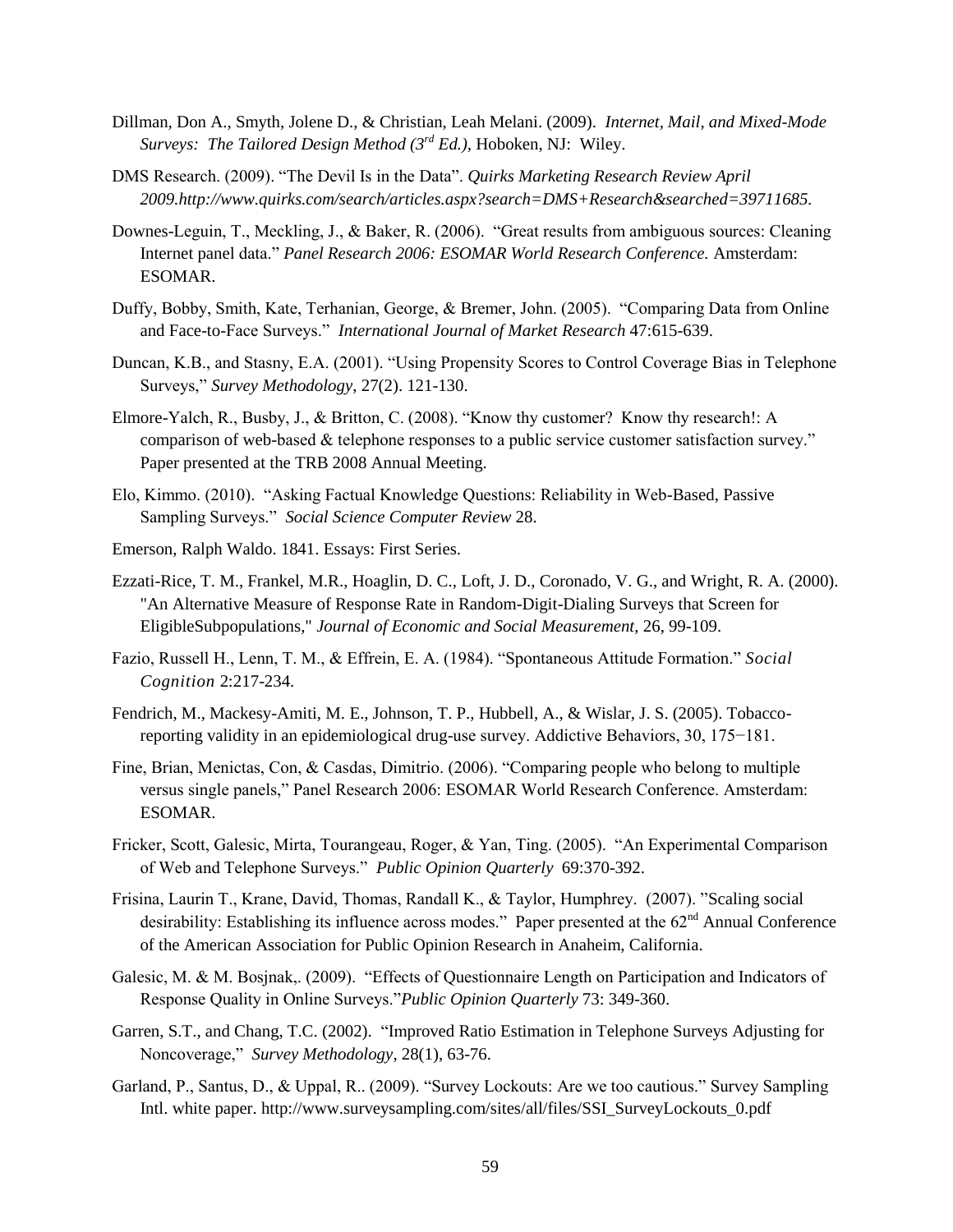- Ghanem, K.G., Hutton, H. E., Zenilman, J. M., Zimba, R., & Erbelding, E. J. (2005). "Audio computer assisted self interview and face to face interview modes in assessing response bias among STD clinic patients." *Sex Transm Infect*, 81: 421–425.
- Gibson, R., & McAllister, I. (2008). "Designing online election surveys: Lessons from the 2004 Australian Election.‖ *Journal of Elections, Public Opinion, and Parties* 18: 387-400.
- Göksel, H., Judkins, D. R., & Mosher, W. D. (1991). "Nonresponse adjustments for a telephone followup to a national in-person survey.‖ *Proceedings of the Section on Survey Research Methods, American Statistical Association,* 581–586.
- Gosling, S. D., Vazire, S., Srivastava, S. & John, O. P. (2004). "Should we trust Web studies?: A comparative analysis of six preconceptions about Internet questionnaires.‖ *American Psychologist*  59:93-104.
- Groves, R. M. (1989). *Survey Errors and Survey Costs*. New York: John Wiley and Sons.
- Groves, R. M. (2006). "Nonresponse Rates and Nonresponse Bias in Household Surveys." *Public Opinion Quarterly* 70: 646–675.
- Groves, R., Brick, M., Smith, R., & Wagner, J. (2008). "Alternative Practical Measures of Representativeness of Survey Respondent Pools," presentation at the 2008 AAPOR meetings.
- Gundersen, D. A. (2007). "Mode effects on cigarette smoking estimates: Comparing CAPIR and CATI responders in the 2001/02 Current Population Survey." Paper presented at the APHA Annual Meeting and Expo, Washington, DC.
- Harris Interactive (2008). "Election results further validate efficacy of Harris Interactive/s Online Methodology." Press Release from Harris Interactive, November 6, 2008.
- Harris Interactive. (2004). "Final pre-election Harris Polls: Still too close to call but Kerry makes modest gains.‖ The Harris Poll #87, November 2, 2004. http://www.harrisinteractive.com/harris\_poll/index.asp?pid=515.
- Hasley, S. (1995). "A comparison of computer-based and personal interviews for the gynecologic history update.‖ *Obstetrics and Gynecology*, 85, 494-498.
- Hennigan, K. M., Maxson, C. L., Sloane, D., & Ranney, M. (2002). "Community views on crime and policing: Survey mode effects on bias in community surveys." Justice Quarterly 19, 565-587.
- Heerwegh, D. & Loosveldt, G. (2008). "Face-to-face versus web surveying in a high Internet coverage population: differences in response quality," *Public Opinion Quarterly 72*, 836-846.
- Holbrook, Allyson L., Green, Melanie C. & Krosnick, Jon A. (2003). "Telephone versus Face-to-Face Interviewing of National Probability Samples with Long Questionnaires: Comparisons of Respondent Satisficing and Social Desirability Response Bias." *Public Opinion Quarterly* 67:79-125.
- Hoogendoorn, Adriaan W. & Daalmans, Jacco (2009). "Nonresponse in the Recruitment of an Internet Panel Based on Probability Sampling." *Survey Research Methods* 3: 59-72.
- Iannacchione, V.G., Milne, J.G., & Folsom, R.E. (1991). "Response probability weight adjustments using logistic regression." Presented at the 151st Annual Meeting of the American Statistical Association, Section on Survey Research Methods, Atlanta, GA, August 18-22.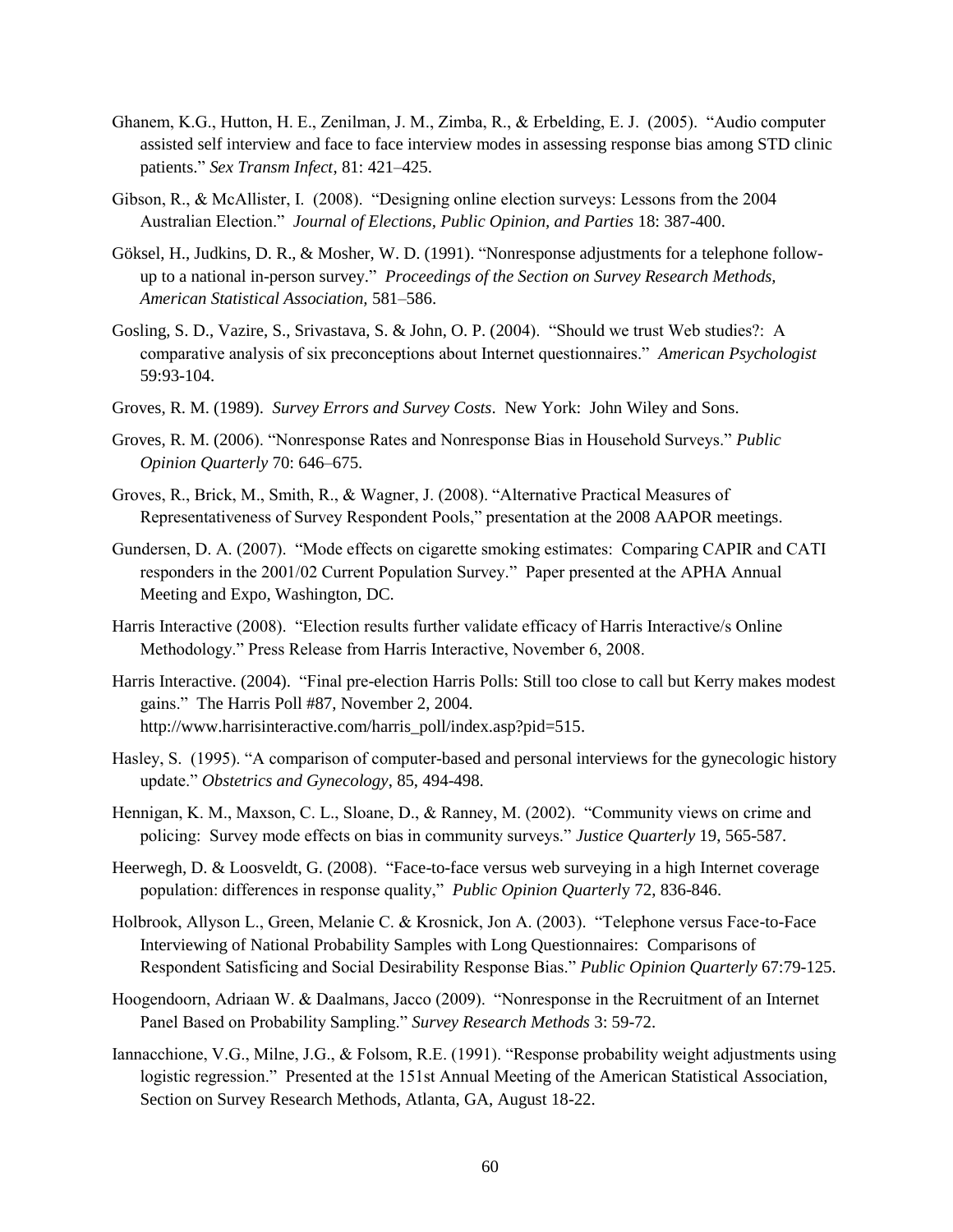- Jäckle, Annette & Lynn, Peter. (2008). "Respondent incentives in a multi-mode panel survey: cumulative effects on non-response and bias." *Survey Methodology*, 34.
- Jackman, S. (2005). "Pooling the polls over an election campaign." *Australian Journal of Political Science* 40: 499-517.
- Inside Research (2009). "U.S. Online MR Gains Drop." 20(1), 11-134.
- International Organization for Standardization, (2009). *ISO 26362:2009 Access panels in market, opinion, and social research- Vocabulary and service requirements.* Geneva.
- International Organization for Standardization. (2006). *ISO 20252: 2006 Market, opinion, and social research- Vocabulary and service requirements.* Geneva.
- Juran, J.M. (1992). *Juran on Quality by Design: New Steps for Planning Quality into Goods and Services*. New York: The Free Press.
- Keeter, S, Kennedy, C., Dimock, M., Best, J., & Craighill. P. (2006). "Gauging the Impact of Growing Nonresponse on Estimates from a National RDD Telephone Survey." Public Opinion Quarter 70:759-779.
- Keeter, S., Miller, C., Kohut, A., Groves, R.M. & Presser, S.. (2000). "Consequences of Reducing Nonresponse in a National Telephone Survey.‖ *Public Opinion Quarterly* 64:125-148
- Kellner, P. (2008). "Down with random samples." *Research World, June, 31.*
- Kellner, P. (2004). "Can Online Polls Produce Accurate Findings?" *International Journal of Market Research* 46: 3-21.
- Kish, L. (1965). *Survey Sampling.* New York: John Wiley and Sons.
- Klein, J. D., Thomas, R. K., & Sutter, E. J. (2007). "Self-reported smoking in online surveys: Prevalence estimate validity and item format effects." *Medical Care* 45: 691-695.
- Kohut, A., Keeter, S., Doherty, C. & Dimock, M.. (2008). "The Impact of 'Cell-onlys' on Public Opinion Polling: Ways of Coping with a Growing Population Segment. "The Pew Research Center. Available fro[m http://people-press.org,](http://people-press.org/) January 31, 2008.
- Knapton, K. & Myers, S. (2005). "Demographics and Online Survey Response Rates." *Quirk's Marketing Research Review*: 58-64.
- Krane, D., Thomas, R.K., & Taylor, H. (2007). "Presidential approval measures: Tracking change, predicting behavior, and cross-mode comparisons." Paper presented at the  $62<sup>nd</sup>$  Annual Conference of the American Association for Public Opinion Research in Anaheim, California.
- Kreuter, F., Presser, S., & Tourangeau, R. (2008). "Social Desirability Bias in CATI, IVR, and Web Surveys: The Effects of Mode and Question Sensitivity." Public Opinion Quarterly 72:847-865.
- Krosnick, J. A. (1999). ―Survey Research.‖ *Annual Review of Psychology* 50:537-567.
- Krosnick, J. A. (1991). "Response Strategies for Coping with Cognitive Demands of Attitude Measures in Surveys.‖ *Applied Cognitive Psychology* 5: 213-236.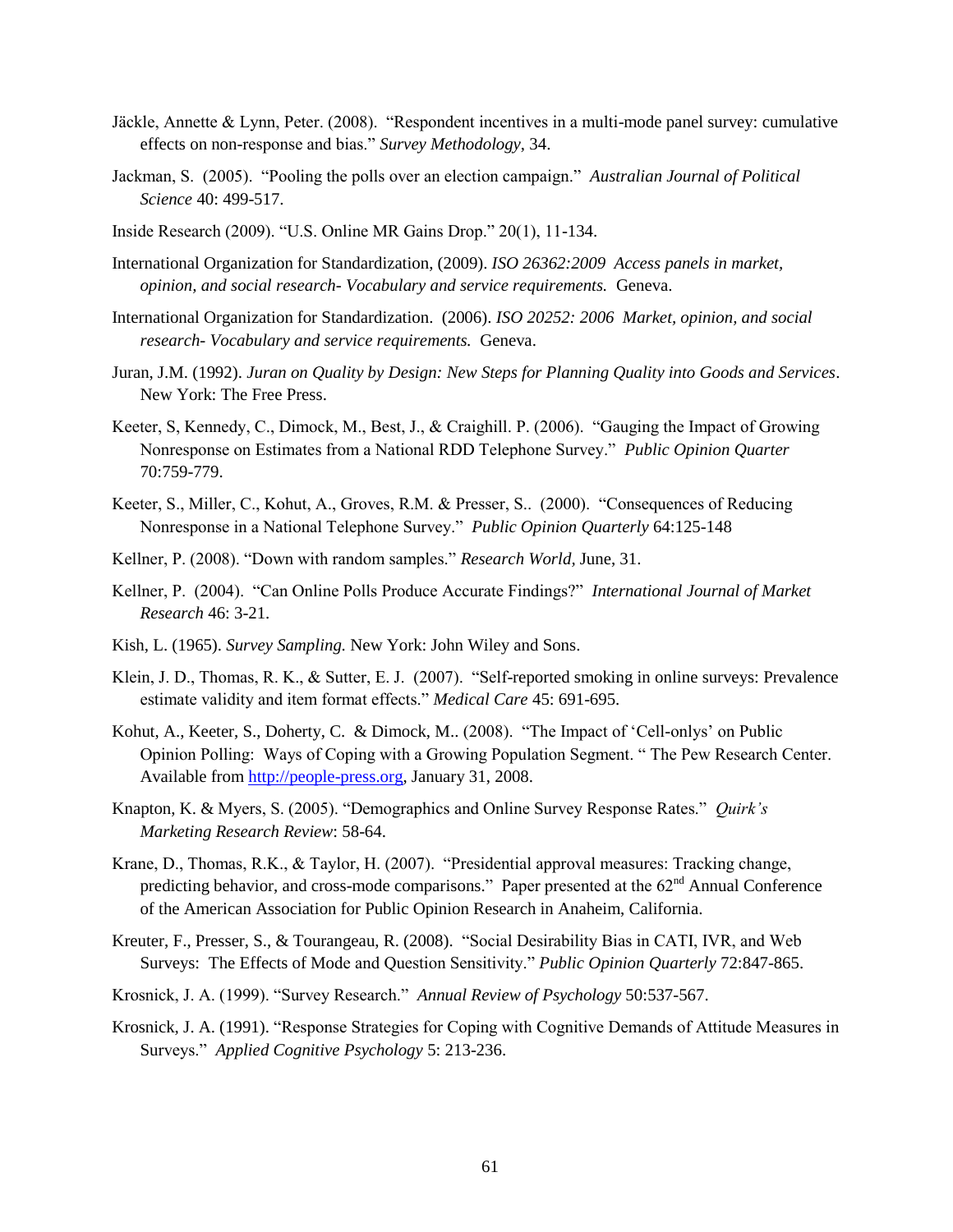- Krosnick, J. A., Nie, N., & Rivers, D. (2005). "Web Survey Methodologies: A Comparison of Survey." Paper presented at the 60th Annual Conference of the American Association for Public Opinion Research in Miami Beach, Florida.
- Krosnick, J. A., & Alwin, D.F. (1987). "An Evaluation of a Cognitive Theory of Response Order Effects in Survey Measurement." *Public Opinion Quarterly*, 51, 201-219.
- Kuran, T. and McCaffery, E. J. (2008). "Sex Differences in the Acceptability of Discrimination," *Political Research Quarterly*, 61, No. 2, 228-238.
- Kuran, Timur & McCaffery, Edward J. (2004). "Expanding Discrimination Research: Beyond Ethnicity and to the Web." Social Science Quarterly 85.
- Lee, S. (2004). "Statistical Estimation Methods in Volunteer Panel Web Surveys." Unpublished Doctoral Dissertation, Joint Program in Survey Methodology, University of Maryland, USA.
- Lee, S. (2006). "Propensity Score Adjustment as a Weighting Scheme for Volunteer Panel Web Surveys." *Journal of Official Statistics*, 22(2), 329-349.
- Lee, S. & Valliant, R. (2009). "Estimation for Volunteer Panel Web Surveys Using Propensity Score Adjustment and Calibration Adjustment.‖ *Sociological Methods and Research* 37: 319-343
- Lepkowski, J.M. (1989). "The treatment of wave nonresponse in panel surveys," in *Panel Surveys* (D.Kasprzyk, G. Duncan, G. Kalton, and M.P. Singh, eds.) New York: J.W. Wiley and Sons.
- Lessler, J.T. and Kalsbeek, W.D. (1992). *Nonsampling Errors in Surveys*. New York: Wiley.
- Lindhjem, H. and S. Navrud (2008) "Asking for Individual or Household Willingness to Pay for Environmental Goods? Implication for aggregate welfare measures". *Environmental and Resource Economics,* 43(1): 11-29.
- Lindhjem, H., and Stale, N. (2008). "Internet CV surveys a cheap, fast way to get large samples of biased values?‖ *Munich Personal RePEc Archive Paper* 11471. http://mpra.ub.unimuenchen.de/11471.
- Link, M. W., & Mokdad, A. H. (2005). "Alternative modes for health surveillance surveys: An experiment with web, mail, and telephone." *Epidemiology* 16, 701-704.
- Link, M.,  $\&$  A. Mokdad (2004). "Are Web and Mail Feasible Options for the Behavioral Risk Factor Surveillance System?" in *Cohen SB, Lepkowski JM, eds., Eighth Conference on Health Survey Research Methods*,149-158. Hyattsville, MD: National Center for Health Statistics.
- Link, M. W., Battaglia, M.P., Frankel, M. R., Osborn, Larry, & Mokdad, Ali H.. (2008). "A Comparison of Address-based Sampling (ABS) versus Random-Digit Dialing (RDD) for General Population Surveys.‖ *Public Opinion Quarterly* 72:6-27.
- Loosveldt, G. & Sonck, N. (2008). "An Evaluation of the Weighting Procedures for an Online Access Panel Survey." Survey Research Methods 2: 93-105.
- Lozar Manfreda, K. & Vehovar, V. (2002). "Do Mail and Web Surveys Provide Same Results?" *Metodološki zvezki* 18:149-169.
- Lugtigheid, A., & Rathod, S. (2005). *Questionnaire Length and Response Quality: Myth or Reality*, Survey Sampling International.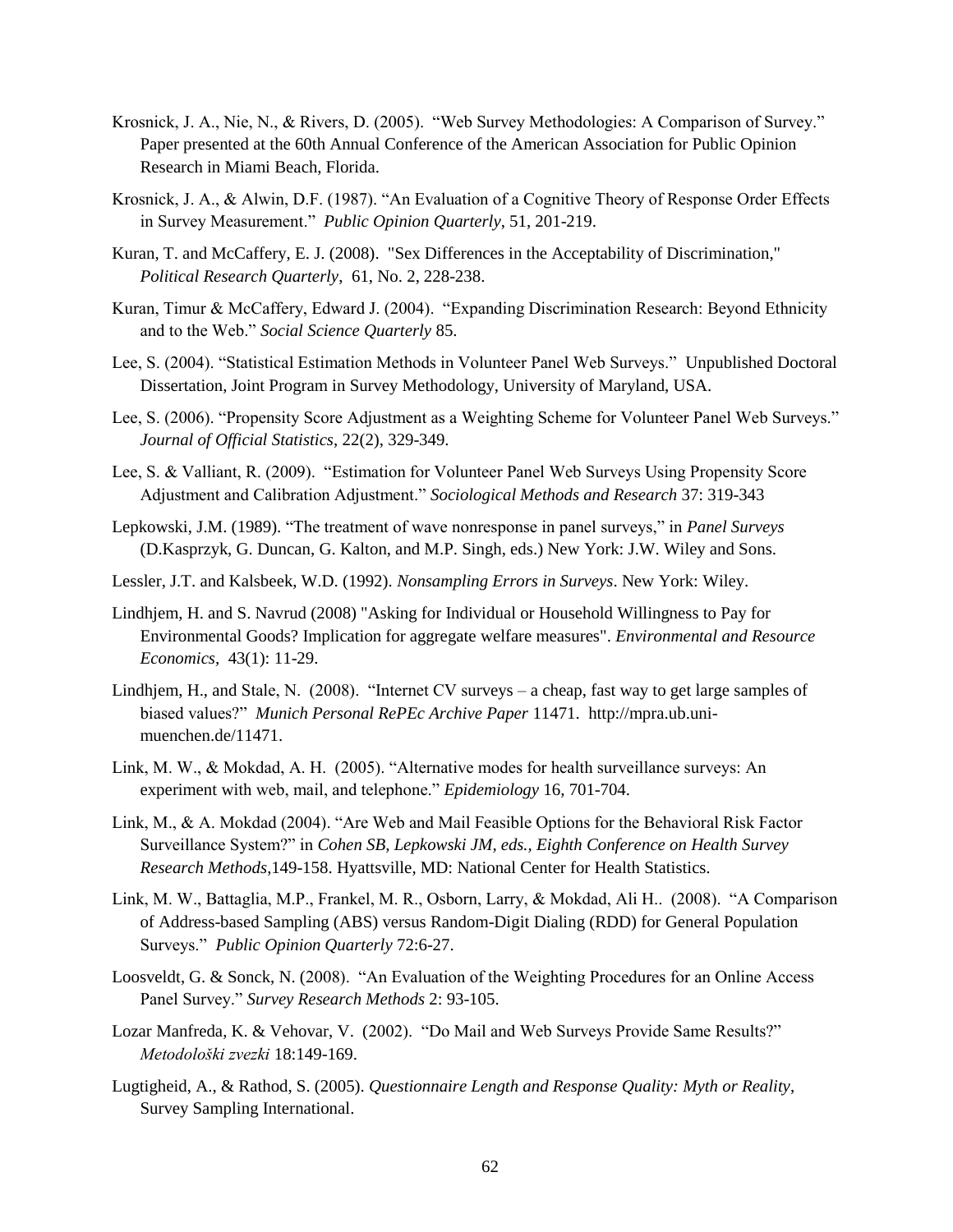- Malhotra, N. & Krosnick, J. A. (2007). "The Effect of Survey Mode and Sampling on Inferences about Political Attitudes and Behavior: Comparing the 2000 and 2004 ANES to Internet Surveys with Nonprobability Samples.‖ *Political Analysis* 286-323.
- MarketTools. (2009). "MarketTools TrueSample." http://www.markettools.com/pdfs/resources/DS\_TrueSample.pdf.
- Marta-Pedroso, Cristina, Freitas, Helena & Domingos, Tiago. (2007). "Testing for the survey mode effect on contingent valuation data quality: A case study of web based *versus* in-person interviews." *Ecological Economics* 62 (3-4), 388-398.
- Merkle, D. M. and Edelman, M. (2002). "Nonresponse in Exit Polls: A Comprehensive Analysis." In *Survey Nonresponse*, ed. R. M. Groves, D. A. Dillman, J. L. Eltinge, and R. J. A. Little, pp. 243-58. New York: Wiley.
- Merkle, D. & Langer, G. (2008). "How Too Little Can Give You a Little Too Much." *Public Opinion Quarterly* 72:114-124.
- Metzger, D.S., Koblin, B., Turner, C., Navaline, H., Valenti, F., Holte, S., Gross, M., Sheon, A., Miller, H., Cooley, P., Seage, G.R., & HIVNET Vaccine Preparedness Study Protocol Team (2000). ―Randomized controlled trial of audio computer-assisted self-interviewing: utility and acceptability in longitudinal studies." American Journal of Epidemiology, 152(2): 99-106.
- Miller, Jeff. (2008). "Burke Panel Quality R and D." Cincinnati: Burke, Inc.
- Miller, Jeff. (2006). "Online Marketing Research." In *TheHandbook of Marketing Research. Uses, Abuses and Future Advances*, eds. Rjaiv Grover and Marco Vriens, pp.110-31. Thousand Oaks, CA: Sage.
- Miller, J. (2000). "Net v phone: The great debate." *Research*, 26-27.
- Mitofsky, Warren J. (1989). "Presidential Address: Methods and Standards: A Challenge for Change." *Public Opinion Quarterly* 53:446-453.
- Morgan, Alison. (2008). "Optimus ID: Digital Fingerprinting for Market Research." San Francisco: PeanutLabs.
- Nancarrow, C. & Cartwright, Trixie. (2007). "Online access panels and tracking research: the conditioning issue.‖ *International Journal of Market Research* 49 (5).
- Newman JC, Des Jarlais DC, Turner CF, Gribble J, Cooley P, & Paone D. (2002). "The differential effects of face-to-face and computer interview modes." *Am J Public Health* 92(2): 294-7.
- Niemi, R. G., Portney, K., & King, D. (2008). "Sampling young adults: The effects of survey mode and sampling method on inferences about the political behavior of college students." Paper presented at the annual meeting of the American Political Science Association, Boston, MA.
- Nukulkij, P., Hadfield, J., Subias, S, and Lewis, E. (2007). "An Investigation of Panel Conditioning with Attitudes Toward U.S Foreign Policy." Presented at the AAPOR 62<sup>nd</sup> Annual Conference.
- Olson, Kristen. (2006). "Survey participation, nonresponse bias, measurement error bias, and total bias." *Public Opinion Quarterly* 70, 737-758.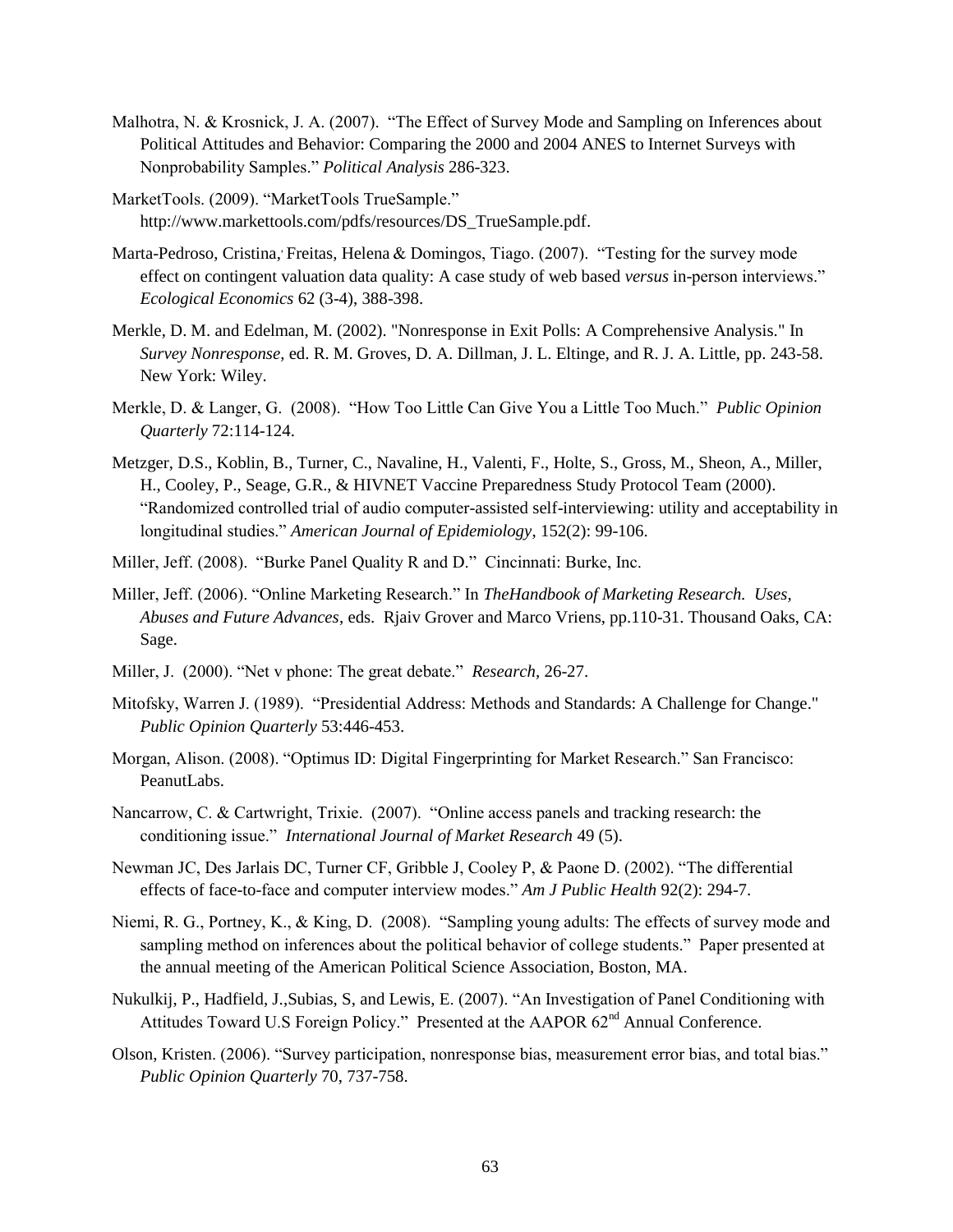- O'Muircheartaigh, C. (1997). "Measurement Error in Surveys: A Historical Perspective," in L. Lyberg, P. Biemer, M. Collins, E. de Leeuw, C. Dippo, N. Schwarz, and D. Trewin, eds., *Survey Measurement and Process Quality*. New York: Wiley.
- Ossenbruggen, R. van, Vonk, T., & Willems, P. (2006). "Results Dutch Online Panel Comparison Study (NOPVO)." Paper presented at the open meeting "Online Panels, Goed Bekeken", Utrecht, the Netherlands. www.nopvo.nl.
- Partick, P.L., Cheadle, A., Thompson, D.C., Diehr, P., Koepsell, T. & Kinne, S. (1994). "The Validity of Self-Reported Smoking: A Review and Meta-Analysis," American Journal of Public Health 84,7,1086-1093.
- Pew Research Center for the People and the Press. (2009). http://www.pewInternet.org/staticpages/trend-data/whos-online.aspx.
- Pew Research Center for the People and the Press. (2008). http://www.pewInternet.org/Data-Tools/Download-Data/~/media/Infographics/Trend%20Data/January%202009%20updates/Demographics%20of%20In ternet%20Users%201%206%2009.jpg
- Peirce, Charles Sanders. (1877). "The Fixation of Belief." *Popular Science Monthly* 12: 1–15.
- Piekarski, L., Galin, M., Baim, J., Frankel, M., Augemberg, K. & Prince, S. (2008). "Internet Access Panels and Public Opinion and Attitude Estimates." Poster Session presented at 63<sup>rd</sup> Annual AAPOR Conference, New Orleans LA.
- Pineau, Vicki & Slotwiner, Daniel. (2003). "Probability Samples vs. Volunteer Respondents in Internet Research: Defining Potential Effects on Data and Decision-making" in Marketing Applications. Knowledge Networks White Paper.
- Potoglou, D. & Kanaroglou, P. S. (2008). "Comparison of phone and web-based surveys for collecting household background information." Paper presented at the  $8<sup>th</sup>$  International Conference on Survey Methods in Transport, France.
- Poynter, R. & Comley, P. (2003). "Beyond Online Panels." *Proceedings of the ESOMAR Technovate Conference*. Amsterdam: ESOMAR.
- Rainie, L. (2010). "Internet, Broadband, and Cell Phone Statistics," Pew Internet and American Life Project. Pew Research Center.
- Rao, J.N.K. (2003). *Small Area Estimation*. Hoboken, New Jersey, John Wiley & Sons.
- Riley, Elise D., Chaisson, Richard E., Robnett, Theodore J., Vertefeuille, John, Strathdee, Steffanie A. & Vlahov, David. (2001). "Use of Audio Computer-assisted Self-Interviews to Assess Tuberculosisrelated Risk Behaviors." Am. J. Respir. Crit. Care Med. 164(1): 82-85
- Rivers, Douglas. (2007). "Sample matching for Web surveys; Theory and application." Paper presented at the 2007 Joint Statistical Meetings.
- Rogers, S.M., Willis, G., Al-Tayyib, A., Villarroel, M.A., Turner, C.F., Ganapathi, L. et al. (2005). "Audio computer assisted interviewing to measure HIV risk behaviours in a clinic population." *Sexually Transmitted Infections* 81(6): 501-507.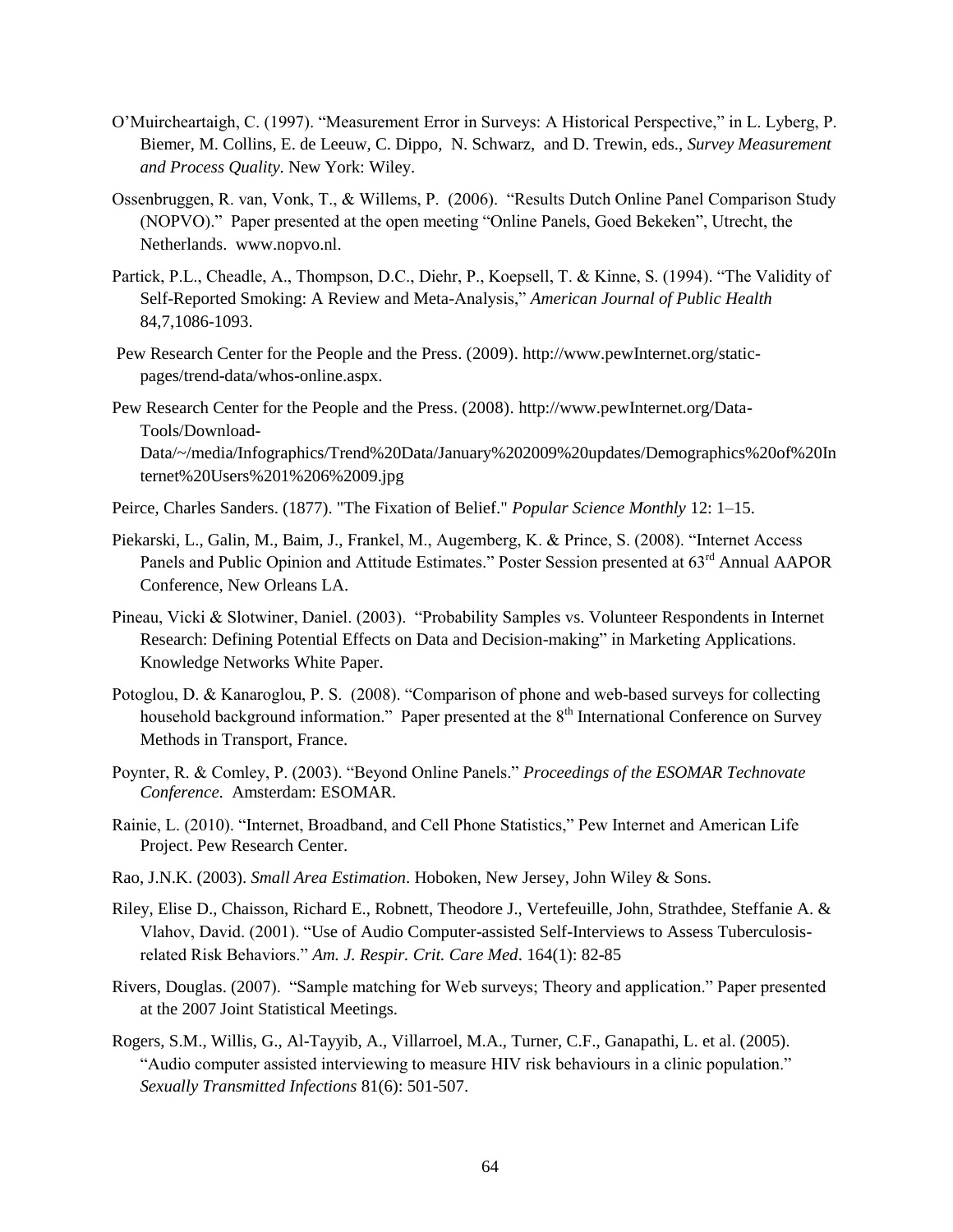- Rosenbaum, Paul R. & Rubin, Donald B. (1983). "The Central Role of the Propensity Score in Observational Studies for Causal Effects.‖ *Biometrika* 70:41-55.
- Rosenbaum, Paul R. & Rubin, Donald B. (1984). "Reducing Bias in Observational Studies Using Subclassification on the Propensity Score.‖ *Journal of the American Statistical Association* 79:516- 524.
- Roster, Catherine A., Rogers, Robert D., Albaum, Gerald & Klein, Darin. (2004). "A Comparison of Response Characteristics from Web and Telephone Surveys.‖ *International Journal of Market Research* 46:359-373.
- Rubin, D.R. (2006). *Matched Sampling for Causal Effects*. New York, Cambridge University Press
- Ryzin, Gregg G. (2008). "Validity of an On-Line Panel Approach to Citizen Surveys." *Public Performance and Management Review* 32:236-262.
- Sanders, D., Clarke, H. D., Stewart, M. C., & Whiteley, P. (2007). "Does Mode Matter for Modeling Political Choice? Evidence from the 2005 British Election Study.‖ *Political Analysis* 15 (3): 257-285.
- Saris, Wilem E. (1998). "Ten Years of Interviewing without Interviewers: the Telepanel." In *Computer Assisted Survey Information Collection*, eds. Mick Couper, Reginald P. Baker, Jelke Bethlehem, Cynthia Z. F. Clark, Jean Martin, William L. Nicholls, and James O'Reilly, pp. 409-29. New York: Wiley.
- Sayles, H. & Arens, Z. (2007). "A Study of Panel member Attrition in the Gallup Panel." Paper presented at  $62<sup>nd</sup>$  AAPOR Annual Conference, Anaheim, CA.
- Schillewaert, Niels & Meulemeester, Pascale. (2005). "Comparing Response Distributions of Offline and Online Data Collection Methods." International Journal of Market Research 47:163-178.
- Schlackman, W. (1984) "A Discussion of the use of Sensitivity Panels in Market Research." *Journal of the Market Research* Society 26: 191 - 208.
- Schonlau, Matthias, van Soest, Arthur & Kapteyn, Arie. (2007). "Are 'Webographic' or Attitudinal Questions Useful for Adjusting Estimates from Web Surveys Using Propensity Scoring?" *Survey Research Methods* 1: 155-163.
- Schonlau, Matthias, van Soest, Arthur, Kapteyn, Arie & Couper, Mick. (2009). "Selection Bias in Web Surveys and the Use of Propensity Scores.‖ *Sociological Methods and Research* 37: 291-318.
- Schonlau, Matthias, Zapert, Kinga, Simon, Lisa P., Sanstad, Katherine H., Marcus, Sue M., Adams, John, Spranca, Mark, Kan, Hongjun, Turner, Rachel, & Berry, Sandra H. (2004). "A Comparison Between Responses From a Propensity-Weighted Web Survey and an Identical RDD Survey.‖ *Social Science Computer Review* 22:128-138.
- "Silberstein, Adriana R. and Jacobs, Curtis A. (1989). ―Symptoms of Repeated Interview Effects in the Consumer Expenditure Interview Survey," in *Panel Surveys* (D.Kasprzyk, G. Duncan, G. Kalton, and M.P. Singh, eds.) New York: J.W. Wiley and Sons.Smith, P.J., Rao, J.N.K., Battaglia, M.P., Daniels, D., and Ezzati-Rice, T. (2001). "Compensating for Provider Nonresponse Using Propensities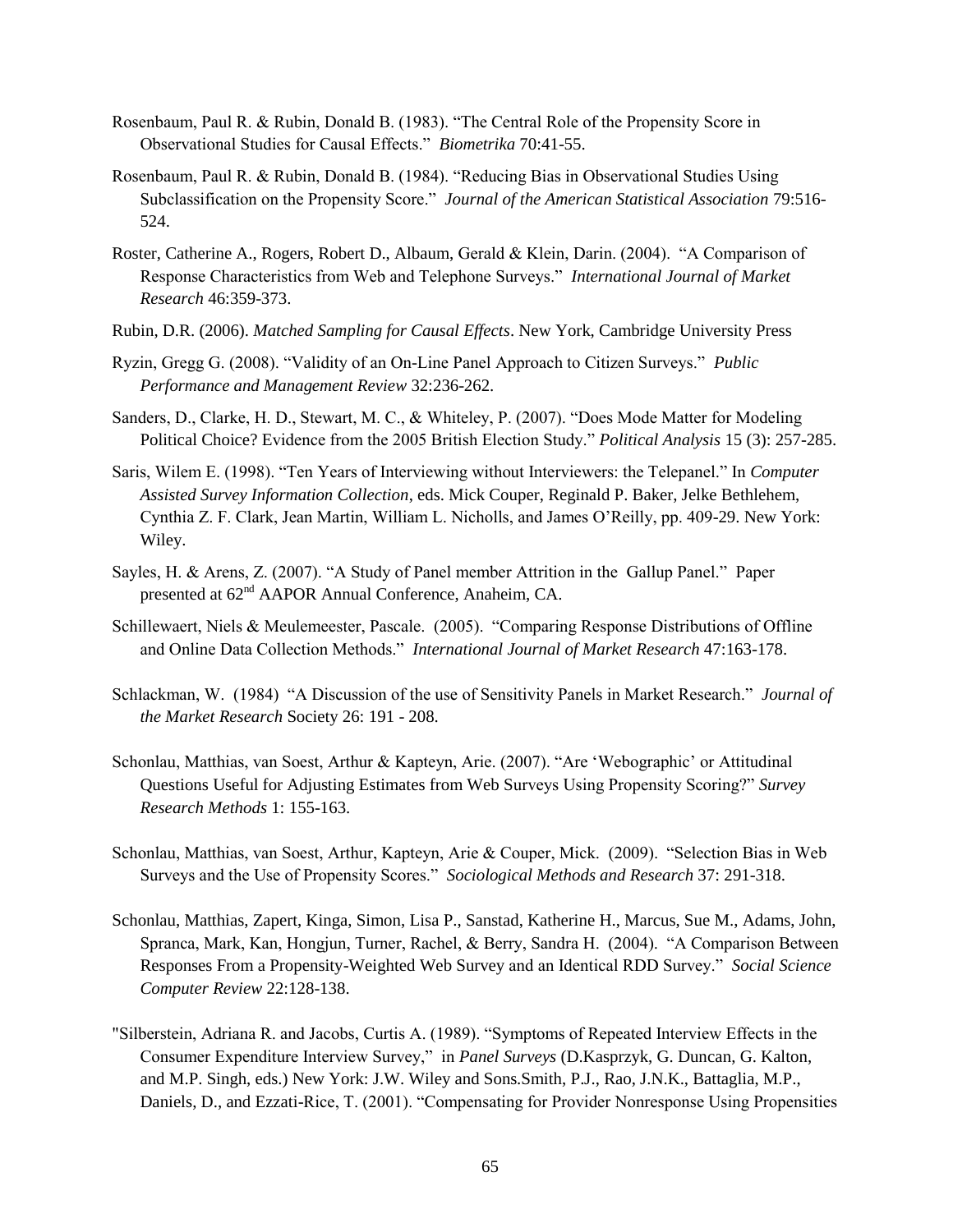to Form Adjustment Cells: The National Immunization Survey," *Vital and Health Statistics*, Series 2, No. 133, DHHS Publication No. (PHS) 2001-1333.

- Smith, Renee & Brown, Hofman.  $(2006)$ . "Panel and data quality: Comparing metrics and assessing claims.‖ Panel Research 2006: ESOMAR World Research Conference. Amsterdam: ESOMAR.
- Smith, Tom W. (2001). "Are Representative Internet Surveys Possible?" Proceedings of Statistics Canada Symposium 2001, Achieving Data Quality in a Statistical Agency: A Methodological Perspective.
- Smith, T. W., & Dennis, J. M. (2005). "Online vs. In-person: Experiments with mode, format, and question wordings.‖ *Public Opinion Pros*.
- Smyth, Jolene D., Christian, Leah Melani, & Dillman, Don A. (2008). "Does "Yes or No" on the Telephone Mean the Same as "Check-All-That-Apply" on the Web?" *Public Opinion Quarterly* 72: 103-113.
- Snell, Laurie, J., Peterson, Bill & Grinstead, Charles. (1998). "Chance News 7.11." Accessed August 31, 2009: http://www.dartmouth.edu/~chance/chance\_news/recent\_news/chance\_news\_7.11.html.
- Squire, Peverill. (1988). "Why the 1936 Literary Digest Poll Failed." *Public Opinion Quarterly 52*, 125-133.
- Sparrow, Nick. (2006). "Developing reliable online polls." *International Journal of market Research* 48, 659-680.
- Sparrow, Nick & Curtice, John.  $(2004)$ . "Measuring the Attitudes of the General Public via Internet Polls: An Evaluation." *International Journal of Market Research* 46:23-44.
- Speizer, H., Baker, R., & Schneider, K. (2005). "Survey Mode Effects; Comparison between Telephone and Web.‖ Paper presented at the annual meeting of the American Association For Public Opinion Association, Fontainebleau Resort, Miami Beach, FL.
- Stevens, S.S. (1946). "On the theory of scales of measurement." *Science* 103: 677-680.
- Stevens, S.S. (1951). "Mathematics, measurement and psychophysics." In S.S. Stevens (Ed.), Handbook of experimental psychology, pp. 1-49. New York: Wiley.
- Stirton, J. & Robertson, E.  $(2005)$ . "Assessing the viability of online opinion polling during the 2004 federal election.‖ *Australian Market and Social Research Society*. http://www.enrollingthepeople.com/mumblestuff/ACNielsen%20AMSRS%20paper%202005.pdf
- Sturgis, P., Allum, N. & Brunton-Smith, I. (2008) "Attitudes Over Time: The Psychology of Panel Conditioning." In P. Lynn (ed) Methodology of Longitudinal Surveys, Wiley.
- Suchman, E., & McCandless, B. (1940). "Who answers questionnaires?" *Journal of Applied Psychology*, 24 (December), 758-769.
- Sudman, S., Bradburn, N., & Schwarz, N. (1996) *Thinking About Answers*. San Francisco: Jossey-Bass.
- Taylor, Humphrey. (2000). "Does Internet Research Work?: Comparing Online Survey Results with Telephone Surveys.‖ *International Journal of Market Research* 42:51-63.
- Taylor, Humphrey. (2007). "The Case For Publishing (Some) Online Polls." Polling Report. Accessed August 31, 2009 from http://www.pollingreport.com/ht\_online.htm.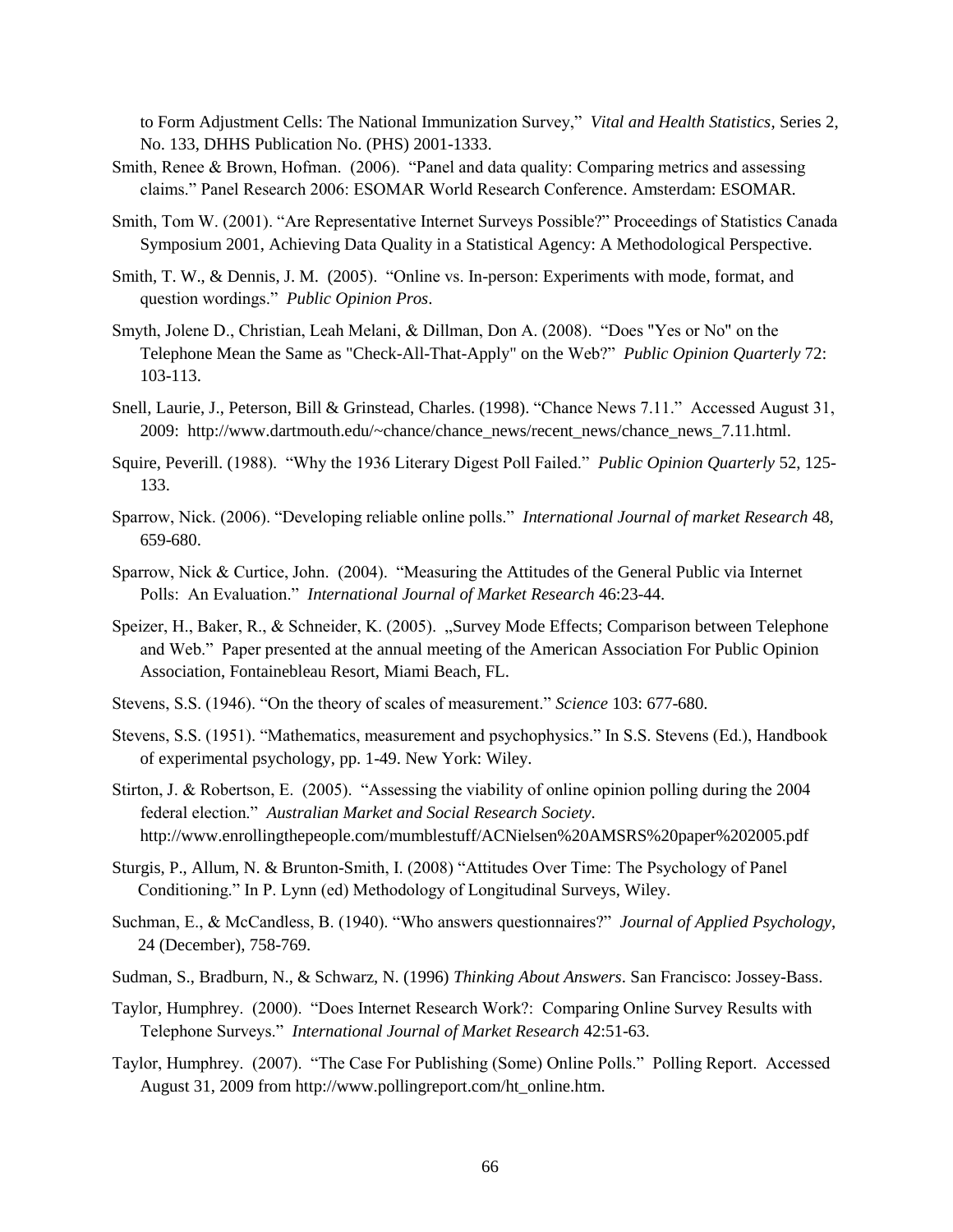- Taylor, Humphrey, Bremer, John, Overmeyer, Cary, Siegel, Jonathan W., & Terhanian, George. (2001). ―The Record of Internet-based Opinion Polls in Predicting the Results of 72 Races in the November 2000 U.S. Elections.‖ *International Journal of Market Research* 43:127-136.
- Taylor, Humphrey, Krane, David, & Thomas, Randall K. (2005) "Best Foot Forward: Social Desirability in Telephone vs. Online Surveys." Public Opinion Pros, Feb. Available from http://www.publicopinionpros.com/from\_field/2005/feb/taylor.asp.
- Terhanian, G., and Bremer, J. (2000). "Confronting the Selection-Bias and Learning Effects Problems Associated with Internet Research." Research Paper: Harris Interactive.
- Terhanian, G., Smith, R., Bremer, J., and Thomas, R. K. (2001). "Exploiting analytical advances: Minimizing the biases associated with internet-based surveys of non-random samples." *ARF/ESOMAR: Worldwide Online Measurement* 248: 247-272.
- Thomas, R. K., Krane, D., Taylor, H., and Terhanian, G. (2006). "Attitude measurement in phone and online surveys: Can different modes and samples yield similar results?" Paper presented at the Joint Conference of the Society for Multivariate Analysis in the Behavioural Sciences and European Association of Methodology, Budapest, Hungary.
- Thomas, R. K., Krane, D., Taylor, H., & Terhanian, G. (2008). "Phone and Web interviews: Effects of sample and weighting on comparability and validity." Paper presented at ISA-RC33 7th International Conference, Naples, Italy.
- Toepoel, Vera, Das, Marcel, & van Soest, Arthur. (2008). "Effects of design in web surveys: Comparing trained and fresh respondents." Public Opinion Quarterly 72:985-1007.
- Tourangeau, Roger. (2004). "Cognitive science and survey methods." In T. Jabine et al. (Eds.), *Cognitive Aspects of Survey Design: Building a Bridge Between Disciplines*. Washington: National Academy Press, pp.73-100.
- Tourangeau, Roger. (2004). "Survey Research and Societal Change." *Annual Review of Psychology* 55:775-801.
- Tourangeau, R. (1984). "Cognitive Science and Survey Methods." In T. Jabine et al. (Eds.), *Cognitive Aspects of Survey Design: Building a Bridge Between Disciplines*. Washington: National Academy Press, pp.73-100.
- Tourangeau, R., R.M. Groves, R. M., Kennedy, C., & Yan, T. (2009). "The Presentation of a Web Survey, Nonresponse and Measurement Error among Members of Web Panel." *Journal of Official Statistics* 25: 299-321.
- Twyman, J. (2008). "Getting it right: YouGov and online survey research in Britain." *Journal of Elections, Public Opinion, and Parties* 18: 343-354.
- Valliant, R., Royall, R., & Dorfman, A. (2001). *Finite Population Sampling and Inference: A Prediction Approach*. New York, Wiley.
- Vavreck, L., & Rivers, D. (2008) "The 2006 Cooperative Congressional Election Study." *Journal of Elections, Public Opinion, and Parties* 18: 355-366.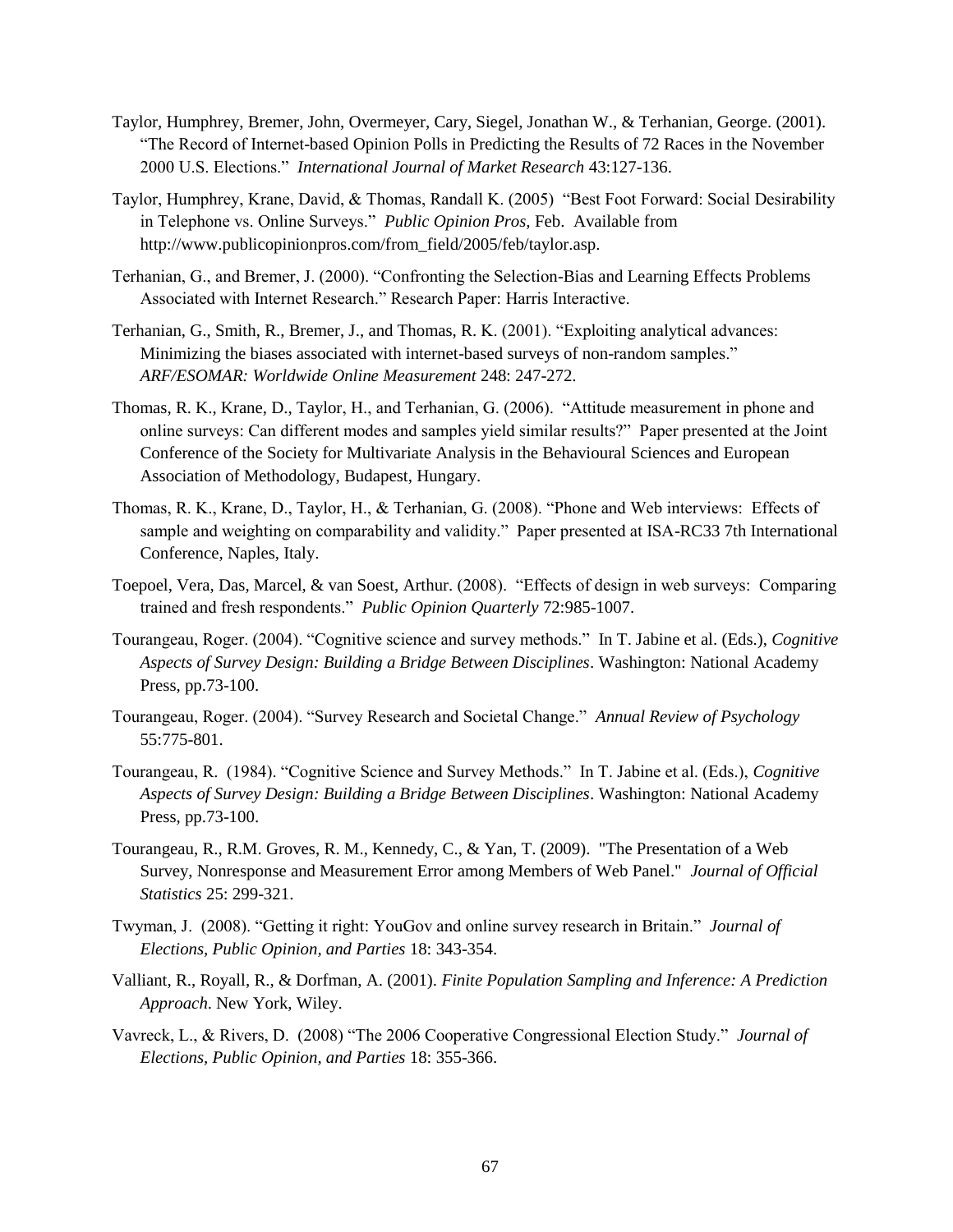- Vonk, T.W.E., Ossenbruggen, R & Willems, P. (2006). "The effects of panel recruitment and management on research results." ESOMAR Panel Research 2006.
- Walker, R.& Pettit, R. (2009). "ARF Foundations of Quality: Results Preview." New York: The Advertising Research Foundation.
- Walker, R., Pettit, R., & Rubinson, J. (2009). "The Foundations of Quality Study Executive Summary 1: Overlap, Duplication, and Multi Panel Membership." New York: The Advertising Research Foundation.
- Waksberg, J. (1978). "Sampling Methods for Random Digit Dialing," *Journal of the American Statistical Association* 73:40-46.
- "Wardle, J., Robb, K., & Johnson, F. (2002). "Assessing socioeconomic status in adolescents: the validity of a home affluence scale," *Journal of Epidemiology and Community Health*, 56,595-599.
- Waruru, A. K., Nduati, R., & Tylleskar, T. (2005). "Audio computer-assisted self-interviewing (ACASI) may avert socially desirable responses about infant feeding in the context of HIV." Medical *Informatics and Decision Making* 5: 24-30.
- Waterton, J. & Lievesley, D. (1989). "Evidence of conditioning effects in the British Social Attitudes Panel." in Kasprzyk, D., Duncan, G., Kalton, G., and Singh, M.P. Panel Surveys. New York, John Wiley and Sons.
- Weijters, B., Schillewaert, N., & Geuens, M. (2008). "Assessing response styles across modes of data collection.‖ *Academy of Marketing Science* 36: 409-422.
- Wilson, T. D., Kraft, D., and Dunn, D. S. (1989), "The Disruptive Effects of Explaining Attitudes: The Moderating Effect of Knowledge About the Attitude Object," *Journal of Experimental Social Psychology*, 25,379 400.
- Woodward, M. (2004). *Study Design and Data Analysis*, 2<sup>nd</sup> Edition. Boca Rotan, Florida Chapman & Hall.
- Yeager, D. S., Krosnick, J.A., Chang, L., Javitz, H.S., Levindusky, M.S., Simpser, A., & Wang, R. (2009). "Comparing the Accuracy of RDD Telephone Surveys and Internet Surveys Conducted with Probability and Nonprobability Samples." Stanford University.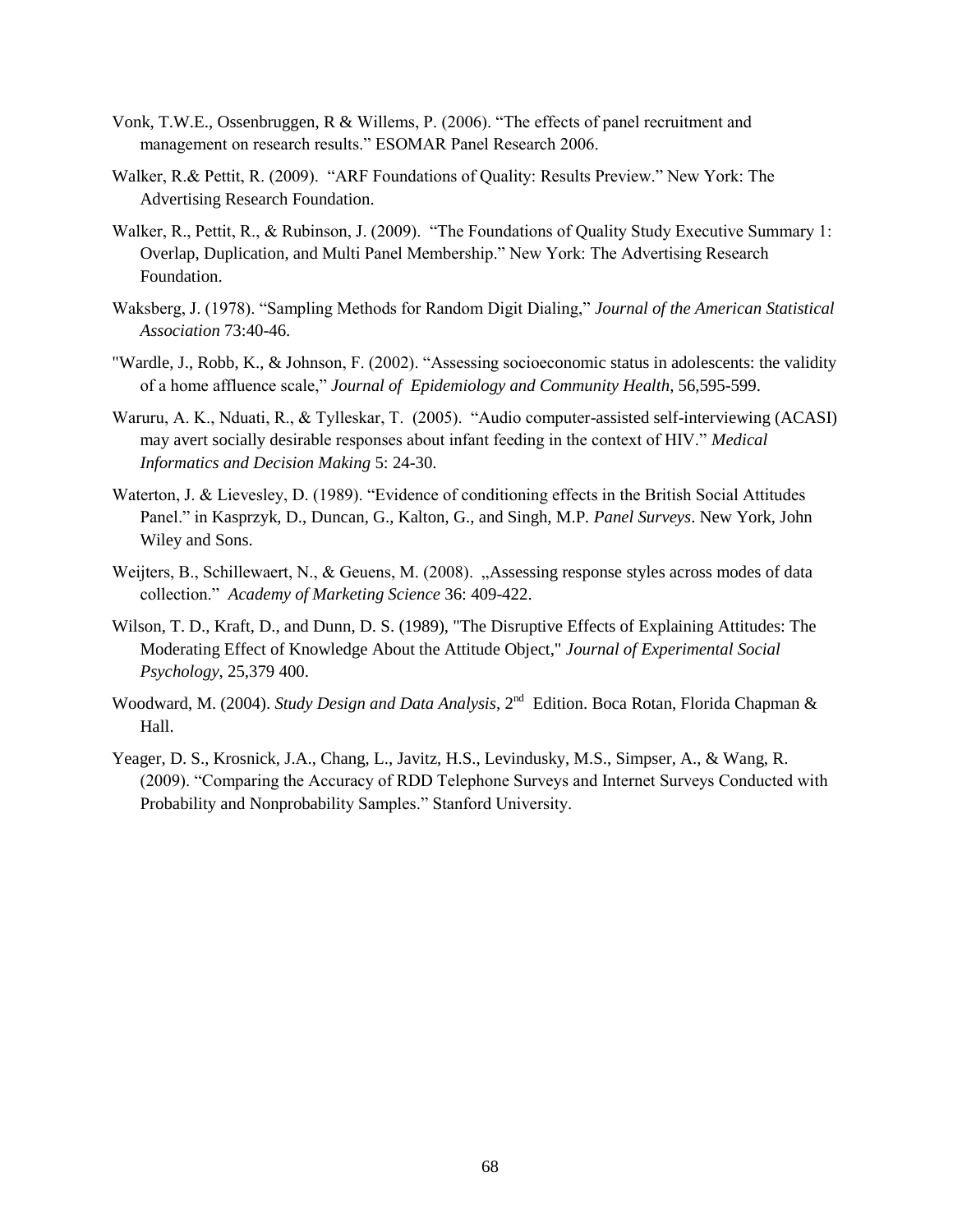# APPENDIX A: PORTION OF THE CASRO CODE OF STANDARDS AND ETHICS DEALING WITH INTERNET RESEARCH

## **3. Internet Research**

The unique characteristics of Internet research require specific notice that the principle of respondent privacy applies to this new technology and data collection methodology. The general principle of this section of the Code is that survey Research Organizations will not use unsolicited emails to recruit survey respondents or engage in surreptitious data collection methods. This section is organized into three parts: (A) email solicitations, (B) active agent technologies, and (C) panel/sample source considerations.

#### a. Email Solicitation

 (1) Research Organizations are required to verify that individuals contacted for research by email have a reasonable expectation that they will receive email contact for research. Such agreement can be assumed when ALL of the following conditions exist:

 a. A substantive pre-existing relationship exists between the individuals contacted and the Research Organization, the Client supplying email addresses, or the Internet Sample Providers supplying the email addresses (the latter being so identified in the email invitation);

 b. Survey email invitees have a reasonable expectation, based on the pre-existing relationship where survey email invitees have specifically opted in for Internet research with the research company or Sample Provider, or in the case of Client-supplied lists that they may be contacted for research and invitees have not opted out of email communications;

 c. Survey email invitations clearly communicate the name of the sample provider, the relationship of the individual to that provider, and clearly offer the choice to be removed from future email contact.

 d. The email sample list excludes all individuals who have previously requested removal from future email contact in an appropriate and timely manner.

e. Participants in the email sample were not recruited via unsolicited email invitations.

 (2) Research Organizations are prohibited from using any subterfuge in obtaining email addresses of potential respondents, such as collecting email addresses from public domains, using technologies or techniques to collect email addresses without individuals' awareness, and collecting email addresses under the guise of some other activity.

 (3) Research Organizations are prohibited from using false or misleading return email addresses or any other false and misleading information when recruiting respondents. As stated later in this Code, Research Organizations must comply with all federal regulations that govern survey research activities. In addition, Research Organizations should use their best efforts to comply with other federal regulations that govern unsolicited email contacts, even though they do not apply to survey research.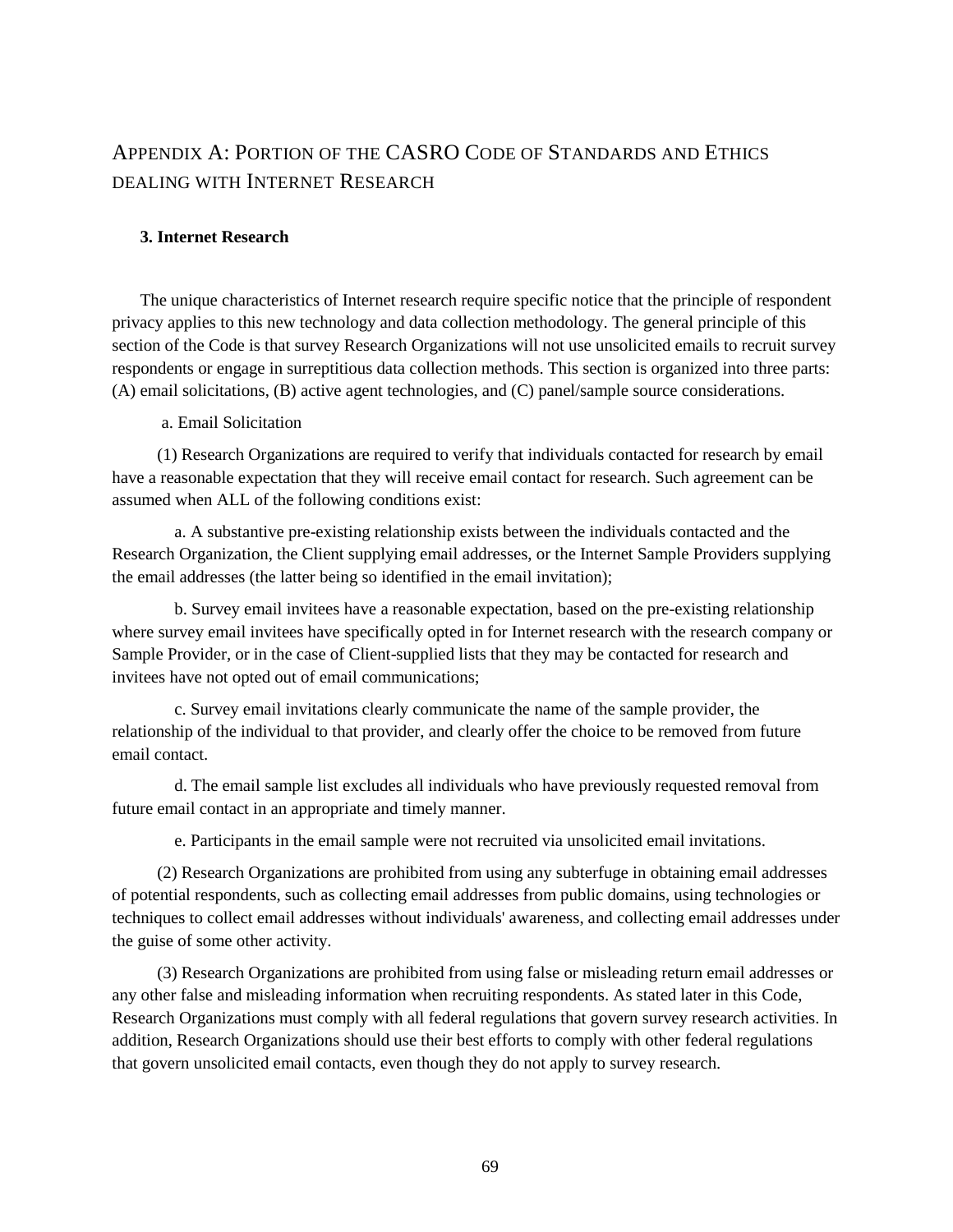(4) When receiving email lists from Clients or Sample Providers, Research Organizations are required to have the Client or Sample Provider verify that individuals listed have a reasonable expectation that they will receive email contact, as defined, in (1) above.

(5) The practice of "blind studies" (for sample sources where the sponsor of the study is not cited in the email solicitation) is permitted if disclosure is offered to the respondent during or after the interview. The respondent must also be offered the opportunity to "opt-out" for future research use of the sample source that was used for the email solicitation.

 (6) Information about the CASRO Code of Standards and Ethics for Survey Research should be made available to respondents.

b. Active Agent Technology

 (1) Active agent technology is defined as any software or hardware device that captures the behavioral data about data subjects in a background mode, typically running concurrently with other activities. This category includes tracking software that allows Research Organizations to capture a wide array of information about data subjects as they browse the Internet. Such technology needs to be carefully managed by the research industry via the application of research best practices.

 Active agent technology also includes direct to desktop software downloaded to a user's computer that is used solely for the purpose of alerting potential survey respondents, downloading survey content or asking survey questions. A direct to desktop tool does not track data subjects as they browse the Internet and all data collected is provided directly from user input.

 Data collection typically requires an application to download onto the subjects' desktop, laptop or PDA (including personal wireless devices). Once downloaded, tracking software has the capability of capturing the data subject's actual experiences when using the Internet such as Web page hits, web pages visited, online transactions completed, online forms completed, advertising click-through rates or impressions, and online purchases.

 Beyond the collection of information about a user's Internet experience, the software has the ability to capture information from the data subject's email and other documents stored on a computer device such as a hard disk. Some of this technology has been labeled "spyware," especially because the download or installation occurs without the data subject's full knowledge and specific consent. The use of spyware by a member of CASRO is strictly prohibited.

 A cookie (defined as a small amount of data that is sent to a computer's browser from a web server and stored on the computer's hard drive) is not an active agent. The use of cookies is permitted if a description of the data collected and its use is fully disclosed in a Research Organizations' privacy policy.

 (2) Following is a list of unacceptable practices that Research Organizations should strictly forbid or prevent. A Research Organization is considered to be using spyware when it fails to adopt all of the practices in set forth in Section 3 below or engages in any in the following practices:

a. Downloading software without obtaining the data subject's informed consent.

 b. Downloading software without providing full notice and disclosure about the types of information that will be collected about the data subject, and how this information may be used. This notice needs to be conspicuous and clearly written.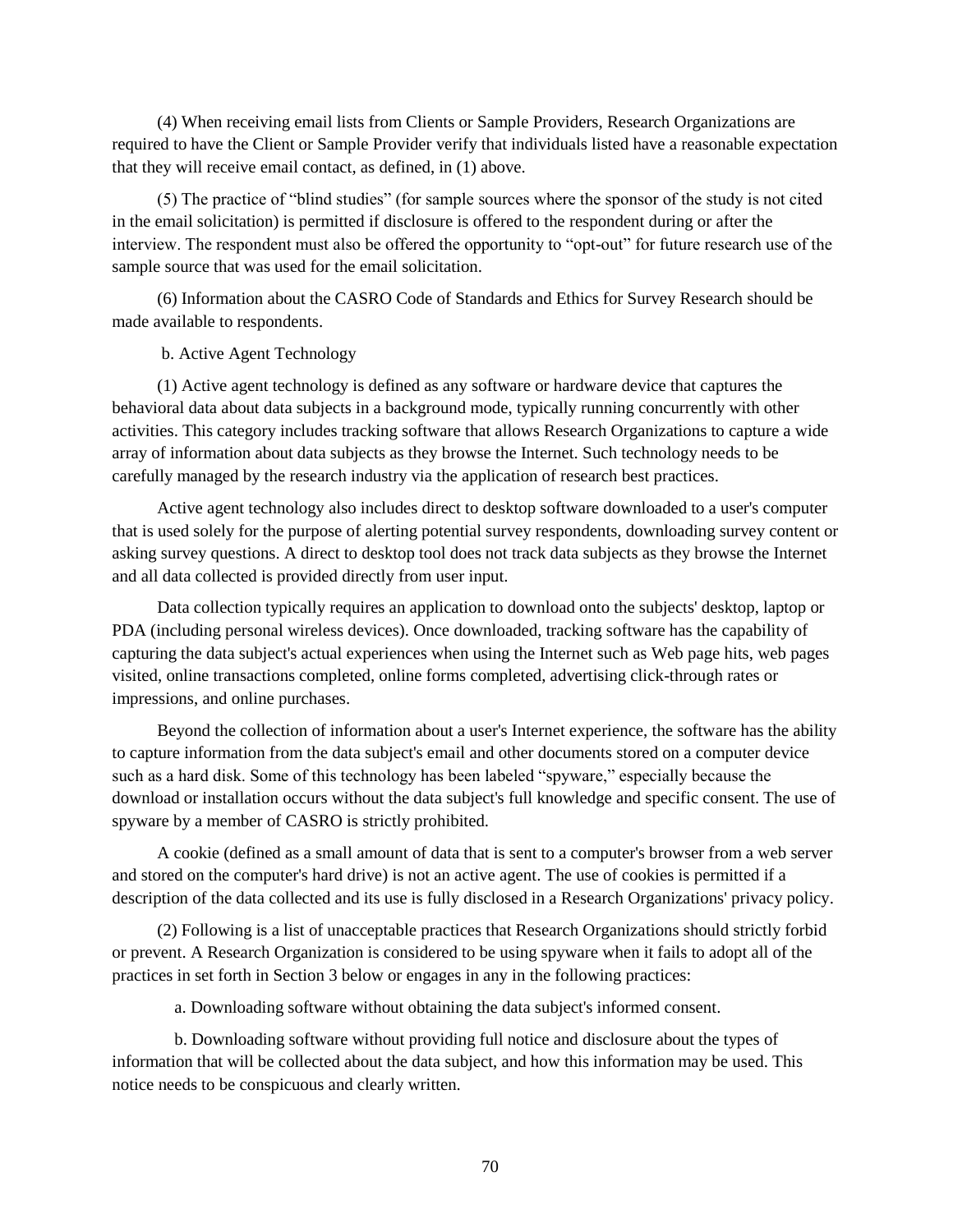c. Collecting information that identifies the data subject without obtaining affirmed consent.

d. Using keystroke loggers without obtaining the data subject's affirmed consent.

 e. Installing software that modifies the data subject's computer settings beyond that which is necessary to conduct research providing that the software doesn't make other installed software behave erratically or in unexpected ways.

f. Installing software that turns off anti-spyware, anti-virus, or anti-spam software.

g. Installing software that seizes control or hijacks the data subject's computer.

 h. Failing to make commercially reasonable efforts to ensure that the software does not cause any conflicts with major operating systems and does not cause other installed software to behave erratically or in unexpected ways.

i. Installing software that is hidden within other software that may be downloaded.

j. Installing software that is difficult to uninstall.

 k. Installing software that delivers advertising content, with the exception of software for the purpose of ad testing.

l. Installing upgrades to software without notifying users

m. Changing the nature of the active agent program without notifying user

n. Failing to notify the user of privacy practice changes relating to upgrades to the software

 (3) Following are practices Research Organizations that deploy active agent technologies should adopt. Research Organizations that adopt these practices and do not engage in any of the practices set forth in Section 2 above will not be considered users of spyware.

 a. Transparency to the data subject is critical. Research companies must disclose information about active agents and other software in a timely and open manner with each data subject. This communication must provide details on how the Research Organization uses and shares the data subject's information.

 i. Only after receiving an affirmed consent or permission from the data subject or parent's permission for children under the age of 18, should any research software be downloaded onto the individual's computer or PDA.

 ii. Clearly communicate to the data subject the types of data if any, that is being collected and stored by an active agent technology.

 iii. Disclosure is also needed to allow the data subject to easily uninstall research software without prejudice or harm to them or their computer systems.

 iv. Personal information about the subject should not be used for secondary purposes or shared with third parties without the data subject's consent.

 v. Research Organizations are obligated to ensure that participation is a conscious and voluntary activity. Accordingly, incentives must never be used to hide or obfuscate the acceptance of active agent technologies.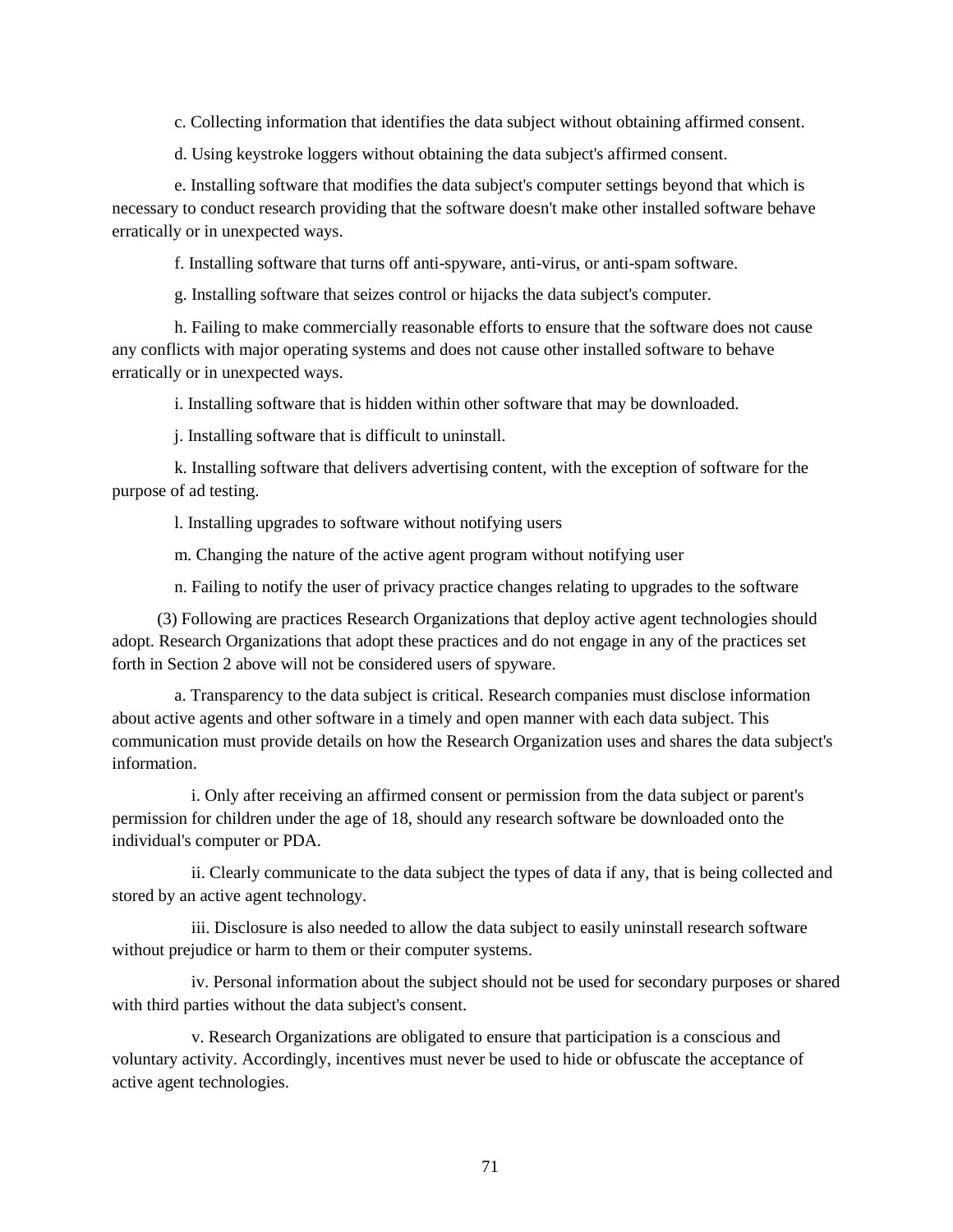vi. Research Organizations that deploy active agent technologies should have a method to receive queries from end-users who have questions or concerns. A redress process is essential for companies if they want to gauge audience reaction to participation on the network.

 vii. On a routine and ongoing basis, consistent with the stated policies of the Research Organization, data subjects who participate in the research network should receive clear periodic notification that they are actively recorded as participants, so as to insure that their participation is voluntary. This notice should provide a clearly defined method to uninstall the Research Organization's tracking software without causing harm to the data subject.

 b. Stewardship of the data subject is critical. Research companies must take steps to protect information collected from data subjects.

 i. Personal or sensitive data (as described in the Personal Data Classification Appendix) should not be collected. If collection is unavoidable, the data should be destroyed immediately. If destruction is not immediately possible, it: (a) should receive the highest level of data security and (b) should not be accessed or used for any purpose.

 ii. Research Organizations have an obligation to establish safeguards that minimize the risk of data security and privacy threats to the data subject.

 iii. It is important for Research Organizations to understand the impact of their technology on end-users, especially when their software downloads in a bundle with other comparable software products.

 iv. Stewardship also requires the Research Organization to make commercially reasonable efforts to ensure that these "free" products are also safe, secure and do not cause undue privacy or data security risks.

 v. Stewardship also requires a Research Organization that deploys active agent technologies to be proactive in managing its distribution of the software. Accordingly, companies must vigorously monitor their distribution channel and look for signs that suggest unusual events such as high churn rates.

 vi. If unethical practices are revealed, responsible research companies should strictly terminate all future dealings with this distribution partner.

c. Panel/Sample Source Considerations

 The following applies to all Research Organizations that utilize the Internet and related technologies to conduct research.

(1) The Research Organization must:

a. Disclose to panel members that they are part of panel.

b. Obtain panelist's permission to collect and store information about the panelist.

 c. Collect and keep appropriate records of panel member recruitment, including the source through which the panel member was recruited.

d. Collect and maintain records of panel member activity.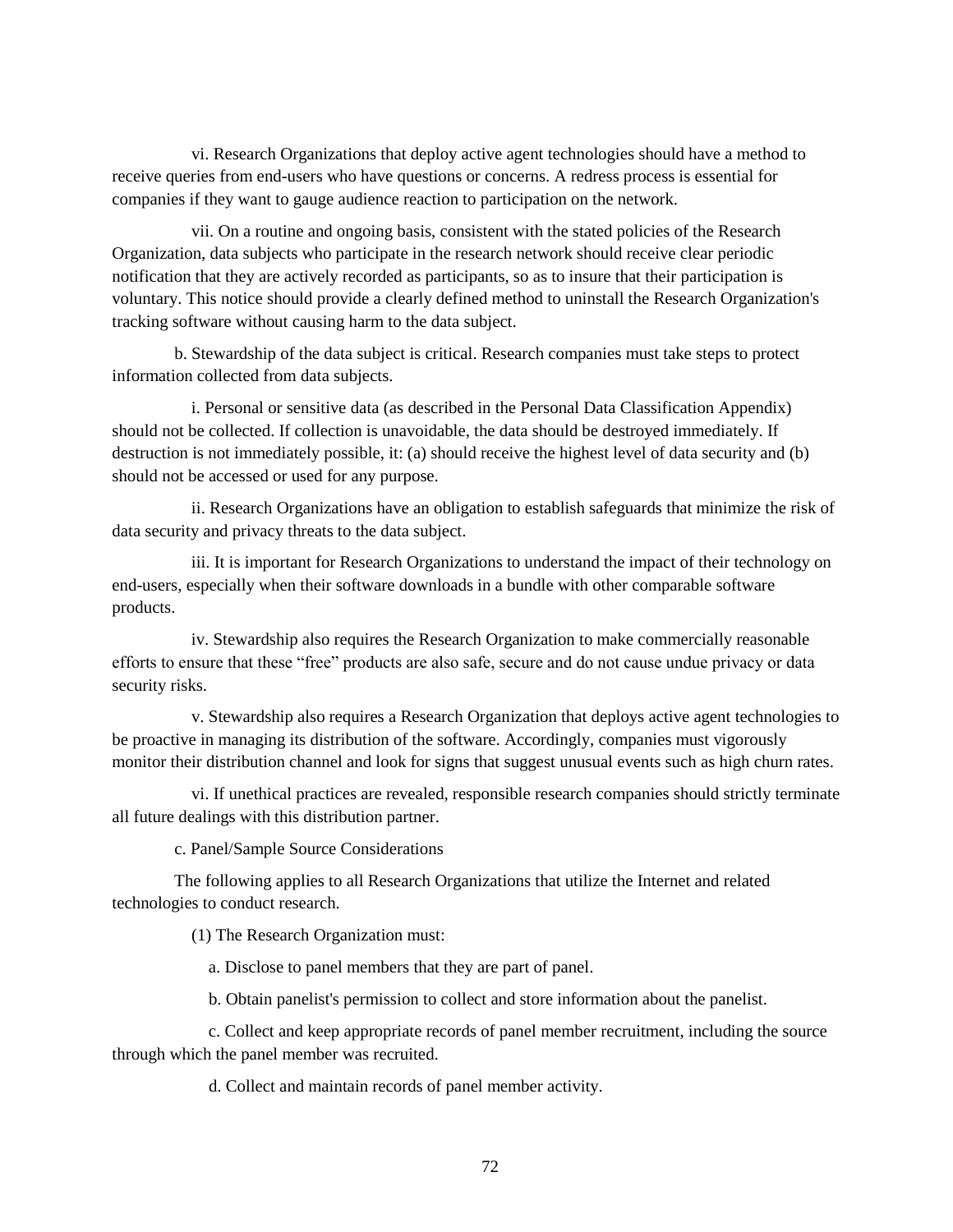(2) Upon Client request, the Research Organization must disclose:

 a. Panel composition information (including panel size, populations covered, and the definition of an active panelist).

b. Panel recruitment practice information.

c. Panel member activity.

d. Panel incentive plans.

e. Panel validation practices.

f. Panel quality practices.

 g. Aggregate panel and study sample information (this information could include response rate information, panelist participation in other research by type and timeframe, see Responsibilities in Reporting to Clients and the Public).

 h. Study related information such as email invitation(s), screener wording, dates of email invitations and reminders, and dates of fieldwork.

(3) Stewardship of the data collected from panelists is critical:

 a. Panels must be managed in accordance with applicable data protection laws and regulations.

 b. Personal or sensitive data should be collected and treated as specified in the Personal Data Classification Appendix.

 c. Upon panelist request, the panelist must be informed about all personal data (relating to the panelist that is provided by the panelist, collected by an active agent, or otherwise obtained by an acceptable method specified in a Research Organization's privacy policy) maintained by the Research Organization. Any personal data that is indicated by panel member as not correct or obsolete must be corrected or deleted as soon as practicable.

 (4) Panel members must be given a straightforward method for being removed from the panel if they choose. A request for removal must be completed as soon as practicable and the panelist must not be selected for future research studies.

 (5) A privacy policy relating to use of data collected from or relating to the panel member must be in place and posted online. The privacy policy must be easy to find and use and must be regularly communicated to panelists. Any changes to the privacy policy must be communicated to panelists as soon as possible.

 (6) Research Organizations should take steps to limit the number of survey invitations sent to targeted respondents by email solicitations or other methods over the Internet so as to avoid harassment and response bias caused by the repeated recruitment and participation by a given pool (or panel) of data subjects.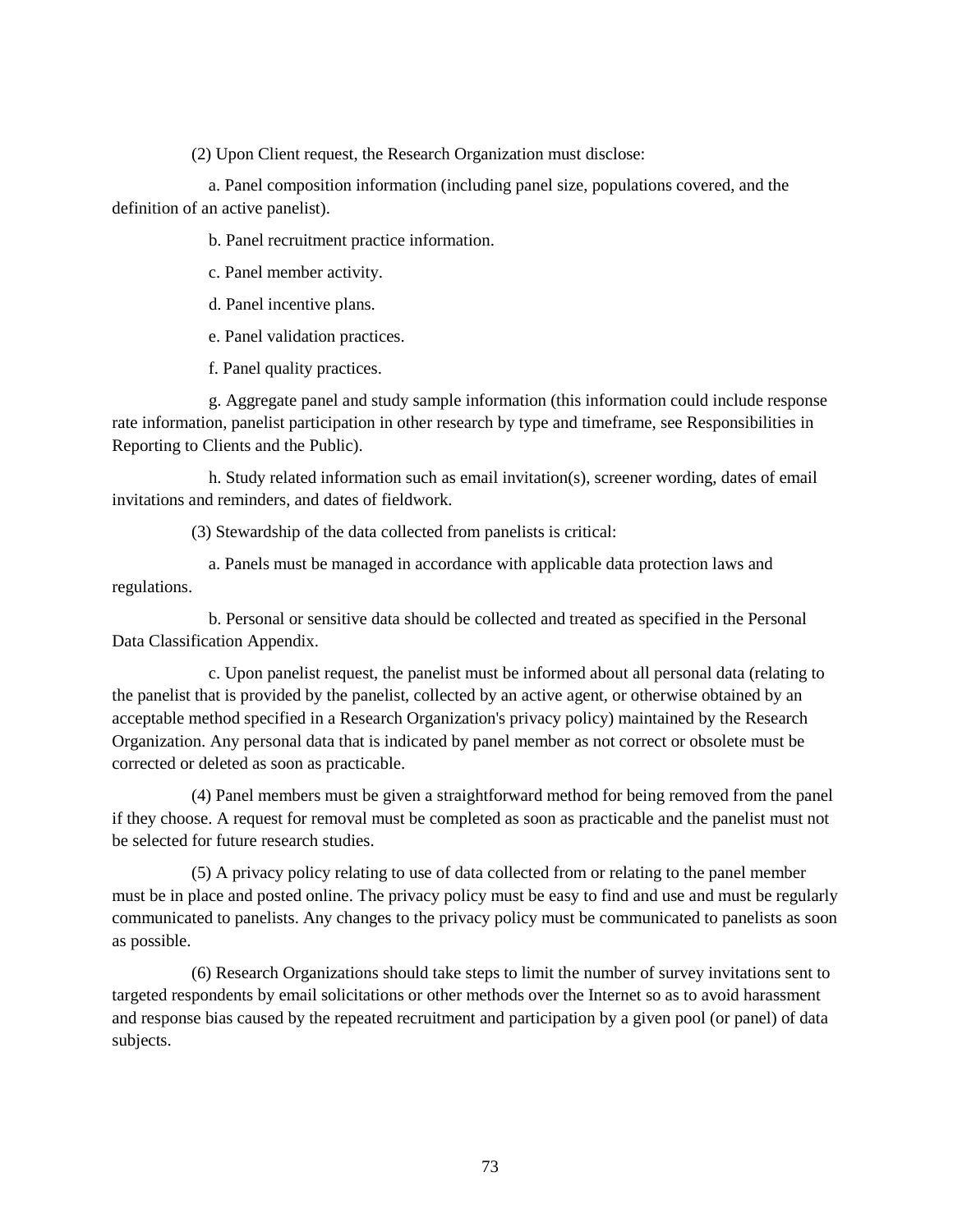(7) Research Organizations should carefully select sample sources that appropriately fit research objectives and Client requirements. All sample sources must satisfy the requirement that survey participants have either opted-in for research or have a reasonable expectation that they will be contacted for research.

 (8) Research Organizations should manage panels to achieve the highest possible research quality. This includes managing panel churn and promptly removing inactive panelists.

 (9) Research Organizations must maintain survey identities and email domains that are used exclusively for research activities.

 (10) If a Research Organization uses a sample source (including a panel owned by the Research Organization or a subcontractor) that is used for both survey research and direct marketing activities, the Research Organization has an obligation to disclose the nature of the marketing campaigns conducted with that sample source to Clients so that they can assess the potential for bias.

 (11) All data collected on behalf of a Client must be kept confidential and not shared or used on behalf of another Client (see also Responsibilities to Clients).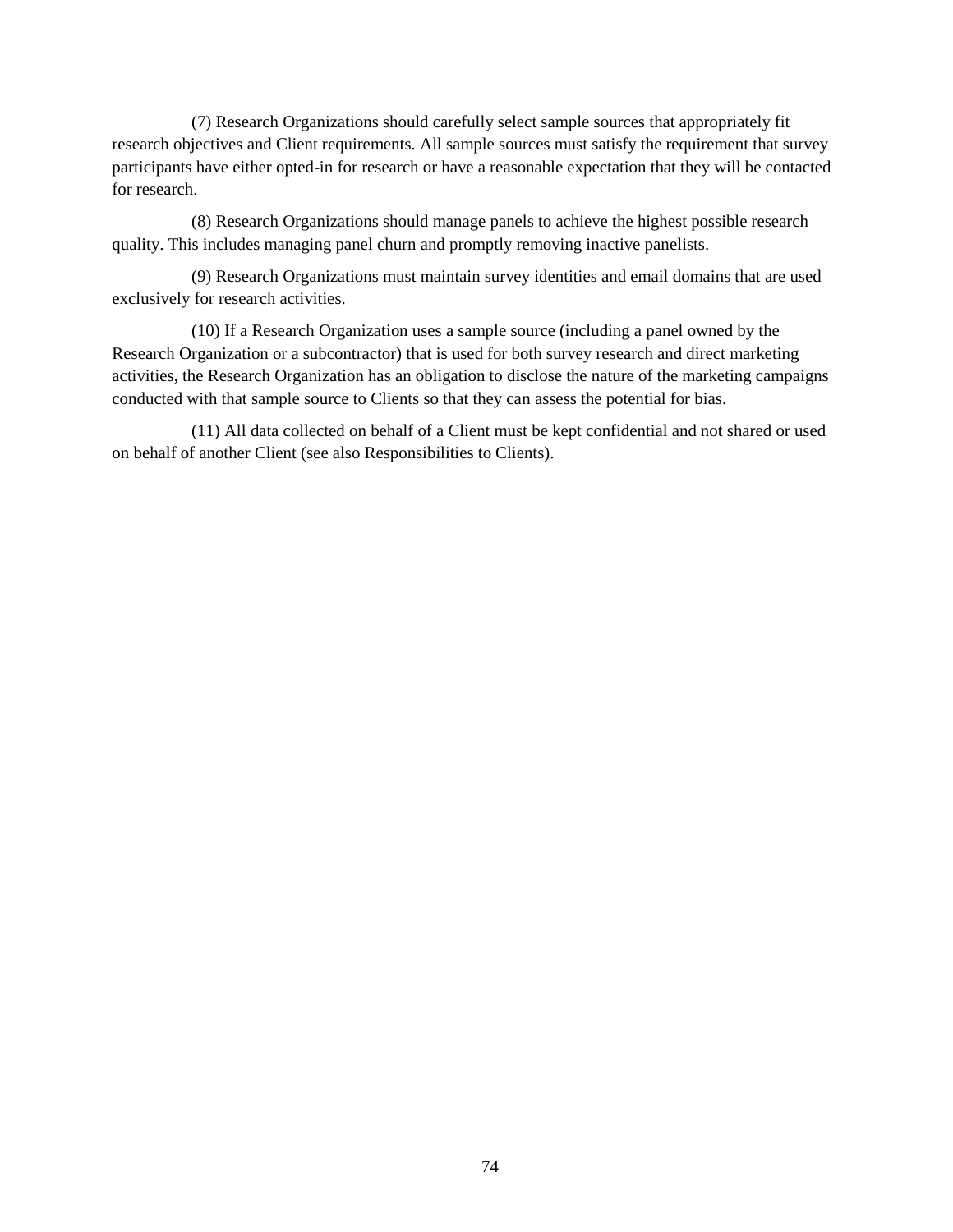# APPENDIX B: ESOMAR 26 QUESTIONS TO HELP RESEARCH BUYERS OF ONLINE **SAMPLES**

These questions, in combination with additional information, will help researchers consider issues which influence whether an online sampling approach is fit for purpose in relation to a particular set of objectives; for example whether an online sample will be sufficiently representative and unbiased. They will help the researcher ensure that they receive what they expect from an online sample provider.

These are the areas covered:

- Company profile
- Sample source
- Panel recruitment
- Panel and sample management
- Policies and compliance
- Partnerships and multiple panel partnership
- Data quality and validation

#### **Company profile**

**1.** What experience does your company have with providing online samples for market research?

This answer might help you to form an opinion about the relevant experience of the sample provider. How long has the sample provider been providing this service and do they have for example a market research, direct marketing or more technological background? Are the samples solely provided for third party research, or does the company also conduct proprietary work using their panels?

#### **Sample Source**

**2.** Please describe and explain the types of source(s) for the online sample that you provide (are these databases, actively managed panels, direct marketing lists, web intercept sampling, river sampling or other)?  $\blacktriangleright$ 

The description of the type of source a provider uses for delivering an online sample might provide insight into the quality of the sample. An actively managed panel is one which contains only active panel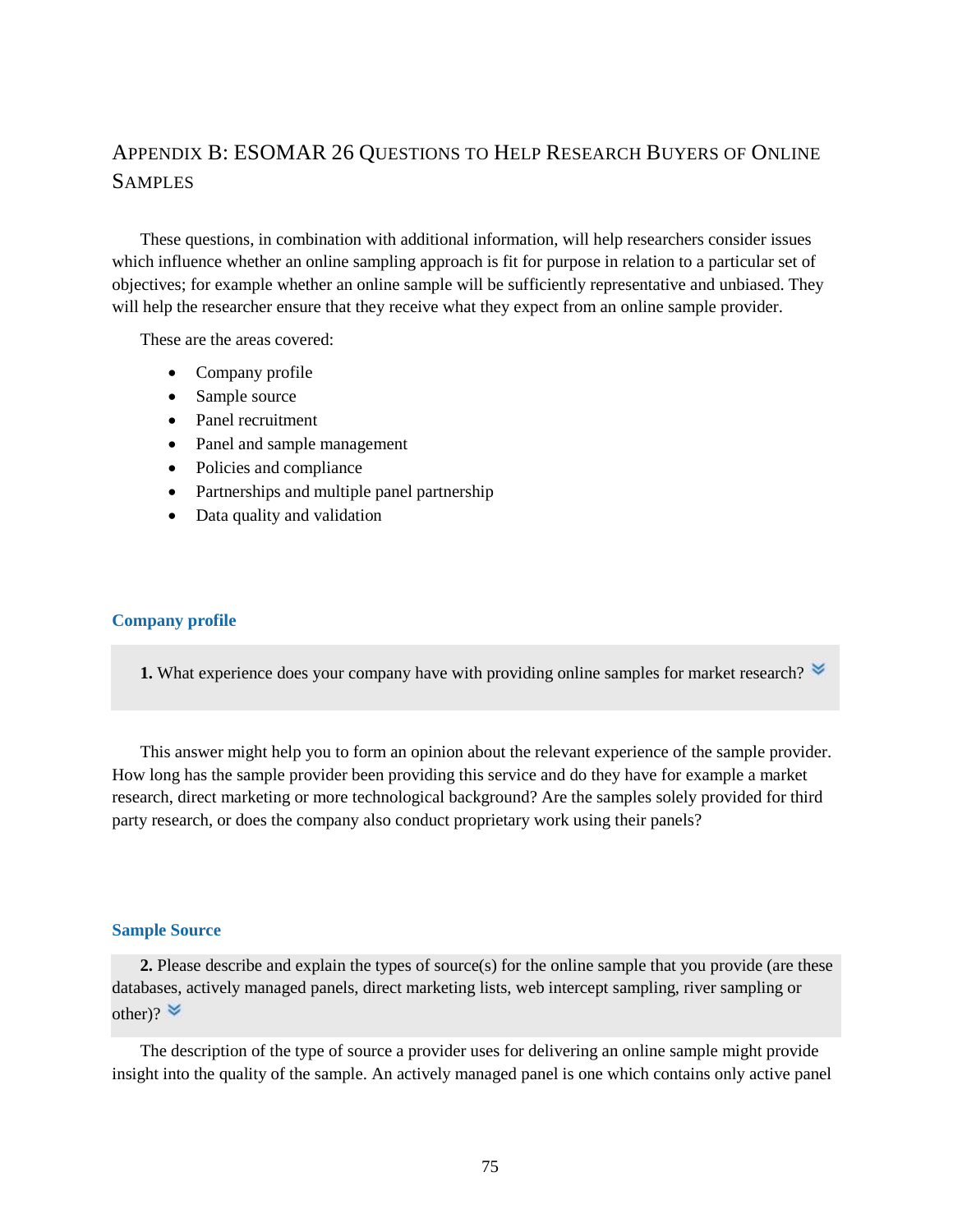members - see question 11. Note that not all online samples are based on online access panels.

**3.** What do you consider to be the primary advantage of your sample over other sample sources in the marketplace?  $\blacktriangleright$ 

The answer to this question may simplify the comparison of online sample providers in the market.

**4.** If the sample source is a panel or database, is the panel or database used solely for market research? If not, please explain.  $\blacktriangleright$ 

Combining panellists for different types of usage (like direct marketing) might cause survey effects.

**5.** How do you source groups that may be hard-to-reach on the internet?

The inclusion of hard-to-reach groups on the internet (like ethnic minority groups, young people, seniors etc.) might improve the quality of the sample provided.

**6.** What are people told when they are recruited?  $\blacktriangleright$ 

The type of rewards and proposition could influence the type of people who agree to answer a questionnaire or join a specific panel and can therefore influence sample quality.

#### **Panel Recruitment**

**7.** If the sample comes from a panel, what is your annual panel turnover/attrition/retention rate and how is it calculated?  $\blacktriangleright$ 

The panel attrition rate may be an indicator of panellists' satisfaction and (therefore) panel management, but a high turnover could also be a result of placing surveys which are too long with poor question design. The method of calculation is important because it can have a significant impact on the rate quoted.

8. Please describe the opt-in process.  $\bullet$ 

The opt-in process might indicate the respondents' relationship with the panel provider. The market generally makes a distinction between single and double opt-in. Double opt-in describes the process by which a check is made to confirm that the person joining the panel wishes to be a member and understands what to expect.

**9.** Do you have a confirmation of identity procedure? Do you have procedures to detect fraudulent respondents at the time of registration with the panel? If so, please describe.

Confirmation of identity might increase quality by decreasing multiple entries, fraudulent panellists, etc.

**10.** What profile data is kept on panel members? For how many members is this data collected and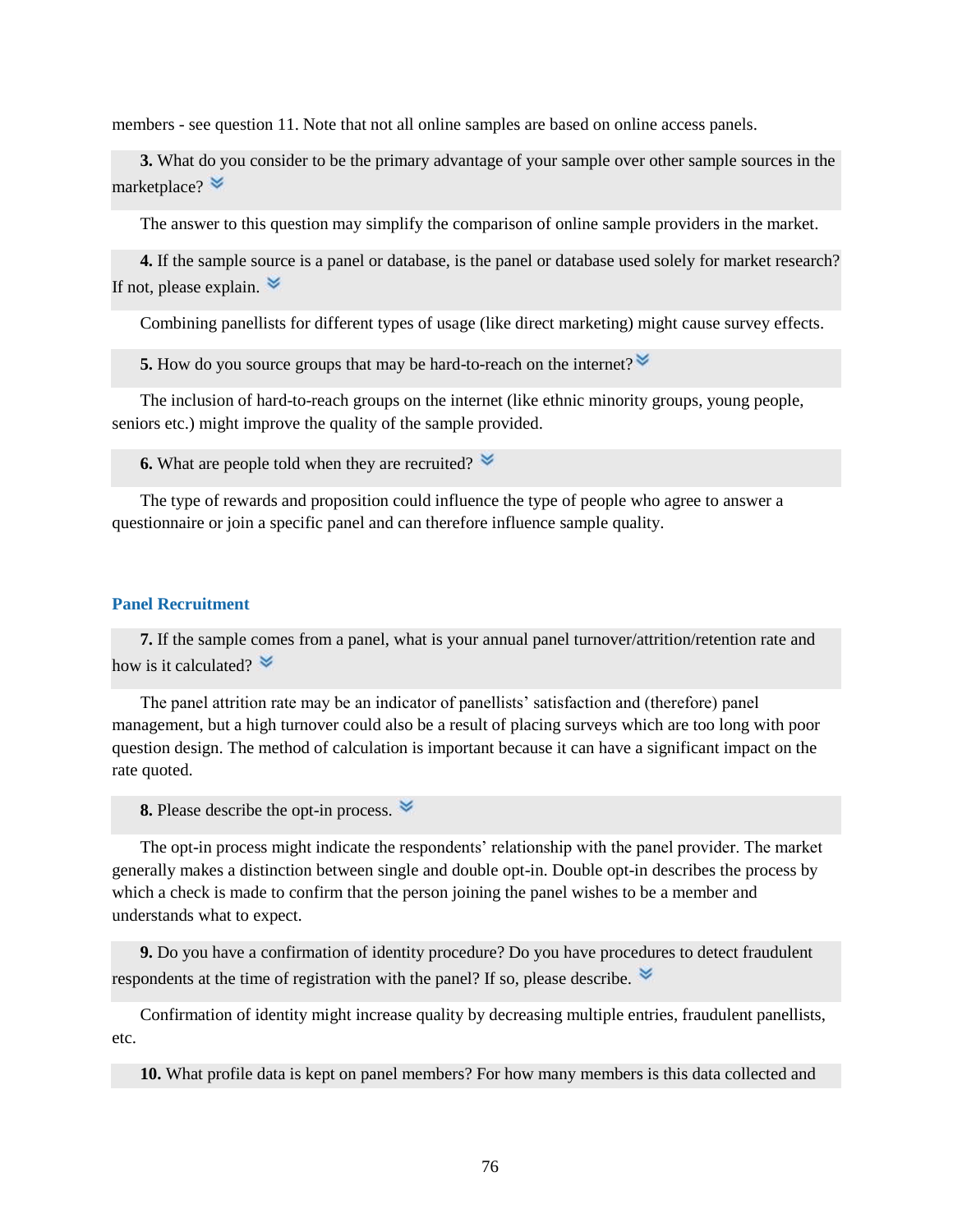how often is this data updated?  $\leq$ 

Extended and up-to-date profile data increases the effectiveness of low incidence sampling and reduces pre-screening of panellists.11

**11.** What is the size and/or the capacity of the panel, based on active panel members on a given date? Can you provide an overview of active panellists by type of source?  $\blacktriangleright$ 

The size of the panel might give an indication of the capacity of a panel. In general terms, a panel's capacity is a function of the availability of specific target groups and the actual completion rate. There is no agreed definition of an active panel member, so it is important to establish how this is defined. It is likely that the new ISO for access panels which is being discussed will propose that an active panel member is defined as a member that has participated in at least one survey, or updated his/her profile data, or registered to join the panel, within the last 12 months. The type and number of sources might be an indicator of source effects and source effects might influence the data quality. For example, if the sample is sourced from a loyalty programme (travel, shopping, etc.) respondents may be unrepresentatively high users of certain services or products.

#### **Panel and Sample Management**

**12.** Please describe your sampling process including your exclusion procedures if applicable. Can samples be deployed as batches/replicates, by time zones, geography, etc? If so, how is this controlled? ∀

The sampling processes for the sample sources used are a main factor in sample provision. A systematic approach based on market research fundamentals may increase sample quality.

**13.** Explain how people are invited to take part in a survey. What does a typical invitation look like?  $\boldsymbol{\mathsf{v}}$ 

Survey results can sometimes be influenced by the wording used in subject lines or in the body of an invitation.

**14.** Please describe the nature of your incentive system(s). How does this vary by length of interview, respondent characteristics, or other factors you may consider?

The reward or incentive system might impact on the reasons why people participate in a specific panel and these effects can cause bias to the sample.

**15.** How often are individual members contacted for online surveys within a given time period? Do you keep data on panellist participation history and are limits placed on the frequency that members are contacted and asked to participate in a survey?  $\blacktriangleright$ 

Frequency of survey participation might increase conditioning effects whereas a controlled survey load environment can lead to higher data quality.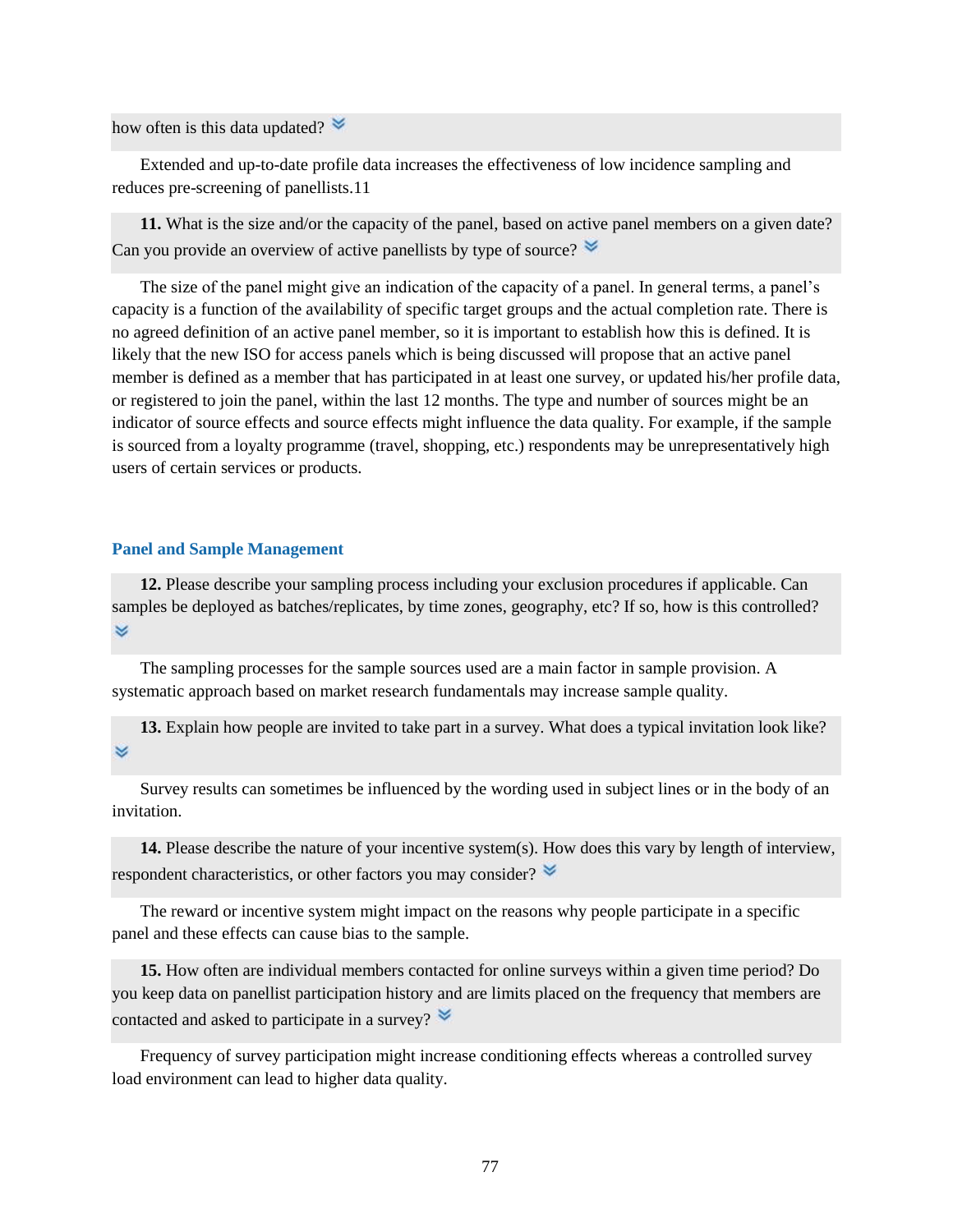#### **Policies and Compliance**

**16.** Is there a privacy policy in place? If so, what does it state? Is the panel compliant with all regional, national and local laws with respect to privacy, data protection and children e.g. EU Safe Harbour, and COPPA in the US? What other research industry standards do you comply with e.g. ICC/ESOMAR International Code on Market and Social Research, CASRO guidelines etc.? <sup>≥</sup>

Not complying with local and international privacy laws might mean the sample provider is operating illegally.

17. What data protection/security measures do you have in place?

The sample provider usually stores sensitive and confidential information on panellists and clients in databases. These need to be properly secured and backed-up, as does any confidential information provided by the client.

18. Do you apply a quality management system? Please describe it.  $\blacktriangleright$ 

A quality management system is a system by which processes in a company are described and employees are accountable. The system should be based on continuous improvement. Certification of these processes can be independently done by auditing organizations, based for instance, on ISO norms.

**19.** Do you conduct online surveys with children and young people? If so, please describe the process for obtaining permission.  $\blacktriangleright$ 

The ICC/ESOMAR International Code requires special permissions for interviewing children.

**20.** Do you supplement your samples with samples from other providers? How do you select these partners? Is it your policy to notify a client in advance when using a third party provider? Do you deduplicate the sample when using multiple sample providers?

Many providers work with third parties. This means that the quality of the sample is also dependent on the quality of sample providers that the buyer did not select. Transparency is a key issue in this situation. Overlap between different panel providers can be significant in some cases and de-duplication removes this source of error, and frustration for respondents.

### **Partnerships and Multiple Panel Membership**

**21.** Do you have a policy regarding multi-panel membership? What efforts do you undertake to ensure that survey results are unbiased given that some individuals belong to multiple panels?  $\mathbb{R}^3$ 

It is not that uncommon for a panellist to be a member of more than one panel nowadays. The effects of multi-panel membership by country, survey topic, etc., are not yet fully known. Proactive and clear policies on how any potential negative effects are minimized by recruitment, sampling, and weighting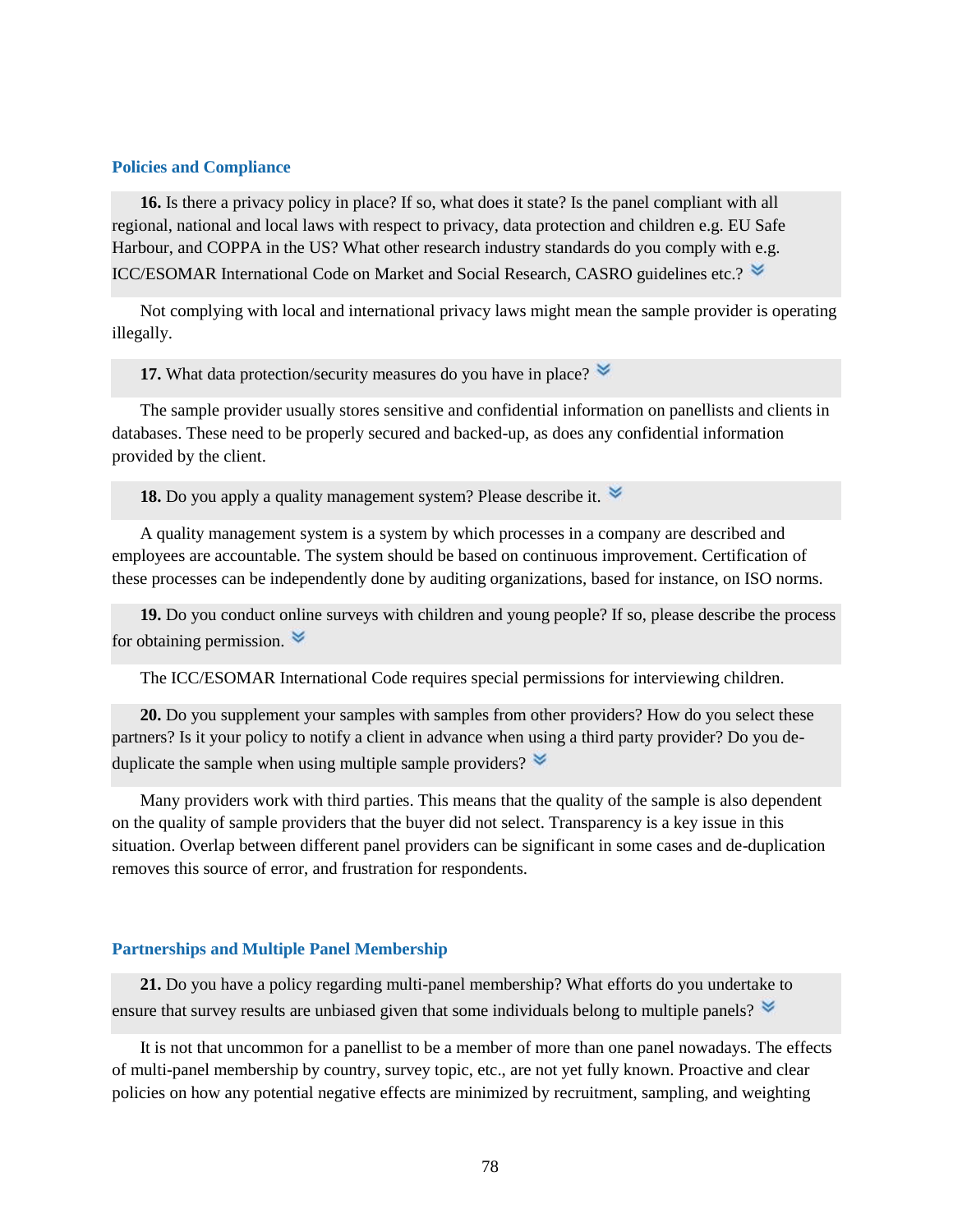practices is important.

#### **Data Quality and Validation**

**22.** What are likely survey start rates, drop-out and participation rates in connection with a provided sample? How are these computed?

Panel response might be a function of factors like invitation frequency, panel management (cleaning) policies, incentive systems and so on. Although not a quality measure by itself these rates can provide an indication of the way a panel is managed. A high start rate might indicate a strong relationship between the panel member and the panel. A high drop-out rate might be a result of poor questionnaire design, questionnaire length, survey topic or incentive scheme as well as an effect of panel management. The new ISO for access panels will likely propose that participation rate is defined as the number of panel members who have provided a usable response divided by the total number of initial personal invitations requesting members to participate.

**23.** Do you maintain individual level data such as recent participation history, date of entry, source, etc., on your panelists? Are you able to supply your client with a per job analysis of such individual level data?  $\blacktriangleright$ 

This type of data per respondent increases the possibility of analysis for data quality, as described in ESOMAR's Guideline on Access Panels.

**24.** Do you use data quality analysis and validation techniques to identify inattentive and fraudulent respondents? If yes, what techniques are used and at what point in the process are they applied?

When the sample provider is also hosting the online survey, preliminary data quality analysis and validation is usually preferable.

**25.** Do you measure respondent satisfaction? **≥** 

Respondent satisfaction may be an indicator of willingness to take future surveys. Respondent reactions to your survey from self-reported feedback or from an analysis of suspend points might be very valuable to help understand survey results.

26. What information do you provide to debrief your client after the project has finished?

One might expect a full sample provider debrief report, including gross sample, start rate, participation rate, drop-out rate, the invitation text, a description of the field work process, and so on.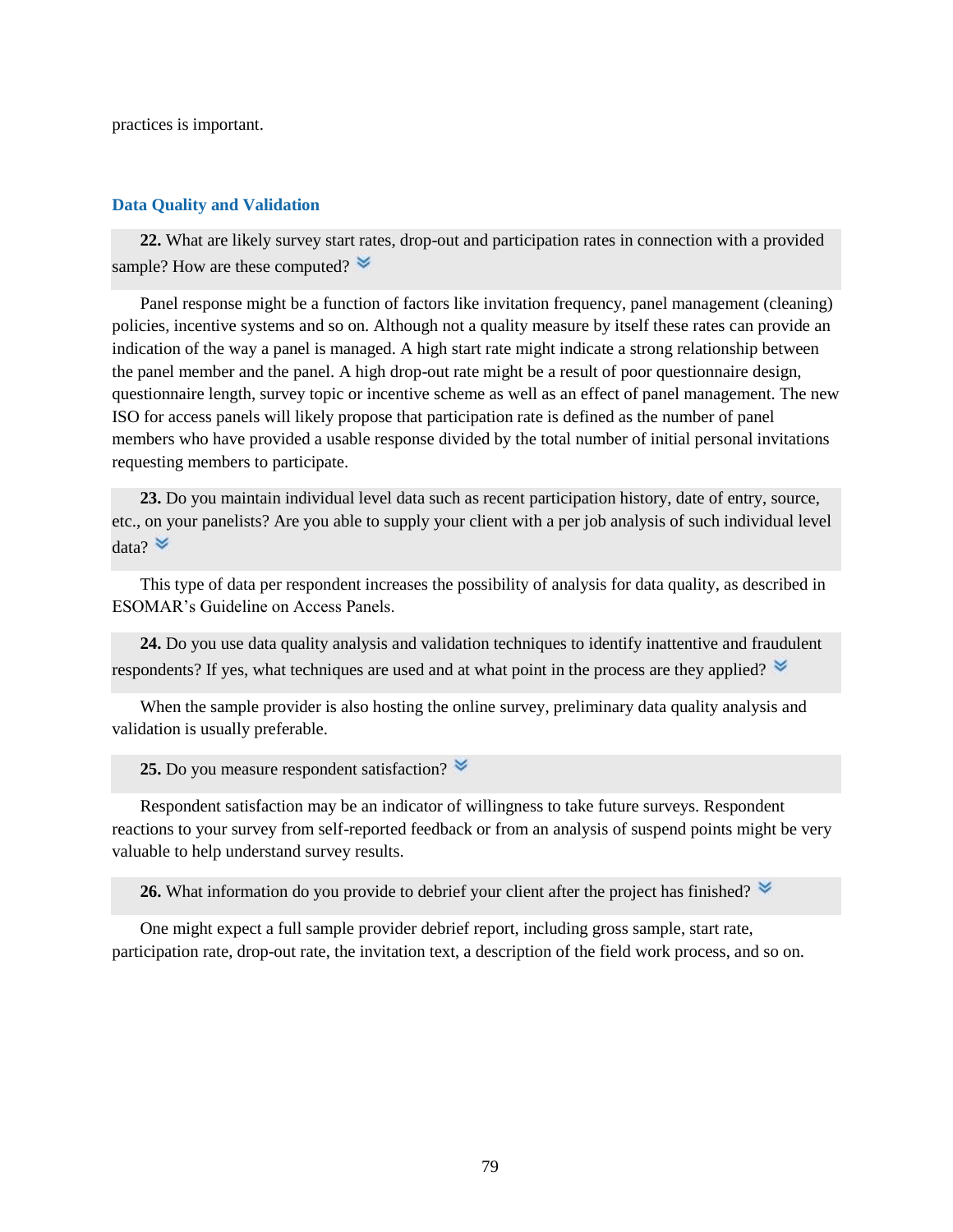# APPENDIX C: AAPOR STATEMENT - WEB SURVEYS UNLIKELY TO REPRESENT ALL VIEWS

Non-scientific polling technique proliferating during Campaign 2000

September 28, 2000 -- Ann Arbor ---Many Web-based surveys fail to represent the views of all Americans and thus give a misleading picture of public opinion, say officials of the American Association for Public Opinion Research (AAPOR), the leading professional association for public opinion researchers.

One of the biggest problems with doing online surveys is that half the country does not have access to the Internet," said AAPOR president Murray Edelman. "For a public opinion survey to be representative of the American public, all Americans must have a chance to be selected to participate in the survey."

Edelman released a new statement by the AAPOR Council, the executive group of the professional organization, giving its stance on online surveys.

Examples of recent Web-based polls that produced misleading findings include:

 \* Various online polls during the presidential primaries showed Alan Keyes, Orrin Hatch, or Steve Forbes as the favored Republican candidate. No scientifically conducted public opinion polls ever corroborated any of these findings.

 \* At the same time that a Web-based poll reported that a majority of Americans disapproved of the government action to remove Elian Gonzalez, a scientific poll of a random national sample of Americans showed that 57% approved of that action.

Edelman said that AAPOR is seeking to alert journalists and the public in advance of the upcoming presidential debates that many post-debate polls taken online may be just as flawed and misleading as these examples.

Lack of universal access to the Internet is just one problem that invalidates many Web-based surveys. In some applications of the technology, individuals may choose for themselves whether or not to participate in a survey, and in some instances, respondents can participate in the same survey more than once. Both practices violate scientific polling principles and invalidate the results of such surveys.

"Many online polls are compromised because they are based on the responses of only those people who happened to volunteer their opinions on the survey," said Michael Traugott, past president of AAPOR. "For a survey to be scientific, the respondents must be chosen by a carefully designed sampling process that is completely controlled by the researcher."

Because of problems such as these, AAPOR urges journalists and others who evaluate polls for public dissemination to ask the following questions:

1. Does the online poll claim that the results are representative of a specific population, such as the American public?

2. If so, are the results based upon a scientific sampling procedure that gives every member of the population a chance to be selected?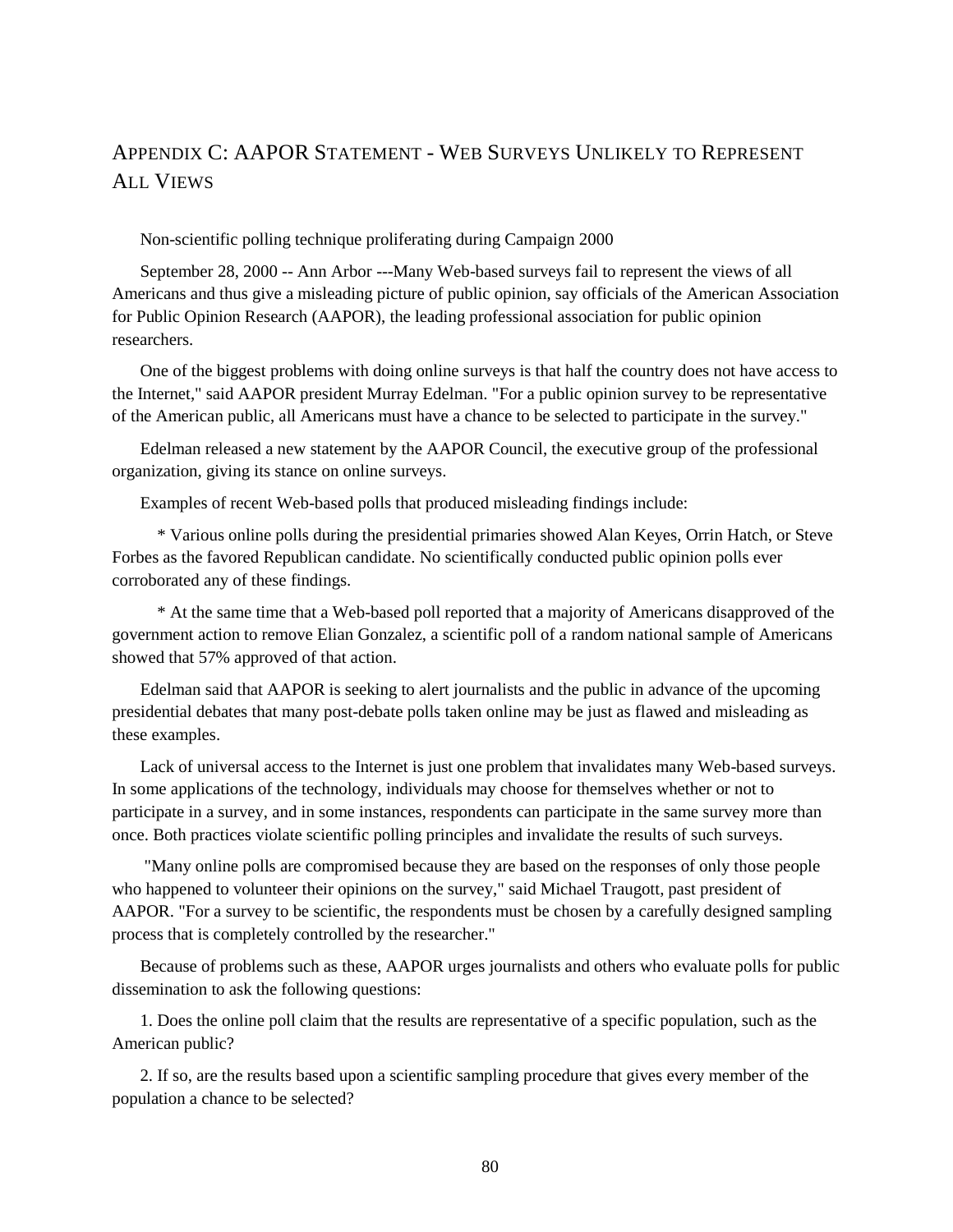3. Did each respondent have only one opportunity to answer the questions?

4. Are the results of the online survey similar to the results of scientific polls conducted at the same time?

5. What was the response rate for the study?

Only if the answer to the first four questions is "yes" and the response rate is reported, should the online poll results be considered for inclusion in a news story.

Only when a Web-based survey adheres to established principles of scientific data collection can it be characterized as representing the population from which the sample was drawn. But if it uses volunteer respondents, allows respondents to participate in the survey more than once, or excludes portions of the population from participation, it must be characterized as unscientific and is unrepresentative of any population.